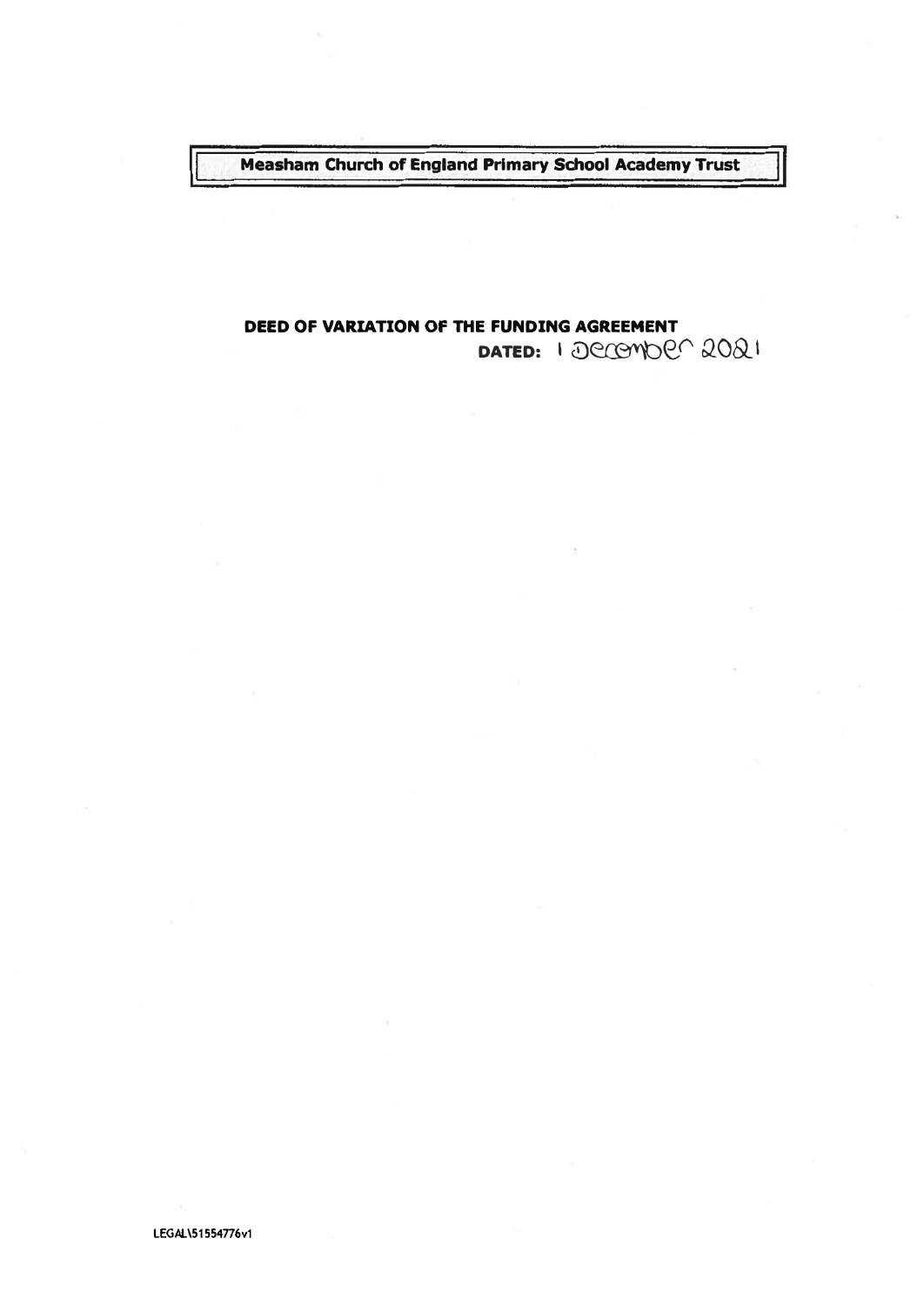The Parties to this Deed are:

(1) The Secretary of State for Education of Sanctuary Suildings, Great Smith Street, London SW1P 3BT (the "Secretary of State"):

- and  $-$ 

(2) Measham Church of England Primary School Academy Trust, <sup>a</sup> charitable company incorporated in England and Wales with registered company number 08270314 whose registered address is at Measham Church Of England Primary School, Bosworth Road, Measham, Swadlincote, Derbyshire, DE12 7LG (the "Company").

together referred to as the "Parties".

#### INTRODUCTION

- A. The Parties have entered into a funding agreemen<sup>t</sup> on or about 30 November 2012 a copy of which is contained in Schedule <sup>1</sup> (the "Existing FA").
- B. The Parties have agree<sup>d</sup> to amend and re-state the terms of the Existing FA, on the terms set out in this Deed.

#### LEGAL AGREEMENT

- 1. Words, expressions and interpretations used in this Deed shall, unless the context expressly requires otherwise, have the meaning <sup>g</sup>iven to them in, and shall be interpreted in accordance with, the Amended Funding Agreement (as defined in clause 2 below).
- 2. The Secretary of State and the Company agree that with effect from the date of this Deed, the Existing FA shall be amended and re-stated in the form of the Funding Agreement set out in Schedule 2 (the "Amended Funding Agreement"). For the avoidance of doubt, the Amended Funding Agreement does not terminate or suspend the Existing FA but further amends and re-states it.

#### GOVERNING LAW AND JURISDICTION

- 3. This Deed, and any dispute or claim arising out of or in connection with it, its subject matter or formation (including non-contractual disputes or claims) shall be governed by and interpreted in accordance with the law of England and Wales.
- 4. The Parties irrevocably agree that the courts of England and Wales shall have exclusive jurisdiction to settle any dispute or claim that arises out of, or in connection with, this deed or its subject matter or formation (including non-contractual disputes or claims).

#### COUNTERPARTS

5. This Deed may be executed in any number of counterparts and by the parties to it on separate counterparts, each of which when so executed and delivered shall be an original, but all the counterparts shall together constitute one and the same instrument.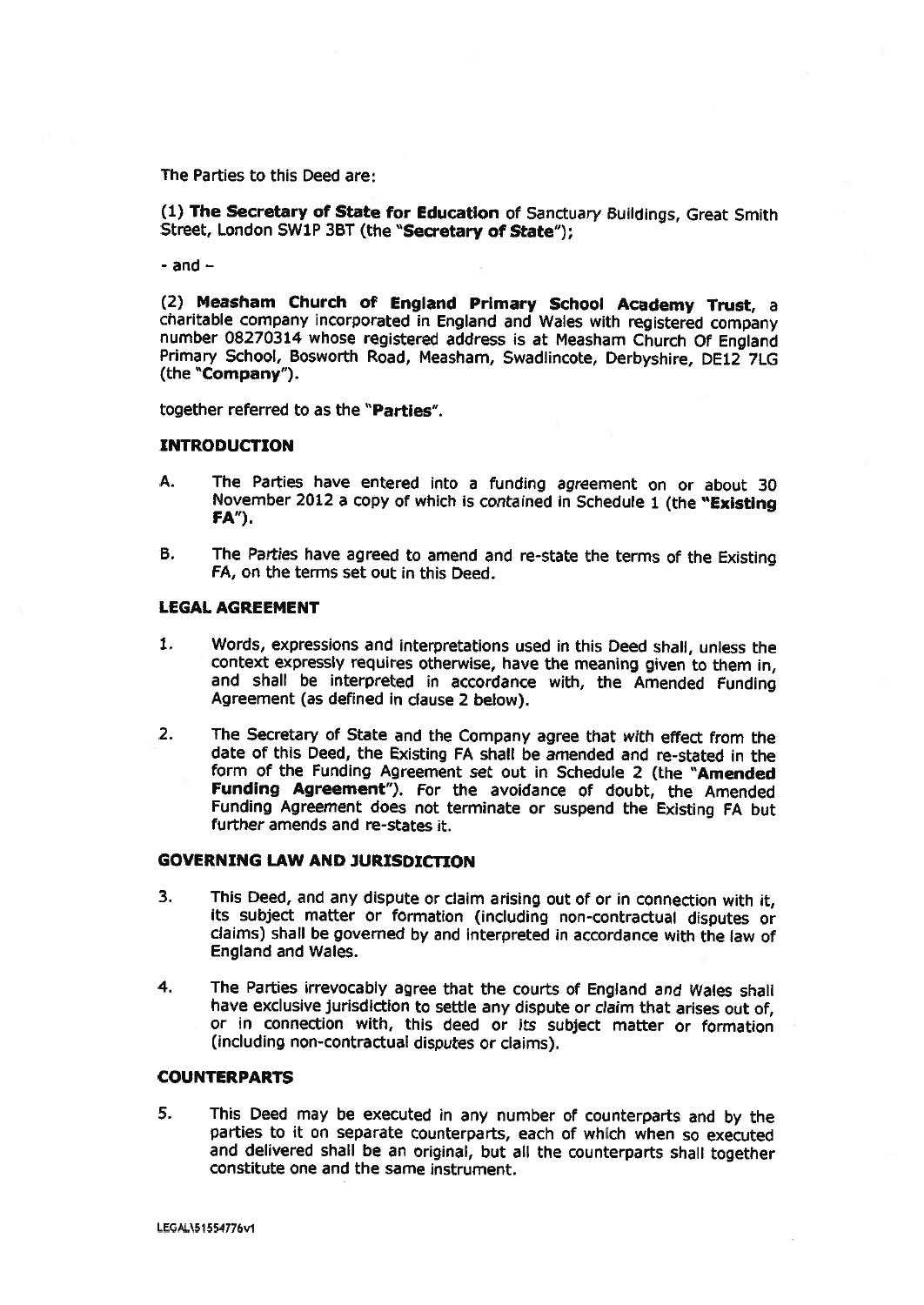IN WITNESS whereof this Deed has been executed by the parties hereto and is intended to be and is hereby delivered on the last date listed below.

EXECUTED as <sup>a</sup> deed by affixing the corporate J seal of the Secretary of State for Education  $\lambda$ authenticated by:  $\lambda$ 



Duly authorised by the Secretary of State for Education mm  $\mathcal{L}$  $600$ Date



EXECUTED as <sup>a</sup> deed by Measham Church of England Primary School Academy Trust acting by:

ector

 $Printname S$  Newman Date.... Witnessed by Full name. JANE WHIT E Address. 21 KILWARDBY ST ASHBY LETCS Occupation. SCHOOL LEDS ZFR

BUSINESS  $M$ ATUAGETZ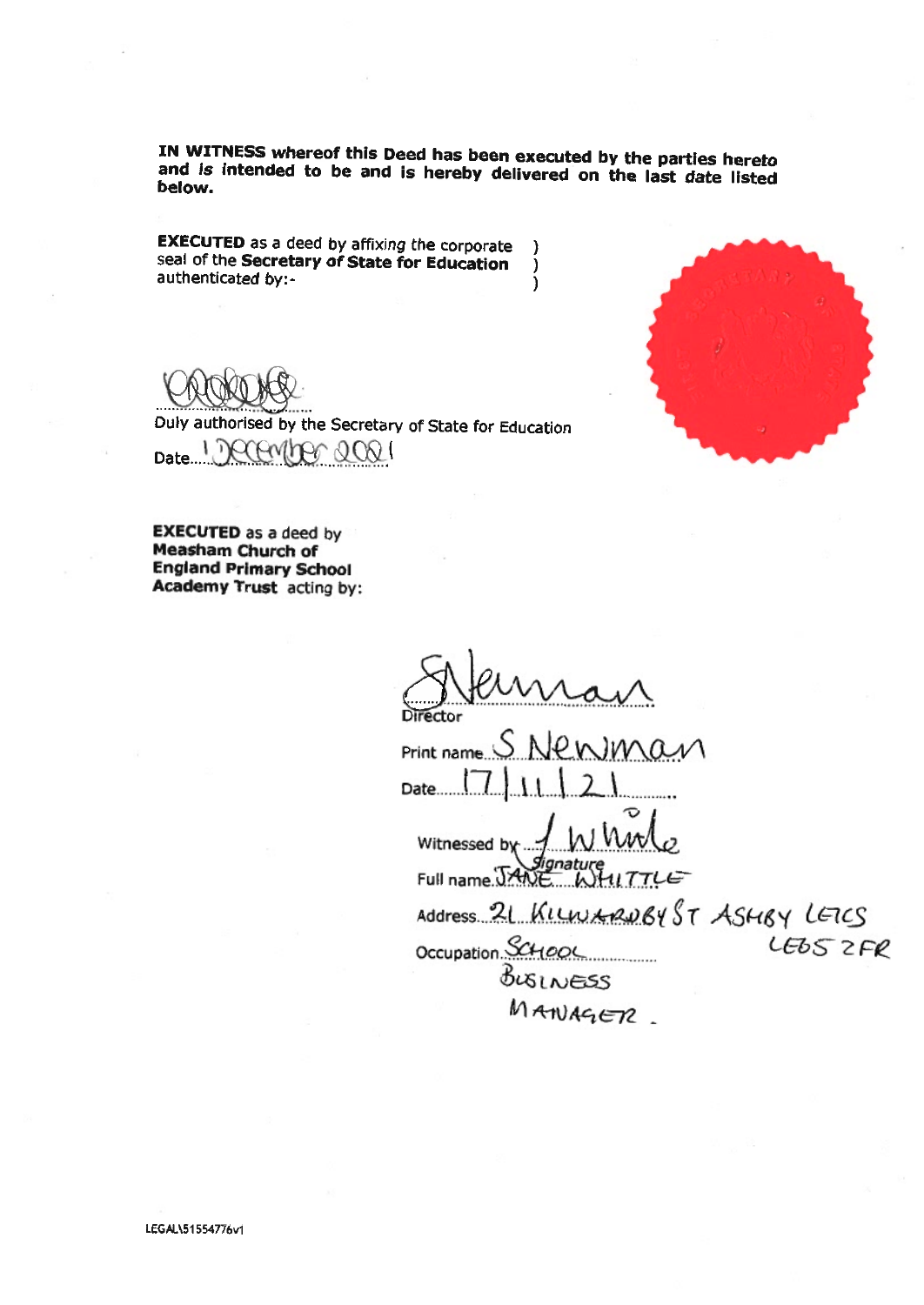## Schedule 1

# Existing Funding Agreement for Measham Church of England Primary<br>School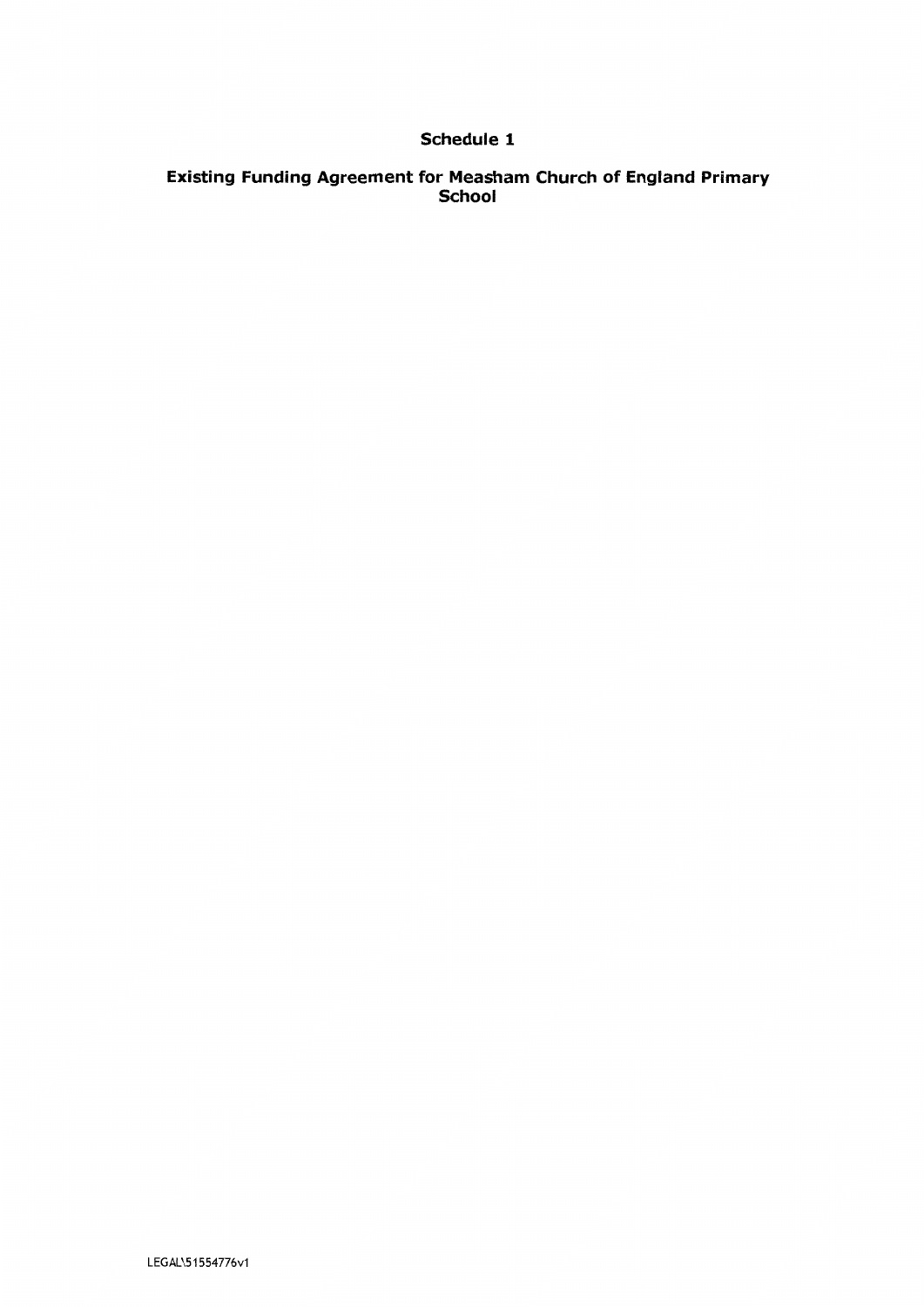**MEASHAM CHURCH OF ENGLAND PRIMARY SCHOOL ACADEMY TRUST**

 **FUNDING AGREEMENT** 

 $\begin{array}{c} \begin{array}{c} \begin{array}{c} \end{array} \end{array} \end{array}$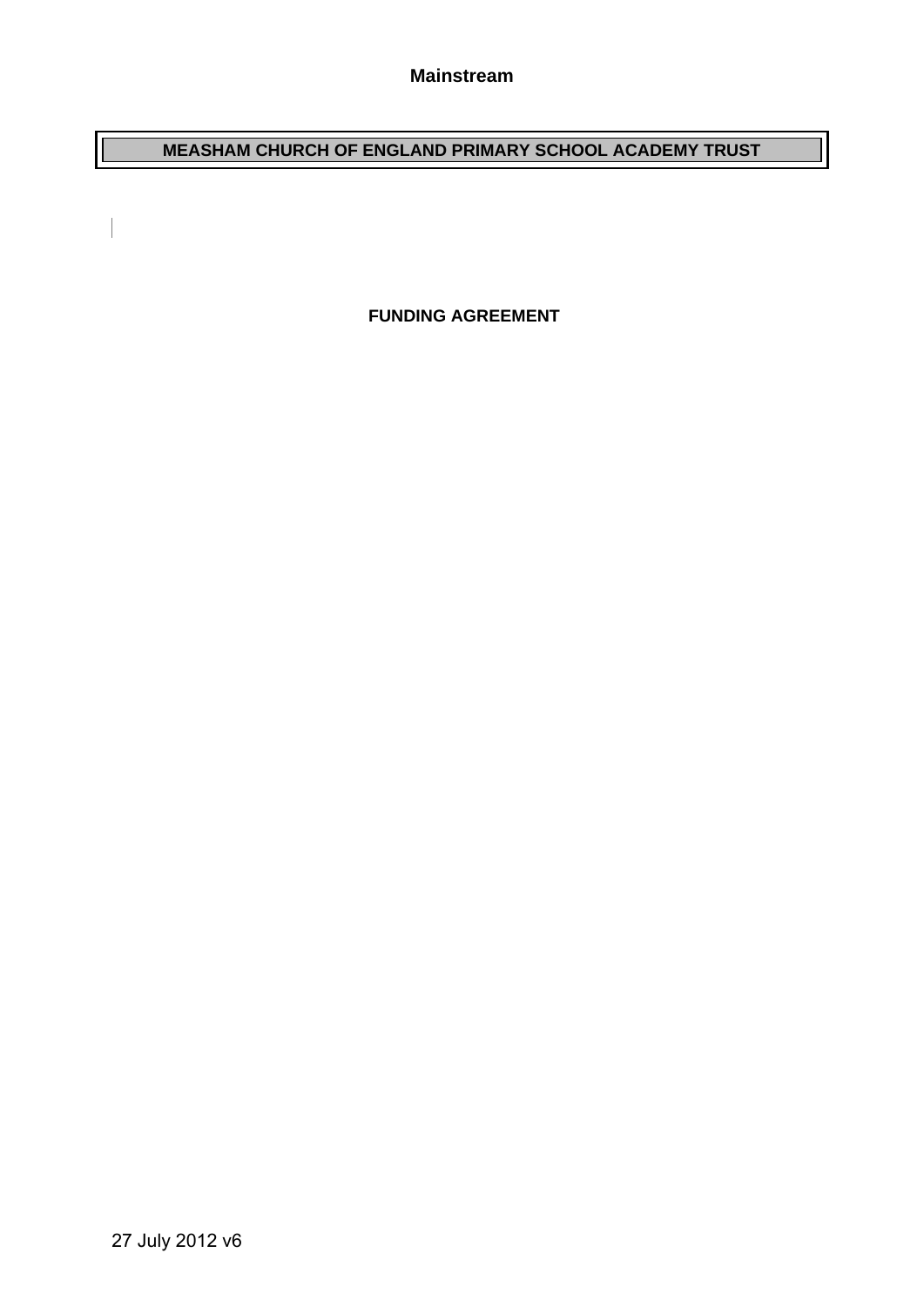#### **Mainstream**

# **MEASHAM CHURCH OF ENGLAND PRIMARY SCHOOL ACADEMY TRUST**

## **FUNDING AGREEMENT**

**CONTENTS:** 

| <b>SECTION</b>                                     | <b>CLAUSE NO</b> |
|----------------------------------------------------|------------------|
| <b>INTRODUCTION</b>                                | $1 - 8$          |
| <b>LEGAL AGREEMENT</b>                             | 9                |
| <b>CHARACTERISTICS OF THE ACADEMY</b>              | 10               |
| <b>ACADEMY OPENING DATE</b>                        | 11               |
| <b>CONDITIONS OF GRANT</b>                         |                  |
| General                                            | 12               |
| Governance                                         | $13 - 14$        |
| Conduct                                            | 15               |
| <b>Criminal Records Bureau Checks</b>              | 16               |
| Pupils                                             | 17               |
| Designated Teacher for Looked After Children       | <b>17A</b>       |
| Teachers and other staff                           | $18 - 21$        |
| Curriculum, curriculum development and delivery    |                  |
| and RE and collective worship                      | 22-28A           |
| Assessment                                         | 29               |
| <b>Exclusions</b>                                  | 30               |
| School meals                                       | $31 - 32$        |
| Charging                                           | 33               |
| <b>International Education Surveys</b>             | 33A              |
| <b>Pupil Premium</b>                               | 33B              |
| <b>DURATION OF SCHOOL DAY AND YEAR</b>             | 33C              |
| <b>GRANTS TO BE PAID BY THE SECRETARY OF STATE</b> |                  |
| General                                            | $34 - 35$        |
| <b>Capital Grant</b>                               | $36 - 39$        |
| Arrangements for Payment of Capital Grant          | 40               |
| <b>General Annual Grant</b>                        | $41 - 53$        |
| <b>Earmarked Annual Grant</b>                      | $54 - 55$        |
| Arrangements for payment of GAG and EAG            | $56 - 60$        |
| Other relevant funding                             | $61 - 64$        |
| <b>FINANCIAL AND ACCOUNTING REQUIREMENTS</b>       |                  |
| General                                            | $65 - 79A$       |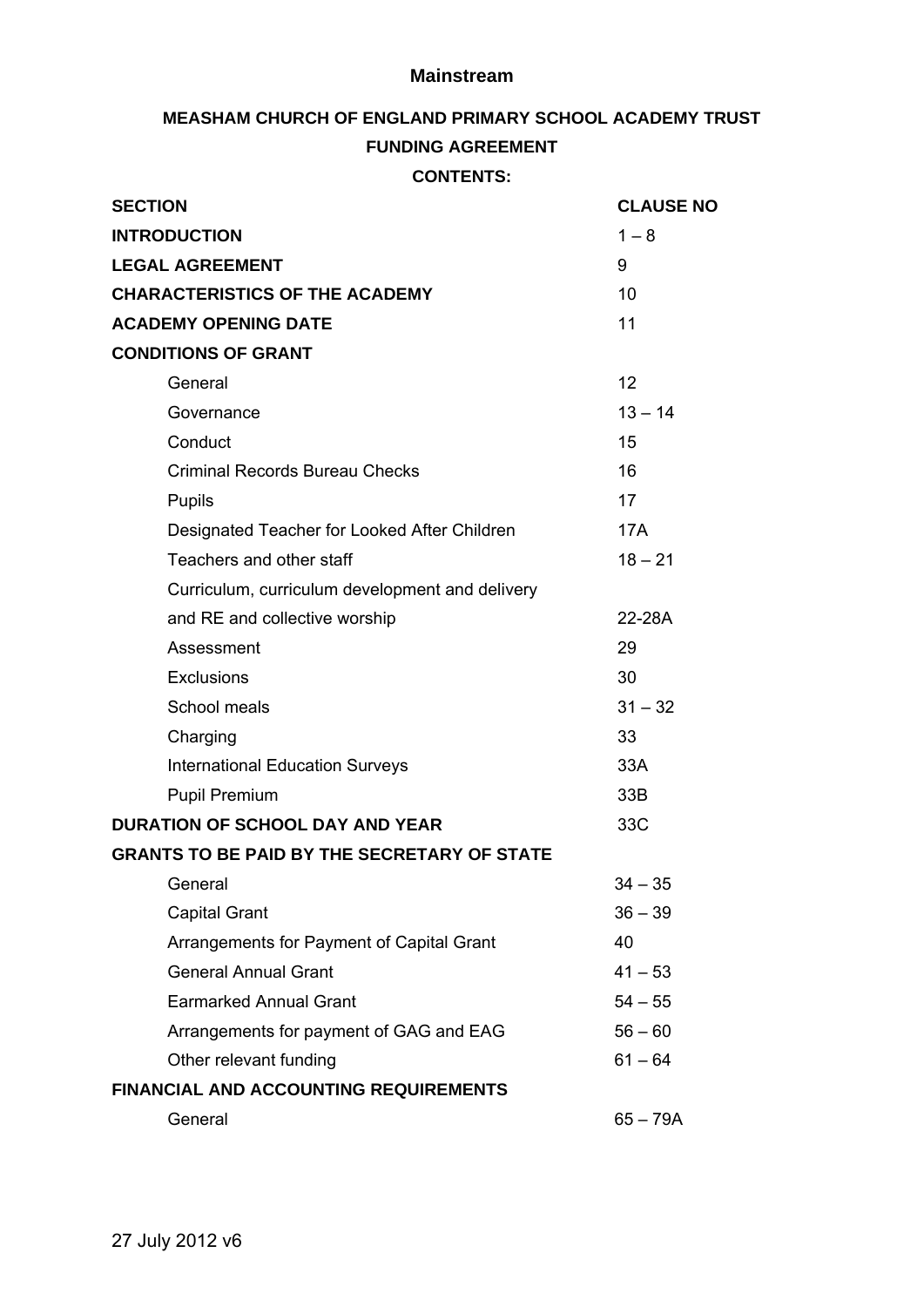| $-3-$                                                     |               |
|-----------------------------------------------------------|---------------|
| <b>Borrowing Powers</b>                                   | $80 - 81$     |
| Disposal of Assets                                        | $82 - 88$     |
| <b>TERMINATION</b>                                        |               |
| General                                                   | $89 - 102$    |
| <b>Change of Control</b>                                  | $102A - 102C$ |
| <b>Effect of Termination</b>                              | $103 - 110$   |
| <b>GENERAL</b>                                            |               |
| Information                                               | $111 - 112$   |
| Access by Secretary of State's Officers                   | $113 - 115$   |
| <b>Notices</b>                                            | $116 - 117$   |
| Complaints                                                | 117A - 117B   |
| General                                                   | $118 - 119$   |
| <b>ANNEXES TO AGREEMENT</b>                               |               |
| Memorandum and Articles of the Academy Trust              | Annex A       |
| <b>Admissions Requirements</b>                            | Annex B       |
| Arrangements for pupils with SEN and disabilities at each |               |
| Academy                                                   | Annex C       |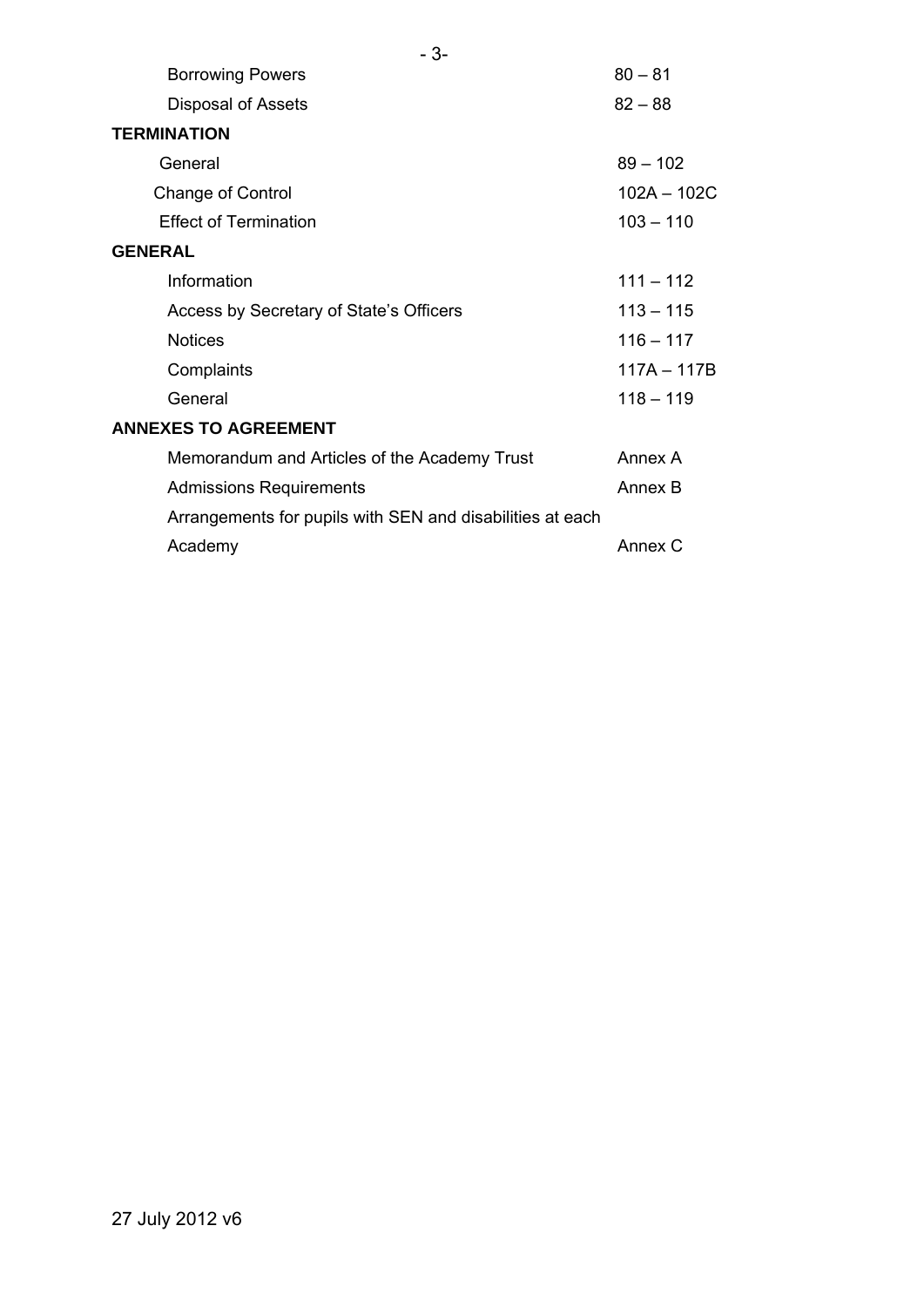**INTRODUCTION** 

- 4-

- 1) This Agreement is made under section 1 of the Academies Act 2010 between the Secretary of State for Education ("the Secretary of State") and Measham Church of England Primary School Academy Trust (the "Academy Trust").
- 2) The Academy Trust is a Company incorporated in England and Wales, limited by guarantee with registered Company number [**we will insert the company number once it is incorporated**].
- 3) The following expressions used in this Agreement have the respective meanings assigned to them by the numbered clauses of this Agreement referred to immediately after the reference to the expressions
	- a) "Academies Financial Handbook" clause 66;
	- b) "Accounting Officer" clause 65;
	- c) "Annual Letter of Funding" clause 59;
	- d) "Chief Inspector" means Her Majesty's Chief Inspector of Education, Children's Services and Skills or his successor;
	- e) "GAG" clause 35;
	- f) "Capital Expenditure" clause 36;
	- g) "Capital Grant" clause 36;
	- h) "EAG" clause 35;
	- i) "Recurrent Expenditure" clause 35;
	- j) "Start-up Period" clause 49;
- 4) In this Agreement the following words and expressions shall have the following meanings:-

"Academy Financial Year" means the year from 1<sup>st</sup> September to 31<sup>st</sup> August or such other period as the Secretary of State may from time to time specify by notice in writing to the Academy Trust;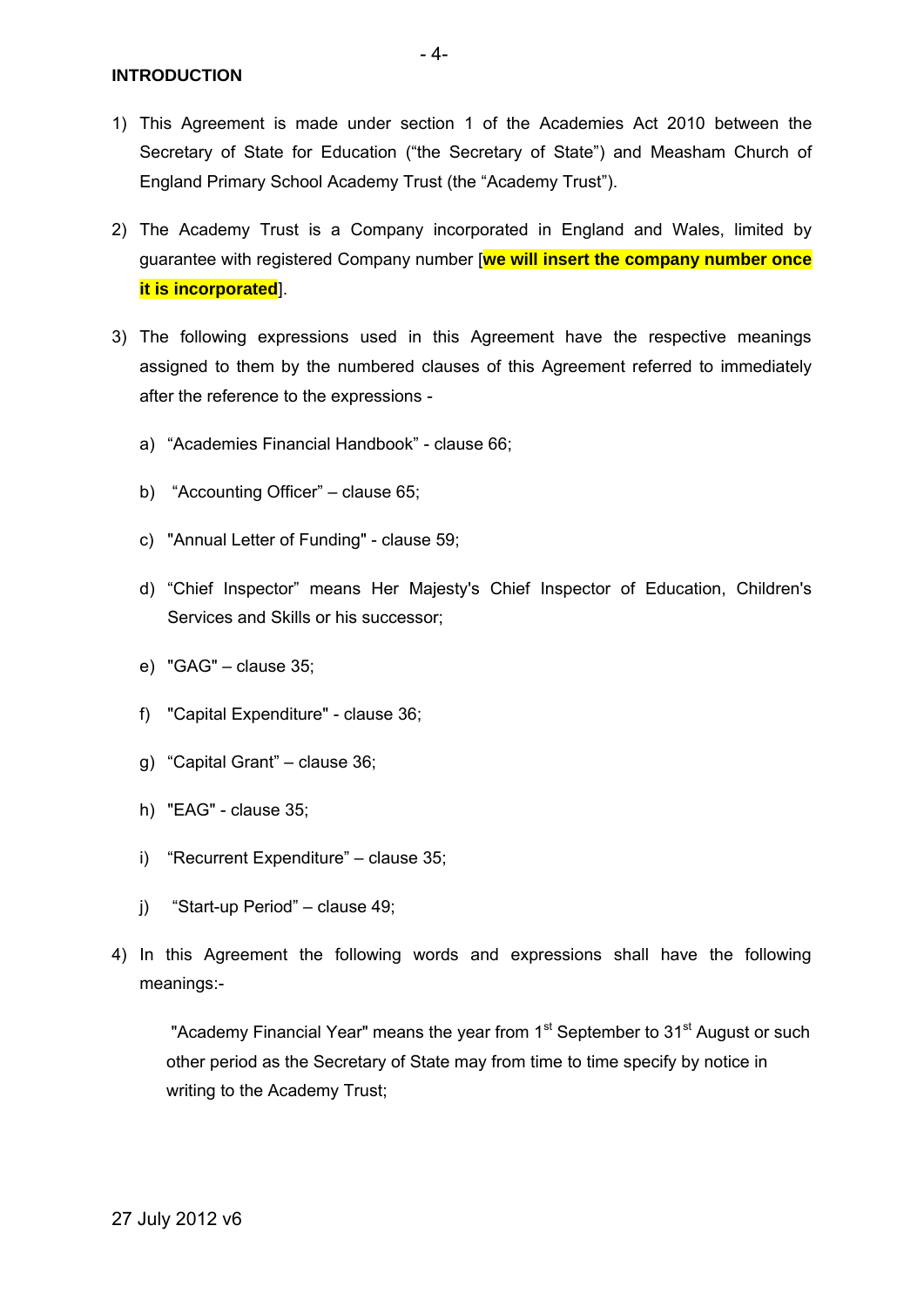- 5-

 "Additional Governors" means Governors who may be appointed by the Secretary of State under the Articles of Association.

"Business Day" means any day other than a Saturday, Sunday, Christmas Day, Good Friday or a day which is a bank holiday with the meaning given to that expression in the Banking and Financial Dealings Act 1971;

"Control' in relation to a body corporate ('Entity') means either the legal or beneficial ownership of 30 per cent or more of the issued shares in the Entity ordinarily having voting rights or the power of a person ('A') otherwise to secure –

(a) either by means of the holding of shares in that Entity or having an interest conferring voting rights at general meetings of the membership of the Entity or of any other body corporate;

(b) by virtue of any powers conferred by the articles of association or other document regulating that Entity or any other Entity or partnership including, without limitation, the power to appoint or remove a majority of the governing body thereof, or

(c) by virtue of any agreement, understanding or arrangement between any person or persons,

that the affairs of the first-mentioned Entity are conducted in accordance with the wishes of A and 'Controls' shall be construed accordingly;

"DfE" means Department for Education;

"Further Governors" means Governors who may be appointed by the Secretary of State under the Articles of Association if a Special Measures Termination Event, as defined in this Agreement, occurs;

"LA" means the Local Authority in the area in which the Academy is situated;

"Land" means the publicly funded land (including for the avoidance of doubt all buildings, structures landscaping and other erections) situated at and known as Bosworth Road, Measham, Swadlincote, Derbyshire, DE12 7LG registered under Title number LT382174.

"Memorandum" and "Articles" means the Memorandum and Articles of Association of the Academy Trust for the time being in force, a copy of the current version of which is annexed to this Agreement as Annex A;

"parents" means parents or guardians;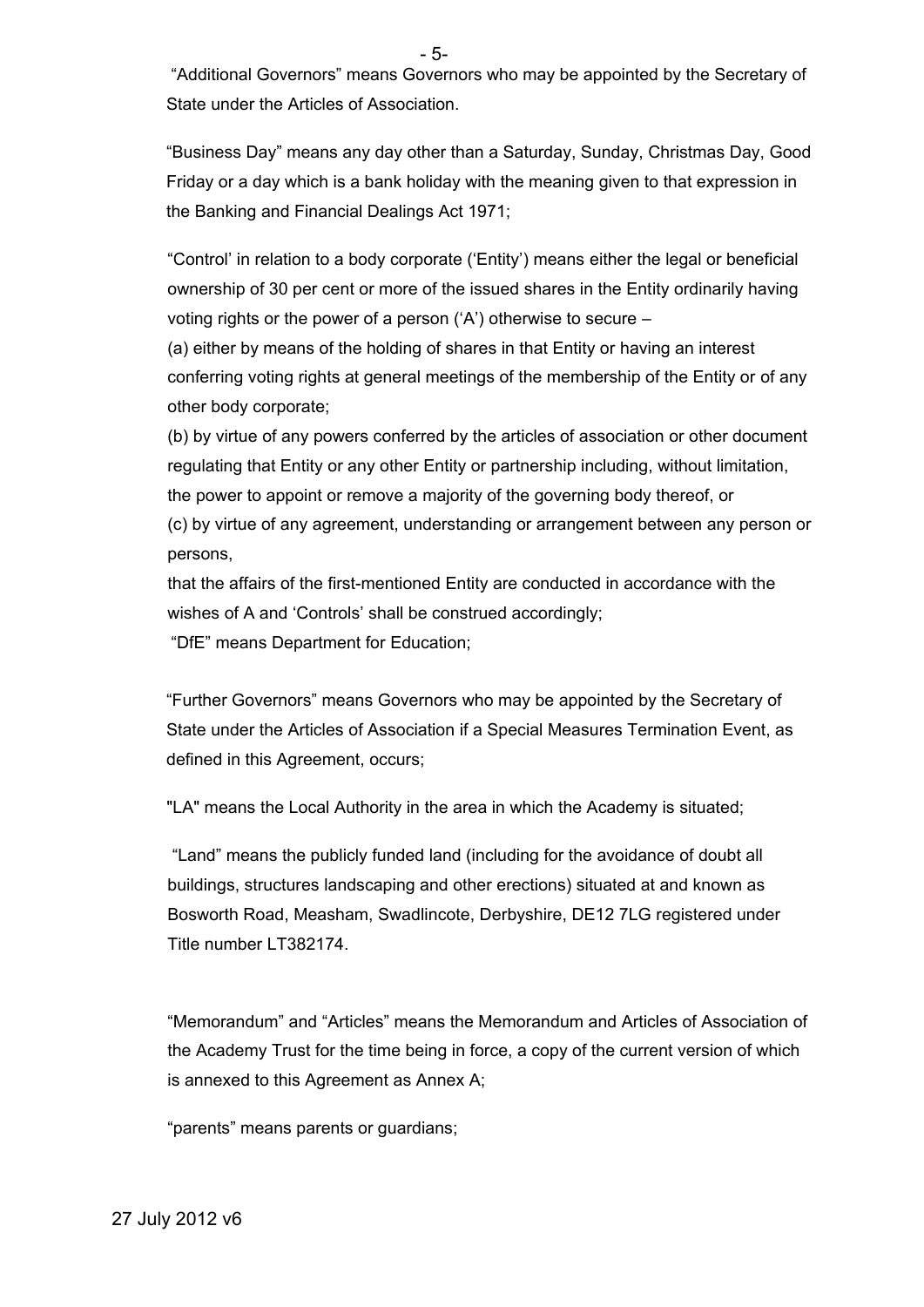"persons" includes a body of persons, corporate or incorporate;

"Principal" means the head teacher of the Academy;

"Principal Regulator" means the entity appointed as the Principal Regulator further to the Charities Act 2006;

 references to "school" shall where the context so admits be references to the Academy;

"SEN" means Special Educational Needs.

- 5) The Interpretation Act 1978 shall apply for the interpretation of this Agreement as it applies for the interpretation of an Act of Parliament.
- 6) Expressions defined in this Agreement shall have the same meaning where used in any Annex to this Agreement.
- 7) Questions arising on the interpretation of the arrangements in this Agreement shall be resolved by the Secretary of State after consultation with the Academy Trust.
- 8) Section 1 (3) of the Academies Act 2010 states that:
	- (3) An Academy agreement is an agreement between the Secretary of State and the other party under which-
		- (a) the other party gives the undertakings in subsection (5), and
		- (b) the Secretary of State agrees to make payments to the other party in consideration of those undertakings.

#### **LEGAL AGREEMENT**

9) In consideration of the Academy Trust undertaking to establish and maintain, and to carry on or provide for the carrying on of, an independent school in England to be known as Measham Church of England Primary School ("the Academy") and having such characteristics as are referred to in clause 10, the Secretary of State agrees to make payments to the Academy Trust in accordance with the conditions and requirements set out in this Agreement. For the avoidance of doubt, any obligations imposed upon or powers given to the Academy by this Agreement are also imposed upon and given to the Academy Trust.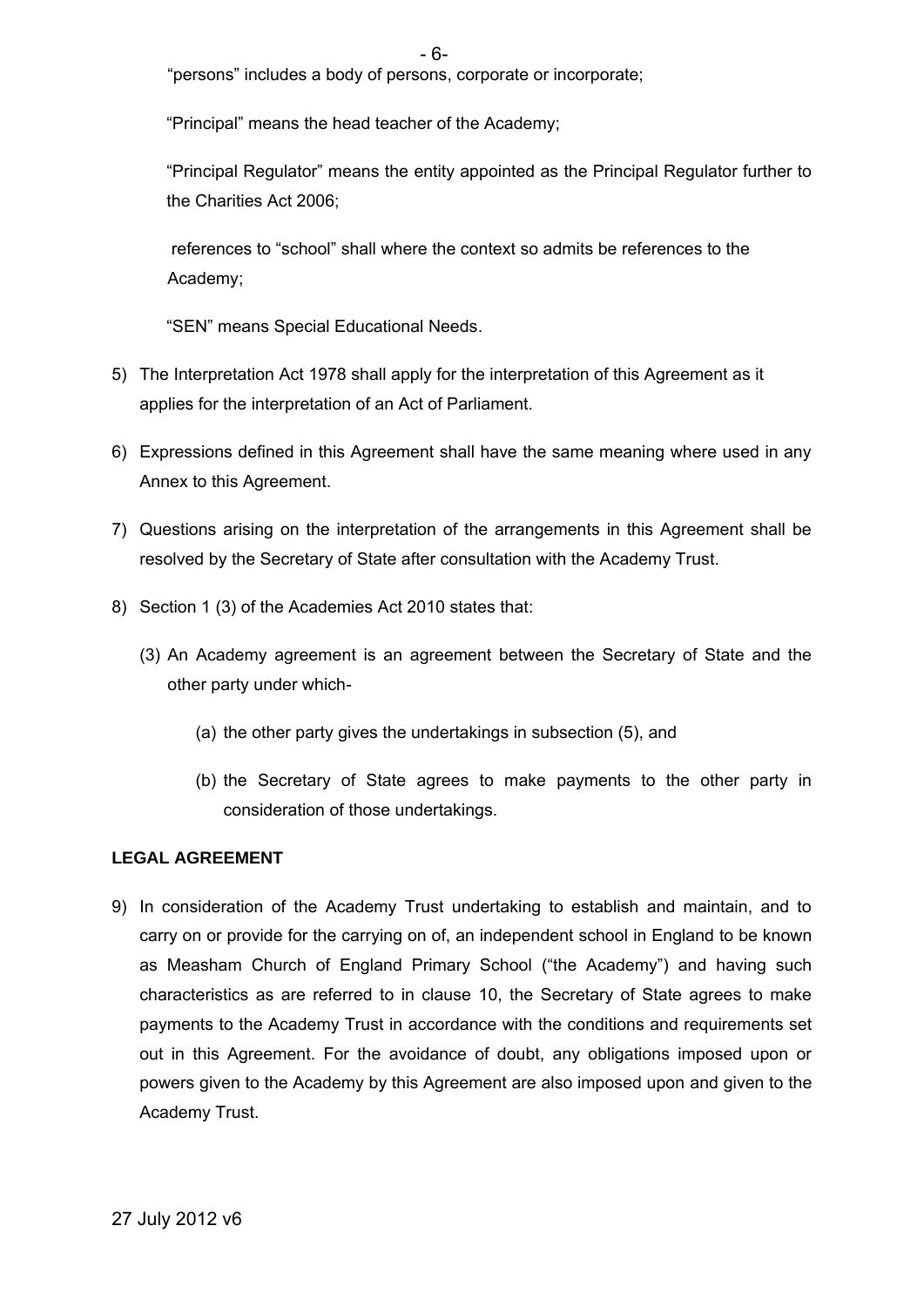10) The characteristics of the Academy set down in Section 1A(1) of the Academies Act 2010, are that:

- 7-

- (a) it is an independent school;
- (b) it has a curriculum satisfying the requirements of section 78 of the Education Act 2002 (balanced and broadly based curriculum);
- (c) it provides education for pupils of different abilities;
- (d) it provides education for pupils who are wholly or mainly drawn from the area in which the school is situated; and
- (e) it is not an alternative provision academy.

#### **ACADEMY OPENING DATE**

11) The Academy shall open as a school on 1 November 2012 replacing Measham Church of England Primary School which shall cease to be maintained by the Local Authority on that date, which date shall be the conversion date within the meaning of the Academies Act 2010.

#### **CONDITIONS OF GRANT**

#### **General**

12) Other conditions and requirements in respect of the Academy are that:

(a) the school will be at the heart of its community, promoting community cohesion and sharing facilities with other schools and the wider community;

(b) there will be assessments of pupils performance as they apply to maintained schools and the opportunity to study for relevant qualifications in accordance with clause 29 (d);

(c) the admissions policy and arrangements for the school will be in accordance with

admissions law, and the DfE Codes of Practice, as they apply to maintained schools;

(d) teachers' levels of pay and conditions of service for all employees will be the responsibility of the Academy Trust;

(e) there will be an emphasis on the needs of the individual pupils including pupils with special education needs (SEN), both those with and without statements of SEN; (f) there will be no charge in respect of admission to the school and the school will only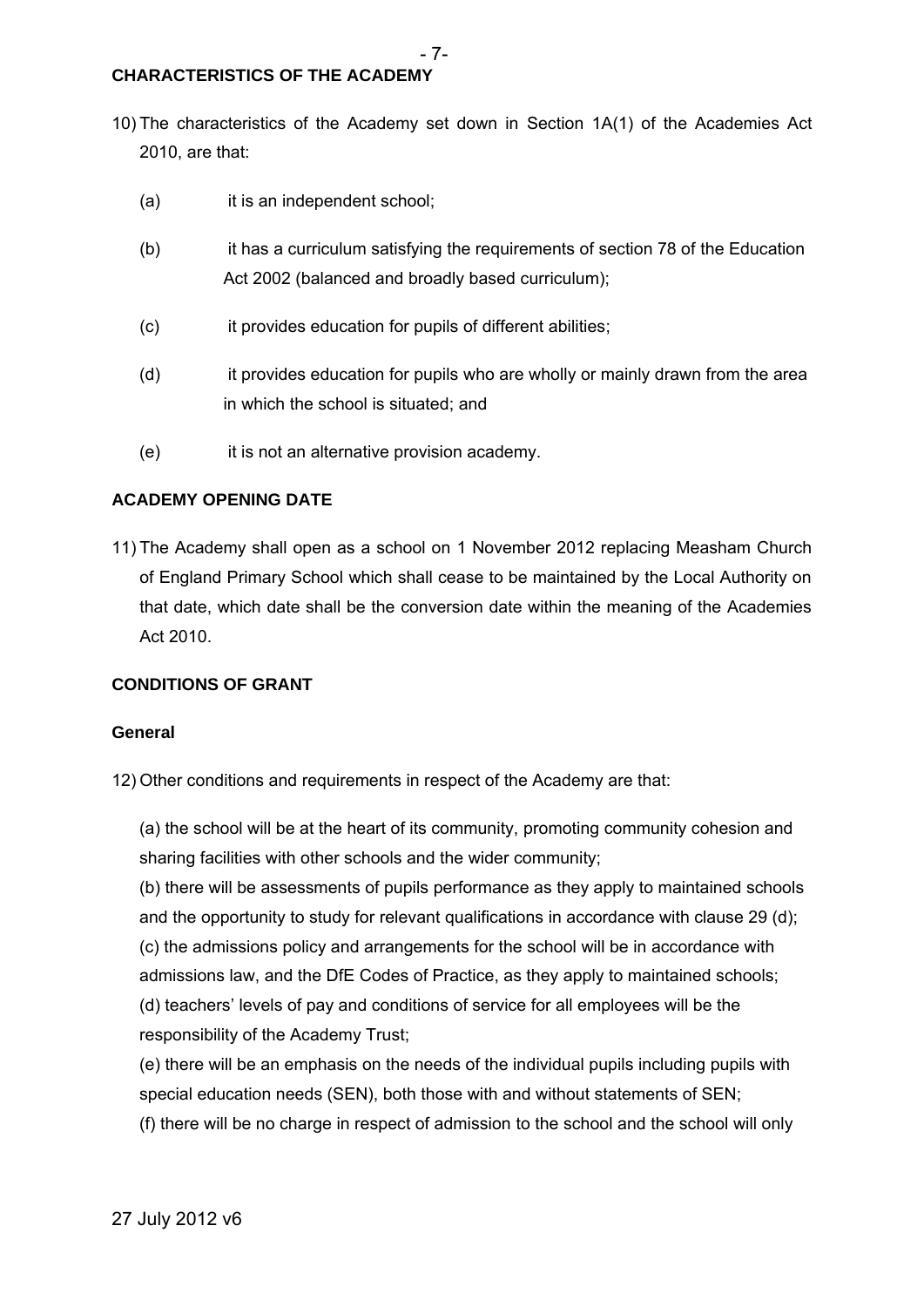- 8-

charge pupils where the law allows maintained schools to charge;

(g) the Academy Trust shall as soon as reasonably practicable establish an appropriate mechanism for the receipt and management of donations and shall use reasonable endeavours to procure donations through that mechanism for the purpose of the objects specified in the Articles.

#### **Governance**

- 13) The Academy will be governed by a governing body ("the Governing Body") who are the Directors of the company constituted under the Articles of the Academy Trust.
- 14) The Governing Body shall have regard to (but for the avoidance of doubt shall not be bound by) any guidance as to the governance of academies that the Secretary of State may publish.

#### **Conduct**

15) The Academy shall be conducted in accordance with:

- a) the Articles, which shall not be amended by the Academy Trust without the written consent of the Secretary of State, such consent not to be unreasonably withheld;
- b) all provisions by or under statute which confer rights or impose obligations on Academies including, without limitation, the independent schools standards prescribed under section 157 of the Education Act 2002 to the extent they apply to the Academy;
- c) the terms of this Agreement.

#### **Criminal Records Bureau Checks**

16) The Academy shall comply with the requirements of the Education (Independent School Standards) (England) Regulations 2010 (or such other regulations as may for the time being be applicable) in relation to carrying out enhanced criminal records checks, obtaining enhanced criminal records certificates and making any further checks, as required and appropriate for members of staff, supply staff, individual Governors and the Chair of the Governing Body.

#### **Pupils**

17) The planned capacity of the Academy is 294 in the age range 4-11. The Academy will be an all ability inclusive school whose requirements for: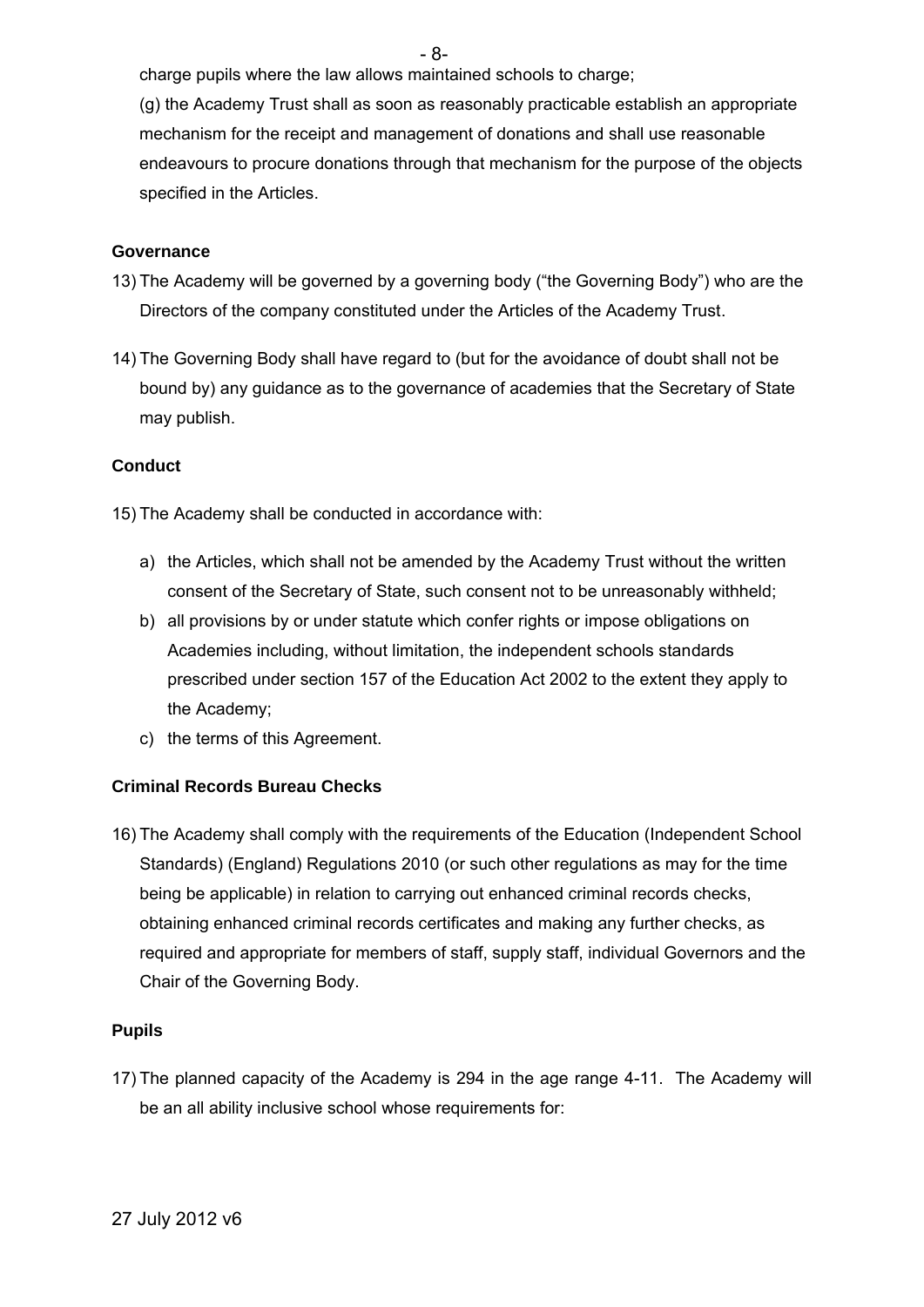- a) the admission of pupils to the Academy are set out in Annex B to this Agreement;
- b) the admission to the Academy of and support for pupils with SEN and with disabilities (for pupils who have and who do not have statements of SEN) are set out in Annex C to this Agreement;
- c) pupil exclusions are set out in regulations made by virtue of section 51A of the Education Act 2002 (as may be amended from time to time, and includes any successor provisions).

#### **Designated Teacher for Looked After Children**

17A) The Academy Trust will in respect of the Academy act in accordance with, and be bound by, all relevant statutory and regulatory provisions and have regard to any guidance and codes of practice issued pursuant to such provisions, as they apply at any time to a maintained school, relating to the designation of a person to manage the teaching and learning programme for children who are looked after by an LA and are registered pupils at the school. For the purpose of this clause, any reference to the governing body of a maintained school in such statutory and regulatory provisions, or in any guidance and code of practice issued pursuant to such provisions, shall be deemed to be references to the Governing Body of the Academy Trust.

#### **Teachers and other staff**

- 18) Subject to clause 19, the Academy Trust shall, in accordance with any guidance which the Secretary of State may issue on the qualifications of teaching and other staff in Academies, employ anyone it deems is suitably qualified or is otherwise eligible under a contract of employment or for services to carry out planning and preparing lessons and courses for pupils, delivering lessons to pupils, assessing the development, progress and attainment of pupils, and reporting on the development, progress and attainment of pupils.
- 19) Clause 18 does not apply to anyone who:
	- a) is appointed as the SENCO by the Academy Trust under section 317(3A) of the Education Act 1996, who must meet the requirements set out in Regulation 3 of the Education (Special Educational Needs Co-ordinators) (England) Regulations 2008 (SI 2008/2945); or
	- b) is appointed as a designated teacher for looked after children further to clause 17A.

20) The Academy Trust shall ensure that all teachers employed at the Academy have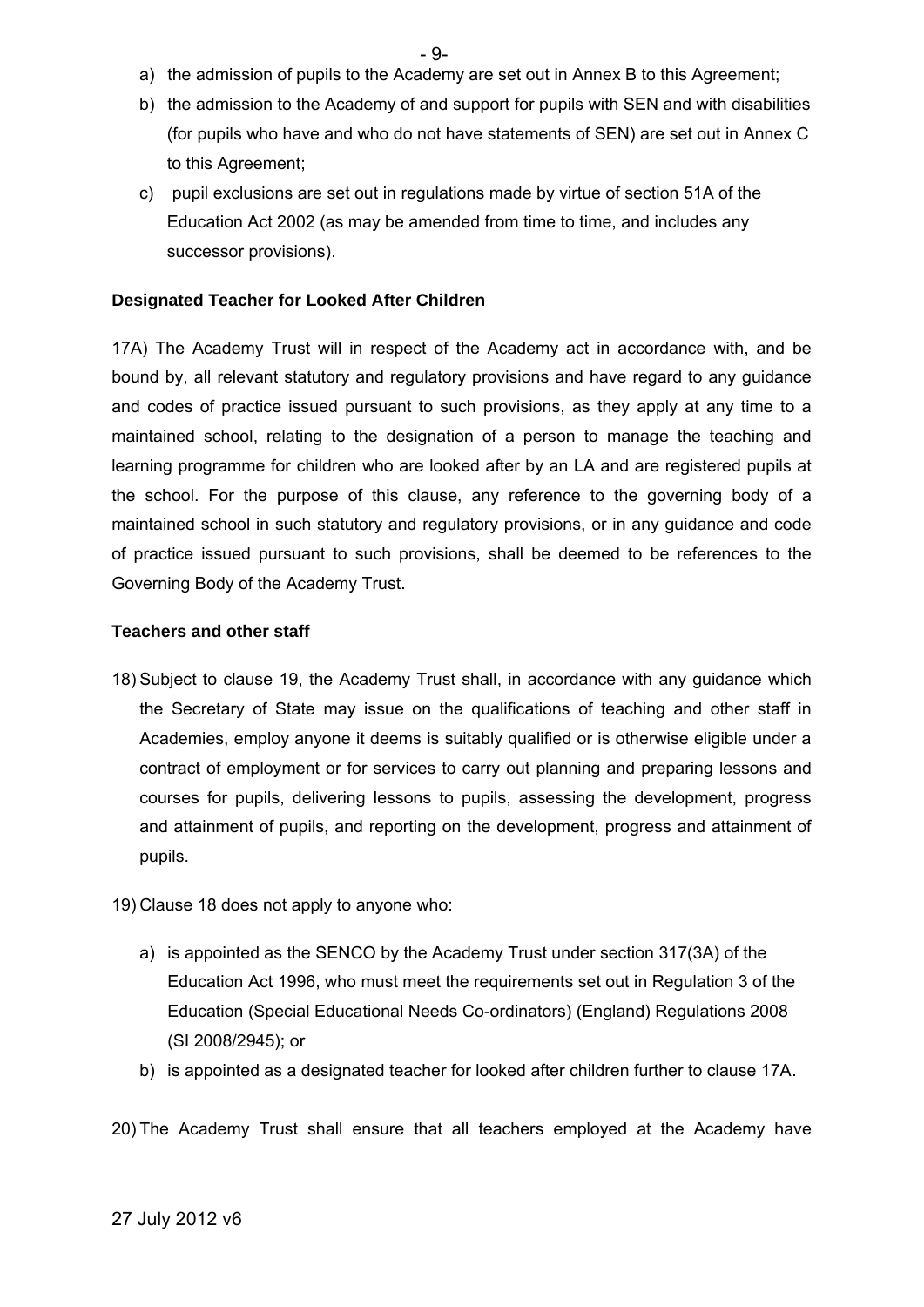$-10-$ 

access to the Teachers Pension Scheme and, in so doing, will comply with the statutory provisions underlying the scheme.

- 21) The Academy Trust shall ensure that all employees at the Academy other than teachers have access to the Local Government Pension Scheme.
- 21A) The Academy Trust shall in relation to:
	- (a) any person who may apply for a position as an employee or to be otherwise engaged by the Academy Trust, and
	- (b) any employee with whom the Academy Trust enters into a contract of employment or a contract for services

act in accordance with and hereby agrees to be bound by sub-sections 58(2), (3), (5), (6) & (9) and sections 59 to 60 of the Schools Standards and Framework Act 1998 ("SSFA") as modified below, so far as those provisions apply to, and as if the Academy Trust were, a voluntarily controlled or foundation school designated by an order under section 69(3) of the SSFA as a school having a religious character. For the avoidance of doubt, the Academy Trust agrees and acknowledges that section 124A of the SSFA shall not therefore apply to it in relation the persons referred to at (a) and (b) above.

21B) (1) Section 58 of the SSFA shall apply to the Academy Trust with the following modifications:

a) in subsection (3) for the words "head teacher" read "principal";

b) in subsections (5) & (6) for "foundation governors" read "Foundation Governors" as defined in the Articles of Association;

c) in subsection (6):(b) for the words "governing body" read "appropriate body";

d) in subsection (9) for (a) and (b) read the words "Academy Trust".-

(2) Section 60(4) of the SSFA shall apply to the Academy Trust with the modification that for the words "head teacher" read "principal" each time they occur.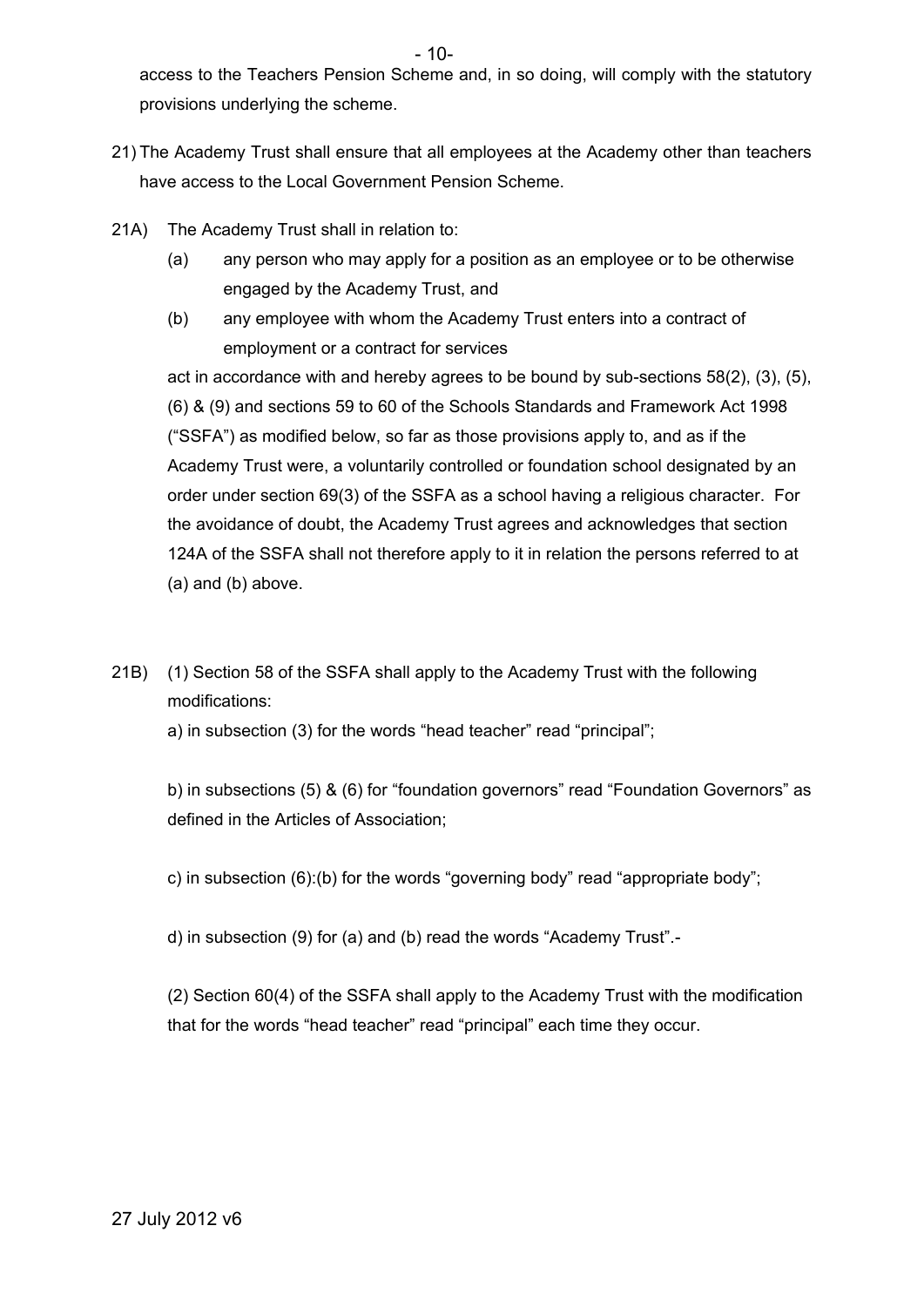#### **Curriculum, curriculum development and delivery and RE and collective worship**

22) The curriculum provided by the Academy to pupils up to the age of 16 shall be broad and balanced.

22A) The Academy Trust shall publish information in relation to its current curriculum provision. Such information shall include details relating to

a) the content of the curriculum;

- b) its approach to the curriculum;
- d) the names of any phonics or reading schemes in operation for Key Stage 1; and

e) how parents (including prospective parents) can obtain further information in relation to the Academy's curriculum.

- 22B) Subject to the requirements of clauses 22 to 28A, the curriculum will be the responsibility of the Academy Trust.
- 23) The Academy Trust shall ensure that the broad and balanced curriculum includes English, Mathematics and Science.
- 23A) Sections 42A (provision of careers guidance) and 45A (guidance as to discharge of duties) of the Education Act 1997 shall be deemed to apply to the Academy with the following modifications:
	- a) the Academy shall be treated as falling within the meaning of "a school" under section 42A (2);
	- b) the Academy Trust shall be deemed to be the "responsible authorities" for the purposes of subsection 42A(3); and
	- c) references to registered pupils shall be treated as references to registered pupils at the Academy
- 24) The Academy Trust shall make provision for the teaching of religious education and for a daily act of collective worship at the Academy.

25) Not used.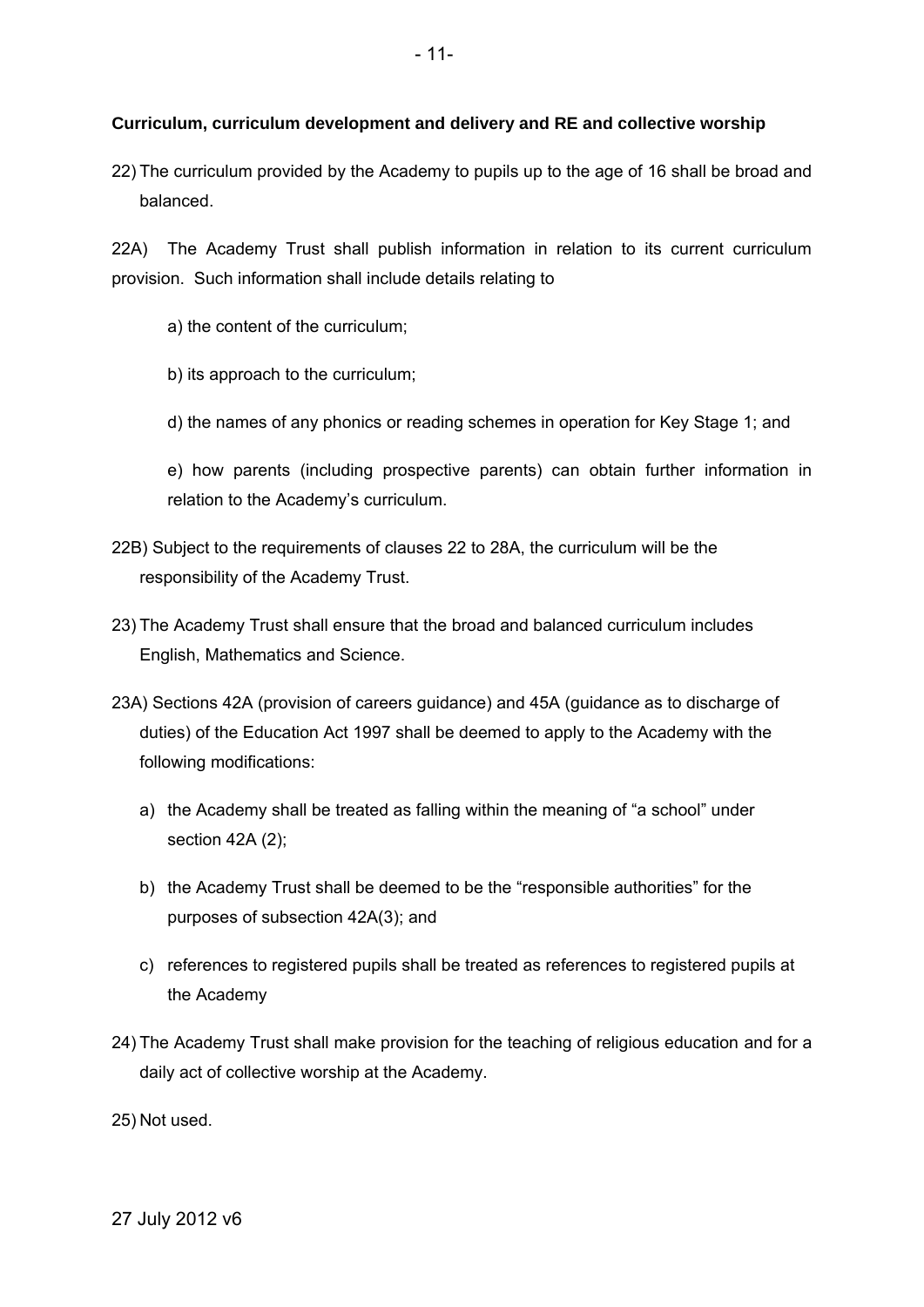- 12-

26)The requirements for religious education and collective worship are as follows:

- a) subject to clause 27 and paragraph 3 of Schedule 19 to the School Standards and Framework Act 1998 which shall apply as if the Academy were a foundation school or voluntary controlled school with a religious character, the Academy Trust shall ensure that provision shall be made for religious education to be given to all pupils at the Academy in accordance with the requirements for agreed syllabuses in section 375(3) of the Education Act 1996;
- b) subject to clause 27, the Academy Trust shall comply with the requirements of section 70(1) of, and Schedule 20 to, the School Standards and Framework Act 1998 as if the Academy were a foundation school or voluntary controlled school with a religious character, and as if references to ' the required collective worship' were references to collective worship in accordance with the tenets and practices of the specified religion or religious denomination of the Academy;

c) the Academy Trust shall ensure that the quality of the Academy's collective worship given in accordance with the tenets and practice of the specific religion or religious denomination is inspected. Such inspection shall be conducted by a person chosen by the Academy Trust and the Academy shall secure that such inspection shall comply with the requirements set out in any statutory provision and regulations as if the Academy were a foundation or voluntary controlled school which has been designated under section 69(3) of the School Standards and Framework Act 1998 as having a religious character.

- 27) Section 71(1) (6) and (8) of the School Standards and Framework Act 1998 shall apply as if the Academy were a community, foundation or voluntary school, and as if references to "Religious Education" and to "Religious Worship" in that section were references to the religious education and religious worship provided by the Academy in accordance with clauses 25 or 26 as appropriate.
- 28) The Academy Trust shall have regard to any guidance issued by the Secretary of State, further to section 403 of the Education Act 1996, on sex and relationship education to ensure that children at the Academy are protected from inappropriate teaching materials and they learn the nature of marriage and its importance for family life and for bringing up children. The Academy Trust shall also have regard to the requirements set out in section 405 of the Education Act 1996 which shall apply to the Academy as if it were a maintained school.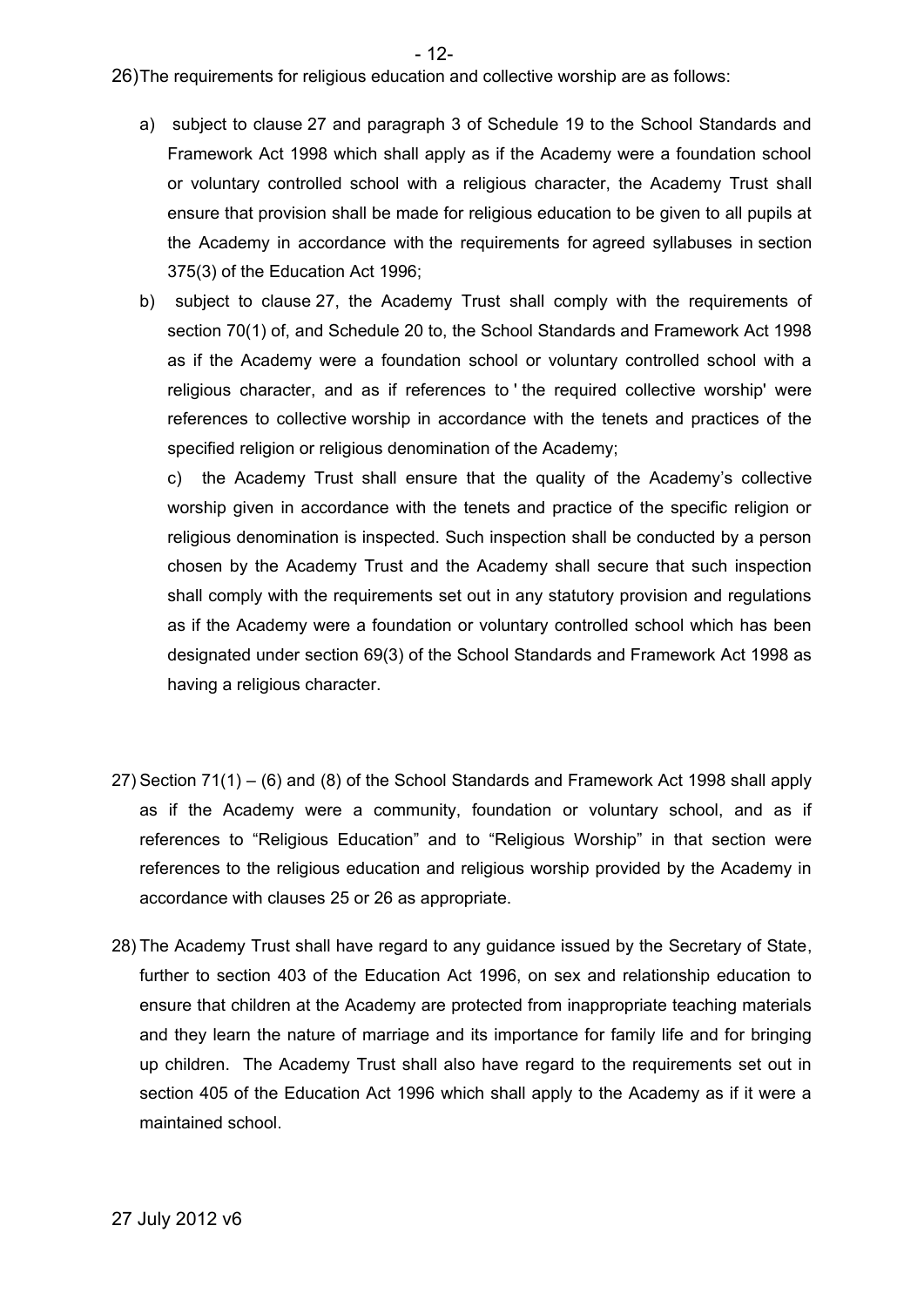28A) The Academy Trust agrees to act in accordance with Sections 406 (Political Indoctrination) and 407 (Duty to secure balanced treatment of political issues) of the Education Act 1996 as if it were a maintained school, subject to the following modifications:

- a) references to any maintained school shall be treated as references to the Academy;
- b) references to registered pupils shall be treated as references to registered pupils at the Academy;
- c) references to the governing body or the local authority shall, in each case, be treated as references to the Academy Trust; and
- d) references to the head teacher shall, in each case, be treated as references to the Principal of the Academy.

#### **Assessment**

- 29) The Secretary of State will notify the appropriate body for assessment purposes about the Academy.
	- a) The Academy Trust shall ensure that the Academy complies with any guidance issued by the Secretary of State from time to time to ensure that pupils take part in assessments and in teacher assessments of pupil's performance as they apply to maintained schools.
	- b) The Academy Trust shall report to any body on assessments under clause 29 as the Secretary of State shall prescribe and shall provide such information as may be required by that body as applies to maintained schools.
	- c) In respect of all Key Stages, the Academy Trust will submit the Academy to monitoring and moderation of its assessment arrangements as prescribed by the Secretary of State.
	- d) The Academy Trust may not offer courses at the Academy which lead to relevant qualifications, as defined in section 96 of the Learning and Skills Act 2000, unless the Secretary of State gives specific approval for such courses.
- 29A) The Academy Trust shall ensure that the following information is published on the Academy's website: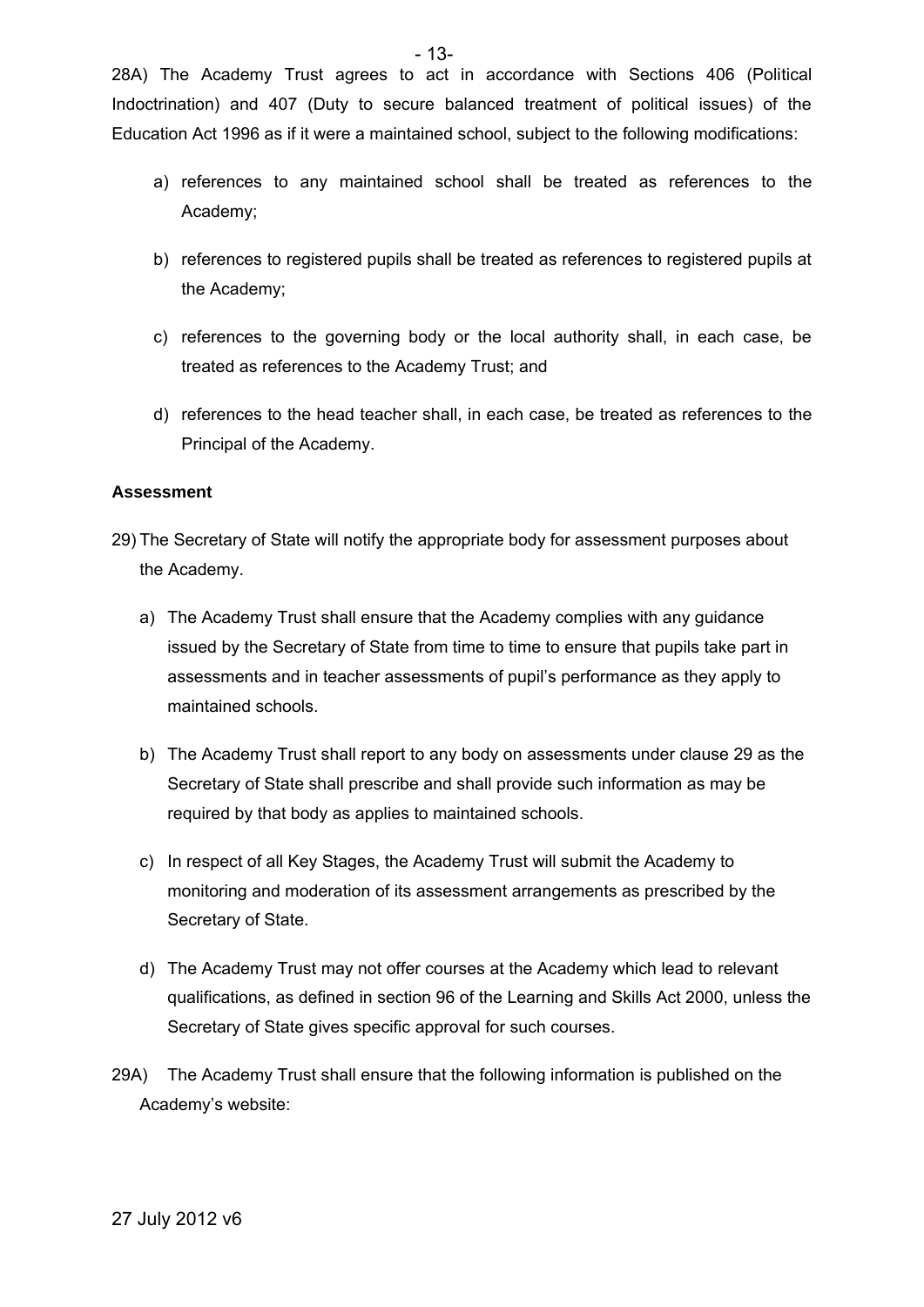- a) The school's most recent key stage 2 results as published by the Secretary of State under the following column headings in the School Performance Tables published on the Department for Education's website:
	- (i) "% achieving Level 4 or above in English and Maths";
	- (ii) "% making expected progress";
	- (iii) in relation to English, "% achieving Level 5 or above"; and
	- (iv) in relation to Maths, "% achieving Level 5 or above".
- b) Information as to where and by what means parents (including prospective parents) may access the most recent report about the school published by her Majesty's Chief Inspector of Education, Children's Services and Skills.
- c) Information as to where and by what means parents (including prospective parents) may access the School Performance Tables published by the Secretary of State on the Department for Education's website.

#### **Exclusions Agreement**

- 30) The Academy Trust shall, if invited to do so by an LA, enter into an agreement in respect of the Academy with that LA, which has the effect that where:
	- a) the Academy Trust admits a pupil to the Academy who has been permanently excluded from a maintained school, the Academy itself or another Academy with whom the LA has a similar agreement; or
	- b) the Academy Trust permanently excludes a pupil from the Academy

payment will flow between the Academy Trust and the LA in the same direction and for the same amount that it would, were the Academy a maintained school, under Regulations made under section 47 of the School Standards and Framework Act 1998 relating to the addition or deduction of a maintained school's budget following a permanent exclusion or the admission of a permanently excluded pupil. At the date of this Agreement, the applicable Regulation is Regulation 23 of the School Finance (England) Regulations 2011.

#### **School Meals**

31) The Academy Trust shall, if requested to do so by or on behalf of any pupils at the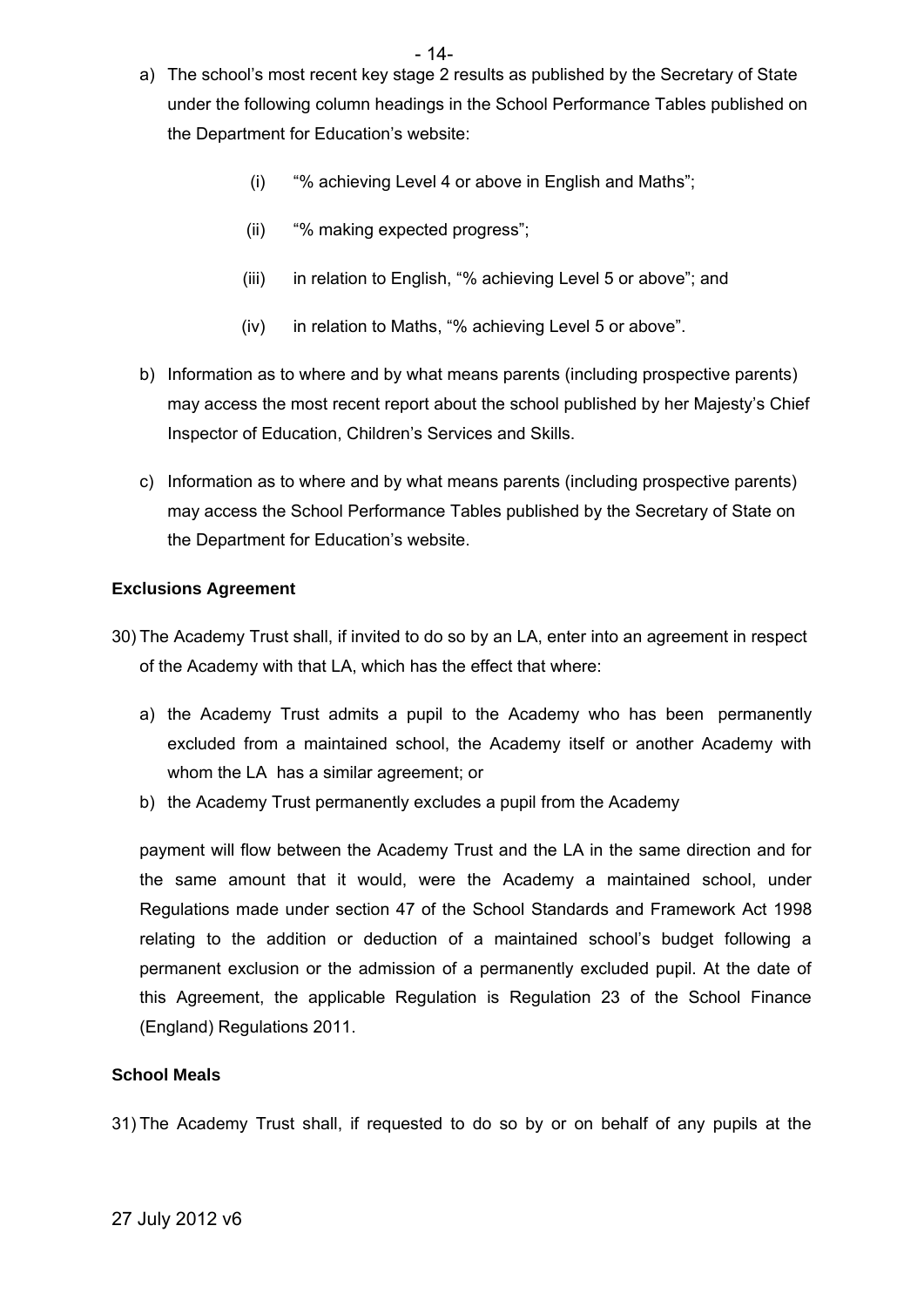Academy, provide school lunches for those pupils unless it would be unreasonable for it to do so. Subject to the provisions of clause 32 charges may be levied for lunches, but the Academy Trust shall otherwise fund the cost of such school lunches from its GAG.

32) In relation to a pupil who is himself or whose parents are in receipt of benefits mentioned in section 512ZB of the Education Act 1996 (or equivalent provision governing the entitlement to free school lunches of pupils at maintained schools), the Academy Trust shall ensure that a school lunch is provided for such a pupil free of charge to be funded out of the Academy Trust's GAG.

#### **Charging**

- 33) Sections 402 (Obligation to enter pupils for public examinations), 450 457 (charges), 459 (regulations about information about charges and school hours) and 460 (voluntary contributions), 461 (recovery of sums as civil debt) - 462 (Interpretation re charges) of the Education Act 1996 (including, for the avoidance of doubt, any secondary legislation made further to those provisions) shall be deemed to apply to the Academy with the following modifications:
	- a) references to any maintained school shall be treated as references to the Academy;
	- b) references to registered pupils shall be treated as references to registered pupils at the Academy;
	- c) references to the governing body or the local education authority shall, in each case, be treated as references to the Academy Trust;
	- d) the charging and remissions policies required to be determined under section 457, and any amendment thereto, shall require the approval of the Secretary of State; and
	- e) the Academy Trust may charge persons who are not registered pupils at the Academy for education provided or for facilities used by them at the Academy.

#### **International Education Surveys**

33A) The Secretary of State may, by notice in writing to the Academy Trust, require the Academy Trust to participate in an international education survey and the Academy Trust shall, upon receipt of such notice, participate in that survey and provide to the Secretary of State or to those carrying out the survey all such assistance and information as may reasonably be required for the purposes of the Academy's participation in that survey.

#### **Pupil Premium**

- 15-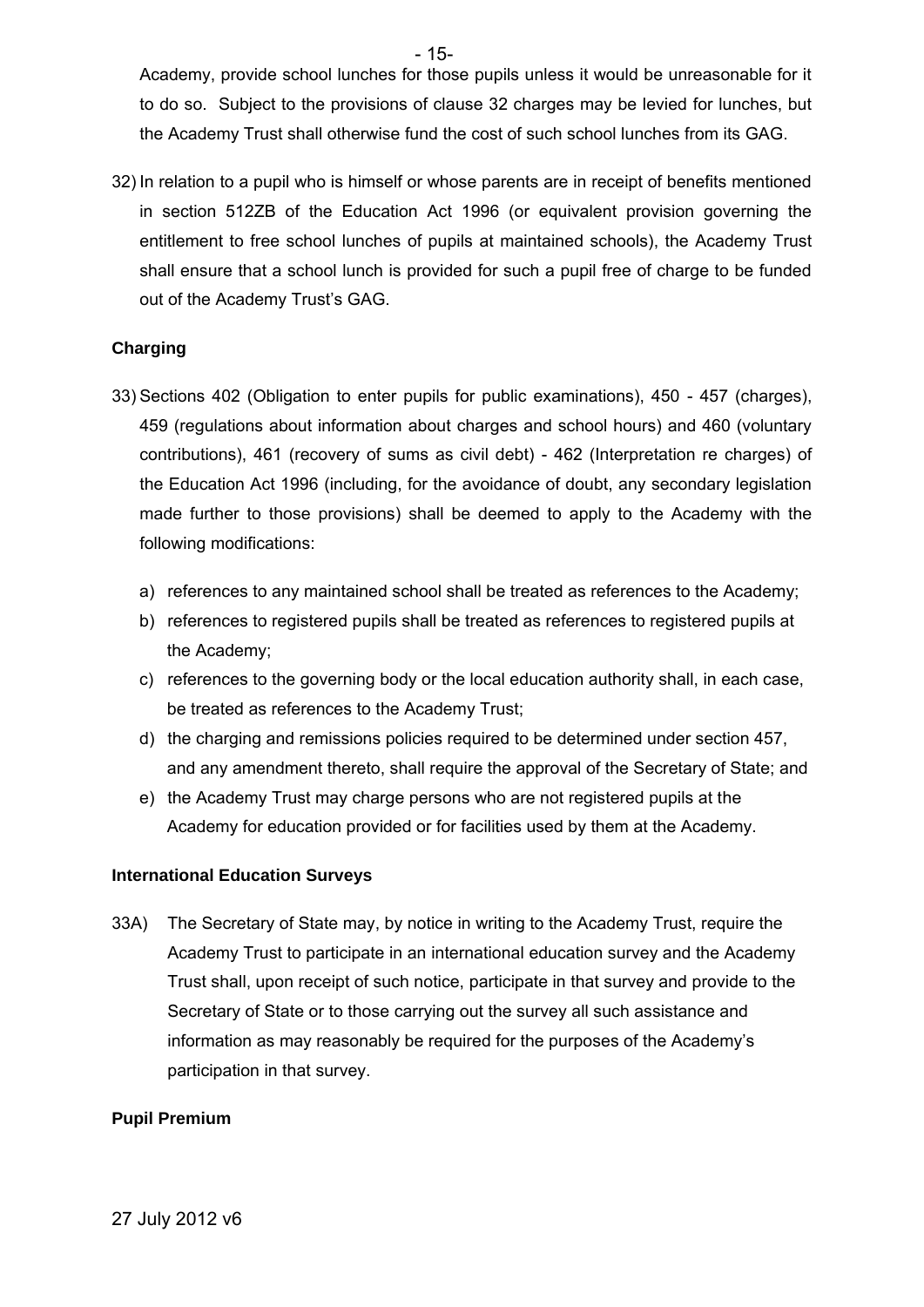- 16-

33B) The Academy Trust shall publish in each Academy Financial Year information in relation to:

- a) the amount of Pupil Premium allocation that it will receive during the Academy Financial Year;
- b) on what it intends to spend the Pupil Premium allocation;
- c) on what it spent its Pupil Premium in the previous Academy Financial Year;
- d) the impact in educational attainment, arising from expenditure of the previous Academy Financial Year's Pupil Premium.

## **DURATION OF SCHOOL DAY AND YEAR**

33C) The duration of the school day and year will be the responsibility of the Academy Trust.

## **GRANTS TO BE PAID BY THE SECRETARY OF STATE**

#### **General**

- 34) The Secretary of State shall pay grants towards Capital Expenditure and Recurrent Expenditure for the Academy. Except with the Secretary of State's prior agreement, the Academy Trust shall not budget for its expenditure in any Academy Financial Year in excess of expected income. The Academy Trust shall not enter into commitments which are likely to have substantial implications for future levels of grant, or for the period for which grant may be required. No decision by the Academy Trust shall commit the Secretary of State to paying any particular amount of grant.
- 35) "Recurrent Expenditure" means any expenditure on the establishment, conduct, administration and maintenance of the Academy which does not fall within the categories of Capital Expenditure set out at clause 36. The Secretary of State shall pay two separate and distinct grants in respect of Recurrent Expenditure: General Annual Grant ("GAG") and Earmarked Annual Grant ("EAG").

## **Capital Grant**

36) "Capital Expenditure" means expenditure on:

- a) the acquisition of land and buildings;
- b) the erection, enlargement, improvement or demolition of any building including fixed plant, installation, wall, fence or other structure, or any playground or hard standing;
- c) the installation of electrical, mechanical or other services other than necessary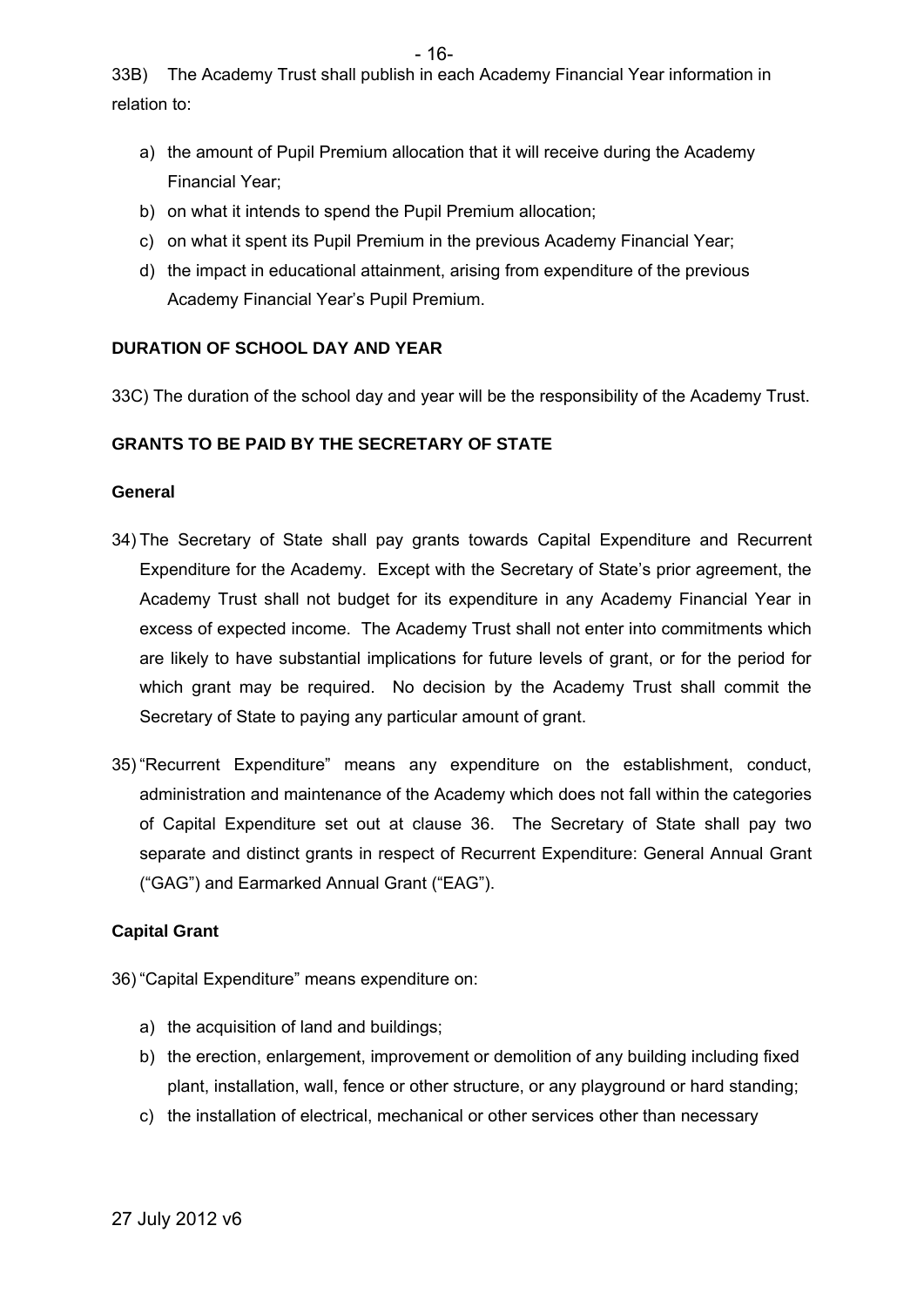- 17-

replacements, repairs and maintenance due to normal wear and tear;

- d) the purchase of vehicles and other self-propelled mechanical equipment;
- e) the installation and equipping of premises with furnishings and equipment, other than necessary replacements, repairs and maintenance due to normal wear and tear;
- f) the installation and equipping of premises with computers, networking for computers, operating software and information and communication technology equipment, other than necessary updates or necessary replacements, repairs and maintenance due to normal wear and tear;
- g) the provision and equipping of premises, including playing fields and other facilities for social activities and physical recreation other than necessary replacements, repairs and maintenance due to normal wear and tear;
- h) works of a permanent character other than the purchase or replacement of minor day-to day items;
- i) any major repairs or replacements which are specified as constituting capital expenditure in any grant letter relating to them;
- j) such other items (whether of a like or dissimilar nature to any of the foregoing) of a substantial or enduring nature as the Secretary of State may agree shall constitute capital expenditure for the purposes of this Agreement;
- k) all professional fees properly and reasonably incurred in connection with the provision of any of the above;
- l) VAT and other taxes payable on any of the above.

"Capital Grant" means grant paid to the Academy Trust in respect of Capital Expenditure.

- 37) Where the Academy is to open in new premises, or where existing premises are to be substantially refurbished or remodelled to enable the Academy to open in such premises, the Secretary of State, may, in his absolute discretion be responsible for meeting the incurred Capital Expenditure for that Academy. To that end, the Secretary of State will consider providing funding in accordance with any arrangements as he considers appropriate.
- 38) Any Capital Expenditure incurred in respect of the Academy on which Capital Grant payments are sought from the Secretary of State will require the specific prior written agreement of the Secretary of State, which agreement shall not be unreasonably withheld or delayed.
- 39) Any payment of Capital Grant to the Academy Trust under this Agreement is subject to the fulfilment of the following conditions: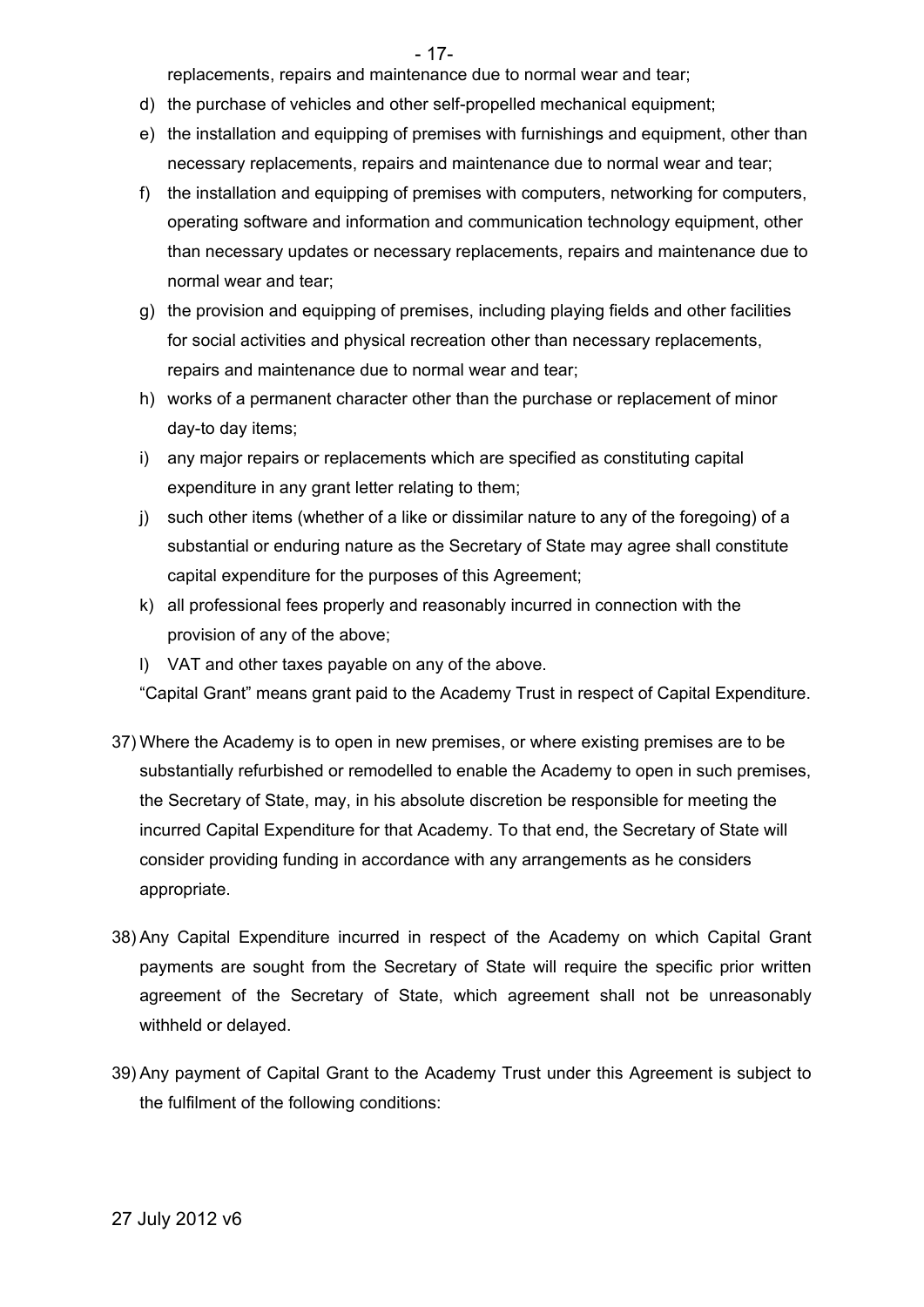- a) such grants are used solely to defray expenditure approved by the Secretary of State;
- b) the Academy Trust certifying and providing evidence that all planning and other consents necessary for the development and all related infrastructure to be completed have been obtained or put in place;
- c) any other conditions that the Secretary of State may specify.

#### **Arrangements for Payment of Capital Grant**

40) Capital Grant will be paid by the Secretary of State to the Academy Trust on the basis of claims for grant submitted to the Secretary of State in the notified format with supporting invoices and certificates as required by the Secretary of State. If a dispute arises as to whether a claim is or is not acceptable both parties undertake to attempt to resolve it in good faith. In the event of such a dispute, the Secretary of State shall pay to the Academy Trust so much of the claim as shall not be in dispute.

#### **General Annual Grant**

- 41) GAG will be paid by the Secretary of State to the Academy Trust in order to cover the normal running costs of the Academy. These will include, but are not limited to:
	- a) teachers' salaries and related costs (including full and part time teaching staff and seconded teachers);
	- b) non-teaching staff salaries and related costs (including pension contributions, educational support staff, administrative and clerical staff and manual and premises related staff);
	- c) employees' expenses;
	- d) the purchase, maintenance, repair and replacement:
		- (i) of teaching and learning materials and other educational equipment, including books, stationery and ICT equipment and software, sports equipment and laboratory equipment and materials;
		- (ii) of other supplies and services;
	- e) examination fees;
	- f) repairs, servicing and maintenance of buildings (including redecoration, heating, plumbing, lighting etc); maintenance of grounds (including boundary fences and walls); cleaning materials and contract cleaning; water and sewage; fuel and light (including fuel oil, solid and other fuel, electricity and gas); rents; rates; purchase, maintenance, repairs and replacement of furniture and fittings;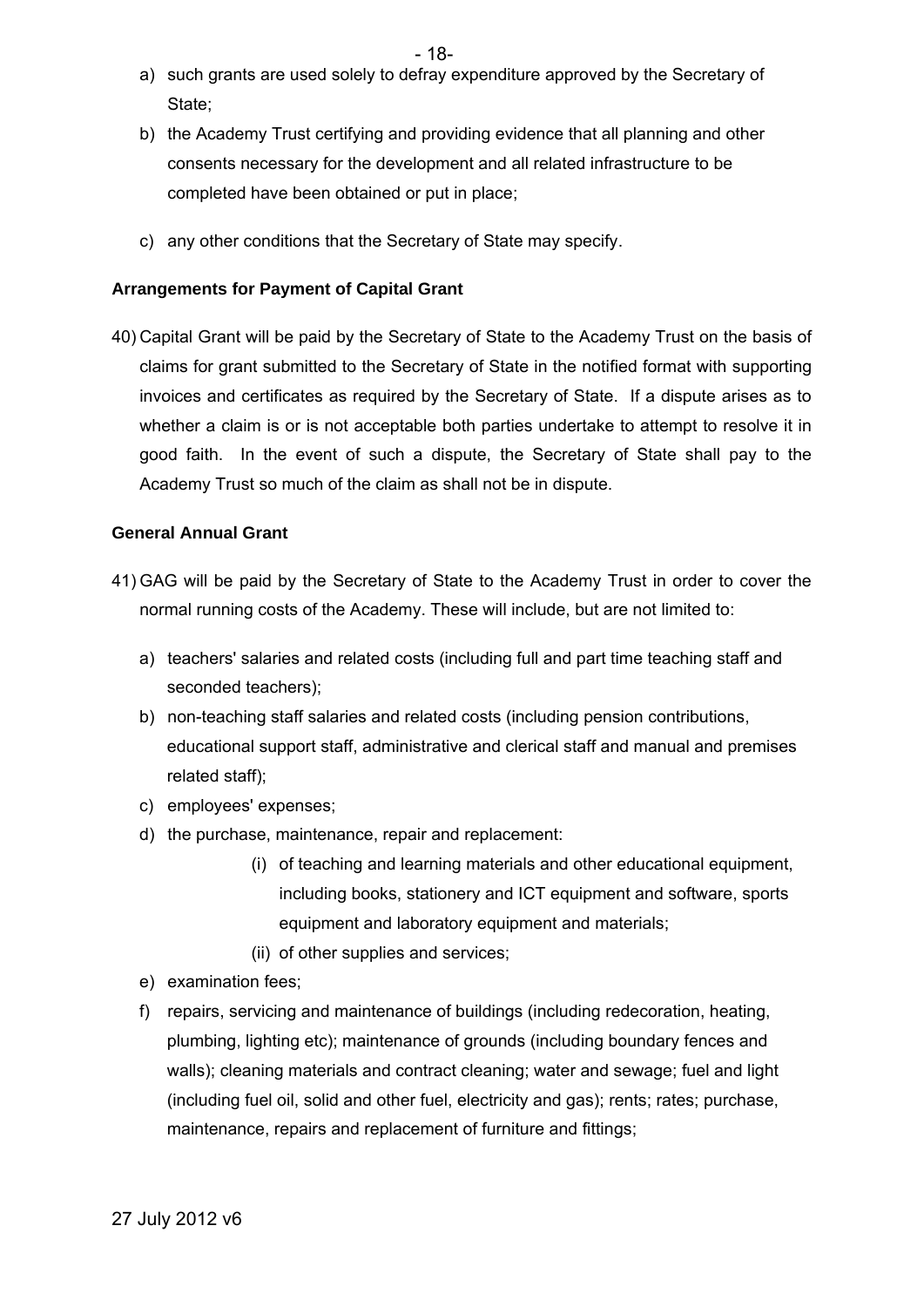- $-19-$
- g) insurance, provided that the Secretary of State shall not be obliged to pay GAG in relation to insurance to the extent that insurance and/or comparable arrangements are made available to the Academy Trust (whether at a cost to the Academy Trust or otherwise and whether made available by and/or on behalf of the Secretary of State or otherwise) save that, to the extent that such insurance and/or comparable arrangements as may be made available constitute a cost for the Academy Trust, the Secretary of State shall provide a contribution through GAG in relation to such cost;
- h) medical equipment and supplies;
- i) staff development (including in-service training);
- j) curriculum development;
- k) the costs of providing school meals for pupils (including the cost of providing free school meals to pupils who are eligible to receive them), and discretionary grants to pupils to meet the cost of pupil support, including support for pupils with special educational needs or disabilities (taking account of the fact that separate additional money will be available for pupils with statements of special educational needs);
- l) administration;
- m) establishment expenses and other institutional costs.
- 42) Subject to clauses to 50-51, GAG for each Academy Financial Year for the Academy will include:
	- a) funding equivalent to that which would be received by a maintained school with similar characteristics, determined by the Secretary of State and notified in the Annual Letter of Funding or its equivalent, taking account of the number of pupils at the Academy;
	- b) funding in respect of functions which would be carried out by the LA if the Academy were a maintained school.
- 43) The GAG for each Academy Financial Year for the Academy will also include, payable on a basis equivalent to that applied to maintained schools:
	- a) funding for matters for which it is necessary for the Academy to incur extra costs, for as long as those costs are deemed necessary by the Secretary of State; and
	- b) payments in respect of further, specific grants made available to maintained schools, where the Academy meets the requisite conditions and criteria necessary for a maintained school to receive these grants.
- 44) Subject to clause 46, the basis of the pupil number count for the purposes of determining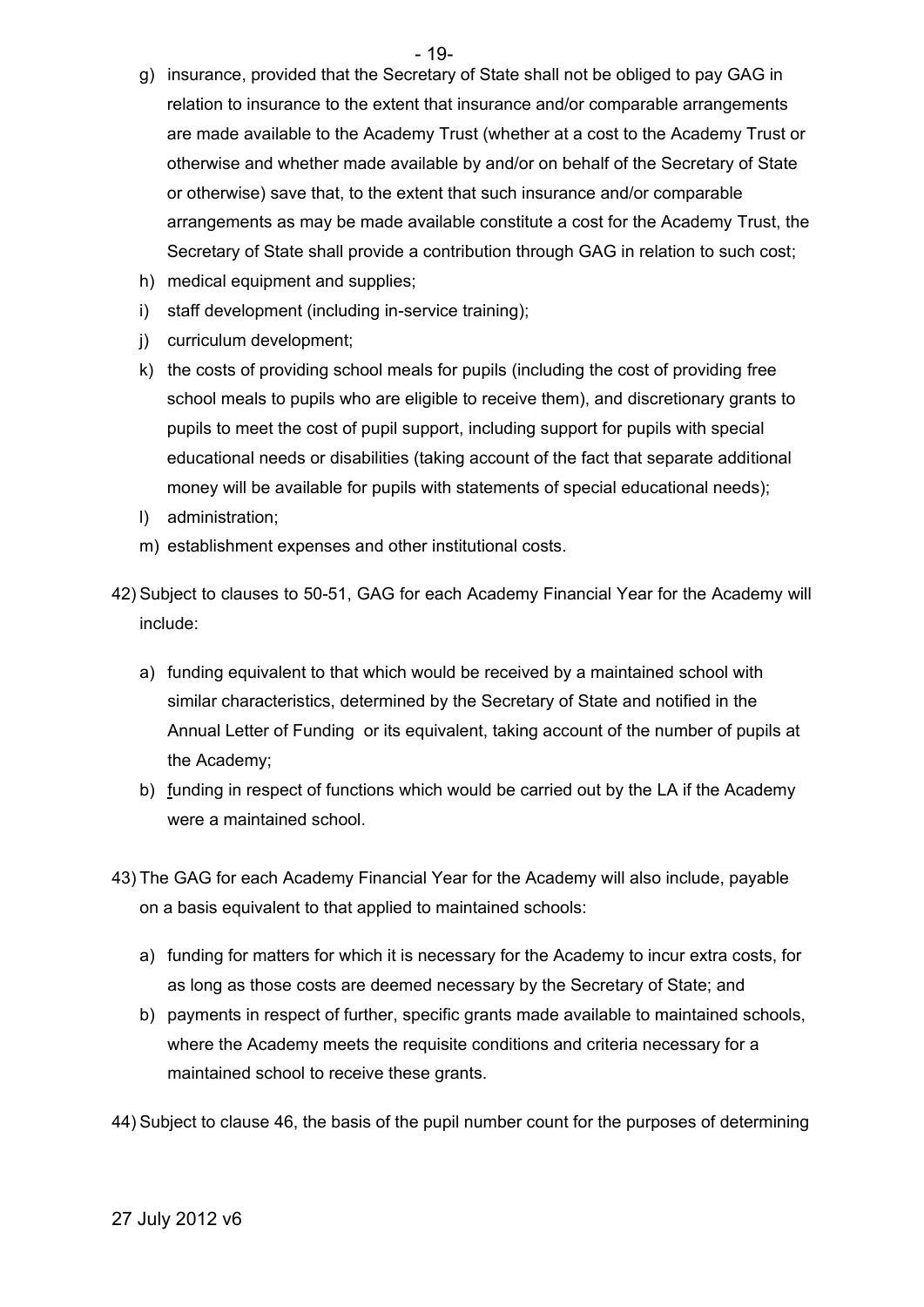GAG for the Academy Financial Year in which the Academy opens shall be the same basis as that used by the LA for determining the budget share of the predecessor maintained school as adjusted by numbers counted in any subsequent Schools Census, as determined by the Secretary of State. In subsequent years the basis of the pupil count will be as determined by the Secretary of State.

- 45) Subject to clause 46, the basis of the pupil number count for the purpose of determining GAG for the Academy for Academy Financial Years after the Academy Financial Year in which the Academy opens will be:
	- a) for the pupil number count for pupils in Year 11 and below, the Schools Census which is used to fund maintained schools for the financial year overlapping with the Academy Financial Year in question; and
	- b) for the pupil number count for pupils in Year 12 and above, the formula which for the time being is in use for maintained schools for the calculation of pupil numbers for pupils in Year 12 and above for the purpose of calculating their level of funding.
- 46) Where either of the following conditions applies in respect of an Academy Financial Year, the basis of the pupil count shall be determined by the Secretary of State, taking account of any diseconomies of scale that the Academy will be under as a result of such condition(s) applying. The conditions are:
	- a) not all planned Year-groups will be present at the Academy (that is, not all the pupil cohorts relevant to the age-range of the Academy will have some pupils present); or
	- b) the total number of pupils as measured in the Schools Census which is used to fund maintained schools for the financial year overlapping with the Academy Financial Year in question is less than 90% of the planned final size of the Academy, which is 294, and has not at any previous time been greater than 90% of that number.
- 47) For any Academy Financial Year in which GAG for the Academy has been calculated in accordance with clause 44, no adjustment shall be made to the following Academy Financial Year's formula funding element of GAG to recognise variation from the pupil count basis used.
- 48) For any Academy Financial Year in which GAG for the Academy is calculated in accordance with clause 45, no adjustment will be made to the formula funding element in the following Academy Financial Year's formula funding element of GAG unless the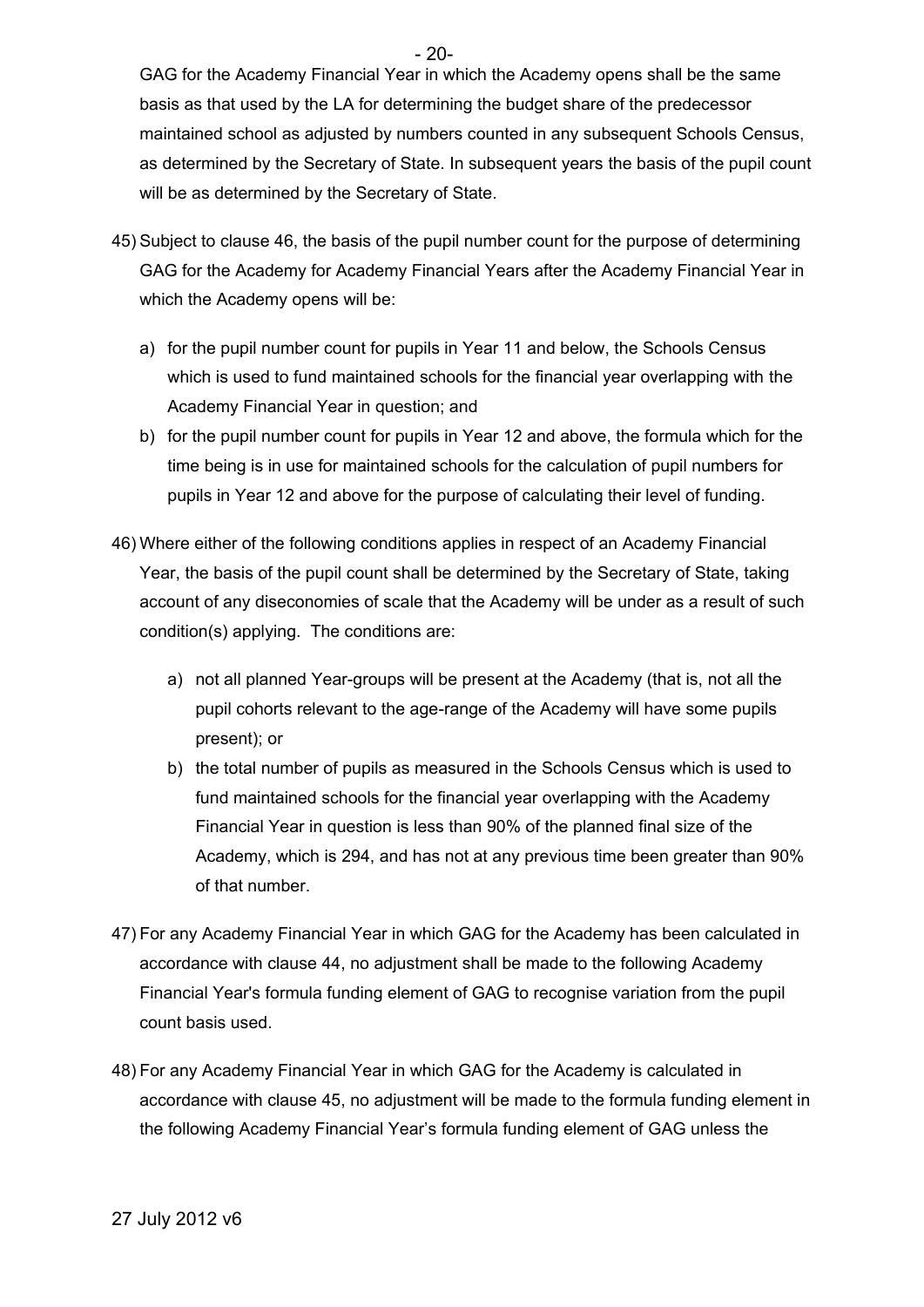Academy Trust demonstrates to the satisfaction of the Secretary of State that there has been a significant impact on costs, such as an extra class. For any other element of GAG the Secretary of State may make adjustments to recognise a variation in pupil numbers from that used to calculate the element of grant in question; the basis of these will be set out in the annual letter of funding.

49) The Secretary of State recognises that:

- a) Where the Academy opens with an intake representing only a proportion of the final planned size of the Academy, payments based simply upon the number of pupils present are unlikely to be sufficient to meet the Academy's needs in the Academy Financial Years before all age groups are present at their planned size (the "Start-up Period") because of a lack of economies of scale. The Secretary of State may pay an appropriately larger GAG in the Start-up Period than would be justified solely on the basis of the methods set out in clauses 42-48, in order to enable the Academy to operate effectively;
- b) Where the Academy opens with pupils transferred from one or more maintained schools which have closed, additional GAG resources may be required to take account of transitional costs including any costs associated with supporting the integration of pupils from the closed schools and, where necessary, to offer a dual curriculum. If the Secretary of State has indicated that such additional GAG will be payable, the Academy Trust will make a bid for this addition to GAG based upon need and providing appropriate supporting evidence.
- 50) During the Start-up Period or during the period when year groups are present who have transferred from a predecessor school or schools, the Secretary of State will pay a further element of GAG additional to that calculated in accordance with the methods set out in clauses 42-48 to allow the Academy to:
	- a) purchase a basic stock of teaching and learning materials (including library books, text books, software, stationery, science equipment and equipment for physical education) and other consumable materials;
	- b) meet the costs associated with the recruitment and induction of additional teaching and other staff.

After the Start-up Period these costs will be met through the ordinary GAG.

51) The Secretary of State recognises that if he serves notice of intention to terminate this Agreement, the intake of new pupils during the notice period is likely to decline and that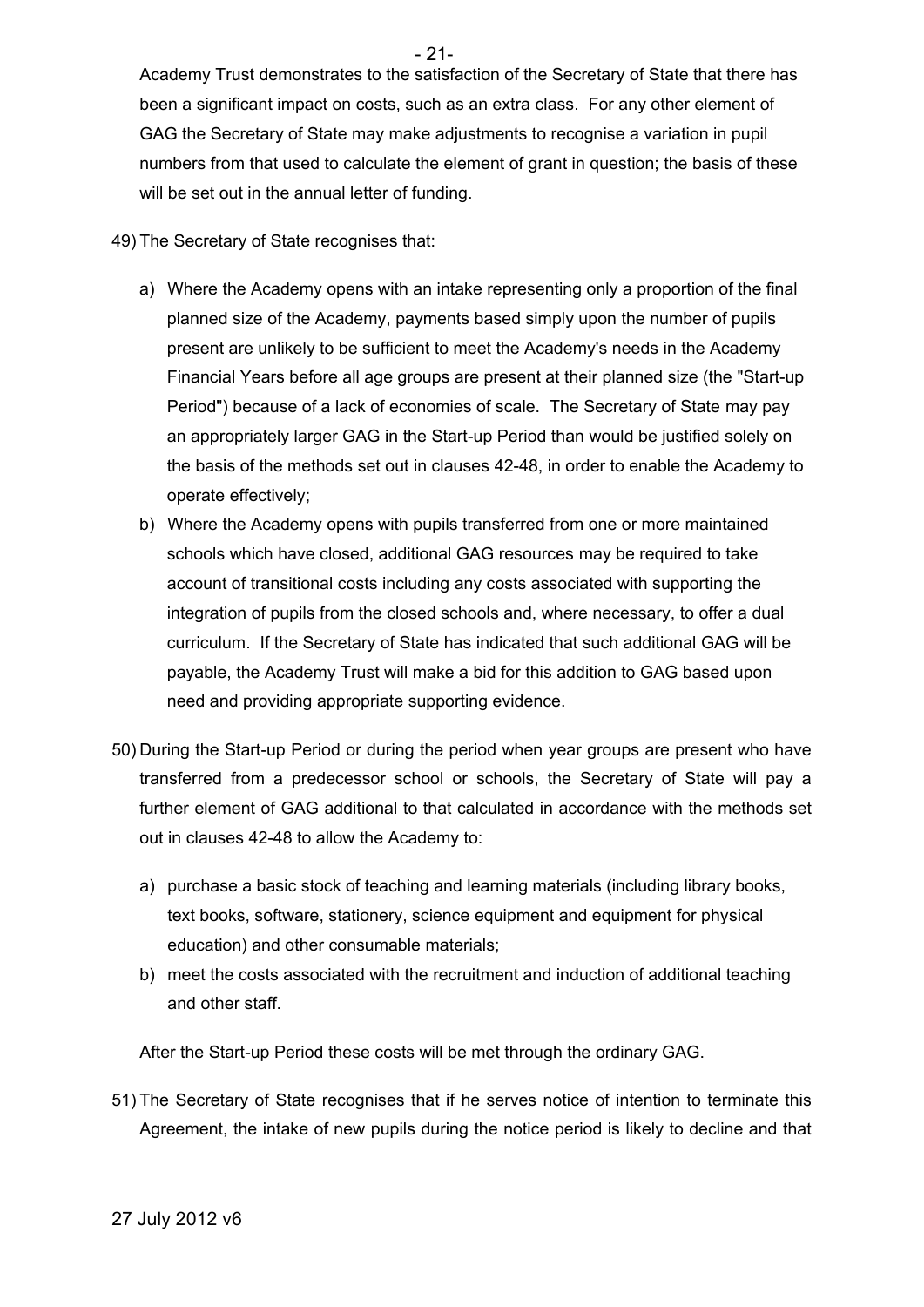in such circumstances payments based simply upon the number of pupils attending the Academy are unlikely to be sufficient to meet the Academy's needs during the notice period. The Secretary of State undertakes to pay a reasonable and appropriately larger GAG with respect to the Academy in the notice period than would be justified solely on the basis of the methods set out in clauses 42-48, in order to enable the Academy to operate effectively.

- 52) The Secretary of State also recognises that if this Agreement is terminated for any reason by either party the number of pupils at the Academy is likely to decline. In these circumstances both parties undertake to attempt to resolve issues arising from such termination in good faith and with the aim of protecting the interests and the education of the pupils at the Academy.
- 53) GAG paid by the Secretary of State shall only be spent by the Academy Trust towards the normal running costs of the Academy.

#### **Earmarked Annual Grant**

- 54) Earmarked Annual Grant ("EAG") shall be paid by the Secretary of State to the Academy Trust in respect of either Recurrent Expenditure or Capital Expenditure for such specific purposes as may from time to time be agreed between the Secretary of State and the Academy Trust and as described in the relevant funding letter. The Academy Trust shall only spend EAG in accordance with the scope, terms and conditions of the grant set out in the relevant funding letter.
- 55) Where the Academy Trust is seeking a specific EAG in relation to any Academy Financial Year, it shall submit a letter outlining its proposals and the reasons for its request to Academies Division, Sanctuary Buildings, Great Smith Street, London SW1P 3BT.

#### **Arrangements for Payment of GAG and EAG**

- 56) The Secretary of State shall notify the Academy Trust at a date preceding the start of each Academy Financial Year of the GAG and EAG figures in respect of the Academy which, subject to Parliamentary approval, the Secretary of State plans for that Academy Financial Year and of the assumptions and figures on which these are based.
- 57) If GAG or EAG is calculated incorrectly due to a mistake of the Secretary of State then:
	- a) if this leads to an underpayment of GAG, the Secretary of State will correct the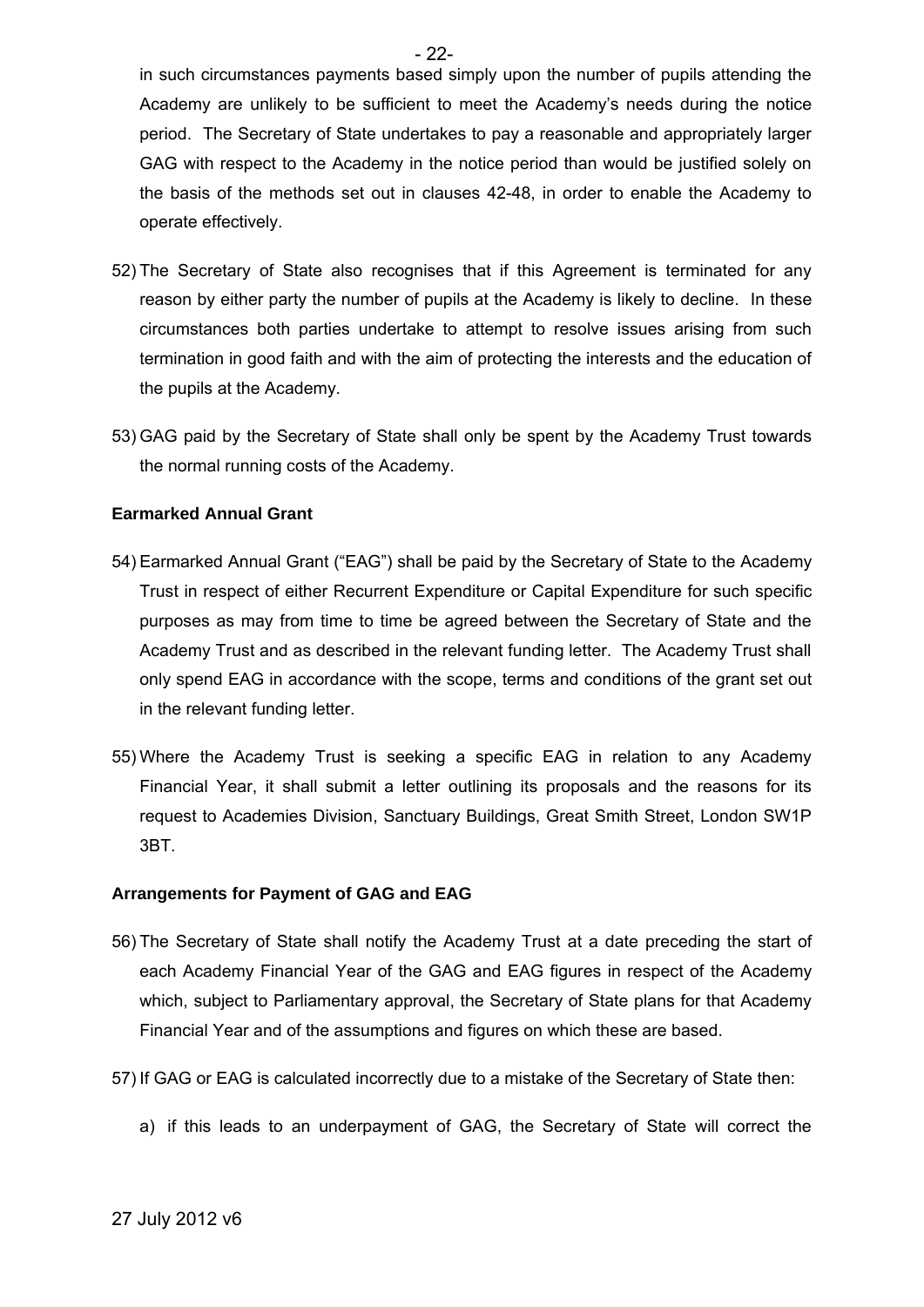underpayment in subsequent Academy Financial Years;

- b) if this leads to an overpayment of GAG, the Secretary of State reserves the right to recover any overpaid grant in subsequent Academy Financial Years, as appropriate, having considered all the relevant circumstances and taking into account any representations from the Academy Trust.
- 58) If GAG or EAG is calculated incorrectly because the Academy Trust provides incorrect information to the Secretary of State then;
	- a) if this leads to an underpayment of GAG, the Secretary of State may correct the underpayment in subsequent Academy Financial Years;
	- b) If this leads to an overpayment of GAG, the Secretary of State reserves the right to recover any overpaid grant in subsequent Academy Financial Years, as appropriate, having considered all the relevant circumstances and taking into account any representations from the Academy Trust.
- 59) The amounts of GAG for an Academy Financial Year will be determined annually by the Secretary of State. The amount of GAG for the Academy for the initial Academy Financial Year will be notified to the Academy Trust in a funding letter at a date preceding that year. For subsequent years the amount of GAG will be notified to the Academy Trust in a funding letter preceding that Academy Financial Year (the "Annual Letter of Funding"). The Annual Letter of Funding will not include the amount that the Academy Trust will receive in respect of grants for which information to enable timely calculation is not available or is incomplete, such grants will be notified as soon as practicable later in the year. Amounts of EAG will be notified to the Academy Trust wherever possible in the Annual Letter of Funding or as soon as practicable thereafter.
- 60) The Secretary of State undertakes to pay GAG in monthly instalments on or before the twenty fifth day of each month, each such instalment to fund the salaries and other payroll costs for the relevant month of all monthly paid employees and all other costs payable during the next following month. The detailed arrangements for payment will be set out in the Annual Letter of Funding.

#### **Other relevant funding**

- 61) Not used.
- 62) The Secretary of State may meet costs incurred by the Academy Trust in connection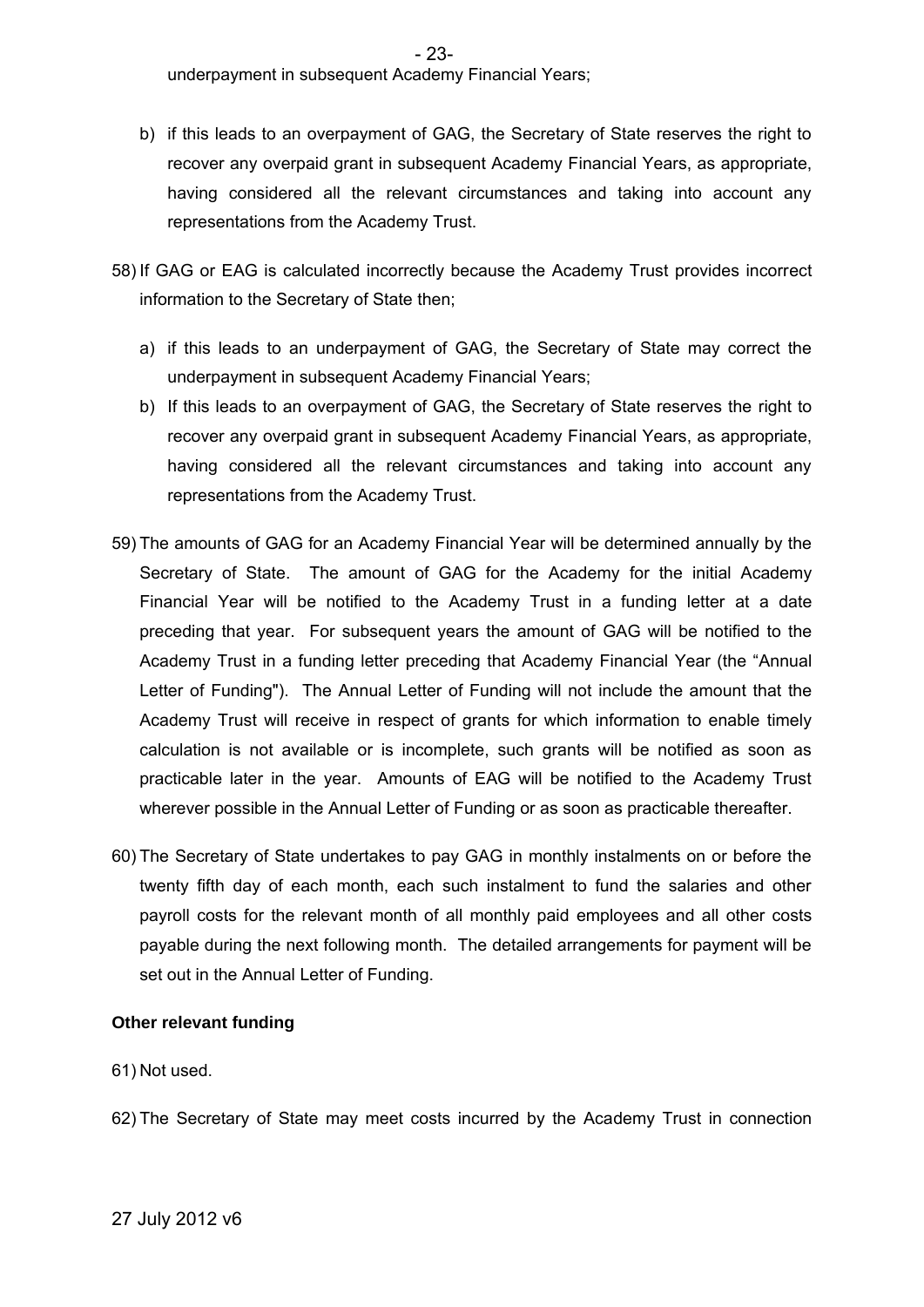with the transfer of employees from any predecessor school under the Transfer of Undertakings (Protection of Employment) Regulations 2006. Payment of grant in respect of such costs is to be agreed between the parties on a case by case basis and the Academy Trust shall not budget on the basis that it will receive any grant in respect of such costs unless it is specifically notified that such grant will be paid.

- 63) The Academy Trust may also receive funding from an LA in respect of the provision detailed in statements of SEN for pupils attending an Academy in accordance with the provisions of Section 483A of the Education Act 1996 and regulations made under that section. The Academy Trust shall ensure that all provision detailed in statements of SEN is provided for such pupils.
- 64) Not used.

#### **Financial and Accounting Requirements**

- 65) The Academy Trust shall appoint an Accounting Officer and shall notify the Secretary of State of that appointment.
- 66) In relation to the use of grant paid to the Academy Trust by the Secretary of State, the Academy Trust shall abide by the requirements of and have regard to the guidance in the Academies Financial Handbook published by the DfE and amended from time to time, which sets out in detail provisions for the financial management of the Academy including guidance on financial systems and controls and accounting and reporting requirements, in so far as these are not inconsistent with any accounting and reporting requirements and guidance that it may be subject to by virtue of its being a charity.
- 67) The formal budget plan must be approved each Academy Financial Year by the Governing Body.
- 68) Any payment of grant by the Secretary of State in respect of the Academy is subject to his being satisfied as to the fulfilment by the Academy Trust of the following conditions:
	- a) in its conduct and operation it shall apply financial and other controls which conform to the requirements both of propriety and of good financial management;
	- b) arrangements have been made to maintain proper accounting records and that statements of income and expenditure and balance sheets may be produced in such form and frequency as the Secretary of State may from time to time reasonably direct;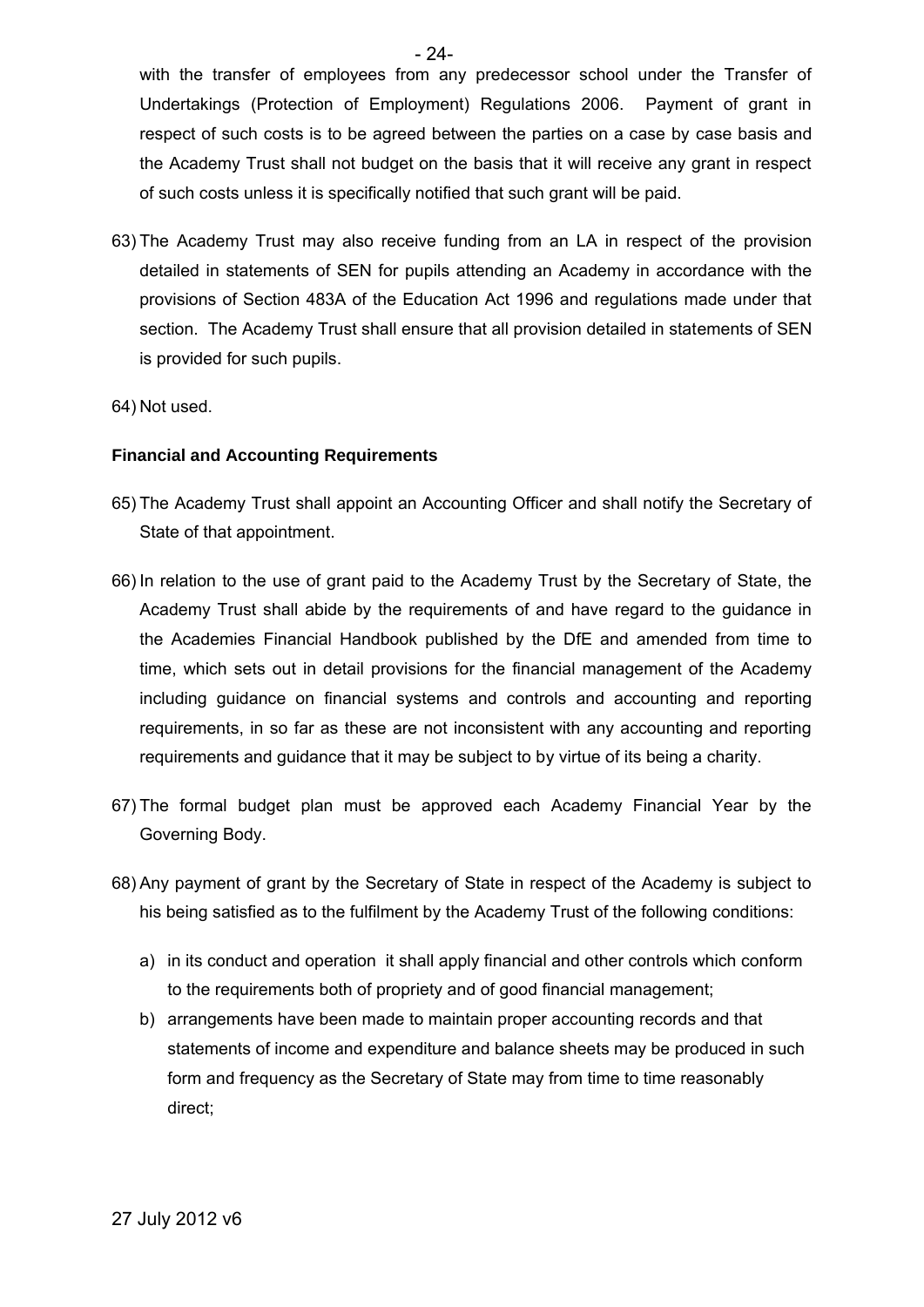- 25-

- c) in addition to the obligation to fulfil the statutory requirements referred to in subclause (f) below, the Academy Trust shall prepare its financial statements, Directors' report, Annual Accounts and its Annual Return for each Academy Financial Year in accordance with the Statement of Recommended Practice as if the Academy Trust was a non-exempt Charity and in such form or manner and by such a date as the Secretary of State may reasonably direct and shall file these with the Secretary of State and the Principal Regulator each Academy Financial Year;
- d) A statement of the accounting policies used should be sent to the Secretary of State with the financial statements and should carry an audit report stating that, in the opinion of the auditors, the statements show a true and fair view of the Academy Trust's affairs and that the grants were used for the purposes intended;
- e) the Academy Trust shall ensure that its accounts are audited annually by independent auditors appointed under arrangements approved by the Secretary of State;
- f) the Academy Trust prepares and files with the Companies Registry such annual accounts as are required by the Companies Act 2006;
- g) the Academy Trust shall publish on its website its Annual Accounts, Annual Report, Memorandum and Articles of Association, Funding Agreement and a list of the names of the Governors of the Academy Trust;
- h) the Academy Trust insures or procures insurance by another person of its assets in accordance with normal commercial practice or under the terms of any subsisting leases in respect of the leasehold interest of the site upon which the Academy is situated.
- 69) In addition, and at his expense, the Secretary of State may instruct auditors to report to him on the adequacy and effectiveness of the accounting systems and internal controls maintained by the Academy Trust to standards determined by the Secretary of State and to make recommendations for improving the financial management of the Academy Trust.
- 70) The books of accounts and all relevant records, files and reports of the Academy Trust including those relating to financial controls, shall be open at all reasonable times to officials of the DfE and the National Audit Office and to contractors retained by the DfE or the National Audit Office for inspection or the carrying out of value for money studies; and the Academy Trust shall secure that those officials and contractors are given reasonable assistance with their enquiries. For the purposes of this clause 'relevant' means in any way relevant to the provision and use of grants provided by the Secretary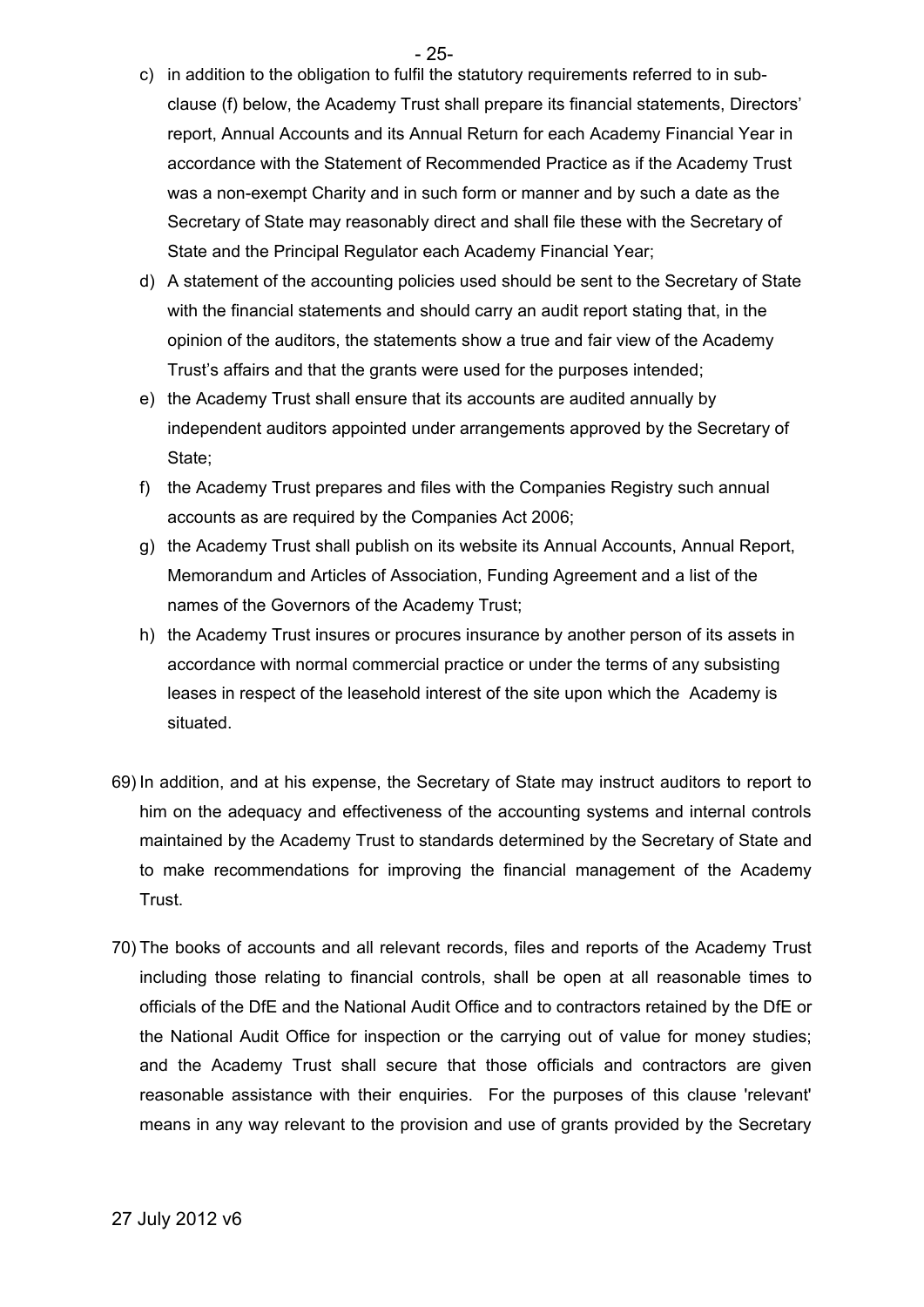of State under this Agreement.

- 71) The Academy Trust shall submit indicative budgets relating to the Academy to the Secretary of State by not later than 15 February before the start of each Academy Financial Year. Such budgets shall set out clearly the prospective income and expenditure of the Academy and shall differentiate, and give adequate details of:
	- a) a statement of expected income for that Academy Financial Year including cash donations and gifts in kind from sources other than GAG, EAG and grants from the Secretary of State towards capital and revenue expenditure, distinguishing between income from public funds including the national lottery and income from other sources. Income from cash donations and gifts in kind from sources other than GAG, EAG and grants from the Secretary of State towards Capital Expenditure will not be taken into account by the Secretary of State in the calculation of GAG;
	- b) a statement of proposed Recurrent Expenditure for that Academy Financial Year;
	- c) a statement of proposed Capital Expenditure for that Academy Financial Year.
- 72) At the beginning of any Academy Financial Year the Academy Trust may hold unspent GAG from previous Academy Financial Years amounting to such percentage (if any) as the Secretary of State may specify by notice in writing to the Academy Trust prior to the beginning of that Academy Financial Year of the total GAG payable for the Academy in the Academy Financial Year just ended or such higher amount as may from time to time be agreed. The Academy Trust shall use such carried forward amount for such purpose, or subject to such restriction on its use, as the Secretary of State may specify by notice in writing to the Academy Trust.
- 73) Notwithstanding clause 72, any additional grant provided over and above that set out in clauses 42-48, and made in accordance with clauses 49-51 may be carried forward without limitation or deduction until the Start-up Period or the circumstances set out in clause 51 come to an end.
- 74) Any savings of GAG not allowed to be carried forward under clauses 72-73 will be taken into account in the payment of subsequent grant.
- 75) The Academy Trust may also accumulate funds from private sources or public sources other than grants from the Secretary of State for application to the benefit of the Academy as it sees fit. Any surplus arising from private sources or public sources other than grants from the Secretary of State shall be separately identified in the Academy Trust's balance sheet.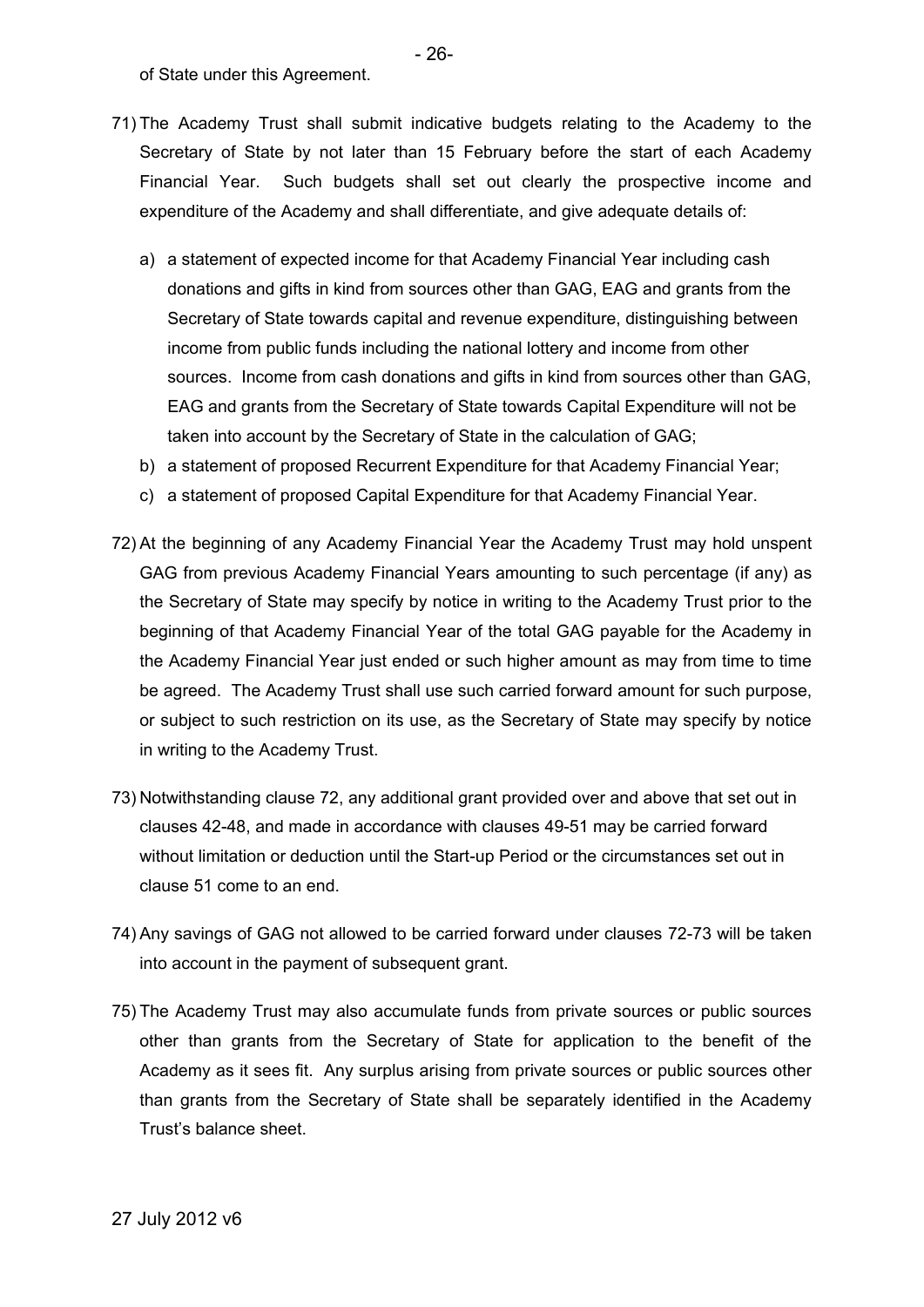- 27-
- 76) The Academy Trust shall not, in relation to assets or property funded (whether in whole or in part) by the Secretary of State, without the prior written consent of the Secretary of State which shall not be unreasonably withheld or delayed:
	- a) except such as are given in normal contractual relations, give any guarantees, indemnities or letters of comfort;
	- b) write off any debts or liabilities owed to it above a value for the time being specified by the Secretary of State nor offer to make any ex gratia payments;
	- c) make any sale or purchase of freehold property; or
	- d) grant or take up any leasehold or tenancy agreement for a term exceeding three years.
- 77) The Academy Trust shall provide 30 days notice to the Secretary of State, whether or not the circumstances require the Secretary of State's approval, of its intention to:
	- a) give any guarantees, indemnities or letters of comfort;
	- b) write off any debts owed to it or offer to make any ex gratia payments;
	- c) make any sale or purchase of freehold property; or
	- d) grant or take up any leasehold or tenancy agreement for a term exceeding three years.
- 78) Each discovered loss of an amount exceeding the amount for the time being specified by the Secretary of State and arising from suspected theft or fraud, shall be reported by the Academy Trust to the Secretary of State at the earliest opportunity.
- 79) It is the responsibility of the Academy Trust to ensure that the Academy balances its budget from Academy Financial Year to Academy Financial Year. For the avoidance of doubt, this does not prevent the Academy Trust from:
	- a) carrying a surplus from one Academy Financial Year to the next; or
	- b) carrying forward from a previous Academy Financial Year or Academy Financial Years a sufficient surplus or sufficient cumulative surpluses on grants from the Secretary of State to meet an in-year deficit on such grants in a subsequent financial year; or
	- c) incurring an in-year deficit on funds from sources other than grants from the Secretary of State in any Academy Financial Year, provided it does not affect the Academy Trust's responsibility to ensure that the Academy balances its overall budget from Academy Financial Year to Academy Financial Year.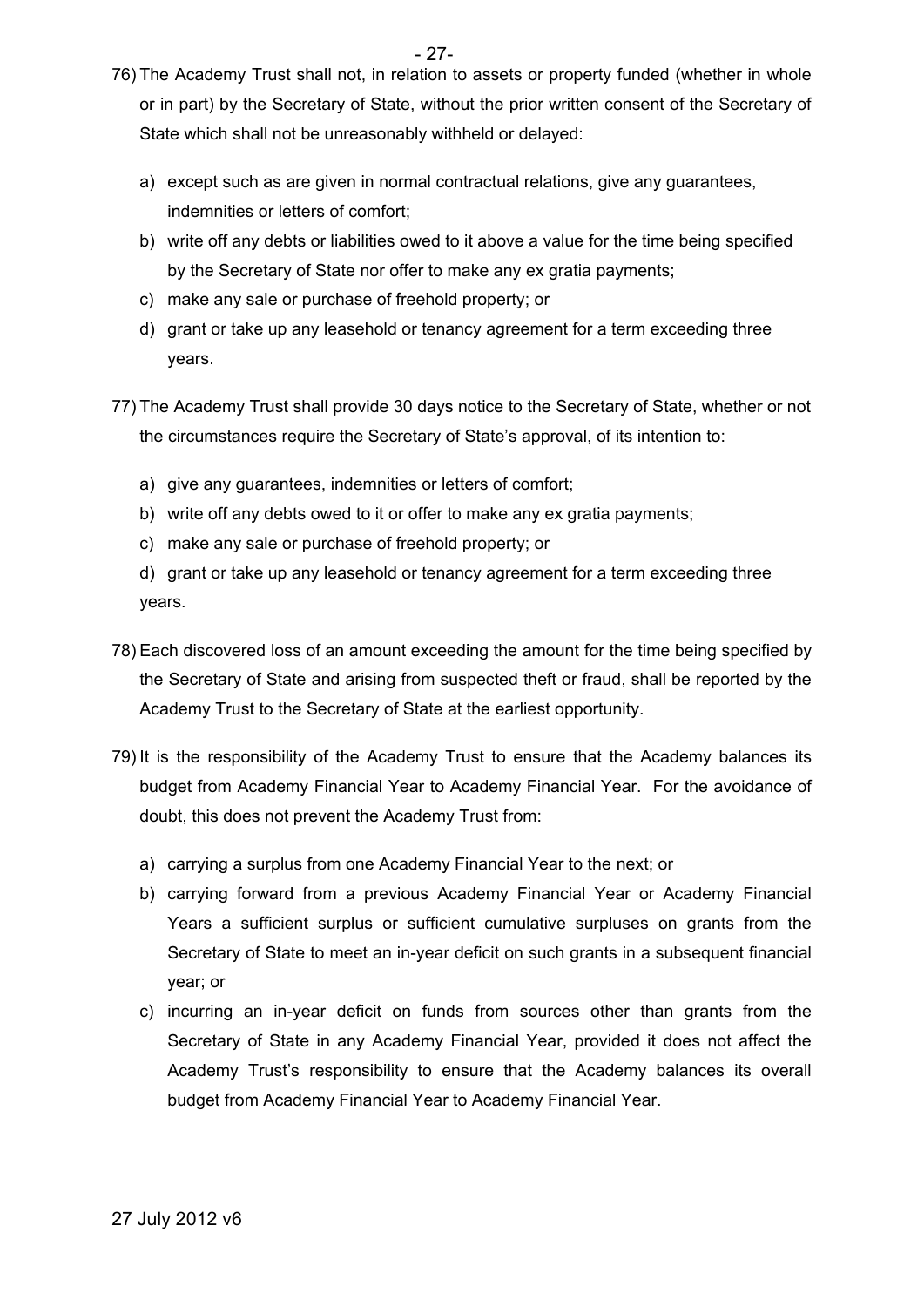- 28-

79A) The Academy Trust shall abide by the requirements of and have regard to the Charity Commission's guidance to charities and charity trustees and in particular the Charity Commission's guidance in the Protecting Charities from Harm ('the compliance toolkit'). Any references in this document which require charity trustees to report to the Charity Commission should instead be interpreted as references to report to the Principal Regulator.

#### **Borrowing Powers**

- 80) The Academy Trust shall not borrow against or so as to put at risk property or assets funded (whether in whole or in part) by the Secretary of State without specific approval of the Secretary of State, such approval may only be granted in limited circumstances. The Academy Trust shall not operate an overdraft except to cover irregularities in cash flow. Such an overdraft, and the maximum amount to be borrowed, shall require approval by the Academy Trust in General Meeting and in writing by the Secretary of State, and shall be subject to any conditions which the Secretary of State may reasonably impose.
- 81) The Academy Trust shall provide 30 days notice to the Secretary of State of its intention to borrow, whether or not such borrowing requires the Secretary of State's approval under clause 80 above.

#### **Disposal of Assets**

- 82) Where the Academy Trust acquires assets for a nil consideration or at an under value it shall be treated for the purpose of this Agreement as having incurred expenditure equal to the market value of those assets at the time that they were acquired. This provision shall not apply to assets transferred to the Academy Trust at nil or nominal consideration and which were previously used for the purposes of an Academy and/or were transferred from an LA, the value of which assets shall be disregarded.
- 83) The sale or disposal by other means, or reinvestment of proceeds from the disposal, of a capital asset by the Academy Trust shall require the consent of the Secretary of State, such consent not to be unreasonably withheld or delayed, where:
	- a) the Secretary of State paid capital grant in excess of the value for the time being specified by the Secretary of State for the asset; or
	- b) the asset was transferred to the Academy Trust from an LA for no or nominal consideration.
- 84) Furthermore, reinvestment of a percentage of the proceeds of disposal of a capital asset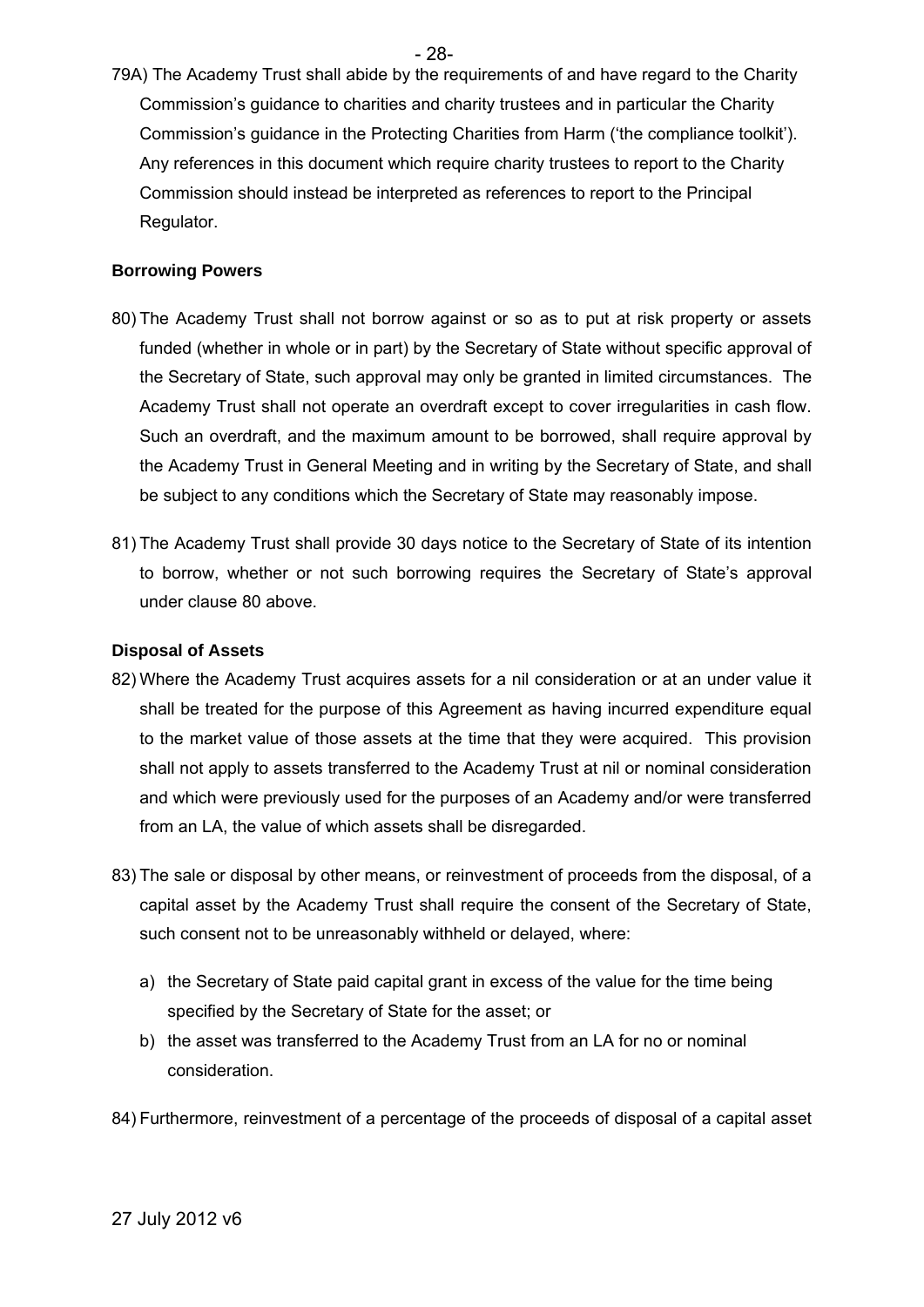paid for with a capital grant from the Secretary of State shall require the Secretary of State's consent in the circumstances set out above and reinvestment exceeding the value for the time being specified by the Secretary of State or with other special features will be subject to Parliamentary approval. The percentage of the proceeds for which consent is needed is the percentage of the initial price of the asset which was paid by capital grant from the Secretary of State.

- 85) This clause applies in the event, during the lifetime of this Agreement, of the disposal of a capital asset for which capital grant of any amount was paid by the Secretary of State, where the asset was acquired by the Academy Trust. In this event, the Academy Trust shall repay to the Secretary of State the same proportion of the proceeds of the disposal as equates with the proportion of the original cost met by the Secretary of State, unless the Secretary of State agrees to some or all of the proceeds being retained by the Academy Trust for its charitable purposes.
- 86) This clause applies in the event, during the lifetime of this Agreement, that the Secretary of State consents to the disposal of an asset which was transferred to the Academy Trust from an LA for no or nominal consideration. In this event the Secretary of State may give consent on the basis that all or part of the proceeds of the disposal should be made over to the LA from which the asset was transferred, taking into account the amount of the proceeds to be reinvested by the Academy Trust. The Secretary of State will have regard to any representations from the Academy Trust and the LA from which the asset was transferred before giving consent under this clause.
- 87) Except with the consent of the Secretary of State, the Academy Trust shall not dispose of assets funded (whether in whole or in part) by the Secretary of State for a consideration less than the best price that can reasonably be obtained, such consent not to be unreasonably withheld or delayed.
- 88) The Academy Trust shall provide 30 days notice to the Secretary of State of its intention to dispose of assets for a consideration less than the best price that can reasonably be obtained, whether or not such disposal requires the Secretary of State's consent under clause 87 above.

#### **TERMINATION**

89) Either party may give not less than seven Academy Financial Years' written notice to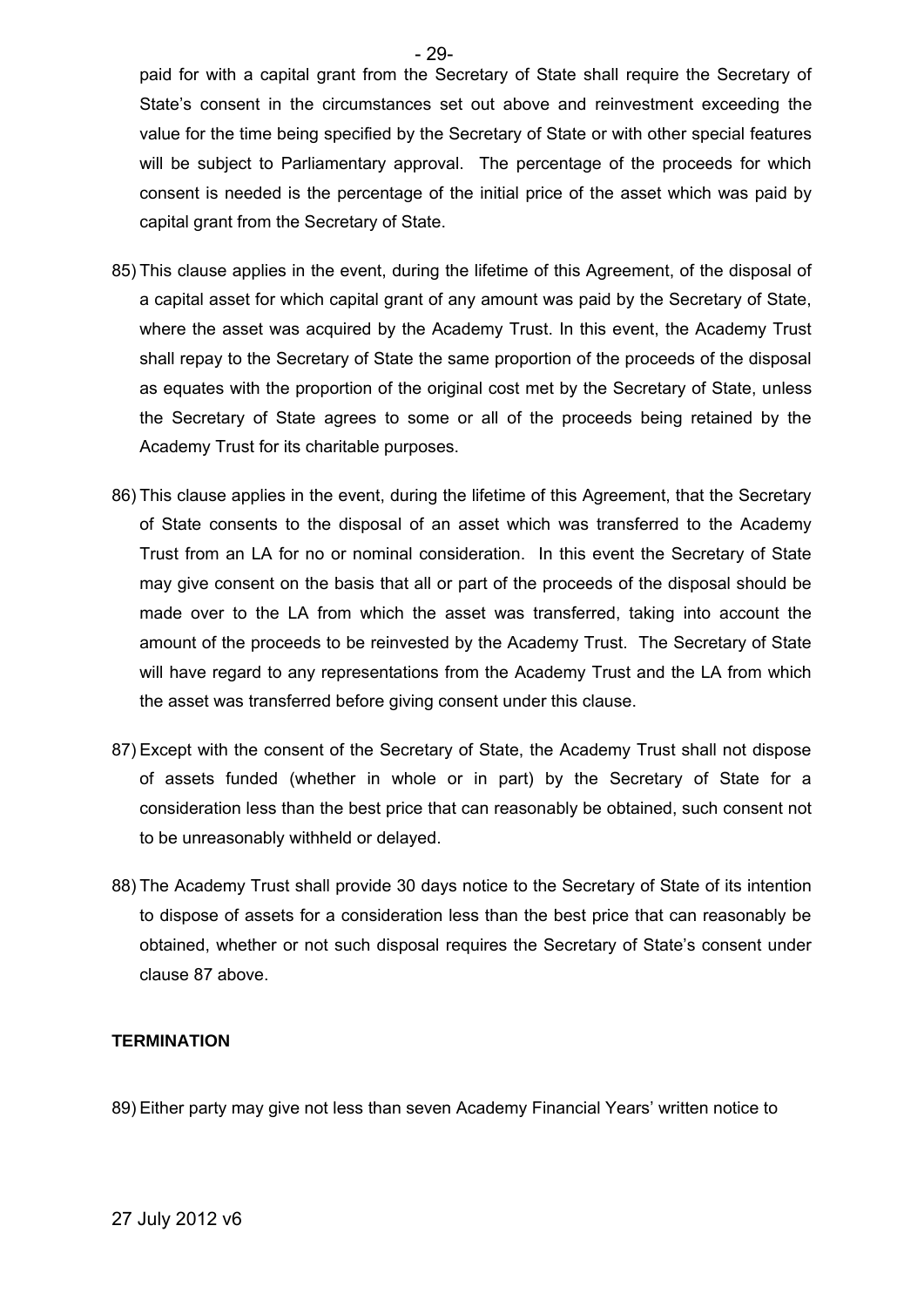terminate this Agreement, such notice to expire on 31 August 2020 or any subsequent anniversary of that date.

- 90) If the Secretary of State is of the opinion that the Academy no longer has the characteristics set out in clause 10 of this Agreement or that the conditions and requirements set out in clauses 12-33 of this Agreement are not being met, or that the Academy Trust is otherwise in material breach of the provisions of this Agreement, the Secretary of State may give notice of his provisional intention to terminate this Agreement.
- 91) Any such notice shall be in writing and shall:
	- a) state the grounds on which the Secretary of State considers the Academy no longer has the characteristics set out in clause 10 of this Agreement or is not meeting the conditions and requirements of clauses 12-33 of this Agreement or the Academy Trust is otherwise in material breach of the provisions of this Agreement;
	- b) specify the measures needed to remedy the situation or breach;
	- c) specify a reasonable date by which these measures are to be implemented; and
	- d) state the form in which the Academy Trust is to provide its response and a reasonable date by which it must be provided.
- 92) If no response is received by the date specified in accordance with clause 91(d), the Secretary of State may give the Academy Trust 12 months, or such lesser period as he considers appropriate in the circumstances, written notice to terminate this Agreement.
- 93) If a response is received by the date specified in accordance with clause 91(d) the Secretary of State shall consider it, and any representations made by the Academy Trust, and shall, within three months of its receipt, indicate that:
	- a) he is content with the response and/or that the measures which he specified are being implemented; or
	- b) he is content, subject to any further measures he reasonably specifies being implemented by a specified date or any evidence he requires that implementation of such measures have been successfully completed; or
	- c) he is not satisfied, that he does not believe that he can be reasonably satisfied, and that he will proceed to terminate this Agreement.

- 30-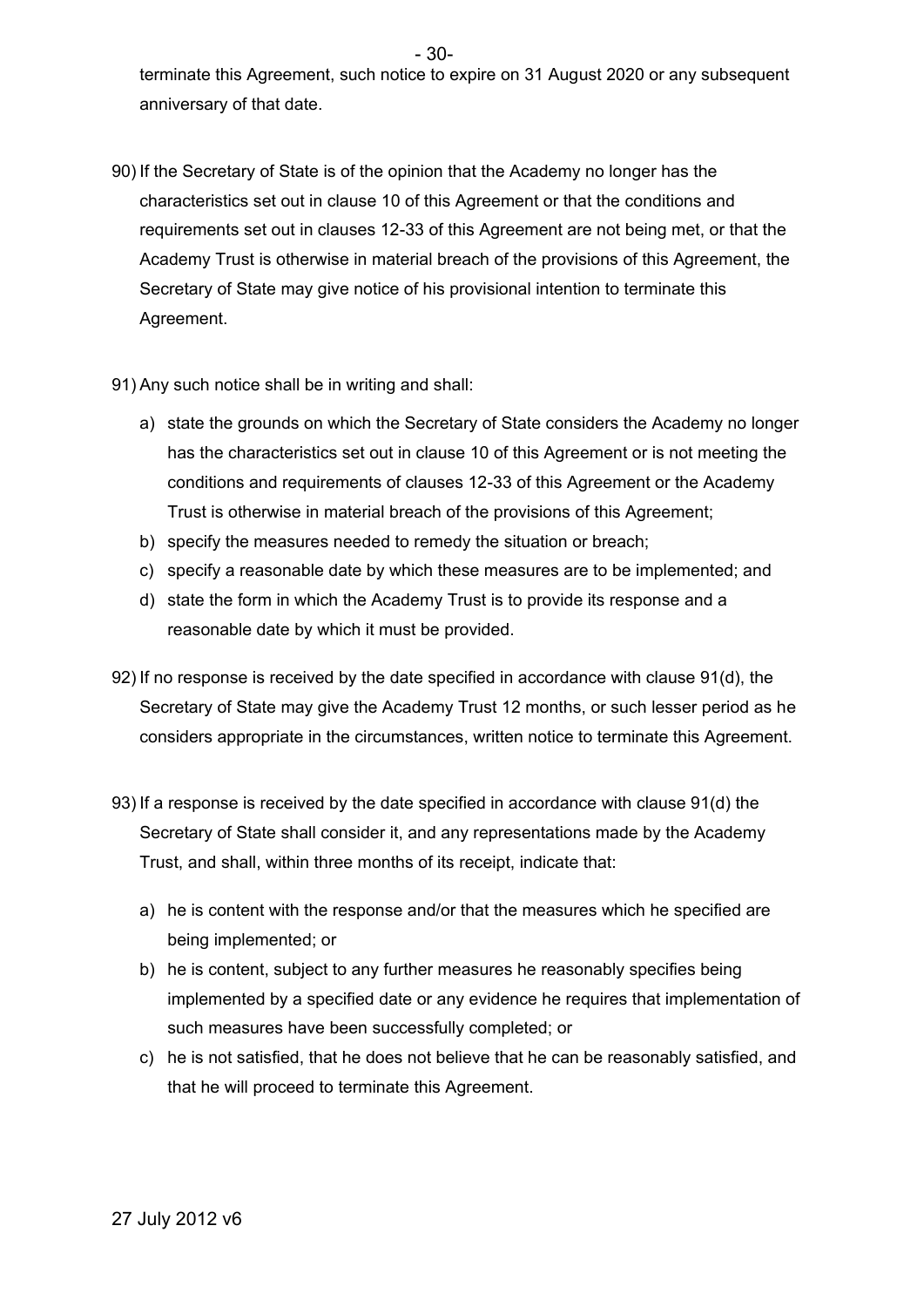- 31-
- 94) In the circumstances of clause 93(c) the Secretary of State shall notify the Academy Trust why he believes that he cannot be reasonably satisfied and, if so requested by the Academy Trust within thirty days from such notification, he shall meet a deputation including representatives from the Governing Body to discuss his concerns. If following such meeting he has good reasons for remaining satisfied that the Academy does not and will not have the characteristics set out in clause 10 of this Agreement or does not and will not meet the conditions and requirements set out in clauses 12-33 of this Agreement or the Academy Trust is in material breach of the provisions of this Agreement and such breach will not be remedied to his reasonable satisfaction, he shall give the Academy Trust twelve months written notice to terminate this Agreement.
- 95) If the Secretary of State has cause to serve a notice on the Academy Trust under section 165 of the Education Act 2002 and a determination (from which all rights of appeal have been exhausted) has been made that the Academy shall be struck off the Register of Independent Schools, the period of twelve months notice referred to in clause 94 may be shortened to a period deemed appropriate by the Secretary of State.

96) A "Special Measures Termination Event Occurs" when:

- a) the Chief Inspector gives a notice to the Academy Trust in accordance with section 13(3) of the Education Act 2005 (the "Special Measures Notice") stating that in his opinion special measures are required to be taken in relation to the Academy; and
- b) the Chief Inspector carries out a subsequent inspection of the Academy in accordance with the Education Act 2005 and makes a report in accordance with the Education Act 2005 stating that the Academy has made inadequate progress since the date of the Special Measures Notice; and
- c) the Secretary of State shall have requested the Academy Trust to deliver within 10 Business Days a written statement (a "Further Action Statement") of the action the Academy Trust proposes to take, and the period within which it proposes to take such action, or, if it does not propose to take any action, the reasons for not doing so; and
- d) the Secretary of State, having considered the Further Action Statement, is not satisfied that any action proposed to be taken by the Academy Trust is sufficient in all the circumstances, or, if no Further Action Statement shall have been given to the Secretary of State within the requested timeframe or otherwise.
- 97) If a Special Measures Termination Event occurs, the Secretary of State may: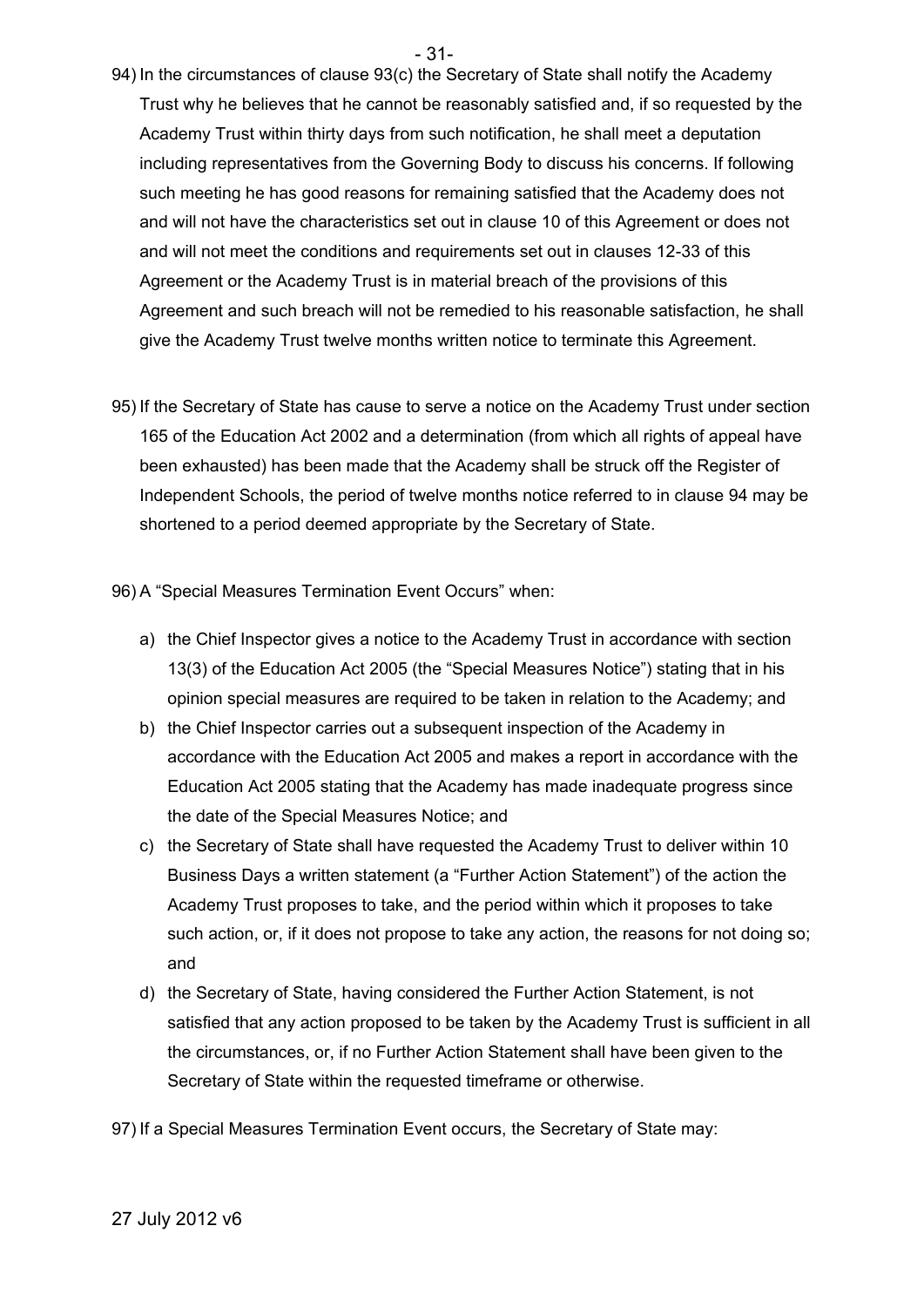- a) by notice in writing to the Academy Trust terminate this Agreement forthwith; or
- b) appoint such Further Governors to the Academy Trust as he thinks fit in accordance with the Articles and/or may provide up to 12 months' notice in writing to terminate this Agreement.
- 98) In the event that the Secretary of State appoints Further Governors in accordance with clause 97(b), the Academy Trust must, upon the request of the Secretary of State, procure the resignation of the Governors appointed in accordance with the Article 50 of the Articles of Association.
- 99) The Secretary of State may at any time by notice in writing terminate this Agreement forthwith on the occurrence of any of the following events:
	- a) the Academy Trust calls a meeting of its creditors (whether formal or informal) or enters into any composition or arrangement (whether formal or informal) with its creditors; or
	- b) the Academy Trust proposes a voluntary arrangement within Section 1 of the Insolvency Act 1986; or
	- c) the Academy Trust is unable to pay its debts within the meaning of Section 123 of the Insolvency Act 1986 provided that, for the purposes of this clause, Section 123 (1)(a) of the Insolvency Act 1986 shall have effect as if the amount of £10,000 was substituted for £750. The Academy Trust shall not be deemed unable to pay its debts for the purposes of this clause if any such demand as is mentioned in the said Section is being contested in good faith by the Academy Trust; or
	- d) the Academy Trust has a receiver and manager (with the exception of Receivers and Managers or Interim Managers appointed by the Charity Commission under the Charities Act 1993 or any subsequent re-enactment of that Act), administrator or administrative receiver appointed over all or any part of its undertakings, assets or income; or
	- e) any distraint, execution or other process is levied or enforced on any of the Academy Trust's property and is not paid out, withdrawn or discharged within fifteen Business Days; or
	- f) the Academy Trust has passed a resolution for its winding up; or
	- g) an order is made for the winding up or administration of the Academy Trust.
- 100) The Academy Trust shall notify the Secretary of State as soon as possible after receiving any petition which may result in an order for the winding up or administration of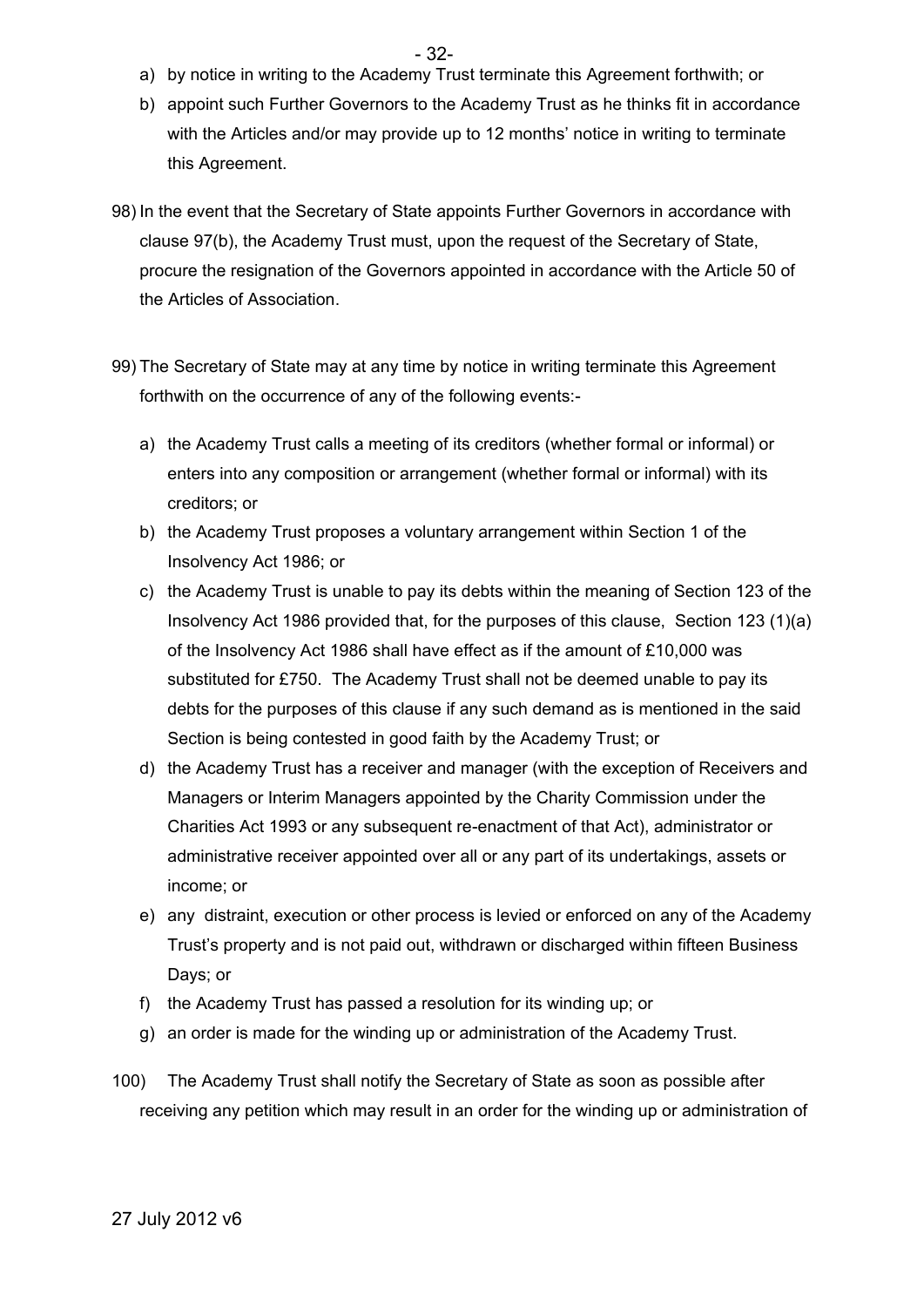the Academy Trust and shall provide an explanation to the Secretary of State of the circumstances giving rise to the service of such a petition.

- 101) If, following the exercise of the Secretary of State's powers to appoint Additional Governors or Further Governors, pursuant to the Articles the Members pass an ordinary or special resolution to remove one or more of those Additional or Further Governors appointed by the Secretary of State, the Secretary of State may give the Academy Trust 12 months, or such lesser period as he considers appropriate in the circumstances, written notice to terminate this Agreement.
- 102) The Secretary of State's right to terminate this Agreement under clause 101 shall cease if he removes any of the Additional Governors or Further Governors which he has appointed pursuant to the Articles of Association.

### **Change of Control of the Academy Trust**

- 102A) The Secretary of State may at any time by notice in writing, subject to clause 102C) below, terminate this Agreement forthwith (or on such other date as he may in his absolute discretion determine) in the event that there is a change:
	- (a) in the Control of the Academy Trust;
	- (b) in the Control of a legal entity that Controls the Academy Trust.

Provided that where a person ('P') is a member or director of the body corporate (as a corporation sole or otherwise) by virtue of an office, no change of Control arises merely by P's successor becoming a member or director in P's place.

- 102B) The Academy Trust shall, as soon as it is reasonably practicable to do so after it has become aware of any change or proposed change of Control within the meaning of clause 102A), give written notice to the Secretary of State of such change or proposed change of Control.
- 102C) When notifying the Secretary of State further to clause 102B), the Academy Trust may seek the Secretary of State's agreement that, if he is satisfied that the person assuming Control is suitable, he will not in those circumstances exercise his right to terminate this Agreement further to clause 102A).

### **Effect of Termination**

- 33-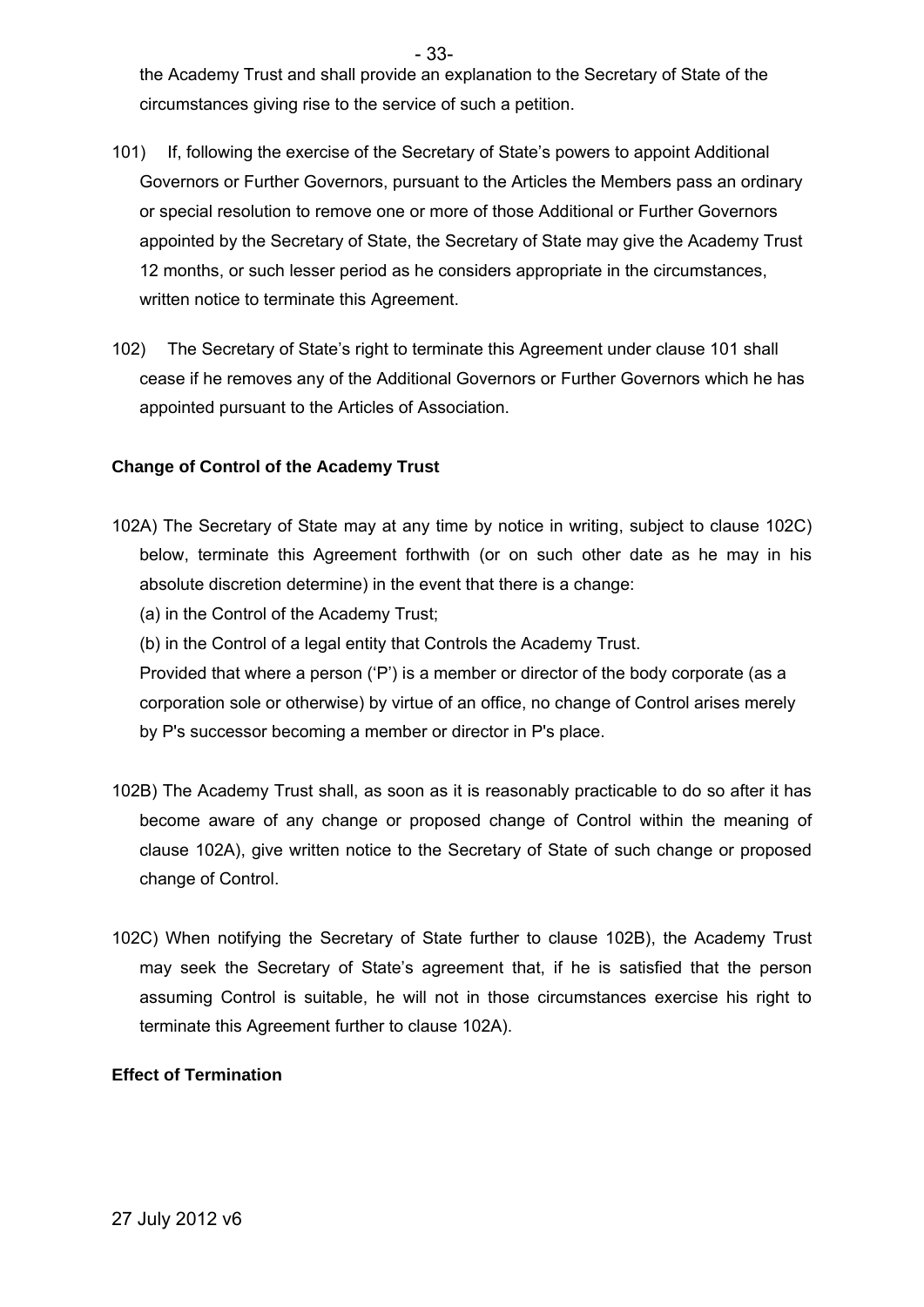103) In the event of the termination of this Agreement however occurring the Secretary of State shall procure that his nominee (if any) shall resign as a member of the Academy Trust and shall co-operate in making any associated amendments to the Articles.

 $-34$ 

- 104) In the event of termination of this Agreement however occurring, the school shall cease to be an Academy within the meaning of Section 1 of the Academies Act 2010.
- 105) Subject to clause 106, if the Secretary of State terminates this Agreement for reasons other than that a Special Measures Termination Event occurs, that the Academy no longer has the characteristics set out in clause 10 of this Agreement, or is no longer meeting the conditions and requirements set out in clauses 12-33C of this Agreement or that the Academy Trust is otherwise in material breach of the provisions of this Agreement, the Secretary of State shall indemnify the Academy Trust.
- 106) The amount of any such indemnity shall be determined by the Secretary of State having regard to any representations made to him by the Academy Trust, and shall be paid at such times and in such manner as the Secretary of State may reasonably think fit.
- 107) The categories of expenditure incurred by the Academy Trust in consequence of the termination of this Agreement in respect of which the Secretary of State shall indemnify the Academy Trust include (but not by way of limitation), staff compensation and redundancy payments, compensation payments in respect of broken contracts, expenses of disposing of assets or adapting them for other purposes, legal and other professional fees, and dissolution expenses.
- 108) Subject to clause 109, on the termination of this Agreement however occurring, the Academy Trust shall in respect of any of its capital assets at the date of termination:

a) promptly transfer a proportion of the assets to a person nominated by the Secretary of State, if the Secretary of State considers that all or some of those assets need to be used for educational purposes by that nominee. The proportion of the assets to be transferred shall be the same as the proportion of the capital contribution made by the Secretary of State to the original value of those assets, whether that contribution was made on the establishment of the Academy or later; or

b) if the Secretary of State confirms that a transfer under clause 108(a) is not required,

27 July 2012 v6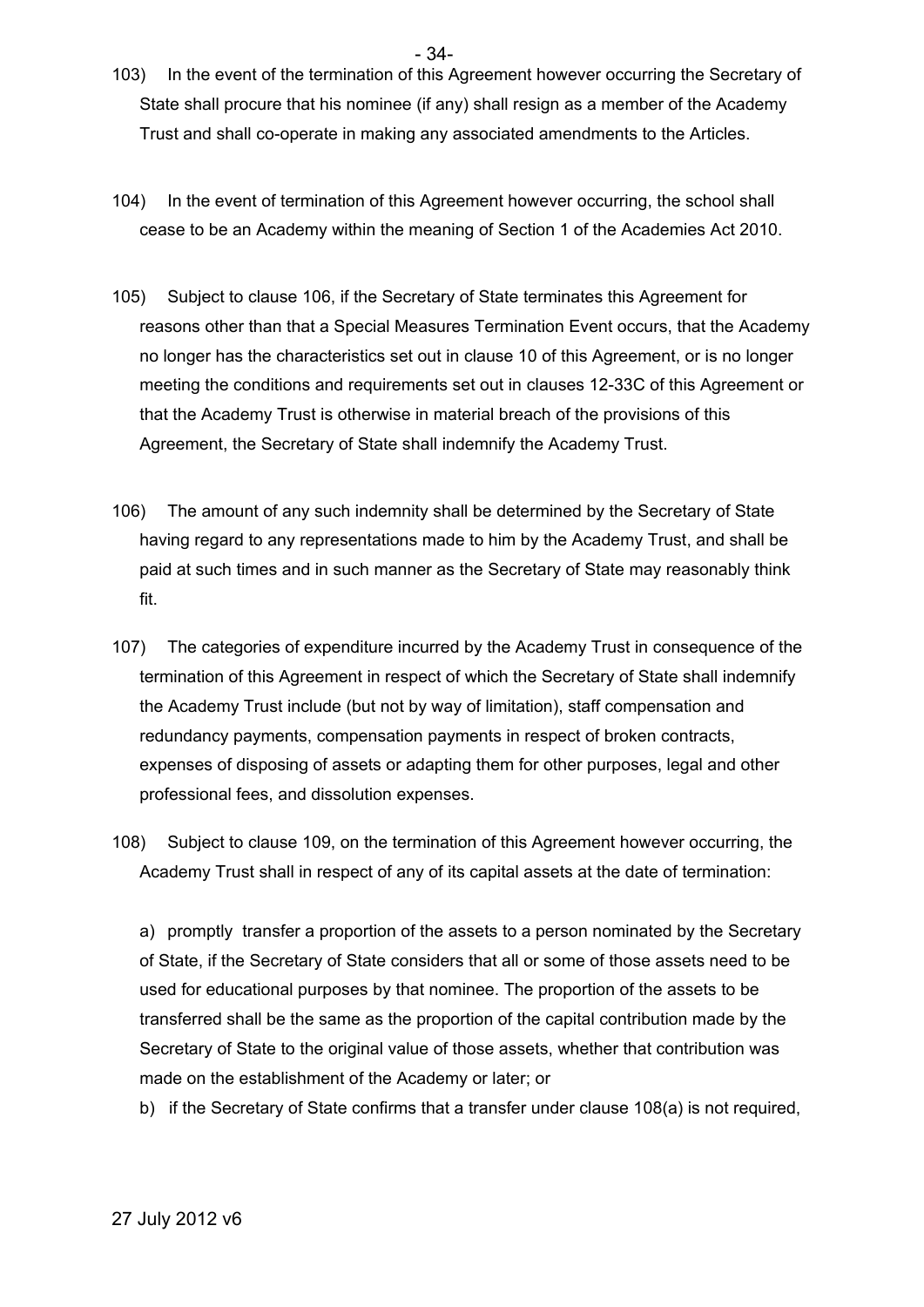promptly repay to the Secretary of State a sum equivalent to the percentage of the value of the assets at the date of termination, or, by agreement with the Secretary of State, at the date of subsequent disposal of those assets. Such percentage to be the same as the percentage of the capital contribution made by the Secretary of State to the original value of those assets, whether that contribution was made on the establishment of the Academy or later.

109) The Secretary of State may waive in whole or in part the repayment due under clause 108(b) if:

a) The Academy Trust obtains his permission to invest the proceeds of sale for its charitable objects; or

- b) The Secretary of State directs all or part of the repayment to be paid to the LA.
- 110) The sale or disposal by other means of publicly funded land held for the purposes of an Academy is now governed by Part 3 of Schedule 1 to the Academies Act 2010..

### **GENERAL**

### **Information**

- 111) Without prejudice to any other provision of this Agreement, the Secretary of State acting reasonably may from time to time call for information on, inter alia, the Academy's:
	- a) curriculum;
	- b) arrangements for the assessment of pupils;
	- c) teaching staff including numbers, qualifications, experience, salaries, and teaching loads;
	- d) class sizes;
	- e) outreach work with other schools and the local community;
	- f) operation of the admission criteria and over subscription arrangements for the Academy including numbers of applications for places and the number and characteristics of pupils accepted for admission;
	- g) numbers of pupils excluded (including permanent and fixed term exclusions);
	- h) levels of authorised and unauthorised absence;
	- i) charging and remissions policies and the operation of those policies;
	- j) organisation, operation and building management;
	- k) financial controls; and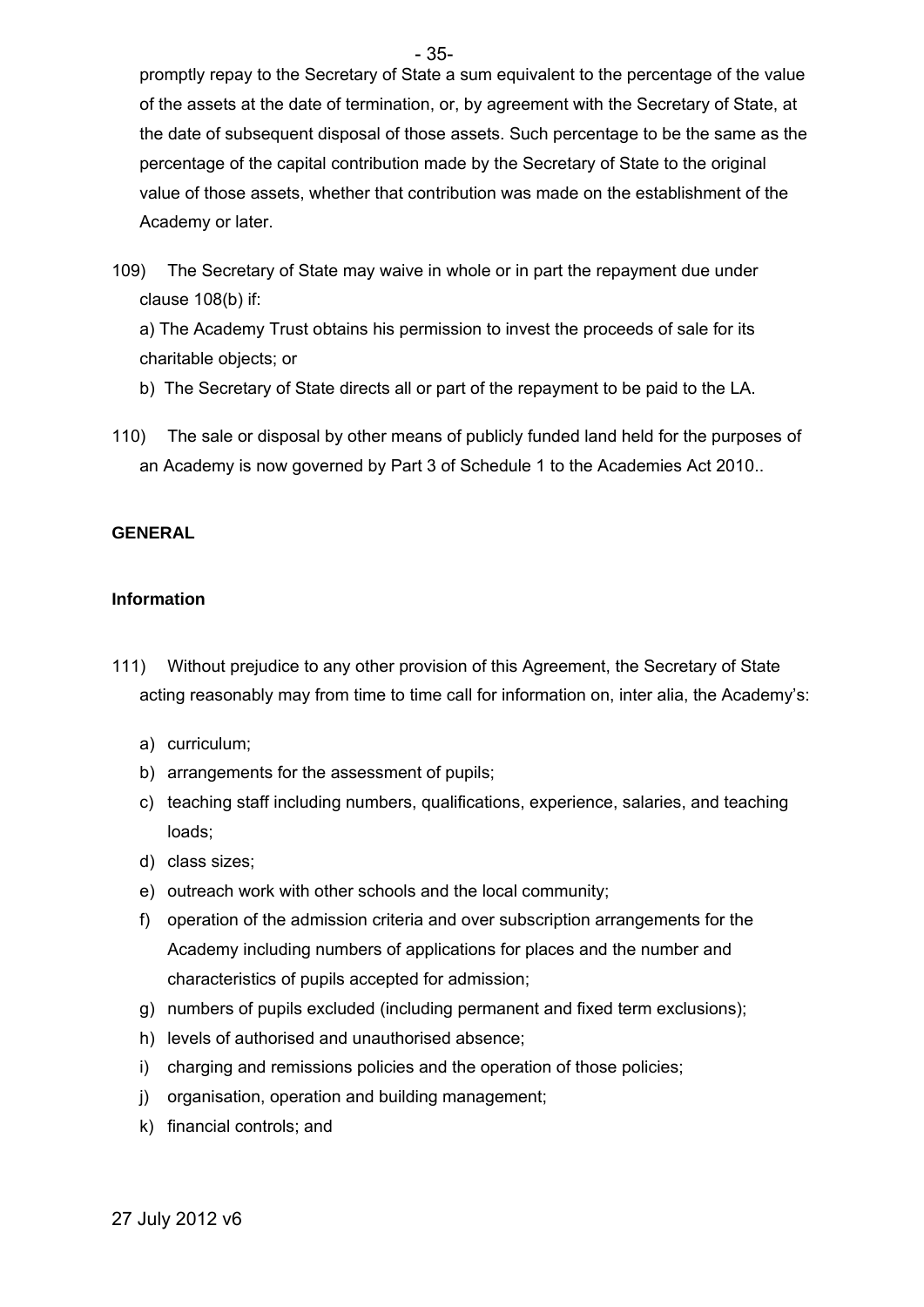- l) membership and proceedings of the Governing Body.
- 112) The Academy Trust shall make such information available to the Secretary of State, in such form and manner and at such times as may reasonably be required. The Secretary of State shall provide the Academy Trust with such information as it may reasonably require of him for the running of the Academy.

#### **Access by the Secretary of State's Officers**

- 113) The Academy Trust shall allow access to the premises of the Academy at any reasonable time to DfE officials. All records, files and reports relating to the running of the Academy shall be available to them at any reasonable time. The Academy Trust shall provide the Secretary of State in advance with papers relating to the Academy prepared for meetings of the Governing Body and of the members of the Academy Trust. Two DfE officials shall be entitled to attend and to speak at all such meetings, but shall withdraw from any discussion of the Academy's or the Academy Trust's relationship with the Secretary of State or any discussion of bids for funding to the Secretary of State. The Academy Trust shall take any steps which are required to secure its compliance with the obligations imposed by this clause of this Agreement.
- 114) The Academy Trust shall ensure that:
	- a) the agenda for every meeting of the Governing Body;
	- b) the draft minutes of every such meeting, if they have been approved by the person acting as chairman of that meeting;
	- c) the signed minutes of every such meeting; and
	- d) any report, document or other paper considered at any such meeting,

are made available for inspection by any interested party at the Academy and, as soon as is reasonably practicable, sent to the Secretary of State.

- 115) There may be excluded from any item required to be made available for inspection by any interested party and to be sent to the Secretary of State by virtue of clause 114, any material relating to:
	- a) a named teacher or other person employed, or proposed to be employed, at the Academy;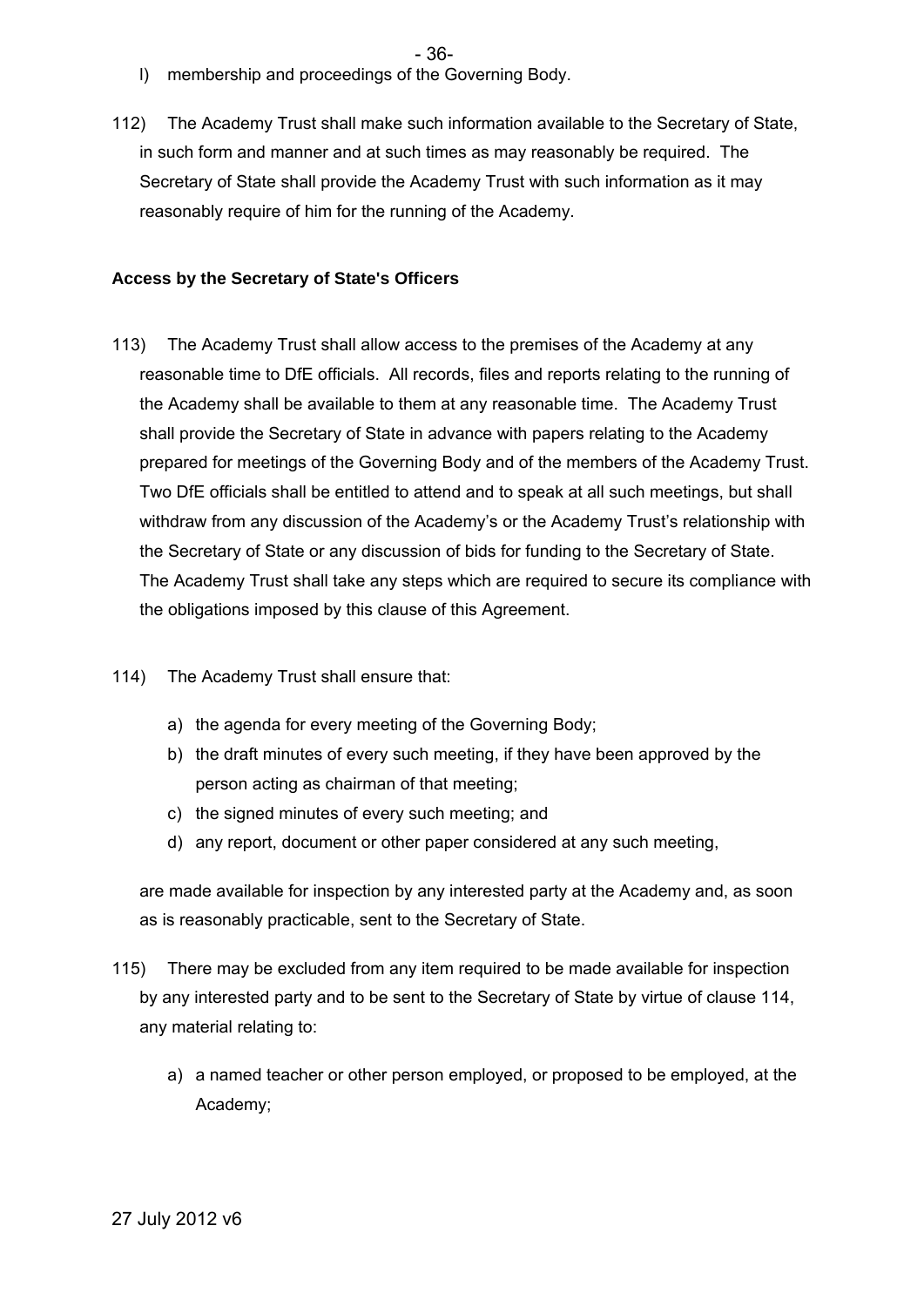- b) a named pupil at, or candidate for admission to, the Academy; and
- c) any matter which, by reason of its nature, the Academy Trust is satisfied should remain confidential.

### **Restrictions on Land Transfer**

- 115A) Recognising that they are or will be receiving publicly funded land at nil consideration (which for the purposes of this transaction shall include leases granted at a peppercorn rent) the Academy Trust:
	- a) shall, within 28 days from the transfer to it of the Land, apply to the Land Registry for a restriction in the proprietorship register (under section 43(1)(a) of the Land Registration Act 2002 in Form RX1 as prescribed by Rule 91 and Schedule 4 of the Land Registration Rules 2003) in the following terms:

*No disposition of the registered estate by the proprietor of the registered estate is to be registered without a written consent signed by the Secretary of State for Education, of Sanctuary Buildings, Great Smith Street, London SW1P 3BT* 

- b) shall take any further steps required to ensure that the restriction referred to in clause 115A(a) is entered on the proprietorship register;
- c) shall provide the Secretary of State with confirmation of the entry of the restriction referred to in clause 115A(a) as soon as practicable after it receives notification from the Land Registry;
- d) in the event that it has not registered the restriction referred to in clause 115A(a), hereby consents to the entering of the restriction referred to in 115A(a) in the register by the Secretary of State (under s. 43(1)(b) of the Land Registration Act 2002);
- e) shall not, without the consent of the Secretary of State, apply to dis-apply, modify or remove (by cancellation or otherwise) a restriction entered in accordance with clause 115A(a) or 115A(d) above, whether by itself, a holding company, a subsidiary company, or a receiver, administrator or liquidator acting in the name of the Trust.

### **Notices**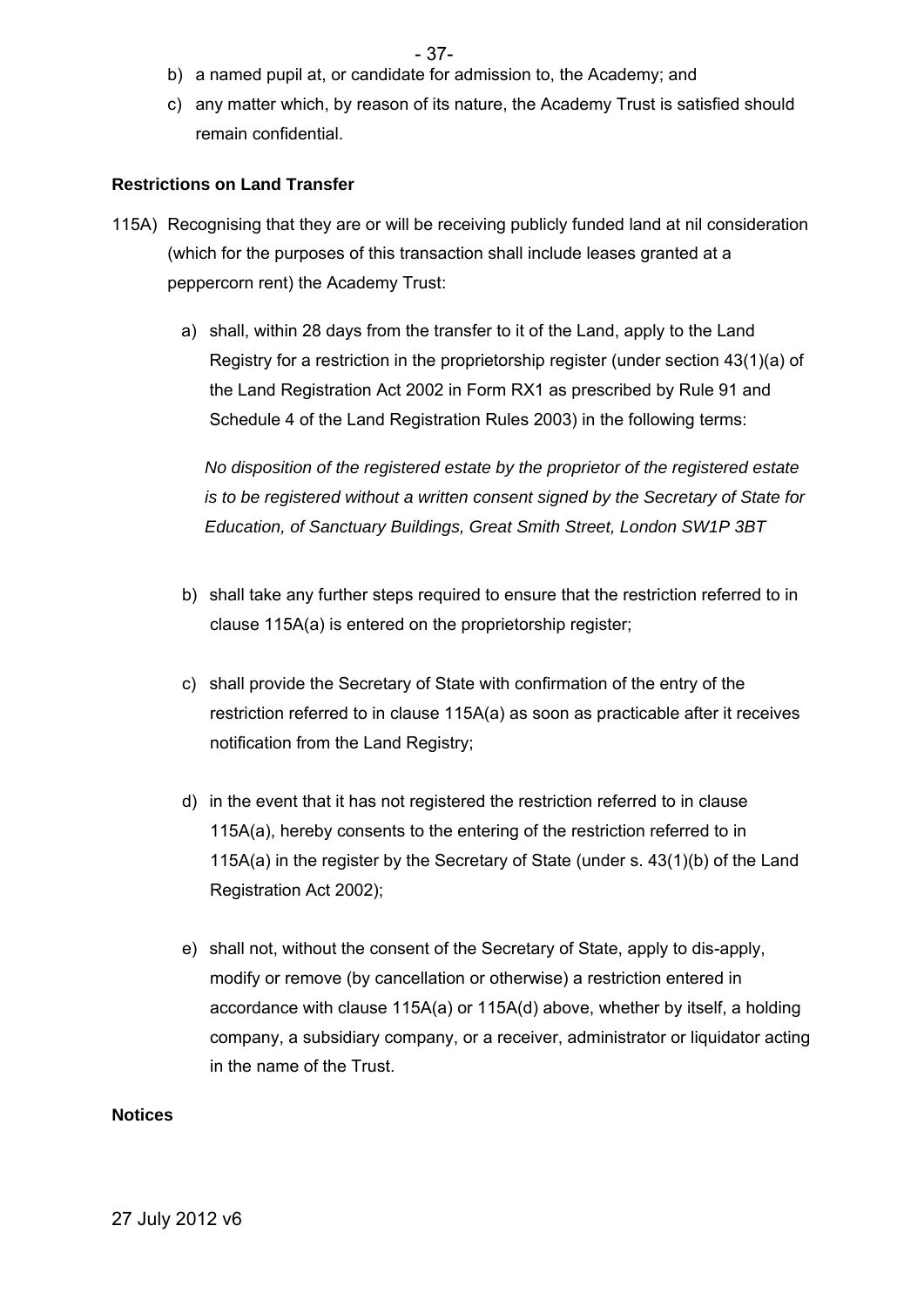- 38-
- 116) Any notice or other communication concerning this Agreement shall be sent, in the case of a notice or communication from the Secretary of State to the Academy Trust at its registered office or such other addressee/address as may be notified in writing from time to time by the Academy Trust and, in the case of a notice or communication from the Academy Trust to the Secretary of State to Head of Academies Division, Department for Education, Sanctuary Buildings, Great Smith Street, London SW1P 3BT; or such other address as may be notified from time to time by the Secretary of State and where any such notice or communication is sent by post, unless the contrary is proved, it shall be deemed, subject to satisfactory proof of posting, to be effected at the time at which the letter would be received in the ordinary course of post.
- 117) The service by the Secretary of State of a notice of termination of this Agreement shall not prejudice the ability of the Academy Trust (if it wishes to do so) during the notice period to admit pupils to the Academy in accordance with the provisions of this Agreement and to receive GAG and EAG in respect of them.

### **Complaints**

- 117A) If a complaint is made about matters arising in whole or in part prior to the opening of the Academy, as referred to in clause 11 above, and all or part of that complaint was being or had been investigated by the Local Government Ombudsman under Part III of the Local Government Act 1974 ("Part III") or that complaint in whole or in part could have been investigated under Part III had the school the Academy replaced remained a maintained school, the Academy Trust:
	- a) will abide by the provisions of Part III as though the Academy were a maintained school;
	- b) agrees that the Secretary of State shall have the power to investigate the matter complained of as if it had taken place after conversion;
	- c) agrees to act in accordance with any recommendation from the Secretary of State as though that recommendation had been made under Part III and the Academy were a maintained school.

117B) If the Secretary of State could have given an order and/or a direction under section 496 and/or section 497 of the Education Act 1996 to the governing body of the school the Academy replaced (as referred to in clause 11 above) and that order and/or direction related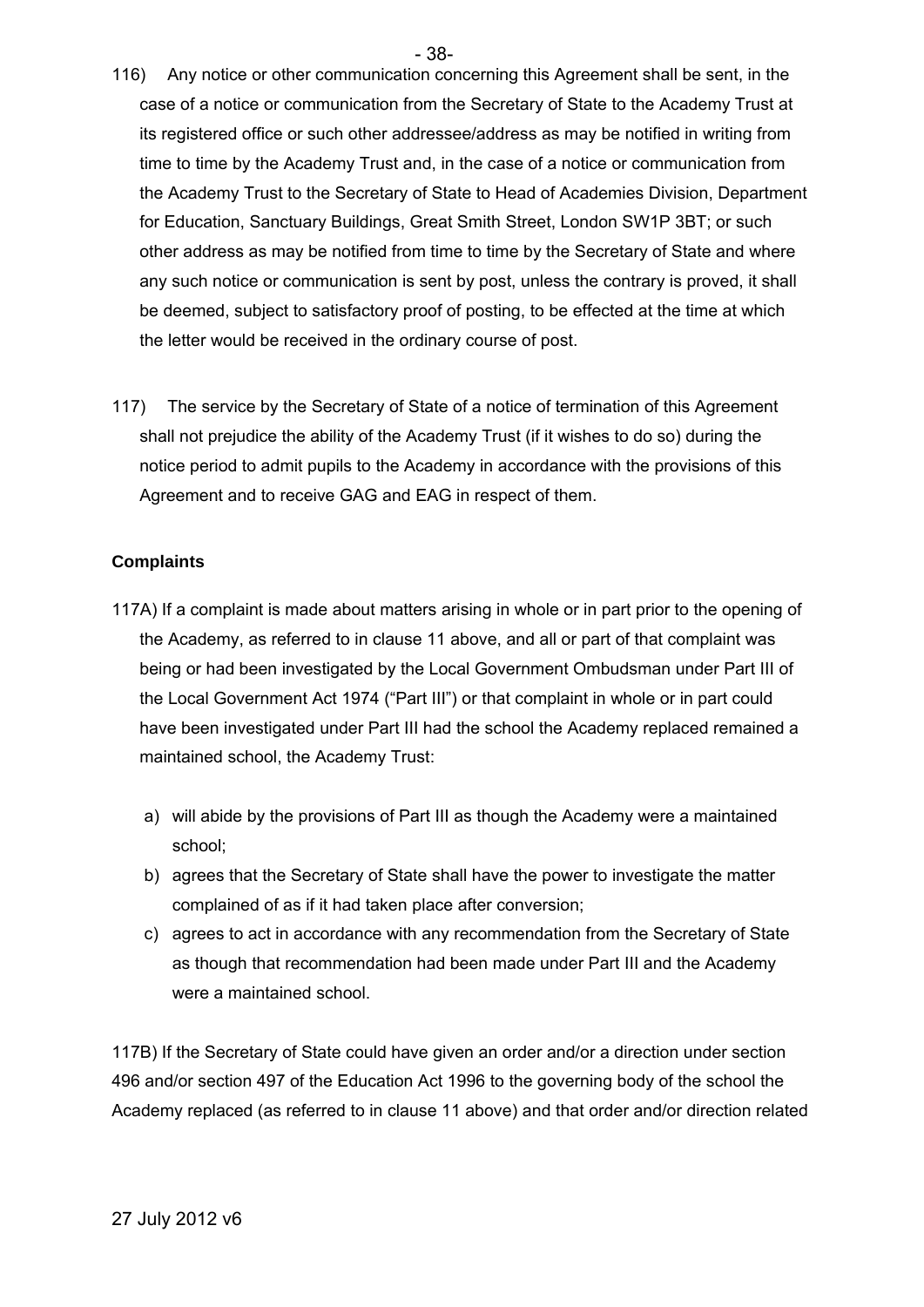- 39-

to matters occurring within the 12 months immediately prior to conversion, the Academy Trust agrees:

- a) the Secretary of State may give orders and/or directions to the Academy Trust as though the Academy were a maintained school and sections 496 and 497 applied to the governing body of that maintained school;
- b) to act in accordance with any such order and/or direction from the Secretary of State.

### **General**

- 118) This Agreement shall not be assignable by the Academy Trust.
- 119) The Secretary of State and the Academy Trust recognise the difficulties in catering in this Agreement for all the circumstances which may arise in relation to the Academy and undertake in good faith to conduct such consultations as may from time to time be desirable in order to promote the interests of the Academy throughout the currency of this Agreement.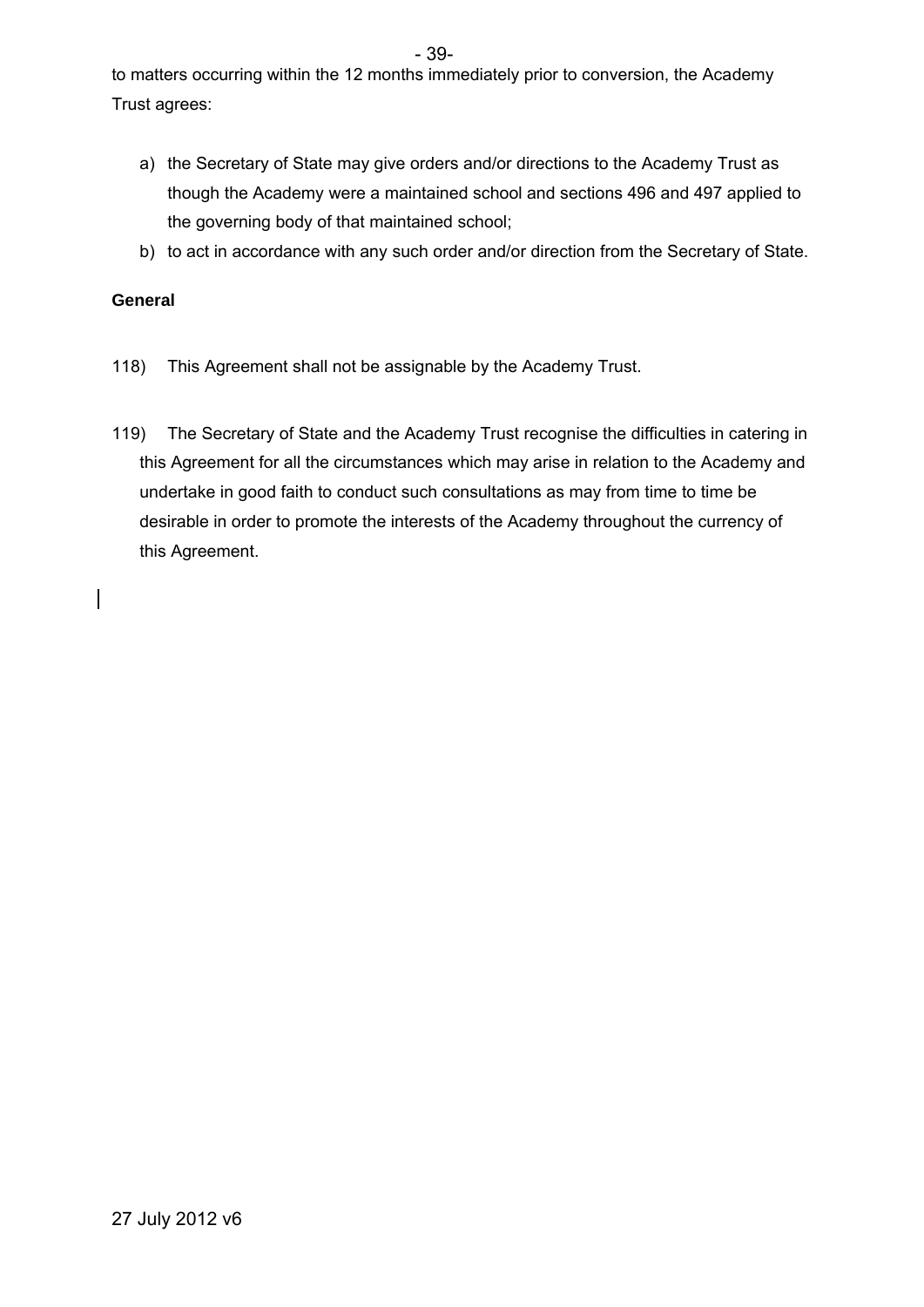- 40-  $30/11/2012$ This Agreement was executed as a Deed on Executed on behalf of Measham Church of England Primary School Academy Trust by: Director Director/Secretary The Corporate Seal of the Secretary of State for Education, hereunto affixed is authenticated by: **Duly Authorised** 27 July 2012 v6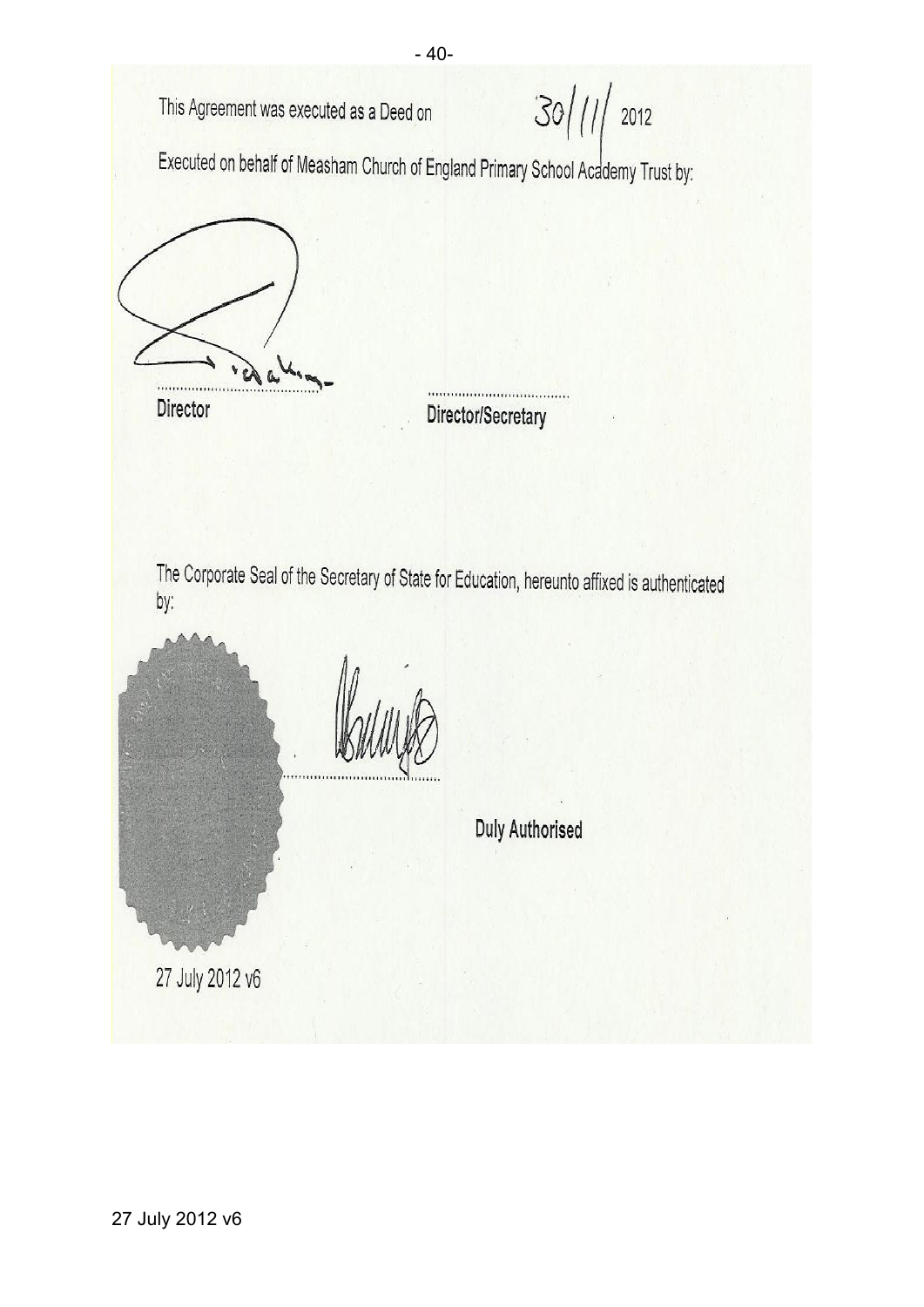# **Annex B**

### **REQUIREMENTS FOR THE ADMISSION OF PUPILS TO MEASHAM CHURCH OF ENGLAND PRIMARY SCHOOL ACADEMY TRUST**

### **GENERAL**

1. This annex may be amended in writing at any time by agreement between the Secretary of State and the Academy Trust.

2. Except as provided in paragraphs 2A to 2B below the Academy Trust will act in accordance with, and will ensure that an Independent Appeal Panel is trained to act in accordance with, all relevant provisions of the School Admissions Code, and the School Admission Appeals Code published by the Department for Education ("the Codes") as they apply at any given time to maintained schools and with equalities law and the law on admissions as they apply to maintained schools. For this purpose, reference in the Codes or legislation to "admission authorities" shall be deemed to be references to the governing body of the Academy Trust.

2A The Academy Trust is permitted to determine admission arrangements (subject to consultation in accordance with the School Admissions Code) that give priority for admission (but not above looked after children and previously looked after children<sup>1</sup>) to other children attracting the pupil premium, including the service premium ('the pupil premium admission criterion'). Where an Academy Trust exercises this freedom it will provide information in its admission arrangements of eligibility for the premiums.

2B For the purposes of applying the pupil premium admission criterion only, sections 1.9(f) and 2.4(a) of the School Admissions Code do not apply insofar as they prevent admission authorities from giving priority to children according to the financial or occupational status of parents or using supplementary forms that ask for:

- any personal details about their financial status; or
- whether parents are serving in the armed forces (of any nation), stationed in England, and exercising parental care and responsibility for the child in question.

3. Notwithstanding the generality of paragraph 2 of this Annex, the Academy Trust will participate in the co-ordinated admission arrangements operated by the Local Authority (LA) and the local Fair Access Protocol.

4. Notwithstanding any provision in this Annex, the Secretary of State may:

 1 As defined in the School Admissions Code.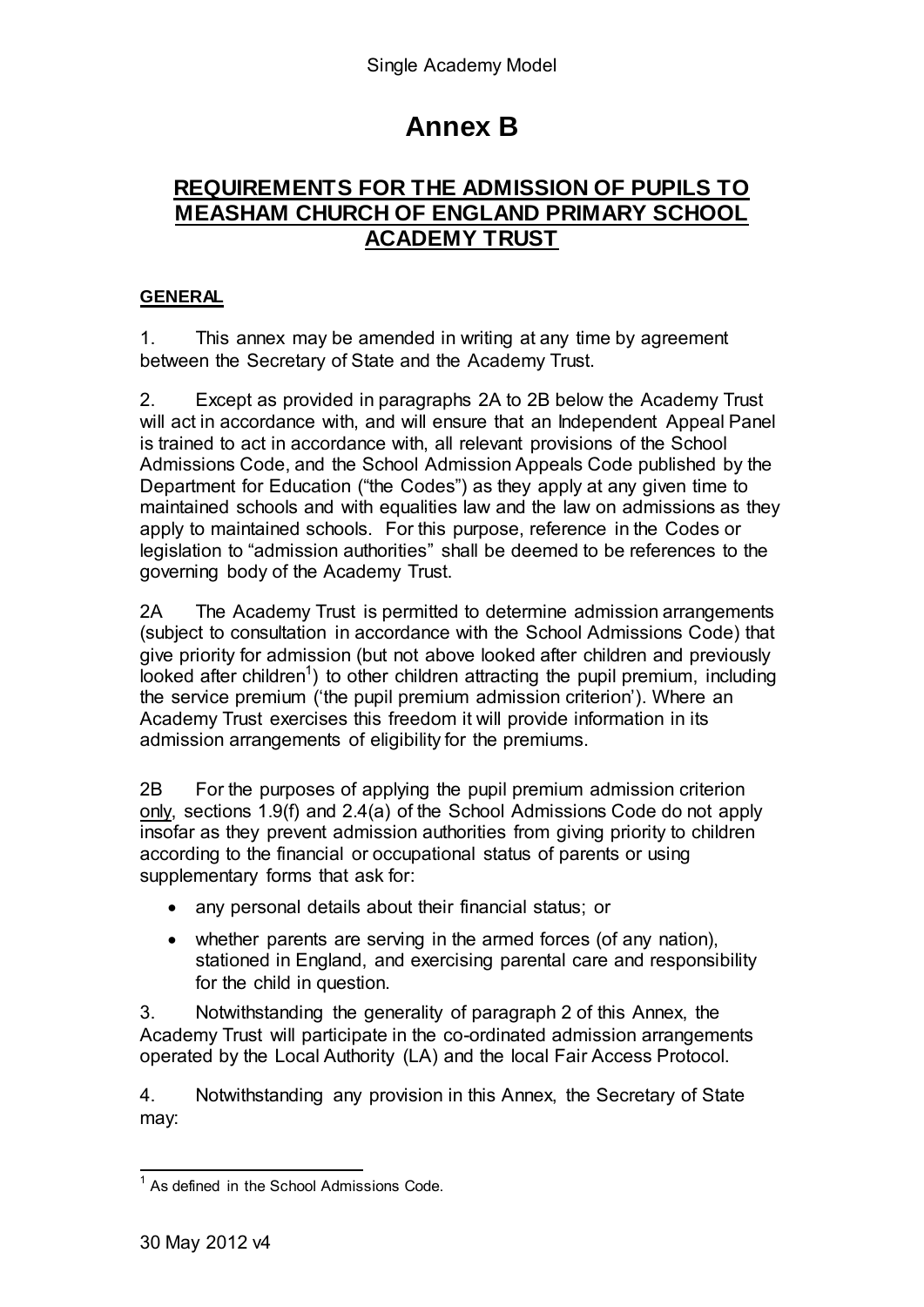- (a) direct the Academy Trust to admit a named pupil to the [ ] Academy on application from an LA. This will include complying with a School Attendance Order<sup>2</sup>. Before doing so the Secretary of State will consult the Academy Trust;
- (b) direct the Academy Trust to admit a named pupil to the [ ] Academy if the Academy Trust has failed to act in accordance with this Annex or has otherwise failed to comply with applicable admissions and equalities legislation or the provisions of the Codes;
- (c) direct the Academy Trust to amend its admission arrangements where they fail to comply with the School Admissions Code or the School Admission Appeals Code.

### **4A**

Measham Church of England Primary School Academy Trust is a Church of England Academy in the diocese of Leicester. The relevant faith body is The Leicester Diocesan Board of Education.

### *Note: This is the body which (a) has to be consulted on admission arrangements (b) has the right to issue guidance on the adoption of faith criteria and (c) has the right of objection to admission arrangements. CE Dioceses also have to approve the disposal of land or premises of CE Academies.*

5. The Academy Trust shall ensure that parents and 'relevant children $3$ ' will have the right of appeal to an Independent Appeal Panel if they are dissatisfied with an admission decision of the Academy Trust. The Independent Appeal Panel will be independent of the Academy Trust. The arrangements for appeals will comply with the School Admission Appeals Code published by the Department for Education as it applies to Foundation and Voluntary Aided schools. The determination of the appeal panel is binding on all parties.

### **Relevant Area**

6. Subject to paragraph 7, the meaning of "Relevant Area" for the purposes of consultation requirements in relation to admission arrangements is that determined by the local authority for maintained schools in the area in accordance with the Education (Relevant Areas for Consultation on

<sup>&</sup>lt;u>2</u><br><sup>2</sup> Local authorities are able to issue school attendance orders if a child is not attending school. These are legally binding upon parents. Such an order might, for instance, be appropriate where a child has a place at an Academy but his/her parents are refusing to send him/her to school. The order will require a parent to ensure his/her child attends a specified school.

<sup>&</sup>lt;sup>3</sup> relevant children' means:

a) in the case of appeals for entry to a sixth form, the child, and;

b) in any other case, children who are above compulsory school age, or will be above compulsory school age by the time they start to receive education at the school.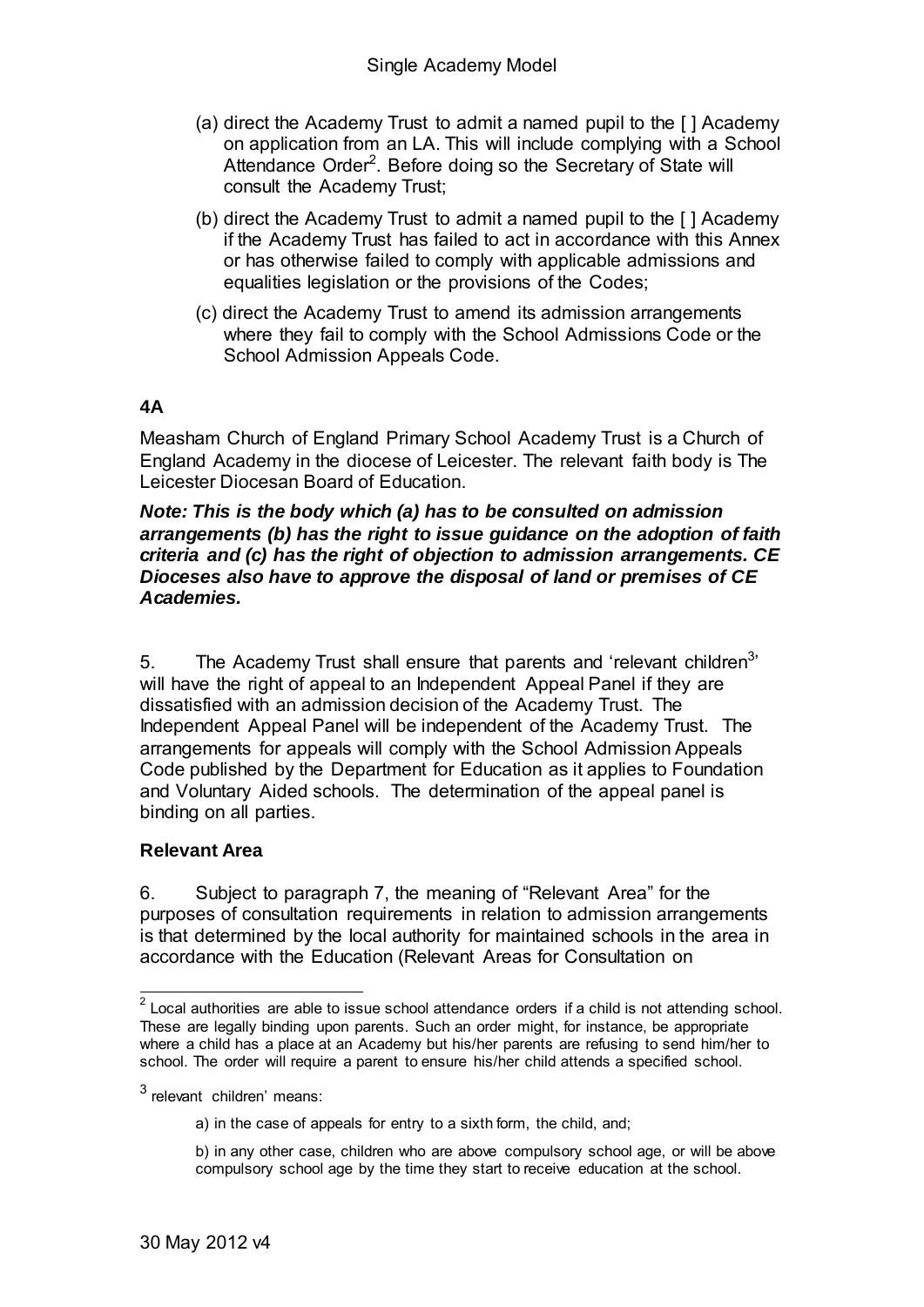Admission Arrangements) Regulations 1999.

7. If the Academy does not consider the relevant area determined by the local authority for the maintained schools in the area to be appropriate, it must apply to the Secretary of State by 1 August for a determination of the appropriate relevant area for the Academy, setting out the reasons for this view. The Secretary of State will consult the Academy and the LA in which the Academy is situated in reaching a decision.

### **Requirement to admit pupils**

8. Pupils on roll in any predecessor maintained or independent school will transfer automatically to the Academy on opening. All children already offered a place at any predecessor school will be admitted.

- 9. The Academy will:
	- a. subject to its right of appeal to the Secretary of State in relation to a named pupil, admit all pupils with a statement of special educational needs naming the Academy;
	- b. determine admission oversubscription criteria that give highest priority to looked after children and previously looked after children, in accordance with the relevant provisions of the School Admissions Code.

### **Oversubscription criteria, admission number, consultation, determination and objections.**

10. The Academy admission arrangements will include oversubscription criteria, and an admission number for each relevant age group<sup>4</sup>. The Academy will consult on its admission arrangements and determine them in line with the requirements within the School Admissions Code.

11. The Office of the School's Adjudicator (OSA) will consider objections to the Academy's admission arrangements<sup>5</sup>. The Academy Trust should therefore make it clear, when determining the Academy's admission arrangements, that objections should be submitted to the OSA.

12. A determination of an objection by the OSA will be binding upon the Academy and the Academy Trust will make appropriate changes as quickly as possible.

<sup>4 &#</sup>x27;Relevant age group' means 'normal point of admission to the school, for example, year R, Year7 and Year 12.

<sup>5</sup> The OSA has no jurisdiction to consider objections against the agreed variation from the Codes set out in paragraphs 2A and 2B.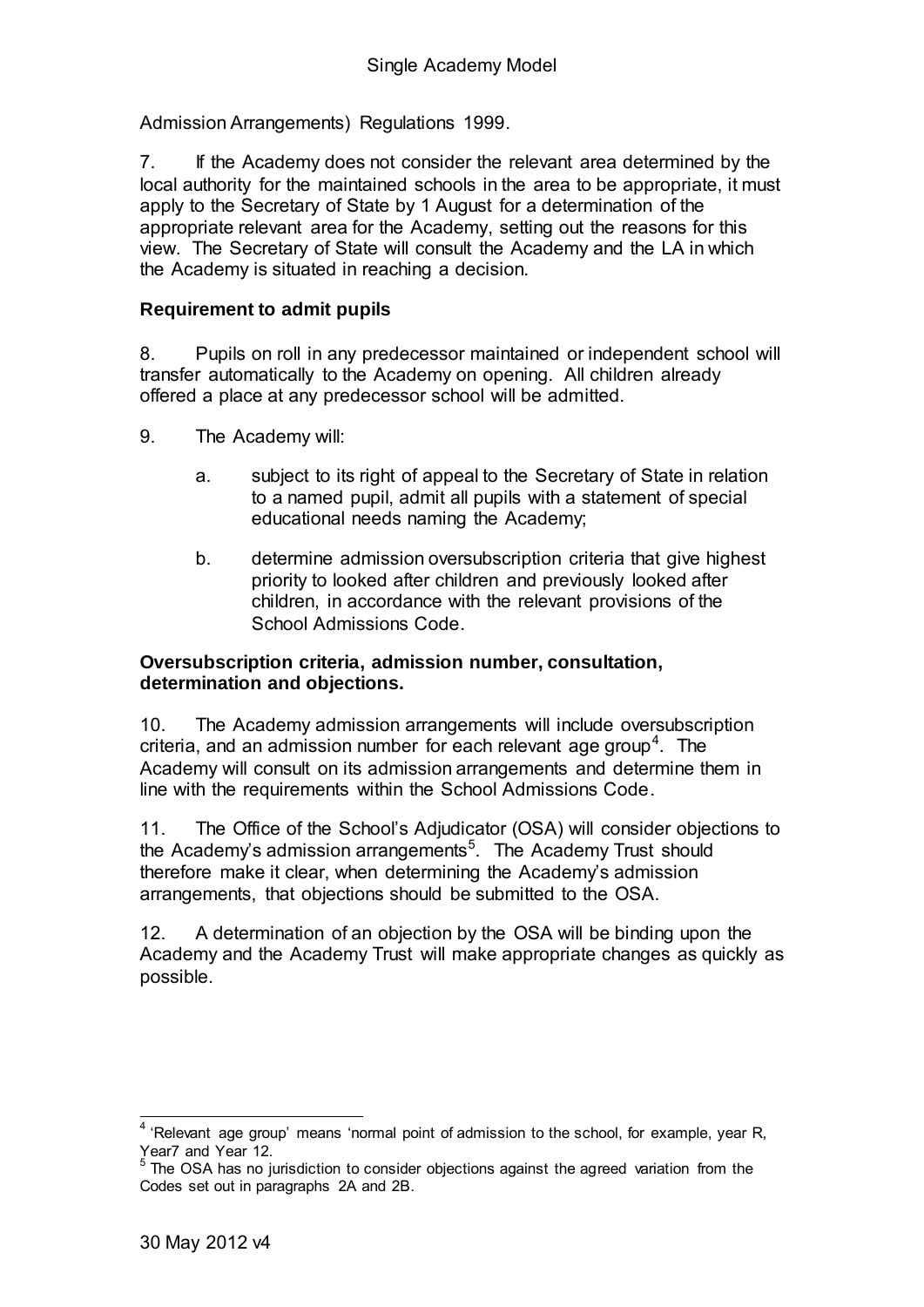# **Annex C**

# **Arrangements for pupils with Special Educational Needs ('SEN') and disabilities at Measham Church of England Primary School Academy Trust**

### **Duties in relation to pupils with SEN**

- 1. The Governing Body of the Academy Trust must comply with all of the duties imposed upon the governing bodies of maintained schools in:
- Part 4 of the Education Act 1996 as amended from time to time<sup>1</sup>;
- The Education (Special Educational Needs) (Information) Regulations 1999 as amended from time to time;
- The Education (Special Educational Needs Co-ordinators) (England) (Amendment) Regulations 2008 as amended from time to time<sup>2</sup>.
- 2. Notwithstanding any provision in this Agreement, the Secretary of State may (whether following a complaint made to him or otherwise) direct the Academy Trust to comply with an obligation described in this Annex where the Academy Trust has failed to comply with any such obligation.
- 3. Where a child who has SEN is being educated in the Academy, those concerned with making special educational provision for the child must secure that the child engages in the activities of the school together with children who do not have SEN, so far as is reasonably practicable and is compatible with:
- (a) the child receiving the special educational provision which his learning difficulty calls for;
- (b) the provision of efficient education for the children with whom he will be educated; and
- (c) the efficient use of resources.
- 4. In addition to complying with the duties imposed upon the governing bodies of maintained schools set out in The Education (Special Educational Needs) (Information) Regulations 1999 (as amended from time to time), the Academy Trust must ensure that the Academy's website includes details of the implementation of its policy for pupils with special educational needs; the arrangements for the admission of disabled pupils; the steps taken to prevent disabled pupils from being treated less favourably than other pupils; and the facilities provided to assist access to the Academy by disabled pupils (disabled pupils meaning pupils who are disabled for the purposes of the Equality Act

 1 Currently these duties are in sections 313 (Duty to have regard to the Special Educational Needs Code of Practice 2001); 317 (Duties in relation to pupils with special educational needs), 317A (Duty to advise parents that special educational provision is being made); and

<sup>324(5)(</sup>b) (Duty to admit the child where a school is named in the statement).<br><sup>2</sup> These Regulations are amended by The Education (Special Educational Needs Coordinators) (England) (Amendment) Regulations 2009 (SI 2009 No 1387).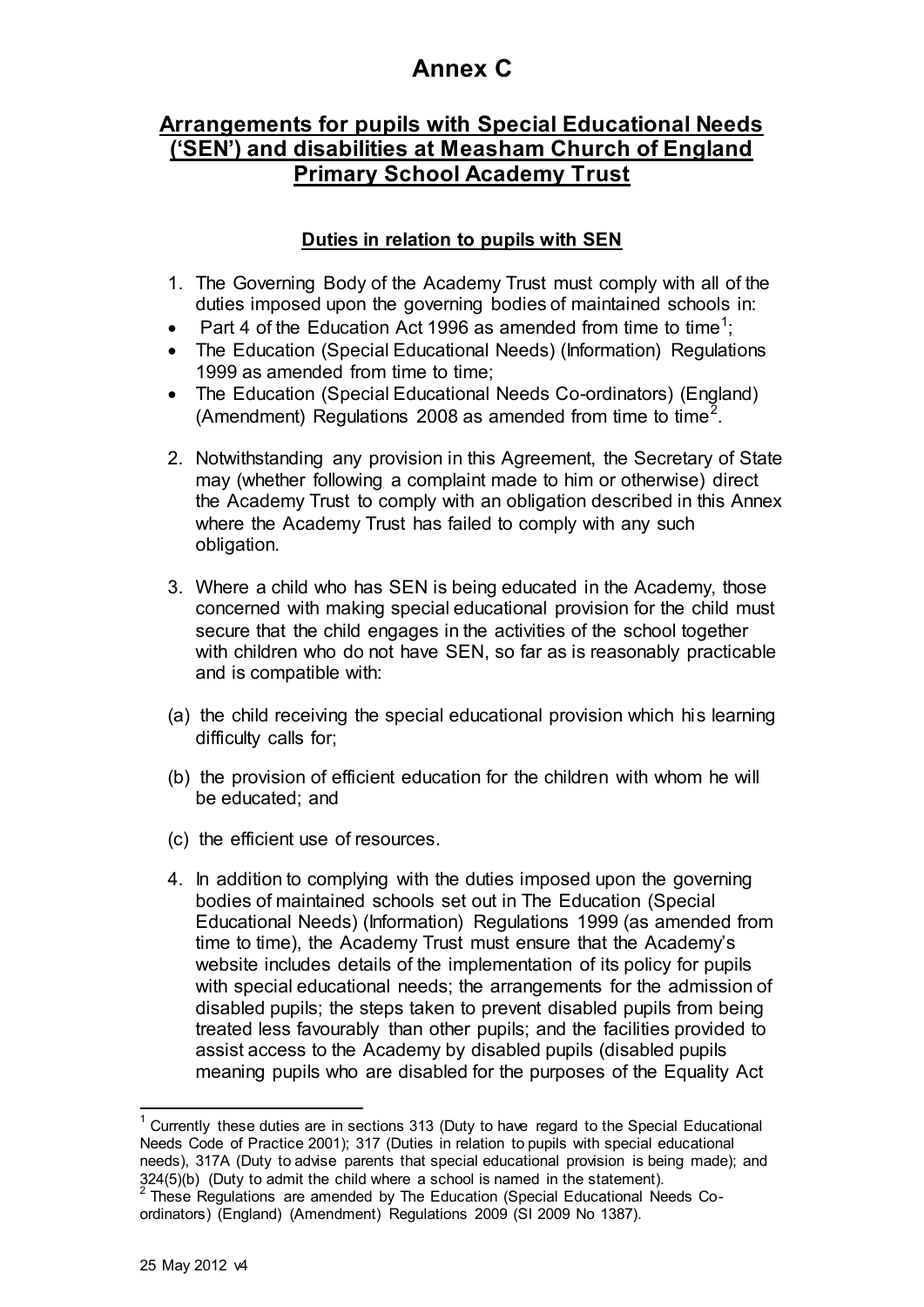$2010^3$ ).

### **Admissions**

- 5. The Academy Trust must ensure that pupils with SEN are admitted on an equal basis with others in accordance with its admissions policy.
- 6. Where a local authority ("LA") proposes to name the Academy in a statement of SEN made in accordance with section 324 of the Education Act 1996, it must give the Academy Trust written notice that it so proposes. Within 15 days of receipt of the LA's notice that it proposes to name the Academy in a statement, the Academy Trust must consent to being named, except where admitting the child would be incompatible with the provision of efficient education for other children; and where no reasonable steps may be made to secure compatibility. In deciding whether a child's inclusion would be incompatible with the efficient education of other children, the Academy Trust must have regard to the relevant guidance issued by the Secretary of State to maintained schools.
- 7. If the Academy Trust determines that admitting the child would be incompatible with the provision of efficient education, it must, within 15 days of receipt of the LA's notice, notify the LA in writing that it does not agree that the Academy should be named in the pupil's statement. Such notice must set out all the facts and matters the Academy relies upon in support of its contention that: (a) admitting the child would be incompatible with efficiently educating other children; and (b) the Academy Trust cannot take reasonable steps to secure this compatibility.
- 8. After service by the Academy Trust on the LA of any notice (further to paragraph 7 above) stating that it does not agree with the LA's proposal that the Academy be named, the Academy Trust must seek to establish from the LA, as soon as is reasonably practicable, whether or not the LA agrees with the Academy Trust. If the LA notifies the Academy that it does not agree with the Academy Trust's response, and names the Academy in the child's statement, the Academy Trust must admit the child to the school on the date specified in the statement or on the date specified by the LA.
- 9. Where the Academy Trust considers that the Academy should not have been named in a child's statement, they may ask the Secretary of State to determine that the LA has acted unreasonably in naming the Academy and to make an order directing the LA to reconsider.
- 10.The Secretary of State's determination shall, subject only to any right of appeal which any parent or guardian of the child may have to the Firsttier Tribunal (Special Educational Needs and Disability), be final.
- 11.If a parent or guardian of a child in respect of whom a statement is maintained by the local authority appeals to the First-tier Tribunal

**EXECUTE:**<br><sup>3</sup> For the meaning of 'disabled', see section 6 of the Equality Act 2010.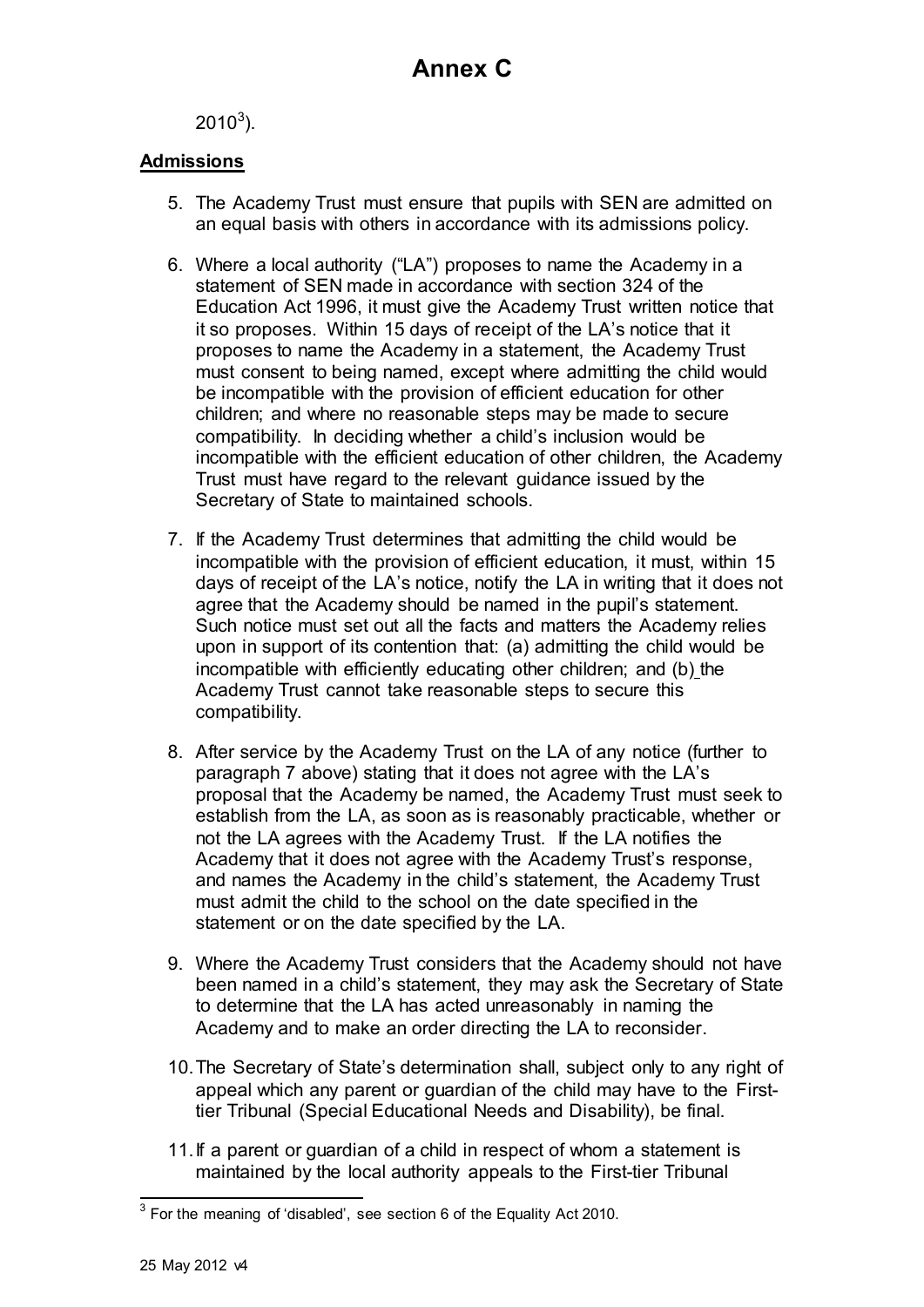# **Annex C**

(Special Educational Needs and Disability) either against the naming of the Academy in the child's SEN statement or asking the Tribunal to name the Academy, then the decision of the Tribunal on any such appeal shall be binding and shall, if different from that of the Secretary of State under paragraph 9 above, be substituted for the Secretary of State's decision.

12.Where the Academy, the Secretary of State or the First-tier Tribunal (Special Educational Needs and Disability) have determined that it should be named, the Academy Trust shall admit the child to the Academy notwithstanding any provision of Annex B to this agreement.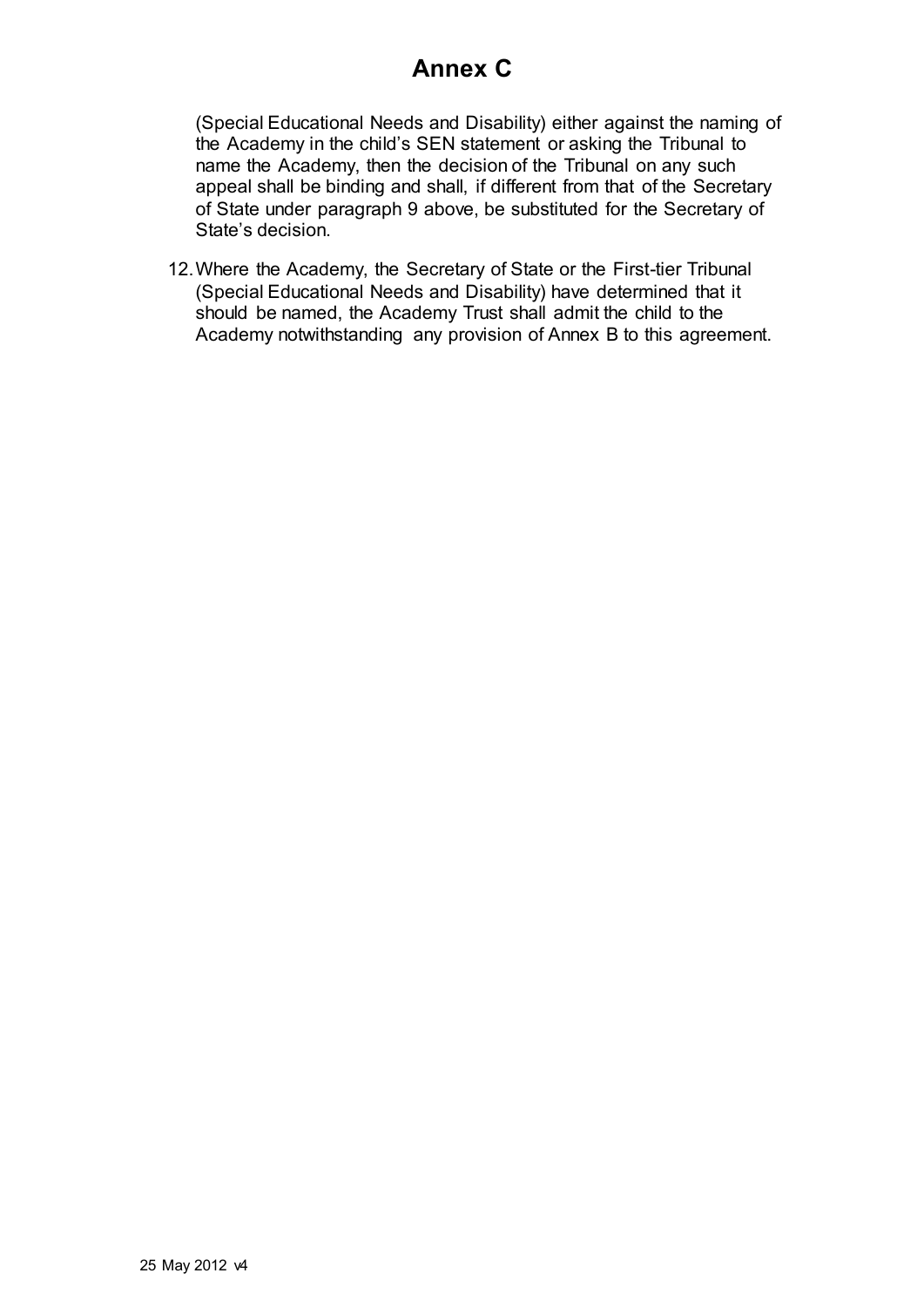### **Schedule 2**

# Amended Funding Agreement for Measham Church of England Primary<br>School

 $\mathcal{A}^{\mathcal{A}}$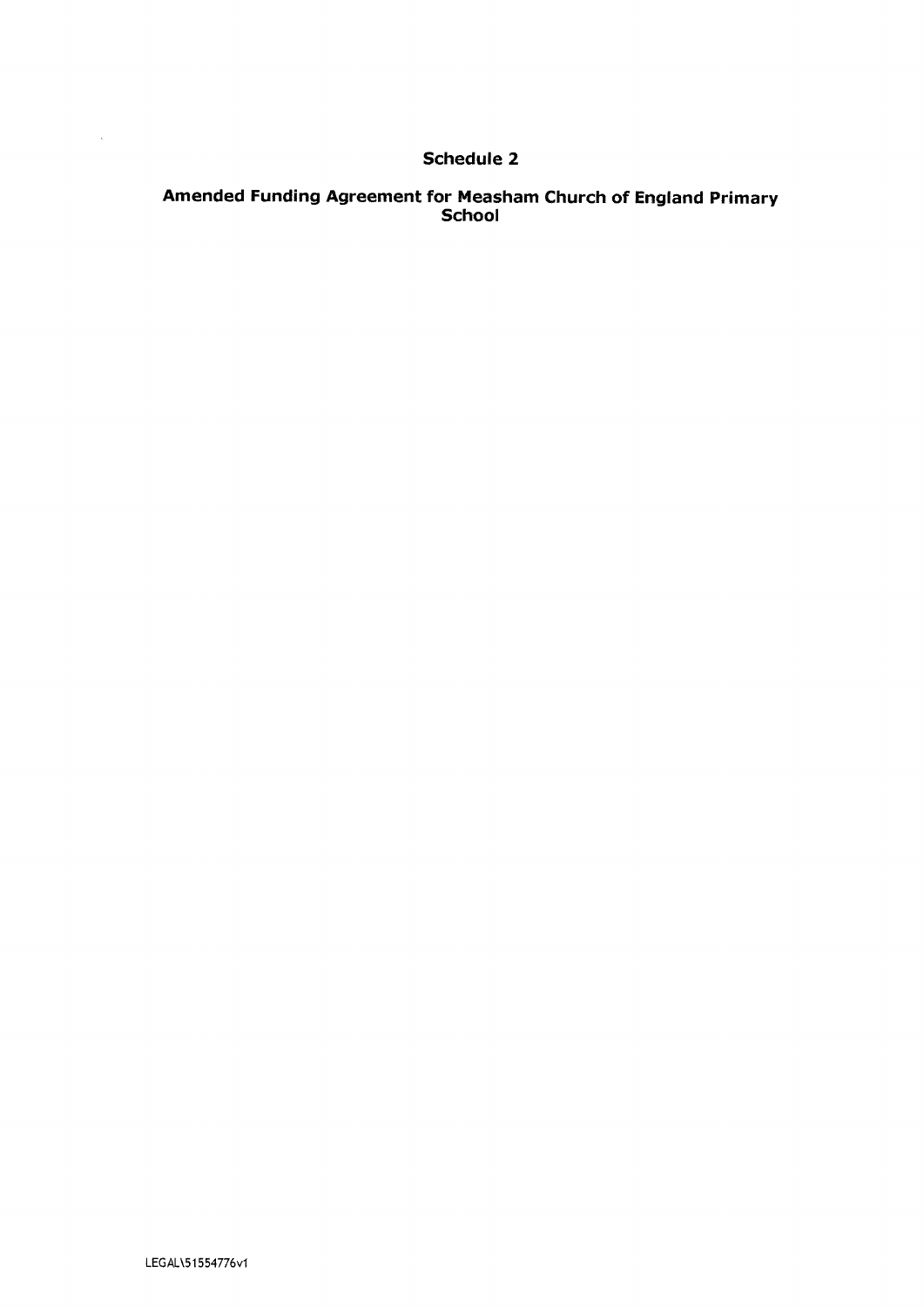

# **Mainstream academy and free school: single funding agreement**

**December 2020 v8**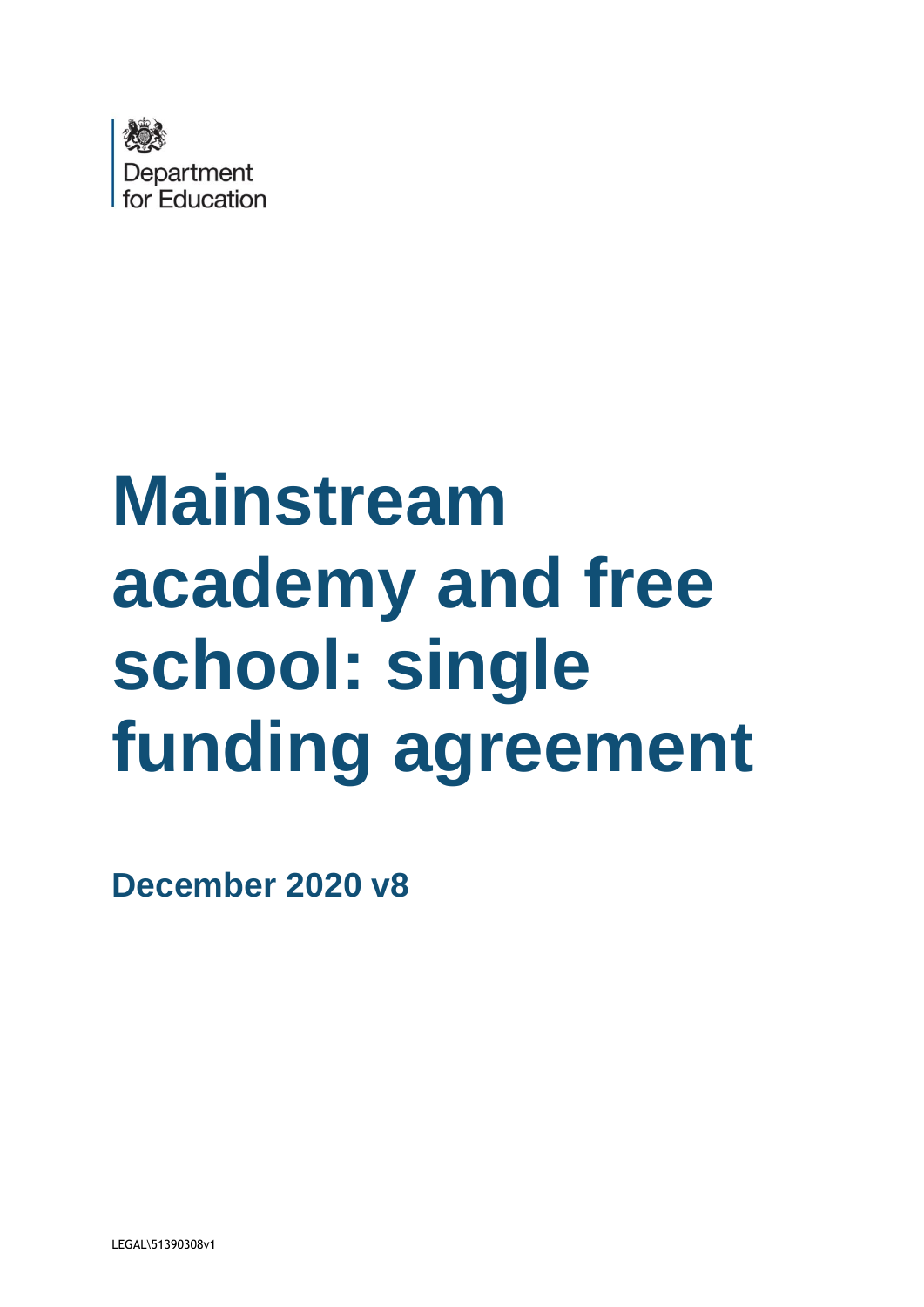### **Contents**

| <b>SUMMARY</b>                                  | 5  |
|-------------------------------------------------|----|
| <b>1. ESTABLISHING THE ACADEMY</b>              | 9  |
| Introduction to this agreement                  | 9  |
| <b>General Obligations of the Academy Trust</b> | 12 |
| Academy opening date                            | 14 |
| Governance                                      | 14 |
| <b>2. RUNNING OF THE ACADEMY</b>                | 15 |
| Length of school day and year                   | 15 |
| <b>Teachers and staff</b>                       | 15 |
| <b>Pupils</b>                                   | 17 |
| <b>School meals</b>                             | 18 |
| <b>Pupil Premium</b>                            | 19 |
| <b>Charging</b>                                 | 19 |
| <b>Admissions</b>                               | 19 |
| <b>Exclusions</b>                               | 22 |
| <b>Curriculum</b>                               | 22 |
| <b>Assessment</b>                               | 25 |
| <b>3.GRANT FUNDING</b>                          | 28 |
| <b>Recurrent Expenditure grants</b>             | 28 |
| <b>Capital Grant</b>                            | 28 |
| <b>General Annual Grant (GAG)</b>               | 30 |
| <b>Calculation of GAG</b>                       | 32 |
| <b>Earmarked Annual Grant (EAG)</b>             | 33 |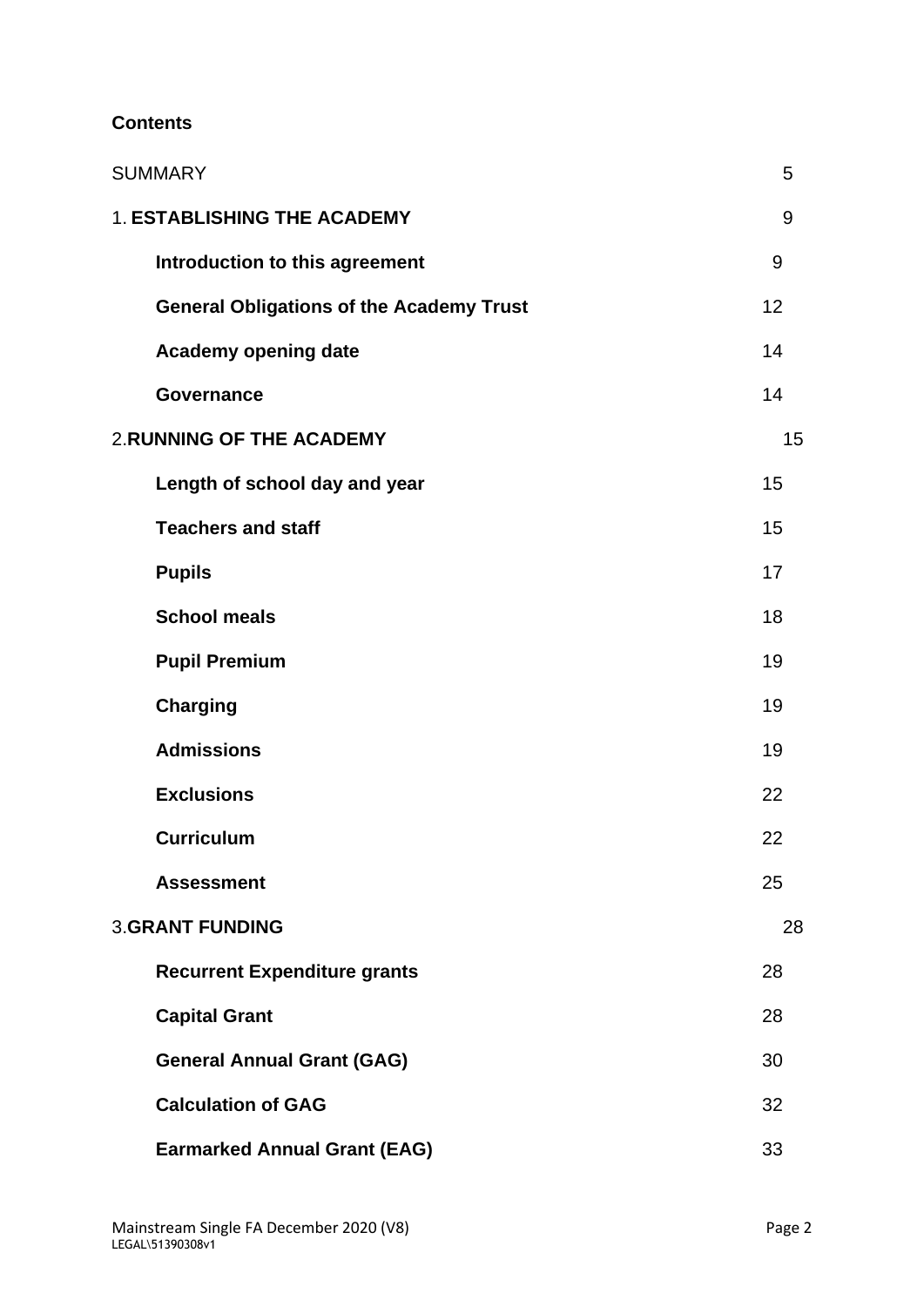| <b>Arrangements for paying GAG and EAG</b>                                                                                                                                       | 33     |
|----------------------------------------------------------------------------------------------------------------------------------------------------------------------------------|--------|
| <b>Other relevant funding</b>                                                                                                                                                    | 35     |
| <b>4. FINANCIAL AND ACCOUNTING REQUIREMENTS</b>                                                                                                                                  | 35     |
| <b>General</b>                                                                                                                                                                   | 35     |
| <b>Application of the Academies Financial Handbook</b>                                                                                                                           | 36     |
| <b>Budgeting for funds</b>                                                                                                                                                       | 36     |
| <b>Carrying forward of funds</b>                                                                                                                                                 | 37     |
| <b>Annual accounts and audit</b>                                                                                                                                                 | 38     |
| <b>Keeping financial records</b>                                                                                                                                                 | 38     |
| <b>Access to financial records</b>                                                                                                                                               | 39     |
| <b>Acquiring and disposing of Publicly Funded Assets</b>                                                                                                                         | 39     |
| Retaining proceeds from the disposal of capital assets                                                                                                                           | 40     |
| Transactions outside the usual planned range                                                                                                                                     | 40     |
| <b>Borrowing</b>                                                                                                                                                                 | 41     |
| <b>5.LAND CLAUSES</b>                                                                                                                                                            | 47     |
| Version 2: to be used if, before conversion, the local authority (or another<br>third party) holds the freehold and is to grant, on conversion, a lease to<br>the academy trust. | 41     |
| Version 3: existing site to be held under church supplemental agreement<br>or lease from site trustees                                                                           | 60     |
| <b>6.COMPLAINTS</b><br>836.<br><b>COMPLAINTS</b>                                                                                                                                 | 47     |
| <b>7.TERMINATION</b>                                                                                                                                                             | 47     |
| <b>Termination by either party</b>                                                                                                                                               | 47     |
| <b>Termination Warning Notice</b>                                                                                                                                                | 47     |
| <b>Termination by the Secretary of State after inspection</b>                                                                                                                    | 48     |
| Mainstream Single FA December 2020 (V8)<br>LEGAL\51390308v1                                                                                                                      | Page 3 |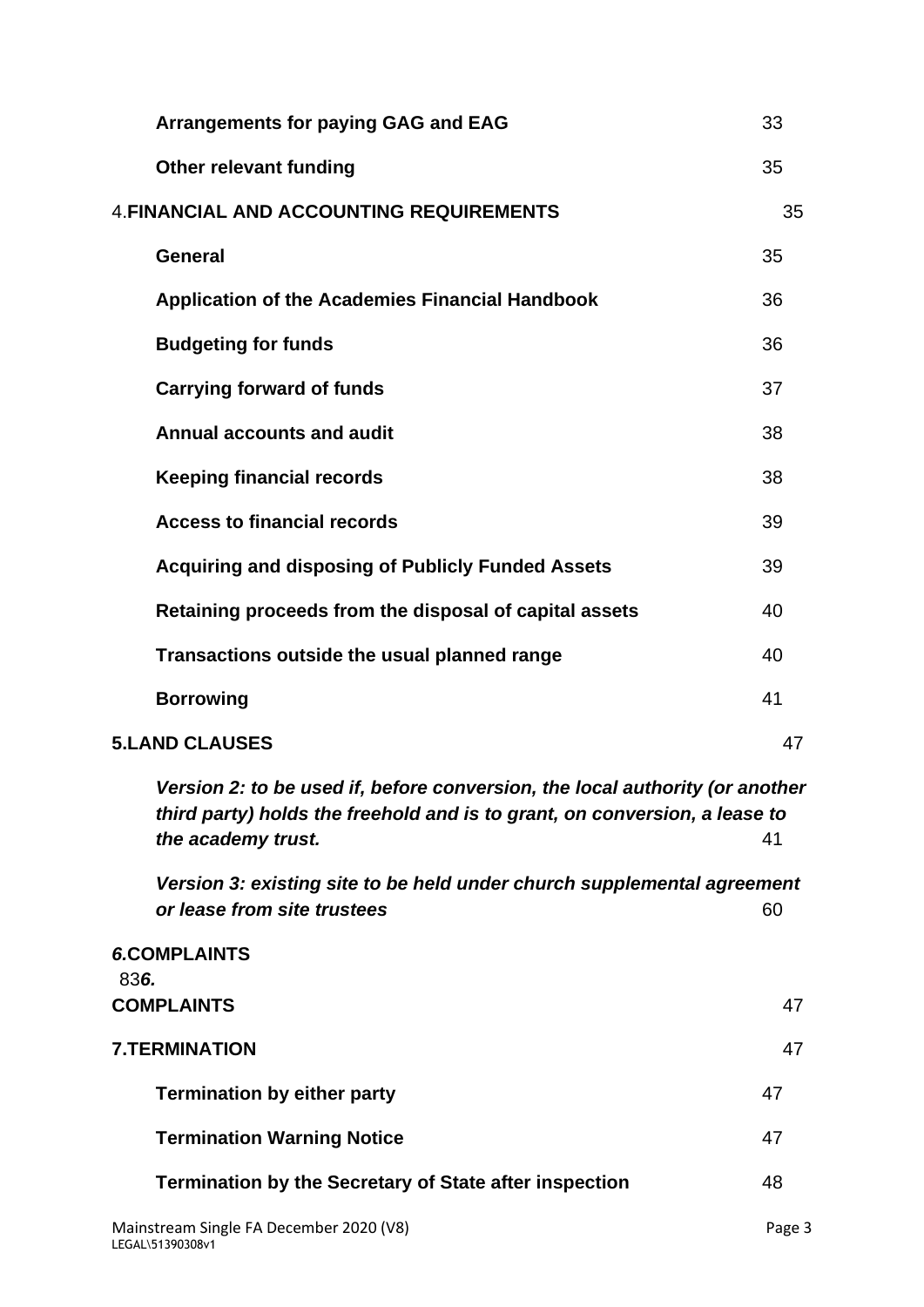| <b>Termination by the Secretary of State</b>                                              | 49 |
|-------------------------------------------------------------------------------------------|----|
| <b>Change of Control</b>                                                                  | 51 |
| <b>Funding and admission during notice period</b>                                         | 52 |
| <b>Effect of Termination</b>                                                              | 52 |
| <b>8.OTHER CONTRACTUAL ARRANGEMENTS</b>                                                   | 54 |
| <b>Information</b>                                                                        | 54 |
| Access by the Secretary of State's Officers                                               | 54 |
| Information Sharing with Local Authorities - Statutory Responsibilities 55                |    |
| <b>Notices</b>                                                                            | 55 |
| <b>General provisions</b>                                                                 | 56 |
| <b>ANNEXES</b>                                                                            | 59 |
| 9. ADMISSION OF CHILDREN AND YOUNG PEOPLE WITH EDUCATION,<br><b>HEALTH AND CARE PLANS</b> | 59 |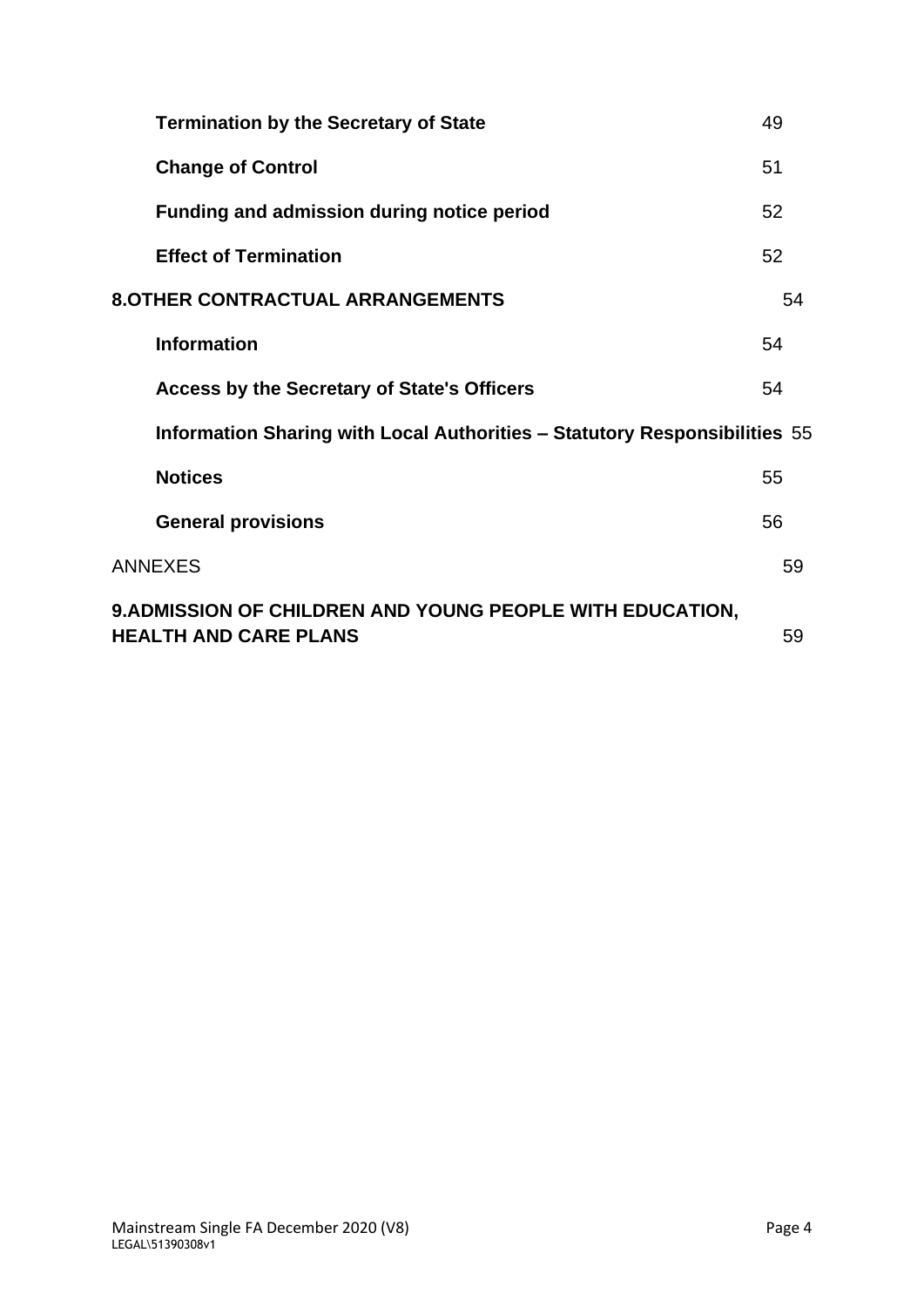### <span id="page-55-0"></span>**SUMMARY**

# **Information about the Academy:**

| <b>Name of Academy Trust</b>                                                                                                                     | Measham Church of England Primary<br><b>School Academy Trust</b> |
|--------------------------------------------------------------------------------------------------------------------------------------------------|------------------------------------------------------------------|
| <b>Company number</b>                                                                                                                            | 08270314                                                         |
| Name of academy                                                                                                                                  | Measham Church of England Primary<br>School                      |
| Opened on date                                                                                                                                   | 1 December 2012                                                  |
| Type of academy (indicate whether<br>academy or free school)                                                                                     | Measham Church of England Primary<br>School                      |
| <b>Religious designation</b>                                                                                                                     | Church of England                                                |
| Wholly or partly selective                                                                                                                       | N/A                                                              |
| Name of predecessor school (where<br>applicable)                                                                                                 | Measham Church of England Primary<br>School                      |
| Capacity (of statutory school age<br>places)                                                                                                     | 240 and 20 nursery places                                        |
| (if the Academy has a nursery<br>provision, please provide a<br>breakdown of capacity for nursery<br>pupils and statutory school aged<br>places) |                                                                  |
| Age range (including nursery<br>provision where the nursery is part<br>of the school)                                                            | $3 - 11$                                                         |
| <b>Number of sixth form places</b>                                                                                                               | N/A                                                              |
| <b>Number of boarding places</b>                                                                                                                 | N/A                                                              |
| <b>SEN unit / Resource provision</b>                                                                                                             | N/A                                                              |
| <b>Land arrangements</b><br>(Version 1-8 or other)                                                                                               | Versions 2 & 3                                                   |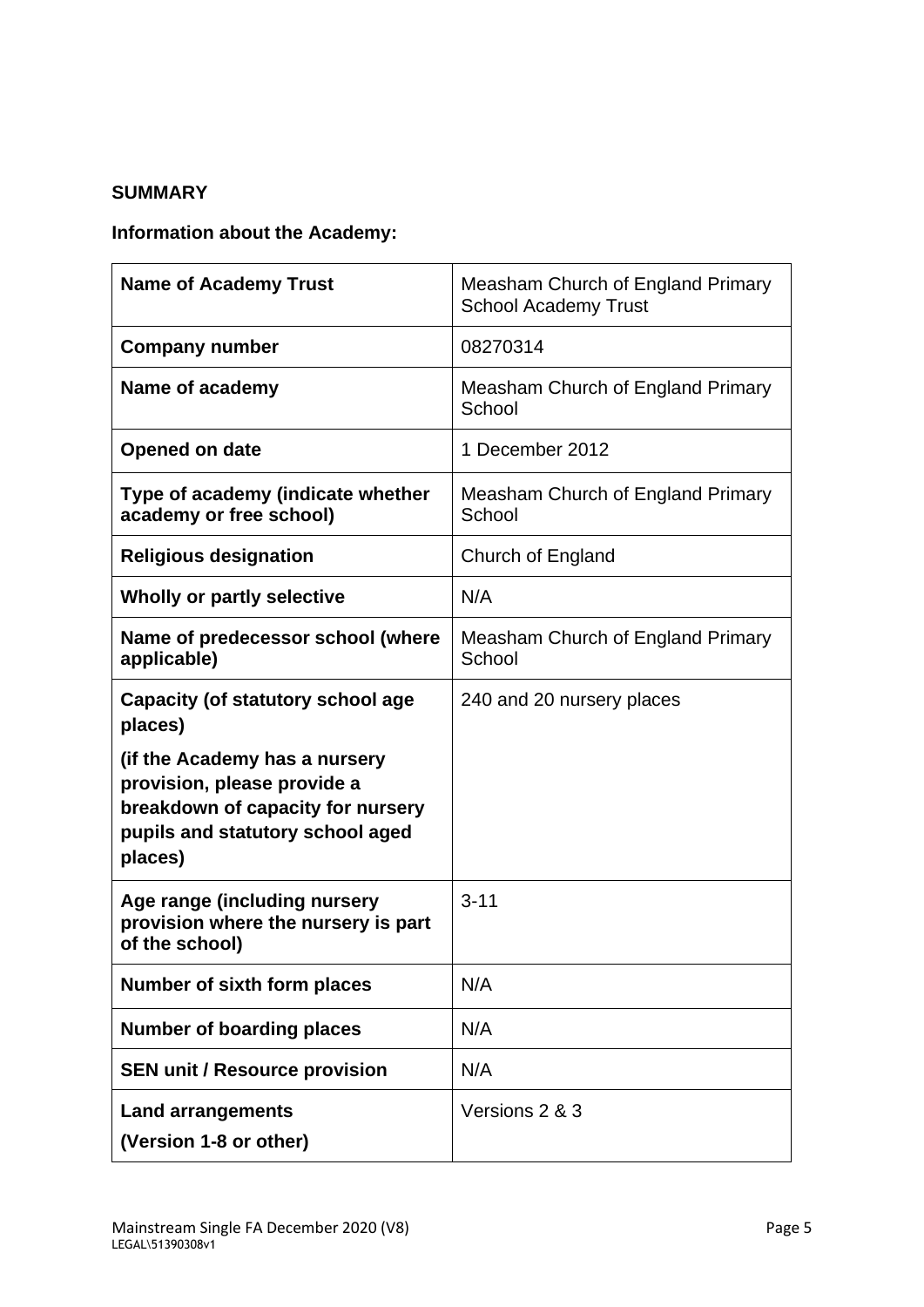| Address and title number of Land<br>(and Temporary Site)                    | Measham Church of England Primary<br>School, Bosworth Road, Measham,<br>Swadlincote, Derbyshire, DE12 7LG.<br>Version 2: Title number LT448744. |
|-----------------------------------------------------------------------------|-------------------------------------------------------------------------------------------------------------------------------------------------|
| <b>Contact details for the Chair of</b><br><b>Board of Charity Trustees</b> | Chair of Charity Trustees, Measham<br>Church of England Primary School,<br>Bosworth Road, Measham,<br>Swadlincote, Derbyshire, DE12 7LG.        |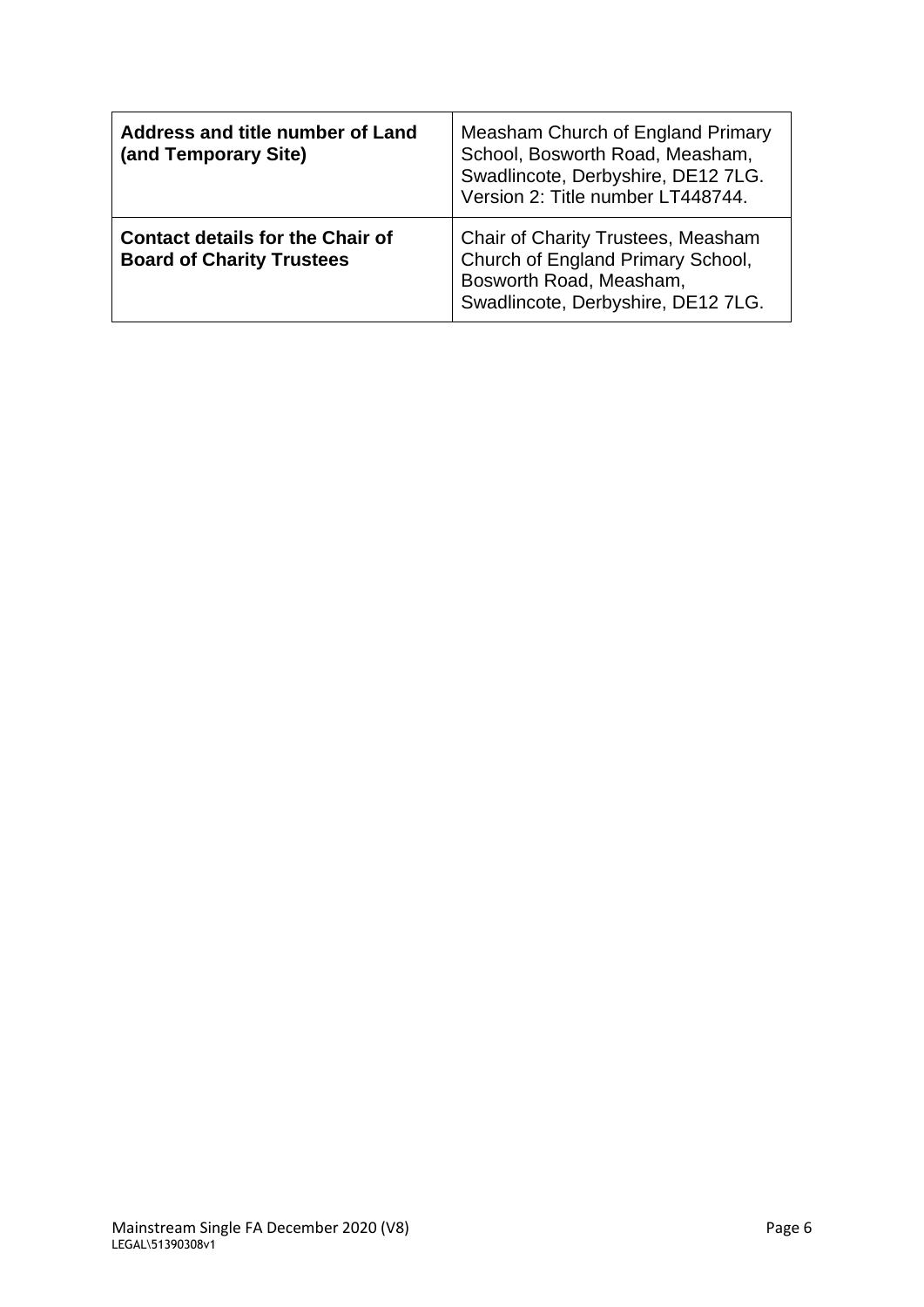### **Please confirm which clause variations have been applied or marked as 'Not used'**

| <b>Clause No</b> | <b>Descriptor</b>                                                                                                                                                                                  | <b>Applied</b> | <b>Not used</b> |
|------------------|----------------------------------------------------------------------------------------------------------------------------------------------------------------------------------------------------|----------------|-----------------|
| 1.19             | Only applies to free schools and new provision<br>academies                                                                                                                                        |                | X               |
| 2.9A             | Clause applies where an academy was previously<br>a VC or foundation school designated with a<br>religious character                                                                               | X              |                 |
| 2.12, 2.13       | Only applies where the academy has an SEN unit<br>or Resourced Provision                                                                                                                           |                | X               |
| 2.21.1           | Only applies to Free schools with nursery<br>provision and Academies with nursery provision<br>within an Academy's age range                                                                       | X              |                 |
| 2.23             | Only applies where there was a predecessor<br>independent school                                                                                                                                   |                | X               |
| 2.24             | Only applies where the academy provides<br>boarding                                                                                                                                                |                | X               |
| 2.26             | Clause does not apply to free schools (unless<br>there was a predecessor independent school), or<br>new provision academies                                                                        | X              |                 |
| 2.32             | Clause applies only to academies and free<br>schools designated with a religious character                                                                                                         | X              |                 |
| 2.33             | Clause applies only to academies that were<br>formerly wholly selective grammar schools                                                                                                            |                | X               |
| 2.34             | Clause applies only to academies that were<br>formerly partially selective grammar schools                                                                                                         |                | X               |
| 2.35.a           | Clause only applies to free schools or academy<br>converter schools where there was a predecessor<br>maintained school                                                                             | X              |                 |
| 2.39             | Clause applies to free schools and new provision<br>academies designated with a religious character                                                                                                |                | X               |
| 2.50             | Clause only applies where the academy is<br>designated with a religious character but was not<br>previously a Voluntary Controlled (VC) school or<br>foundation school designated with a religious |                | X               |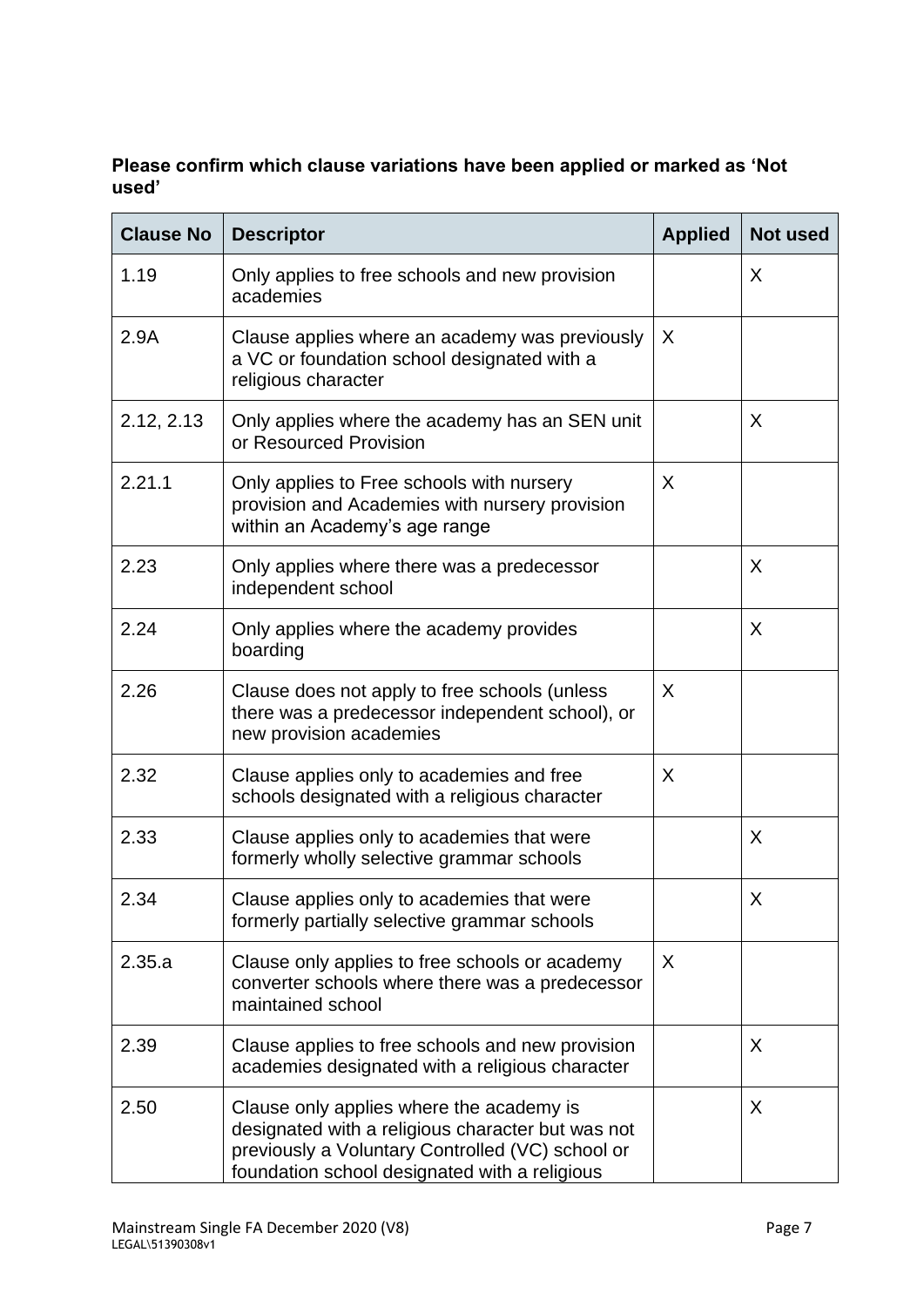| <b>Clause No</b> | <b>Descriptor</b>                                                                                                                                                                                                                                                                                                                                                                    | <b>Applied</b> | <b>Not used</b> |
|------------------|--------------------------------------------------------------------------------------------------------------------------------------------------------------------------------------------------------------------------------------------------------------------------------------------------------------------------------------------------------------------------------------|----------------|-----------------|
|                  | character (in which case use clause 2.52 instead).<br>Also use 2.50 where an academy was previously<br>a VC school but has gone through a significant<br>change process to adopt VA characteristics in<br>parallel with converting to an academy.                                                                                                                                    |                |                 |
| 2.51             | Clause only applies where the academy has not<br>been designated with a religious character                                                                                                                                                                                                                                                                                          |                | X               |
| 2.52             | Clause only applies where an academy was<br>previously a VC school or foundation school<br>designated with a religious character and should<br>be used instead of clause 2.50. Where an<br>academy was previously a VC school has gone<br>through a significant change process to adopt VA<br>characteristics in parallel with converting to an<br>academy, use clause 2.50 instead. | X              |                 |
| 2.52c)           | Sub-clause applies if the academy is designated<br>with a denominational religious character - CE<br>etc. rather than 'Christian'                                                                                                                                                                                                                                                    | X              |                 |
| $3.16 - 3.21$    | Option 1 applies to converter and sponsored<br>academies: if used delete option 2                                                                                                                                                                                                                                                                                                    | X              |                 |
| 3.16.1           | Only applies to Free schools and Academies with<br>nursery provision within an Academy's age range                                                                                                                                                                                                                                                                                   | X              |                 |
| $3.16 - 3.21$    | Option 2 applies to free schools and new<br>provision academies: if used delete option 1                                                                                                                                                                                                                                                                                             |                | X               |
| 3.23             | Clause does not apply to academy converters                                                                                                                                                                                                                                                                                                                                          |                | X               |
| 3.33             | Clause only applies to full sponsored and<br>intermediate sponsored academies with approved<br><b>Academy Action Plans</b>                                                                                                                                                                                                                                                           |                | X               |
| 3.34             | Clause does not apply to free schools (unless<br>there was a predecessor independent school), or<br>new provision academies                                                                                                                                                                                                                                                          | X              |                 |
| 4.5              | Clause applies where the academy has 16-19<br>provision                                                                                                                                                                                                                                                                                                                              |                | X               |
| 4.5A             | Clause only applies to free schools                                                                                                                                                                                                                                                                                                                                                  |                | X               |
| 4.11             | Clause to be included where relevant<br>circumstances apply - and only in relation to<br>academy converters                                                                                                                                                                                                                                                                          | X              |                 |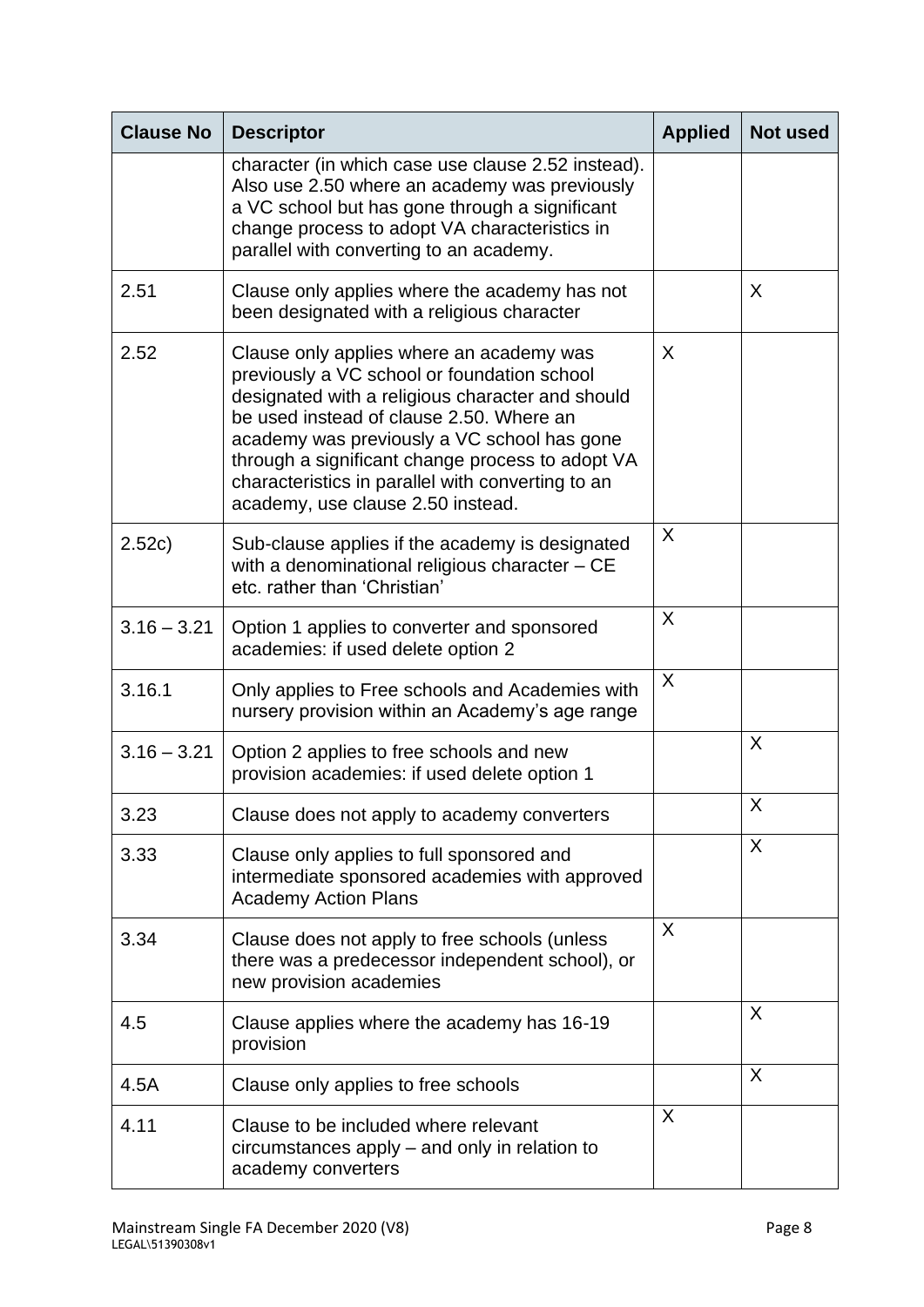| <b>Clause No</b> | <b>Descriptor</b>                                                                                              | <b>Applied</b> | <b>Not used</b> |
|------------------|----------------------------------------------------------------------------------------------------------------|----------------|-----------------|
| 4.16             | Clause only applies where a Start-Up period<br>applies to the academy                                          |                | X               |
| $6.1 - 6.4$      | Clauses do not apply to free schools and new<br>provision academies                                            | X              |                 |
| 7.6A             | Clause applies only to a boarding academy/free<br>school                                                       |                | X               |
| 7.8              | Clause only applies to sponsored academies                                                                     |                | X               |
| 7.15             | Clause applies to free schools and may be<br>applied to new provision academies                                |                | X               |
| 7.16             | Clause applies to free schools and may be<br>applied to new provision academies                                |                | X               |
| 7.17             | Clause applies to free schools and may be<br>applied to new provision academies                                |                | X               |
| 7.18             | Clause applies to free schools and may be<br>applied to new provision academies                                |                | X               |
| 7.19             | Clause applies to free schools and may be<br>applied to new provision academies                                |                | X               |
| 8.12             | Clause only applies to schools which are<br>designated with a Church of England or Roman<br>Catholic character | X              |                 |

# **Please confirm whether additional clauses have been included (e.g. PFI clauses which will be supplied by your project lead if needed)**

| <b>Descriptor</b> | <b>Clause</b><br>No. | <b>Applied</b> | Not used |
|-------------------|----------------------|----------------|----------|
|                   |                      |                |          |
|                   |                      |                |          |
|                   |                      |                |          |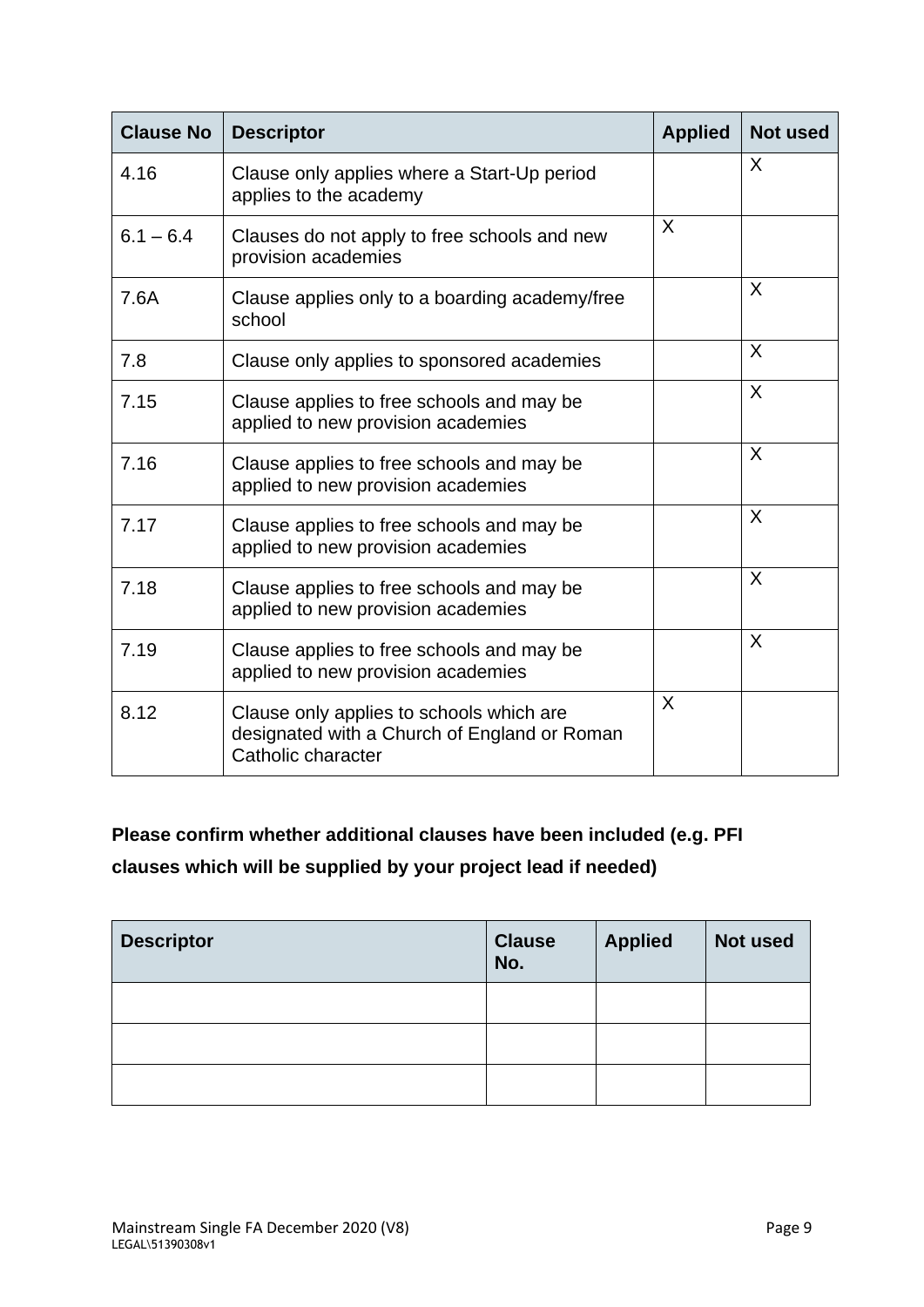### <span id="page-60-0"></span>1 **ESTABLISHING THE ACADEMY**

### <span id="page-60-1"></span>**Introduction to this agreement**

- 1.1. This Agreement is between the Secretary of State for Education (the "**Secretary of State**") and Measham Church of England Primary School Academy Trust (the "**Academy Trust**"), and is an academy agreement as defined by section 1 of the Academies Act 2010.
- 1.2. The Academy Trust is a company limited by guarantee incorporated in England and Wales with company number 08270314. The Academy Trust is a charity and its directors are the Charity Trustees of the Academy Trust.
- 1.3. In order for the Academy Trust to establish and run an independent school in England, according to the provisions of the Academies Act 2010, to be known as Measham Church of England Primary School (the "**Academy**"), and in order for the Secretary of State to make payments to the Academy Trust, the Academy Trust must meet the requirements in this Agreement.
- 1.4. In this Agreement these capitalised words and expressions will have the following meanings:

"**Academies Financial Handbook**" means the document with that title published by the ESFA and amended from time to time, on behalf of the Secretary of State.

"**Academy Financial Year**" means the year from 1 September to 31 August, or a different period notified in writing by the Secretary of State.

"**Articles**" means the Academy Trust's articles of association.

"**Business Day**" means any day other than a Saturday, Sunday, Christmas Day, Good Friday or any day which is a bank holiday with the meaning given to that expression in the Banking and Financial Dealings Act 1971.

"**Charity Trustees**" means the directors of the Academy Trust, who are responsible for the general control and management of the administration of the Academy Trust.

"**Chief Inspector**" means Her Majesty's Chief Inspector of Education, Children's Services and Skills.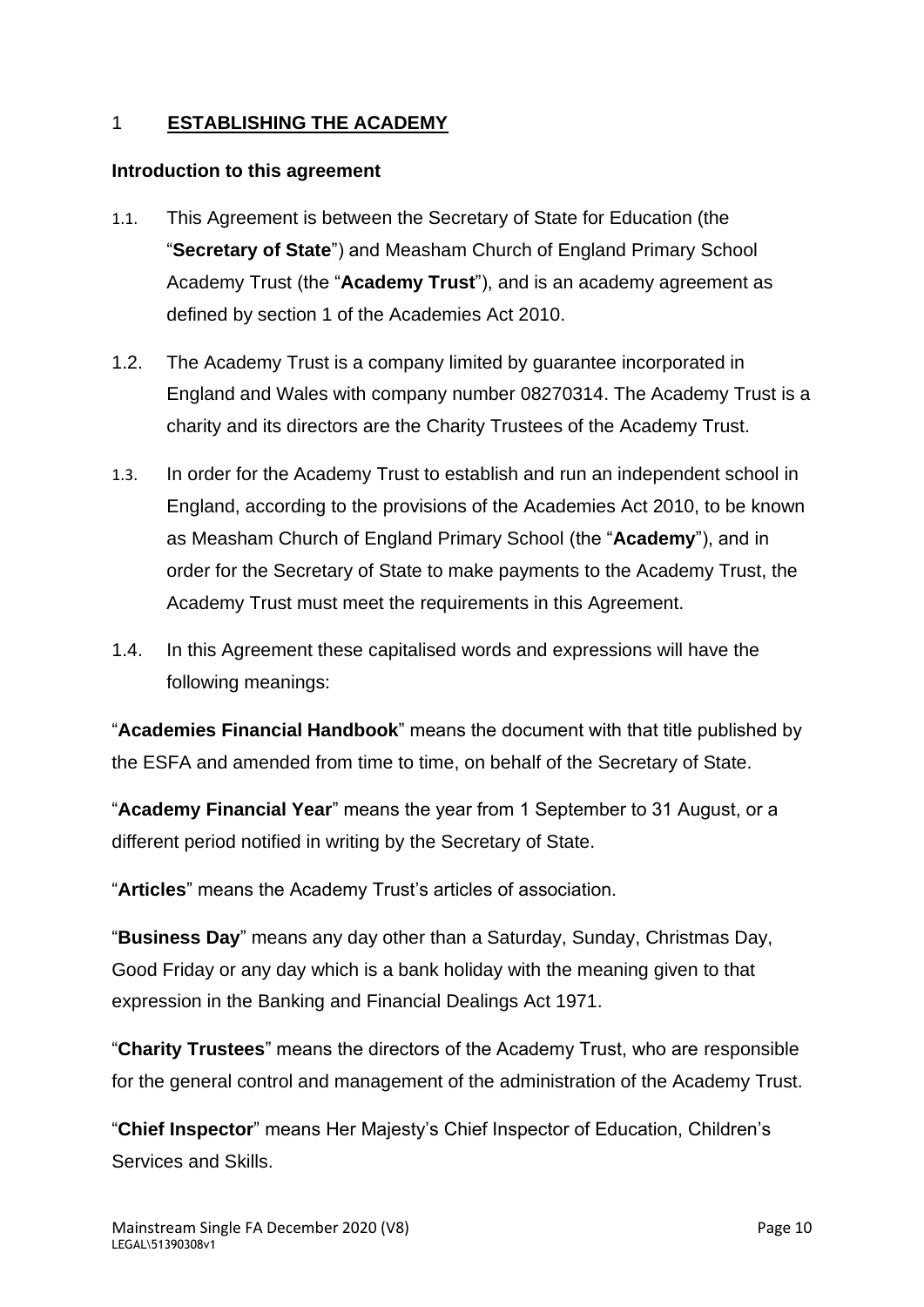**"Coasting"** has the meaning given by regulations under subsection (3) of section 60B of the Education and Inspections Act 2006 in relation to a school to which that section applies.

"**Control**" means the power of an organisation or individual ('A') to ensure that the affairs of another organisation are conducted in accordance with A's wishes, whether through share ownership or voting power, by agreement, because of powers conferred by articles of association or any other document, or otherwise; and "**Controls**" will be construed accordingly.

"**ESFA**" means the Education and Skills Funding Agency.

**"Funded Hours"** means the current applicable government funded entitlement to free childcare.

"**Guidance**" means guidance issued by or on behalf of the Secretary of State, as amended from time to time.

"**Independent School Standards**" means the independent school standards prescribed under section 157 of the Education Act 2002.

"**LA**" means a local authority.

"**Parents**" means parents<sup>1</sup> or guardians.

"**Predecessor School**" means the school which the Academy has replaced, where applicable.

"**Publicly Funded Assets**" means (a) assets or property funded wholly or partly using payments made by or on behalf of the Secretary of State, and (b) publicly funded land as defined in paragraph 22(3) of Schedule 1 to the Academies Act 2010.

"**Pupil Premium**" means an amount equivalent to the pupil premium as defined in the School and Early Years Finance (England) Regulations 2013.

Any reference to "**Secretary of State**" includes a reference to the ESFA acting on the Secretary of State's behalf.

<sup>1</sup> Parent has the meaning set out in section 576 of the Education Act 1996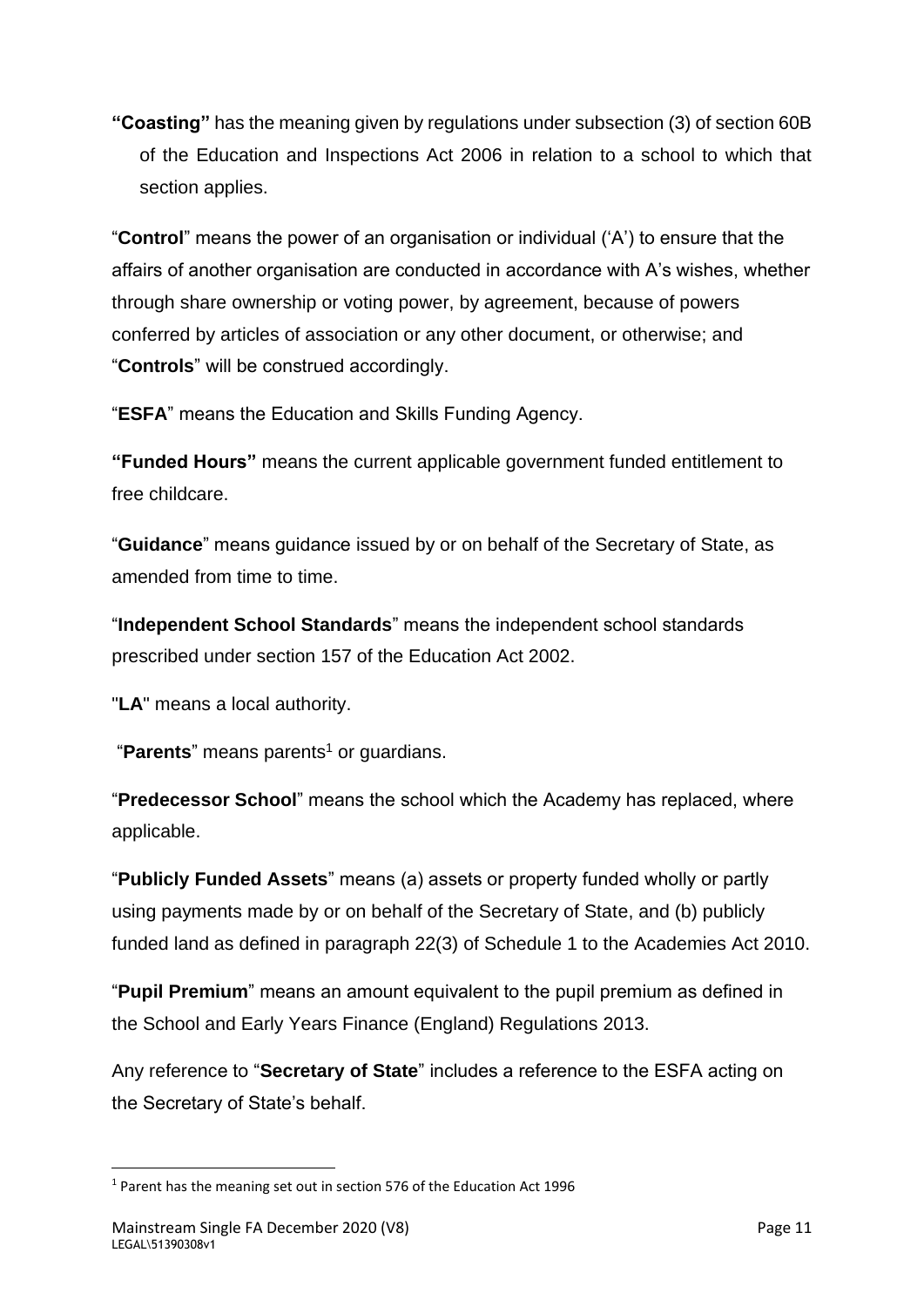"**Secretary of State's consent**" means the Secretary of State's specific, prior written consent, which will not be unreasonably withheld or delayed.

"**SEN**" means special educational needs and has the meaning set out in sections 20(1) of the Children and Families Act 2014.

"**Teaching Staff"** means teachers and the principal or head teacher employed at the Academy.

"**Termination Notice**" means a notice sent by the Secretary of State to the Academy Trust, terminating this Agreement on the date specified in the notice.

"**Termination Warning Notice**" means a notice sent by the Secretary of State to the Academy Trust, stating his intention to terminate this Agreement.

- 1.5. The Interpretation Act 1978 applies to this Agreement as it applies to an Act of Parliament.
- 1.6. A reference in this Agreement to any party or body includes its successors.
- 1.7. Any words following the terms 'include', 'including' or 'in particular' are by way of illustration, not limitation.
- 1.8. A reference in this Agreement to land includes any buildings or structures on the land.
- 1.9. References to this Agreement include any and all annexes.
- 1.10. Where any legislation, legal requirement or published guidance is referred to, unless otherwise stated, the following terms should be interpreted as follows:
	- a) the "school" refers to the Academy;
	- b) the "head teacher" may refer to the Academy's head teacher or principal;
	- c) the Academy Trust will be deemed to be the "responsible authorities"; and
	- d) references to registered pupils will be treated as references to registered pupils at the Academy.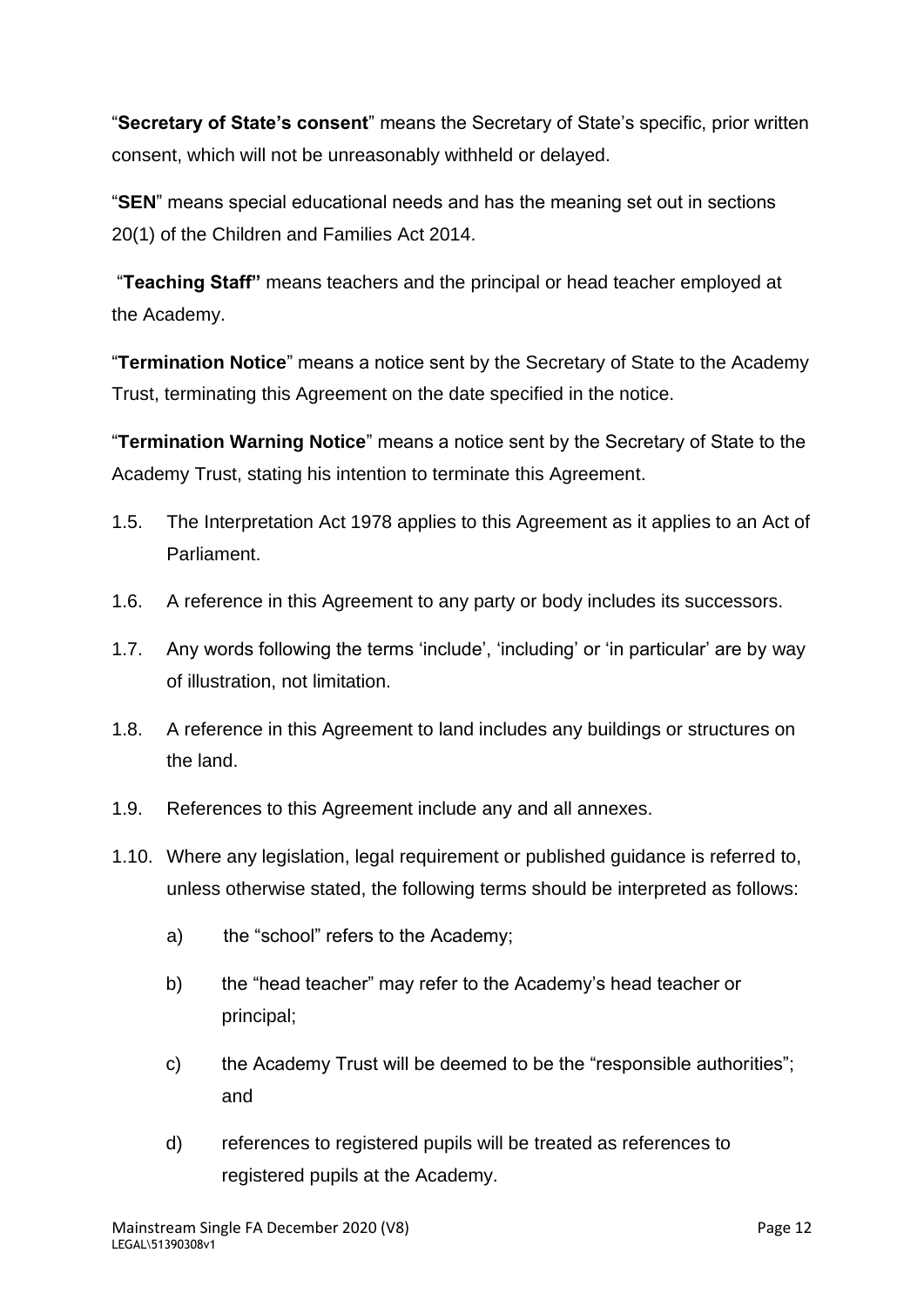- 1.11. References in this Agreement to any named legislation, legal requirement or published guidance, should be taken to include any amendment to or replacement of it.
- 1.12. If any questions arise about how this Agreement should be interpreted, the answer will be decided by the Secretary of State, after discussion with the Academy Trust.

### <span id="page-63-0"></span>**General Obligations of the Academy Trust**

- 1.13. The Academy Trust must ensure that the Academy meets the requirements in section 1A of the Academies Act 2010.
- 1.14. To the extent that it is compatible with the Academy Trust fulfilling its charitable purpose of advancing education in the United Kingdom for the public benefit, the Academy Trust must ensure that the Academy is at the heart of its community, promoting community cohesion and sharing facilities with other schools and the wider community.
- 1.15. The Academy Trust must conduct the Academy within the terms and requirements of:
	- a) the Articles;
	- b) any legislation or legal requirement that applies to academies, including the Independent School Standards and legislation about meeting the needs of pupils with SEN and disabilities;
	- c) the Academies Financial Handbook, as stated in clauses 4.6–4.8; and
	- d) this Agreement.
- 1.16. The Academy Trust must, as soon as is reasonable, establish an appropriate mechanism for receiving and managing donations for the purpose of its aims as specified in the Articles.
- 1.17. The Academy Trust must obtain the Secretary of State's consent before applying for the Academy to be designated as a school with religious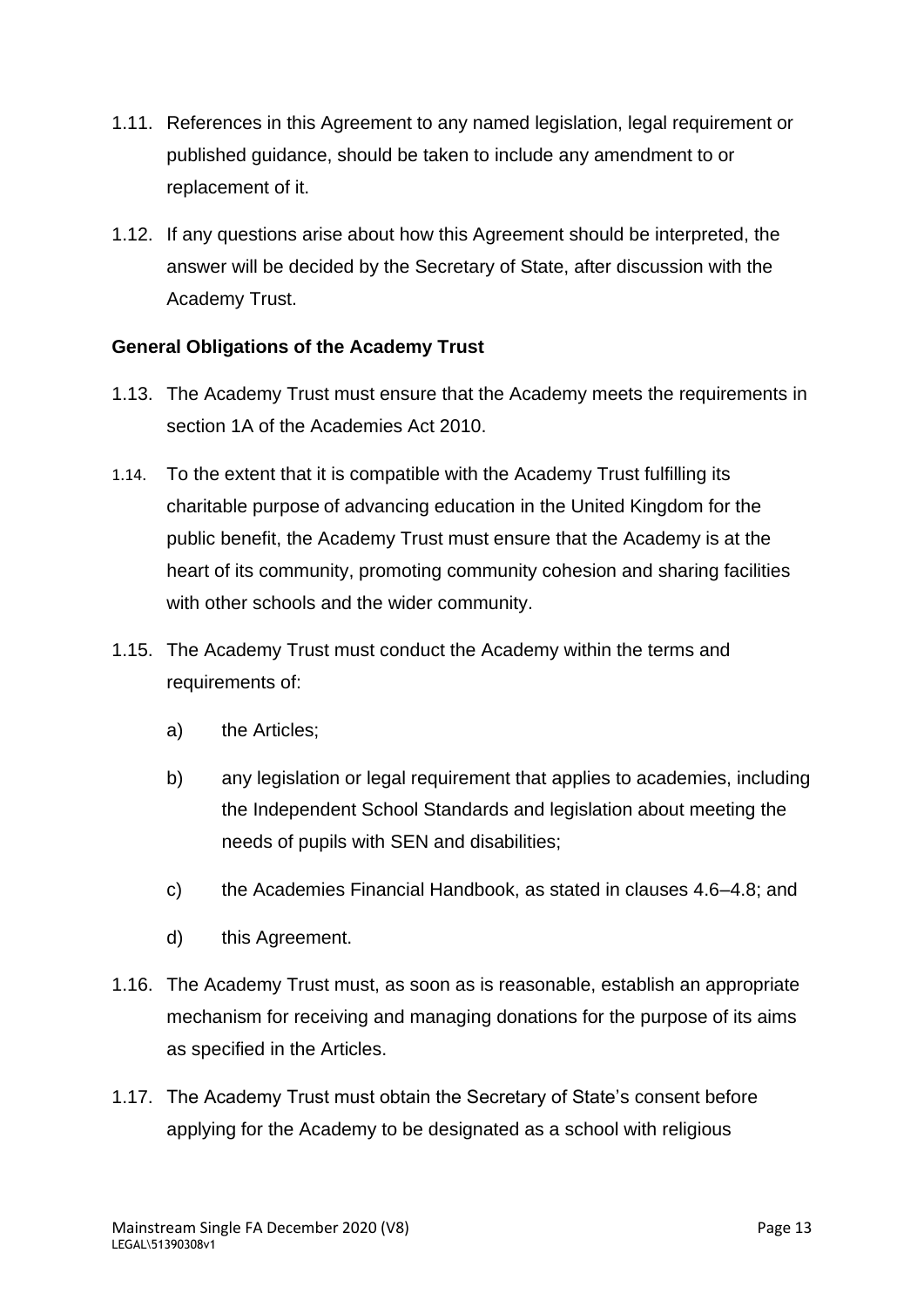character. The Secretary of State may at his discretion refuse or consent to the Academy Trust making such an application.

- 1.18. Unless an Academy operated by the Academy Trust is designated as a school with a religious character under the Religious Character of Schools (Designation Procedure) (Independent Schools) (England) Regulations 2003, it agrees to be bound by the prohibition against discrimination in section 85 of the Equality Act 2010.
- 1.19. Not used.
- 1.20. The Academy Trust is not required to publish information under this Agreement if to do so would breach its obligations under data protection legislation.

### <span id="page-64-0"></span>**Academy opening date**

1.21. The Academy Trust opened the Academy on 1 December 2012.

### <span id="page-64-1"></span>**Governance**

- 1.22. The Academy will be governed by a board comprising the Charity Trustees of the Academy Trust (the "**Board of Charity Trustees**").
- 1.23. The Board of Charity Trustees must have regard to any Guidance on the governance of Academy Trusts.
- 1.24. The Academy Trust must provide to the Secretary of State the names of all new or replacement members of the Academy Trust, stating the date of their appointment and, where applicable, the name of the member they replaced as soon as is practicable and in any event within 14 days of their appointment.
- 1.25. The Academy Trust must not appoint any new or replacement members until it has first informed them, and they have agreed, that their names will be shared with the Secretary of State to enable him to assess their suitability.
- 1.26. The Academy Trust must not amend or remove the provisions in its Articles relating to the appointment or election or the resignation or removal of Charity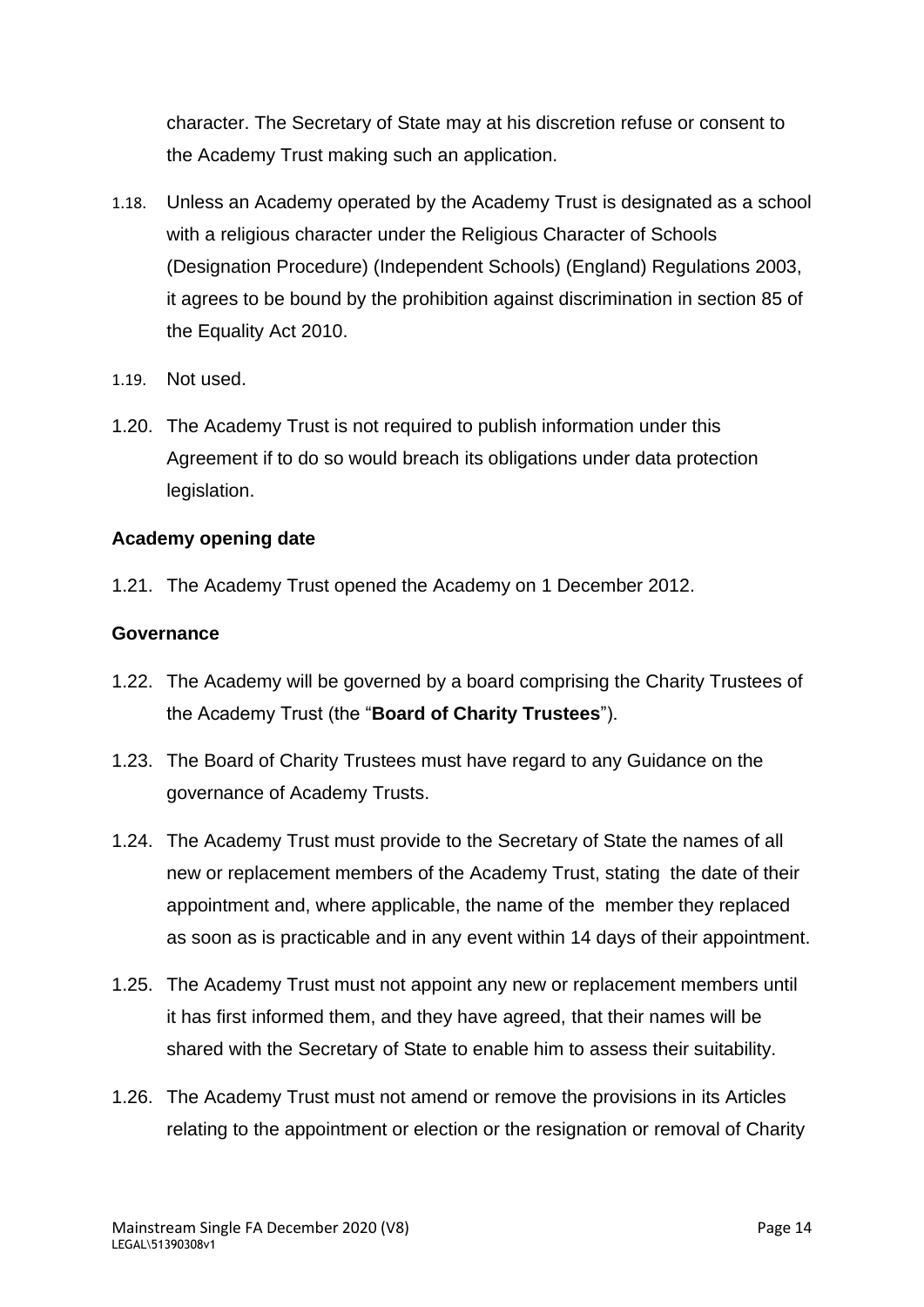Trustees or members ("the Governance Articles") without the Secretary of State's consent.

- 1.27. Before any change to the Governance Articles is proposed the Academy Trust must give notice to the Secretary of State of:
	- a) the proposed amendment or removal; and
	- b) the reason for it.
- 1.28. If the Secretary of State consents to the proposed changes, the Academy Trust shall approve any changes to the Articles as soon as reasonably practicable and provide the Secretary of State with a copy of the amended Articles and the resolution(s) approving them.

### <span id="page-65-0"></span>2. **RUNNING OF THE ACADEMY**

### <span id="page-65-1"></span>**Length of school day and year**

2.1. The length of the school day and year is the responsibility of the Academy **Trust** 

### <span id="page-65-2"></span>**Teachers and staff**

- 2.2. In complying with the Independent School Standards, the Academy Trust must require enhanced Disclosure and Barring Service ("**DBS**") certificates as appropriate for members of staff, supply staff, members of the Academy Trust, individual Charity Trustees and the chair of the Board of Charity Trustees.
- 2.3. The Academy Trust must promptly submit to the Secretary of State, on request, the information contained in any enhanced DBS certificate that it receives.
- 2.4. Subject to clause 2.5 and section 67 of the Children and Families Act 2014, the Academy Trust may, in accordance with any relevant Guidance, employ anyone it believes is suitably qualified or is otherwise eligible to plan and prepare lessons and courses for pupils, teach pupils, and assess and report on pupils' development, progress and attainment.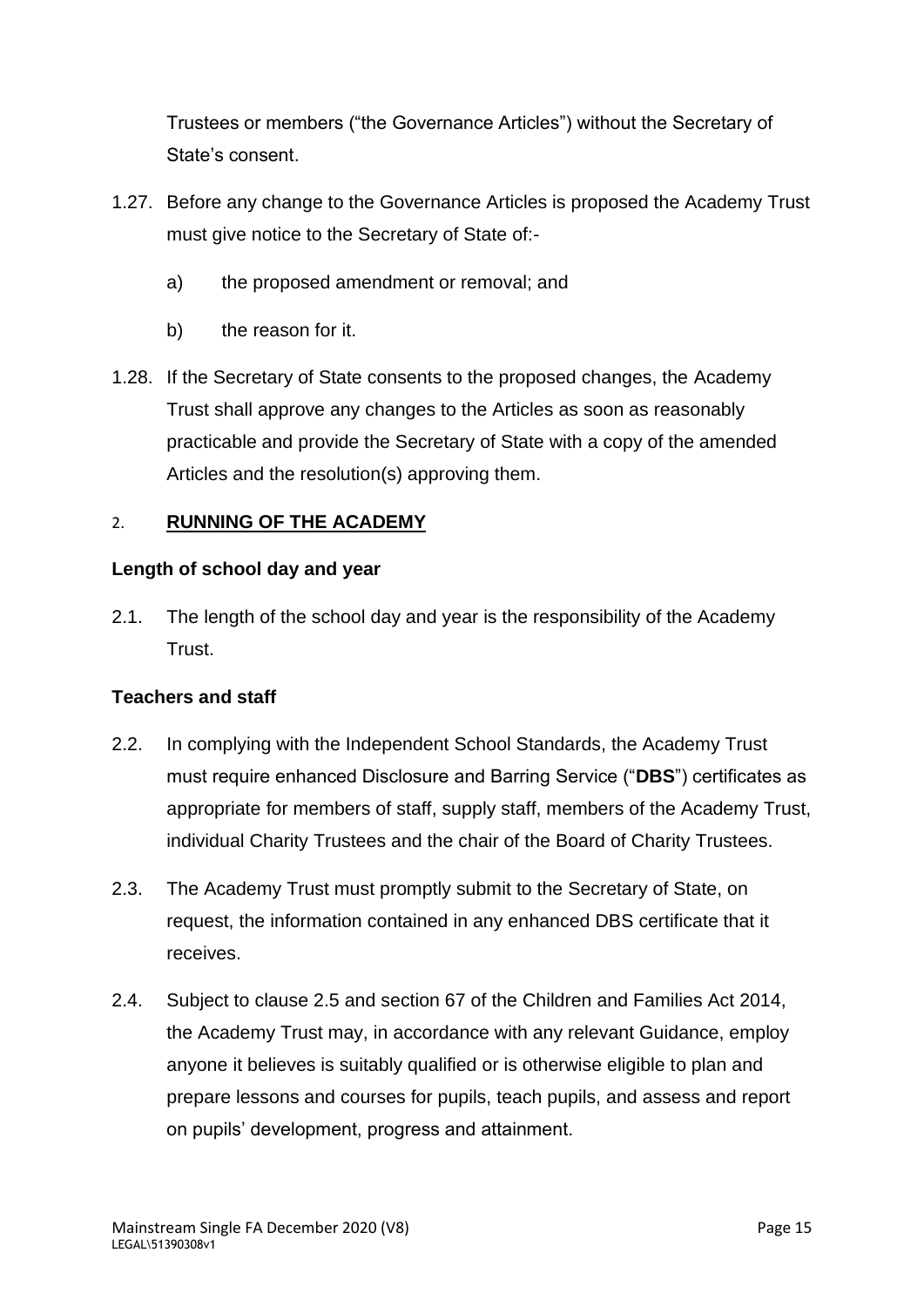- 2.5. The Academy Trust must designate a staff member at the Academy as responsible for promoting the educational achievement of registered pupils at the Academy who are being looked after by a LA, or are no longer looked after by a LA because of an adoption, special guardianship or child arrangements order, or because they have been adopted from 'state care' outside England and Wales, and in doing so must comply with the law, regulations and Guidance that apply to maintained schools. The Academy Trust must ensure the designated person undertakes appropriate training and has regard to any Guidance.
- 2.6. Teachers' pay and conditions of service are the responsibility of the Academy Trust.
- 2.7. The Academy Trust has a statutory duty to ensure that all Teaching Staff employed at the Academy have access to the Teachers' Pension Scheme (TPS) and, in so doing, must comply with the TPS Regulations. That includes ensuring that only staff who predominantly carry out teaching work are enrolled in the TPS – teaching work is planning and preparing lessons and courses for pupils; delivering lessons to pupils; assessing the development, progress and attainment of pupils; and reporting on the development, progress and attainment of pupils. The Board of Charity Trustees will need to give careful consideration as to whether or not executive leaders meet the TPS eligibility requirements. Details of the full range of employer duties are on the [TP Employer Hub](https://www.teacherspensions.co.uk/employers/employer-hub.aspx) .
- 2.7.1.a. Access to the TPS must also be in accordance with HM Treasury's published [Fair Deal guidance](https://www.gov.uk/government/publications/fair-deal-guidance) which sets out how pensions' issues are to be dealt with when Teaching Staff are compulsorily transferred from the public sector to independent providers. The Academy Trust has a crucial role in the successful administration of the TPS and must comply with the requirements of the scheme administrator to provide accurate and timely information and also to provide pension contributions.
- 2.8. The Academy Trust must ensure that all affected staff employed by the Academy Trust other than teachers have access to the Local Government Pension Scheme and, in doing so, the Academy Trust must comply with the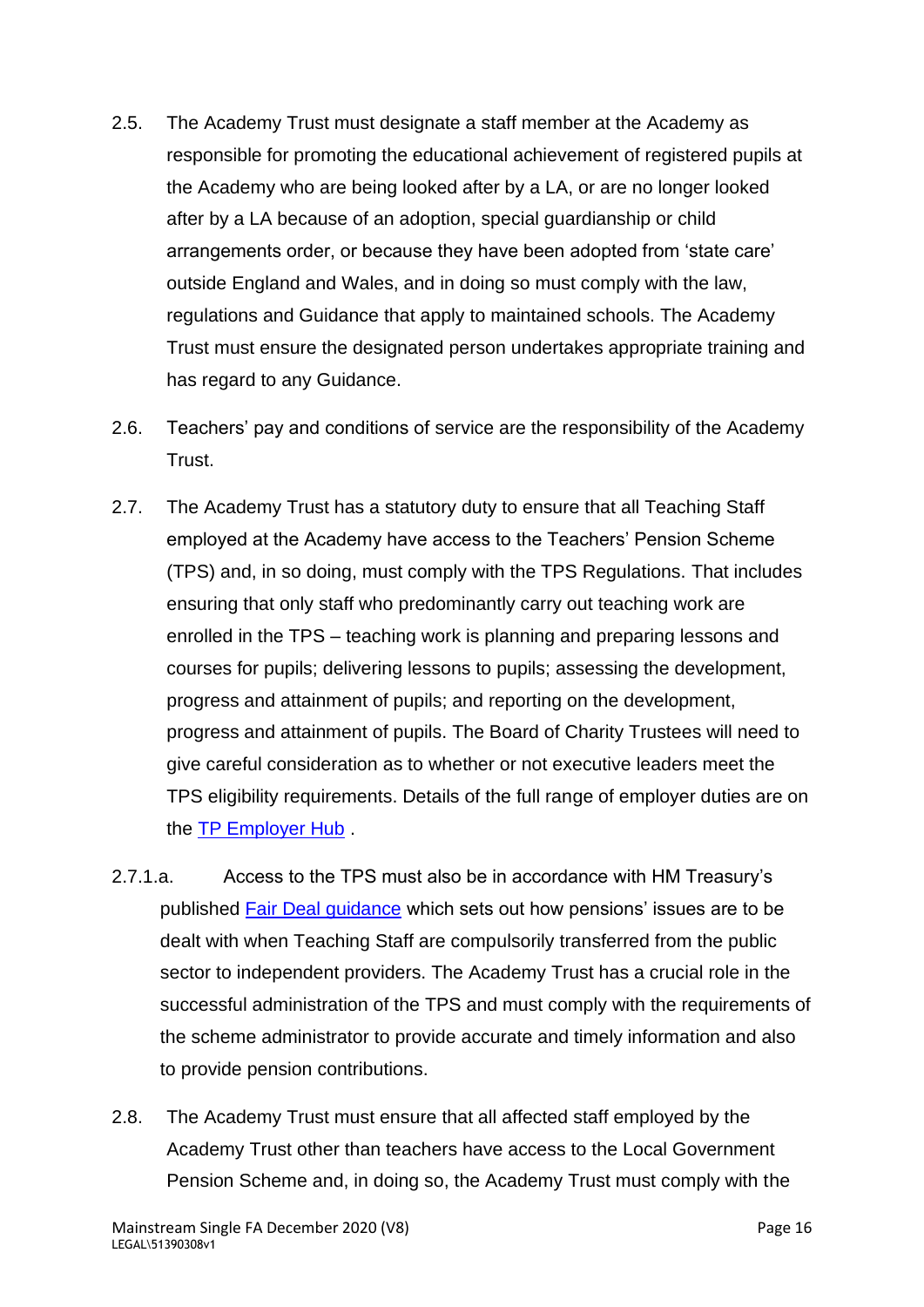requirements of the scheme and with Fair Deal for staff pensions guidance published by HM Treasury. These requirements do not apply if an individual chooses to opt out in line with the relevant legal provisions.

- 2.9. Where a member of the Teaching Staff employed at the Academy applies for a teaching post at another Academy, a maintained school, or a further education institution, the Academy Trust must at the request of the board of governors or Academy Trust of that other educational institution:
	- a) advise in writing whether or not, in the previous two years, there have been any formal capability considerations or proceedings for that teacher at the Academy or the Predecessor School;
	- b) give written details of the concerns which gave rise to any such consideration of that teacher's capability, the duration of the proceedings and their outcome.
- 2.9A The Academy Trust shall in relation to:
	- a) any person who may apply for a position as an employee or to be otherwise engaged by the Academy Trust, and
	- b) any employee with whom the Academy Trust enters into a contract of employment or a contract for services,

act in accordance with and hereby agrees to be bound by section 124AA of the School Standards and Framework Act 1998 ("SSFA"), so far as those provisions apply to, and as if the Academy Trust were, a voluntary controlled or foundation school designated by an order under section 69(3) of the SSFA as a school having a religious character. For the avoidance of doubt, the Academy Trust agrees and acknowledges that section 124A of the SSFA shall not therefore apply to it in relation to the persons referred to at (a) and (b) above.

### <span id="page-67-0"></span>**Pupils**

2.10. The planned capacity of the Academy is 240 and the age range is 3-11 plus nursery provision of 20 places. For the avoidance of doubt, notwithstanding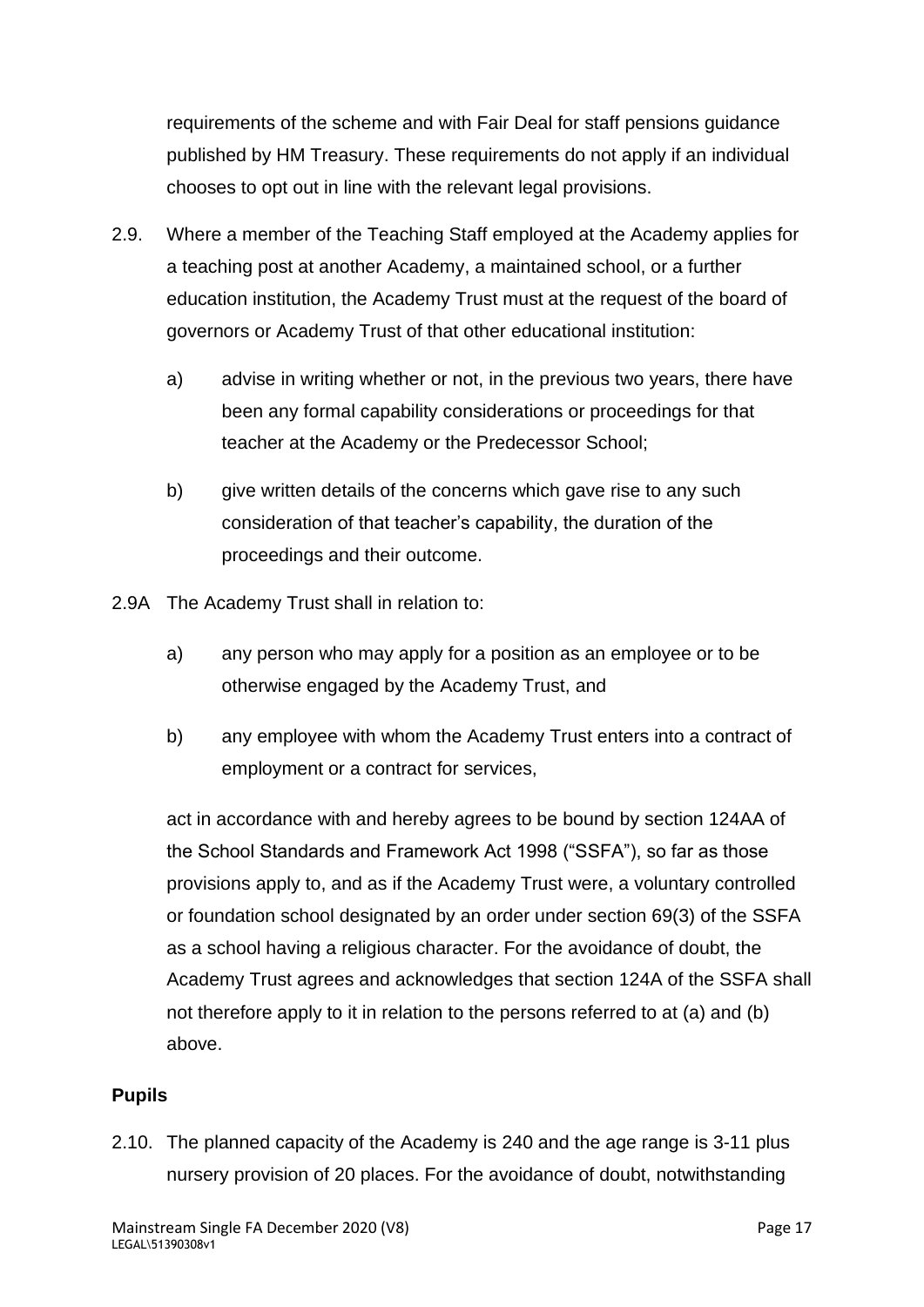that an individual applicant's age might be outside the specified age range of the Academy, the Academy is not prevented from considering an application made by the child's Parent(s) in order to comply with the relevant paragraph of the Schools Admissions Code ('Admission of children outside their normal age group'), to request that the child be admitted to the school outside of the child's normal age group. Where such a request is agreed, the child should be educated in an existing year group. The Academy will be an all ability inclusive mixed sex school.

- 2.11. The Academy Trust must ensure that the Academy meets the needs of individual pupils, including pupils with SEN and disabilities.
- 2.12. Not used.
- 2.13. Not used.

### <span id="page-68-0"></span>**School meals**

- 2.14. The Academy Trust must provide school lunches and free school lunches in accordance with the provisions of sections 512(3) and 512ZB(1) of the Education Act 1996 as if references in sections 512 and 512ZB to a LA were to the Academy Trust and as if references to a school maintained by the LA were to the Academy.
- 2.15. The Academy Trust must comply with school food standards legislation as if it were a maintained school.
- 2.16. Where the Academy Trust provides milk to pupils, it must be provided free of charge to pupils who would be eligible for free milk if they were pupils at a maintained school.

### <span id="page-68-1"></span>**Pupil Premium**

- 2.17. For each Academy Financial Year the Academy Trust must publish, on the Academy's website, information about:
	- a) the amount of Pupil Premium allocation that it will receive during the Academy Financial Year;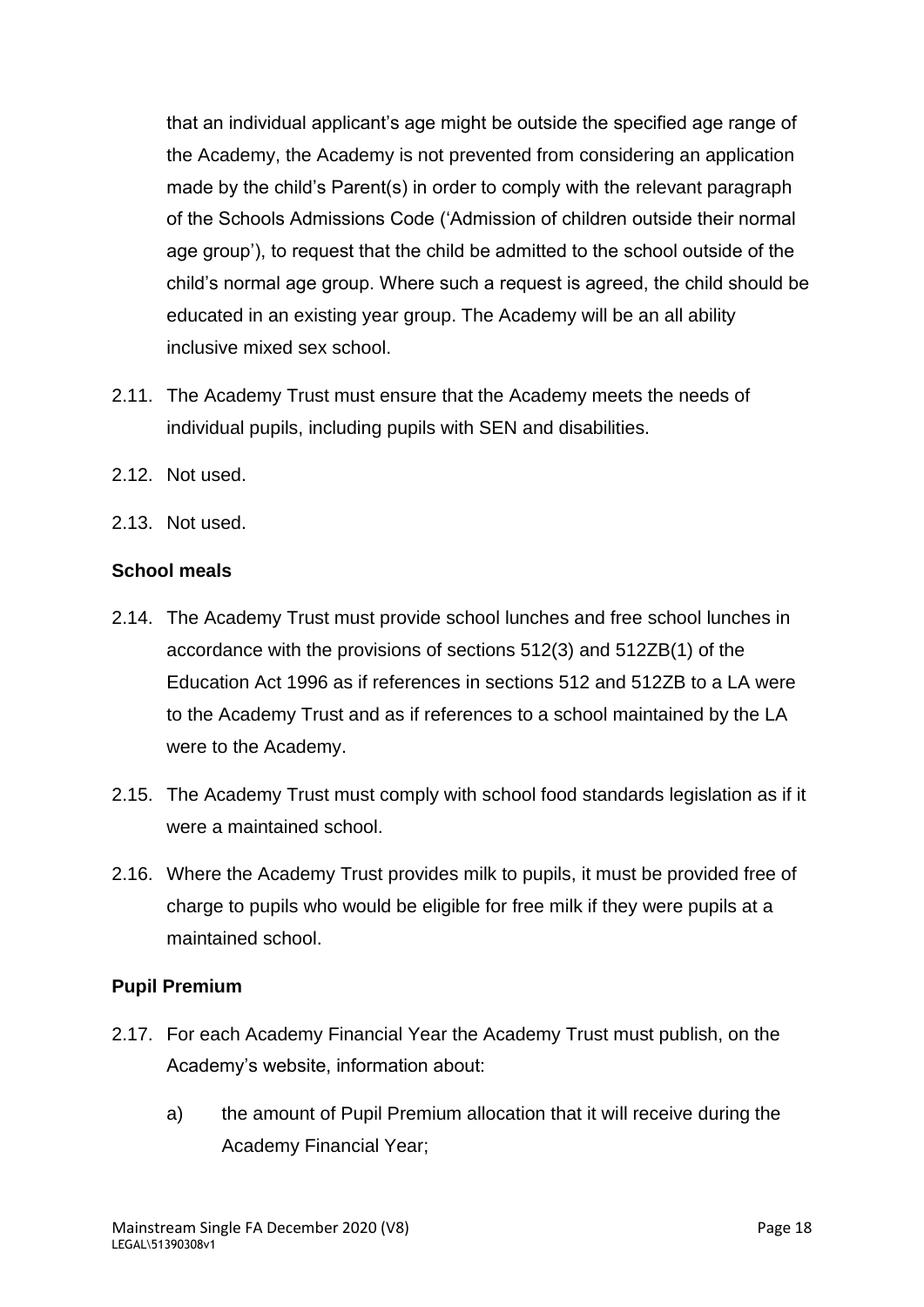- b) what it intends to spend its Pupil Premium allocation on;
- c) what it spent its Pupil Premium allocation on in the previous Academy Financial Year; and
- d) the impact of the previous year's Pupil Premium allocation on educational attainment.
- 2.18. For each Academy Financial Year the Academy Trust must, where applicable, publish, on the Academy's website, information about:
	- a) the amount of year 7 literacy and numeracy catch-up premium grant that it will receive during the Academy Financial Year;
	- b) what it intends to spend its year 7 literacy and numeracy catch-up premium grant on;
	- c) what it spent its year 7 literacy and numeracy catch-up premium grant on in the previous Academy Financial Year; and
	- d) the impact of the previous year's year 7 literacy and numeracy catch-up premium grant on educational attainment, and how that effect was assessed.

### <span id="page-69-0"></span>**Charging**

- 2.19. The Academy Trust must comply with sections 402, 450-457 and 459-462 of the Education Act 1996 with regard to public examinations, charging, providing information, inviting voluntary contributions and recovering civil debts, as if the Academy were a maintained school.
- 2.20. There must be no charge for admission to or attendance at the Academy and the Academy will only charge pupils where the law allows maintained schools to charge.
- 2.21. Clause 2.20 does not prevent the Academy Trust receiving funds from a LA or a charity in respect of the admission and attendance of a pupil with SEN to the Academy.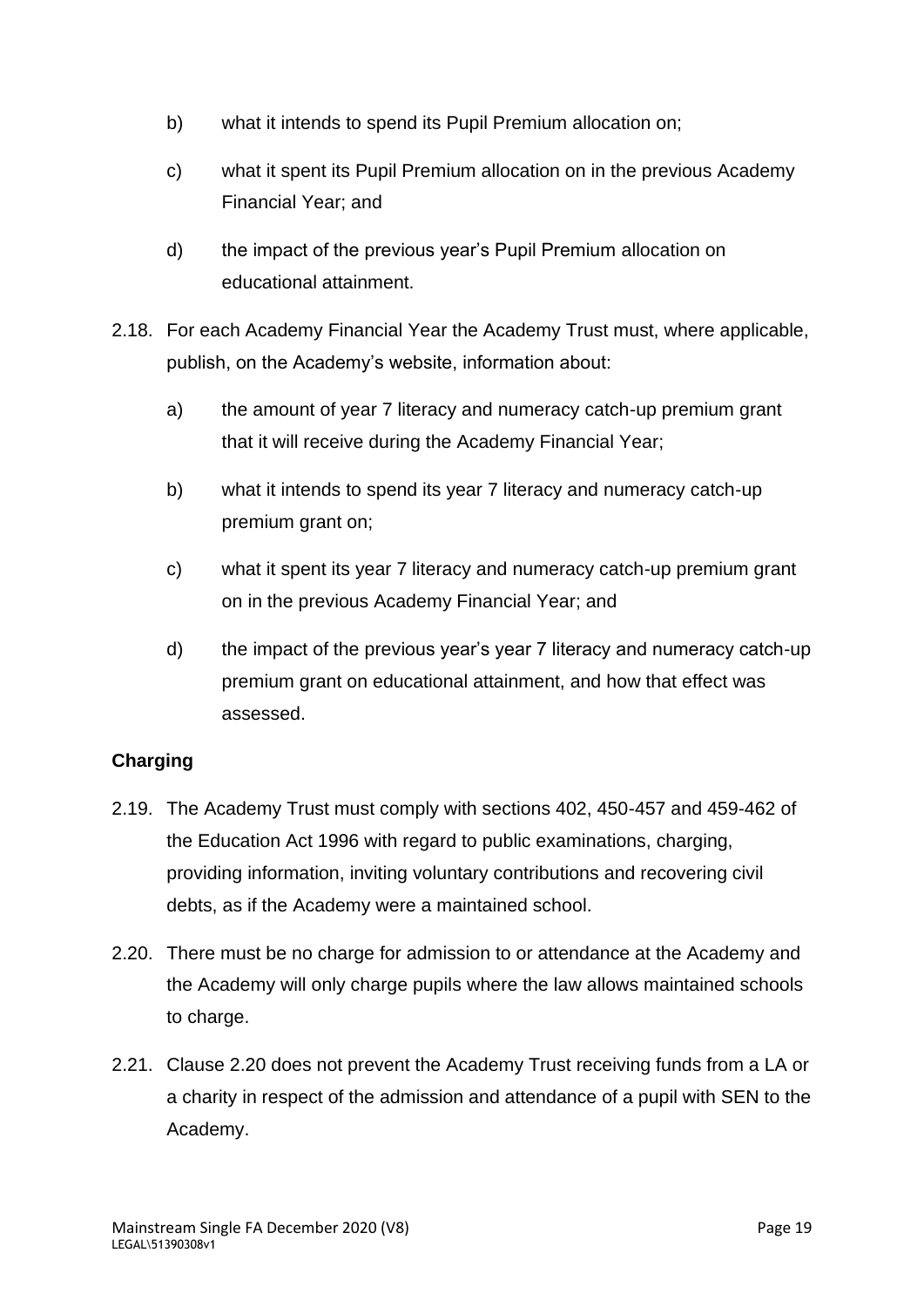- 2.21.1.a. Clause 2.20 does not prevent the Academy Trust charging fees for nursery provision outside the Funded Hours.
- 2.22. Notwithstanding clause 2.20, the Academy Trust may charge people who are not registered pupils at the Academy for education provided or use of facilities.
- 2.23. Not used.
- 2.24. Not used.

### <span id="page-70-0"></span>**Admissions**

- 2.25. Subject to clauses 2.31 and 2.32 the Academy Trust will act in accordance with, and will ensure that its Independent Appeal Panel is trained to act in accordance with, the School Admissions Code and School Admission Appeals Code published by the Department for Education (the "Codes") and all relevant admissions law as they apply to foundation and voluntary aided schools, and with equalities law. Reference in the Codes or legislation to "admission authorities" will be deemed to be references to the Academy Trust.
- 2.26. Pupils on roll in a Predecessor School which was a maintained or independent school will transfer automatically to the Academy on opening. All children already offered a place at that Predecessor School must be admitted to the Academy.
- 2.27. The Academy Trust must participate in the local Fair Access Protocol. The Academy Trust must participate in the coordinated admission arrangements operated by the LA in whose area the Academy is situated. If the Academy is a free school, the Academy Trust is not required to participate in coordination for its first intake of pupils.
- 2.28. Not used.
- 2.29. Not used.
- 2.30. Not used.
- 2.31. The Secretary of State may: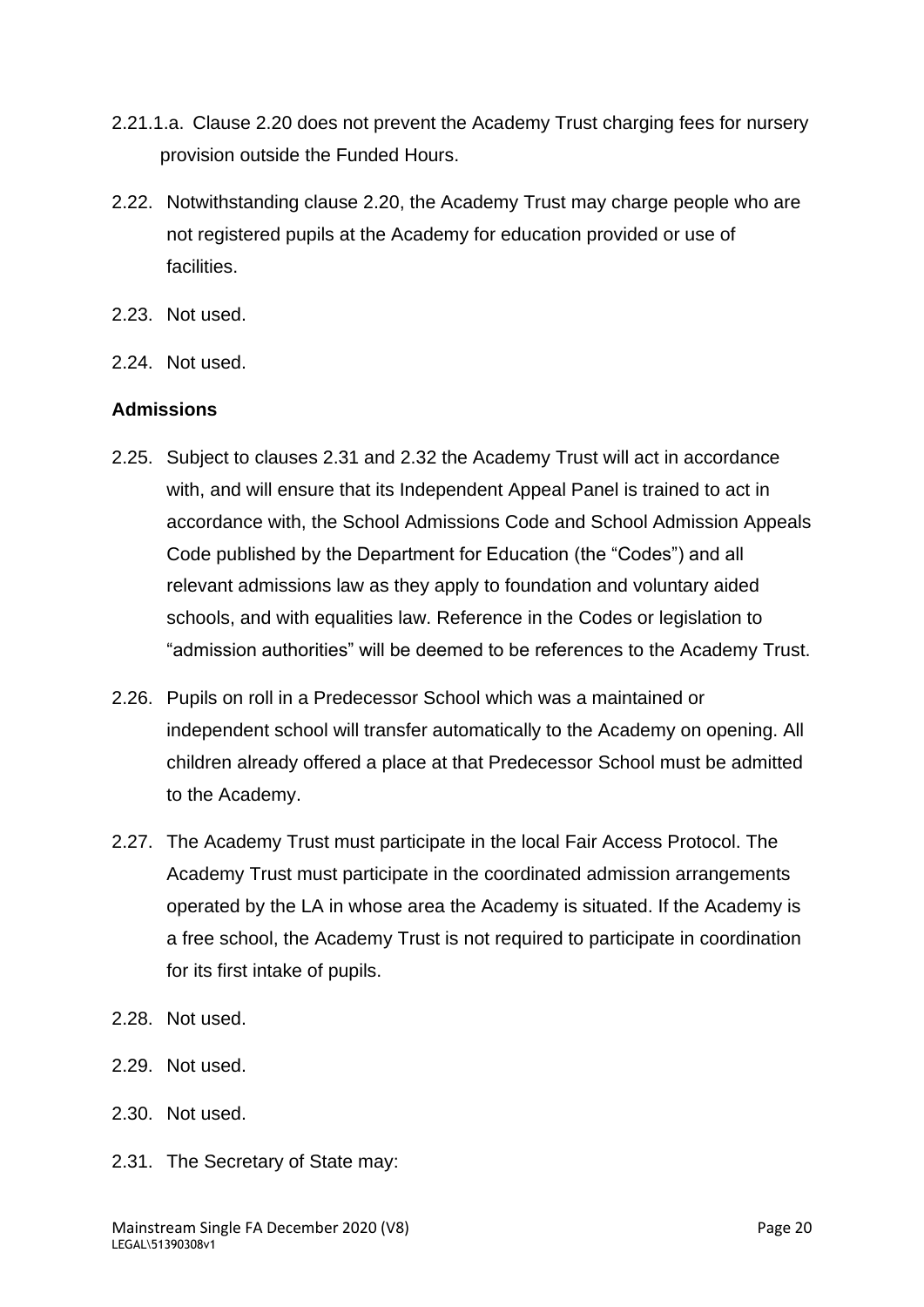- a) direct the Academy Trust to admit a named pupil to the Academy:
	- i. following an application from a LA including complying with a school attendance order as defined in section 437 of the Education Act 1996. Before doing so the Secretary of State will consult the Academy Trust; or
	- ii. where in relation to a specific child or children the Academy Trust has failed to act in accordance with the Codes or this Agreement or has otherwise acted unlawfully; or
- b) direct the Academy Trust to amend its admission arrangements where they do not comply with the Codes or this Agreement, or are otherwise unlawful.
- 2.32. The Academy is an Academy designated with a Church of England religious character. The relevant religious authority is the Diocese of Leicester.
- 2.33. Not used.
- 2.34. Not used.
- 2.35. The Academy Trust must make arrangements to ensure an independent appeals panel is established for the Academy and its clerk and members are trained to act in accordance with the Codes. The Academy Trust must ensure that Parents and 'relevant children' (as described in the Codes) are informed of their right to appeal to an Independent Appeal Panel if they are dissatisfied with an admission decision of the Academy Trust. The arrangements for appeals must comply with the Codes as they apply to foundation and voluntary aided schools. The determination of the Independent Appeal Panel is binding on all parties.
- 2.35.1.a. The Academy Trust will treat any decision of an Independent Appeal Panel constituted further to arrangements made by the admission authority of a Predecessor School under section 94 of the School Standards and Framework Act 1998 as binding on the Academy Trust, as though the Academy Trust had made the decision subject to the appeal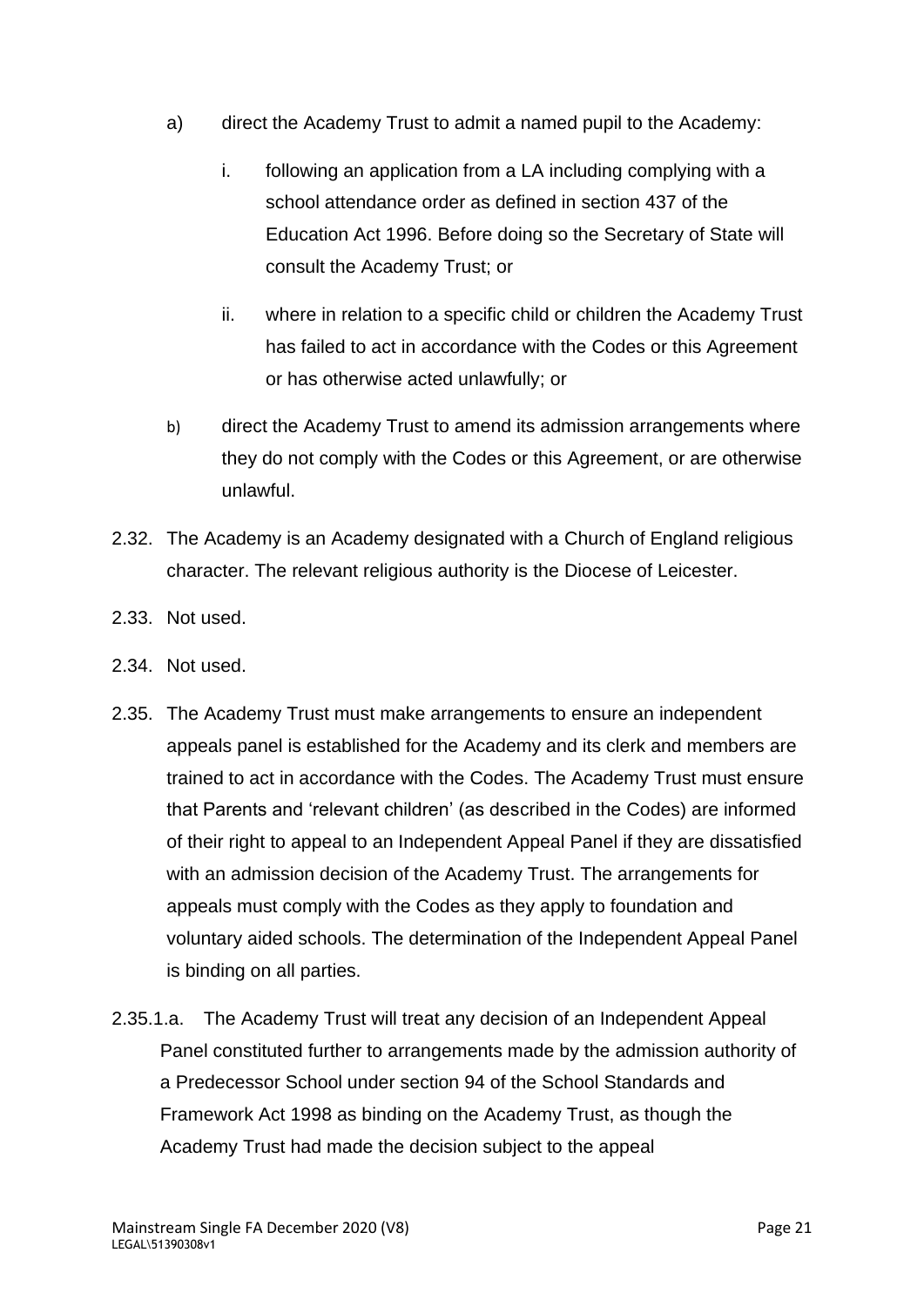- 2.36. Subject to clause 2.37, the meaning of "**relevant area**" for the purposes of consultation requirements in relation to admission arrangements is that determined by the relevant LA for maintained schools in the area in accordance with the Education (Relevant Areas for Consultation on Admission Arrangements) Regulations 1999.
- 2.37. If the Academy does not consider the relevant area determined by the LA for the maintained schools in the area to be appropriate, it must apply to the Secretary of State by 1 August before the academic year in question for a determination of the appropriate relevant area for the Academy, setting out the reasons for this view. The Secretary of State will consult the Academy Trust and the LA in whose area the Academy is situated in reaching a decision.
- 2.38. The Office of the Schools Adjudicator ("OSA") will consider objections to the Academy's admission arrangements (except objections against any agreed derogations from the provisions of the Codes specified in this funding agreement, over which it has no jurisdiction). The Academy Trust must therefore make it clear, when determining the Academy's admission arrangements, that objections should be submitted to the OSA. The OSA's determination of an objection is binding on the Academy and the Academy Trust must make appropriate changes to its admission arrangements to give effect to the Adjudicator's decision within two months of the decision (or by 28 February following the decision, whichever is sooner), unless an alternative timescale is specified by the Adjudicator.
- 2.39. Not used.

# **Exclusions**

- 2.40. If asked to by a LA, the Academy Trust must enter into an agreement with that LA that has the effect that where:
	- a) the Academy admits a pupil who has been permanently excluded from a maintained school, the Academy itself or another Academy with which the LA has a similar agreement; or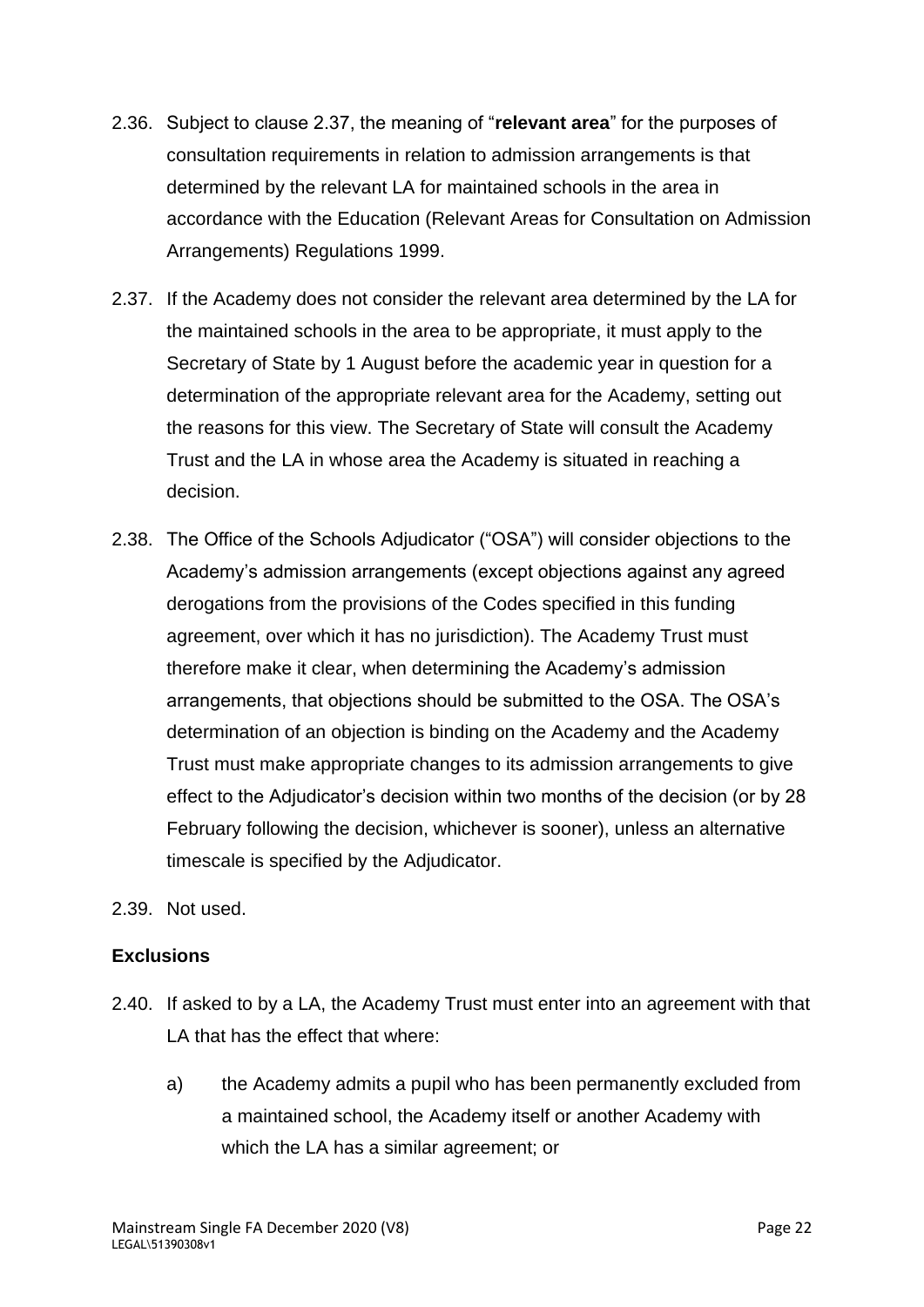b) the Academy Trust permanently excludes a pupil from the Academy;

then the arrangements for payment will be the same as if the Academy were a maintained school, under regulations made under section 47 of the School Standards and Framework Act 1998.

# **Curriculum**

- 2.41. The curriculum is the responsibility of the Academy Trust.
- 2.42. The Academy Trust must ensure that the curriculum provided to pupils up to the age of 16 is balanced and broadly based, and includes English, mathematics, science and (subject to the provisions in clause 2.49) religious education.
- 2.43. The Academy Trust must publish on the Academy's website information about its curriculum, including:
	- a) the content of the curriculum;
	- b) its approach to the curriculum;
	- c) where applicable, the names of any phonics or reading schemes in operation for Key Stage 1;
	- d) where applicable, the GCSE options and other Key Stage 4 qualifications, or other future qualifications specified by the Secretary of State, offered by the Academy; and
	- e) how Parents (including Parents of prospective pupils) can obtain more information about the Academy's curriculum.
- 2.44. The Academy Trust must not allow any view or theory to be taught as evidence-based if it is contrary to established scientific or historical evidence and explanations. This clause applies to all subjects taught at the Academy.
- 2.45. The Academy Trust must provide for the teaching of evolution as a comprehensive, coherent and extensively evidenced theory.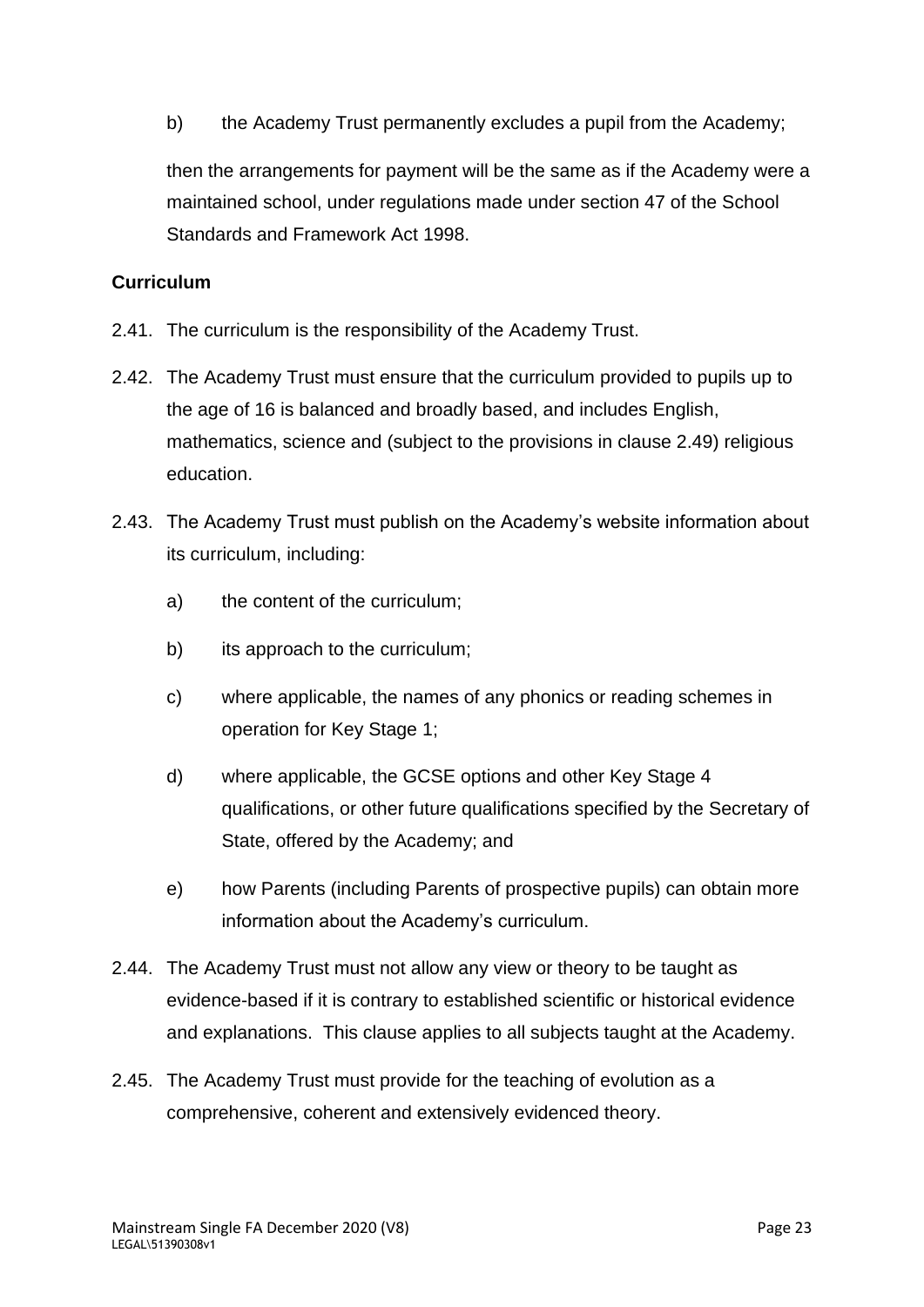- 2.46. The Academy Trust must prevent political indoctrination, and secure the balanced treatment of political issues, in line with the requirements for maintained schools set out in the Education Act 1996, and have regard to any Guidance.
- 2.47. The Academy Trust must ensure the Academy actively promotes the fundamental British values of democracy, the rule of law, individual liberty, and mutual respect and tolerance of those with different faiths and beliefs.
- 2.47A The Academy Trust must ensure the Academy promotes principles that support equality of opportunity for all.
- 2.48. The Academy Trust must provide for the teaching of religious education and a daily act of collective worship at the Academy.
- 2.49. The Academy Trust must comply with section 71(1)-(6) and (8) of the School Standards and Framework Act 1998 as if the Academy were a community, foundation or voluntary school, and as if references to "religious education" and "religious worship" in that section were references to the religious education and religious worship provided by the Academy in accordance with clause 2.52.
- 2.50. Not used.
- 2.51. Not used.
- 2.52. Subject to clause 2.49, the requirements for religious education and collective worship are as follows:
	- a) Subject to paragraph 3 of Schedule 19 to the School Standards and Framework Act 1998, which will apply as if the Academy were a foundation school with a religious character or a voluntary school, provision must be made for religious education to be given to all pupils at the Academy in accordance with the requirements for agreed syllabuses in section 375(3) of the Education Act 1996;
	- b) The Academy Trust must comply with section 70(1) of, and Schedule 20 to, the School Standards and Framework Act 1998 as if the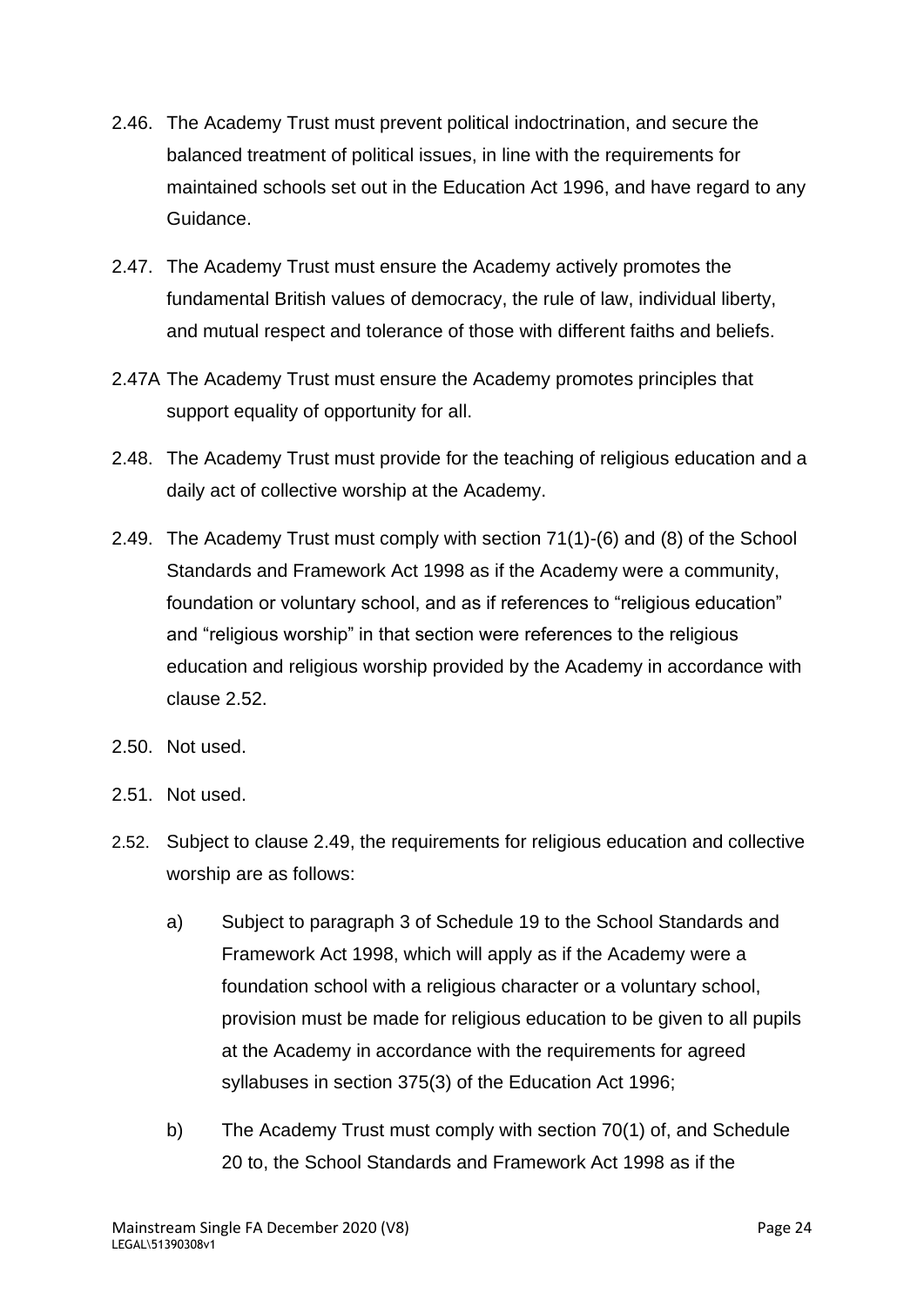Academy were a foundation school with a religious character or voluntary school, and as if references to "the required collective worship" were references to collective worship in accordance with the tenets and practices of the Academy's specified religion or religious denomination;

- c) The Academy Trust must ensure that the quality of the Academy's collective worship, given in accordance with the tenets and practices of its specific religion or religious denomination, is inspected. The inspection must be conducted by a person chosen by the Academy Trust and the Academy Trust must secure that the inspection complies with statutory provisions and regulations which would apply if the Academy were a voluntary school designated as having a religious character.
- 2.53. The Academy Trust must comply with paragraph 2A of the Schedule to The Education (Independent School Standards) Regulations 2014 in relation to the provision of Relationships Education, Relationships and Sex Education and Health Education.
- 2.54. The Academy Trust must ensure that careers guidance is provided at the Academy, in accordance with the requirements on maintained schools in the Education Act 1997. The Academy Trust must:
	- a) Provide independent careers guidance in accordance with Department for Education statutory guidance that has been developed in line with the eight Gatsby benchmarks of Good Career Guidance.
	- b) Ensure that there is an opportunity for a range of education and training providers to access registered pupils in years 8-13 for the purpose of informing them about approved technical education qualifications or apprenticeships.
	- c) Publish information about their careers programme and details of their named careers leader in accordance with the School Information (England) Regulations and the accompanying Department for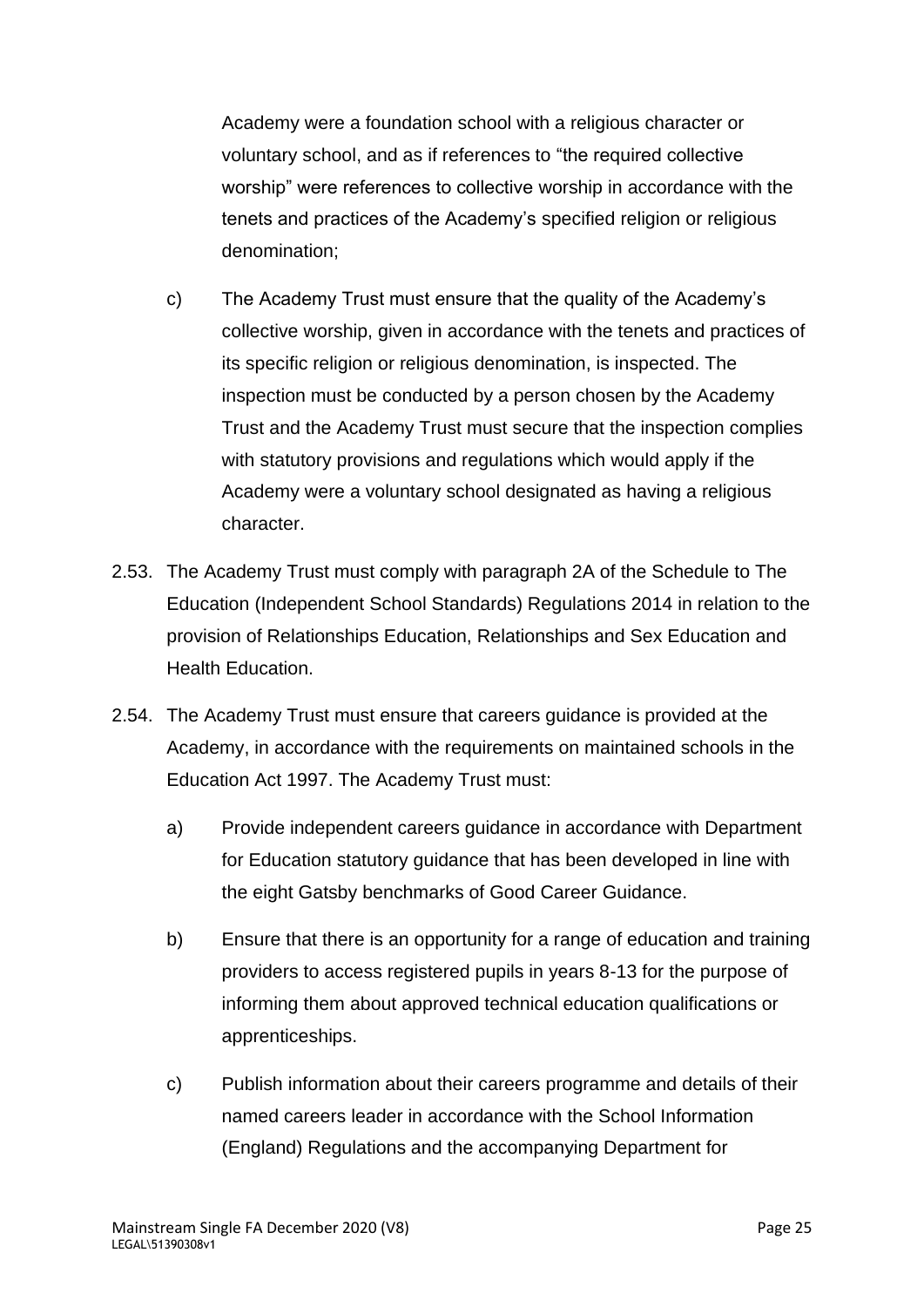Education guidance, "What academies, free schools and colleges should publish online.

### **Assessment**

- 2.55. The Academy Trust must:
	- a) ensure that pupils are entered for examinations in line with the requirements on maintained schools in section 402 of the Education Act 1996;
	- b) comply with the relevant Guidance, as it applies to maintained schools, to ensure that pupils at the Academy take part in assessments, and in teacher assessments of pupils' performance;
	- c) report on assessments as the Secretary of State requires, or provide any information on assessments, on the same basis that maintained schools are required to provide the information;
	- d) for all Key Stages, allow monitoring and moderation of the Academy's assessment arrangements as required by the Secretary of State.
- 2.56. Unless specifically approved in writing by the Secretary of State, the Academy Trust must not use GAG to offer any course of education or training which leads to a qualification, if that qualification is not approved by the Secretary of State for the purpose of section 96 of the Learning and Skills Act 2000.
- 2.57. Unless informed by the Secretary of State that alternative information must be published, the Academy Trust must ensure that the following information is published on the Academy's website:
	- a) where applicable, the Academy's most recent Key Stage 2 performance measures as published by the Secretary of State in the School and College Performance Tables, broken down as follows:
		- i. progress score in reading
		- ii. progress score in writing
		- iii. progress score in mathematics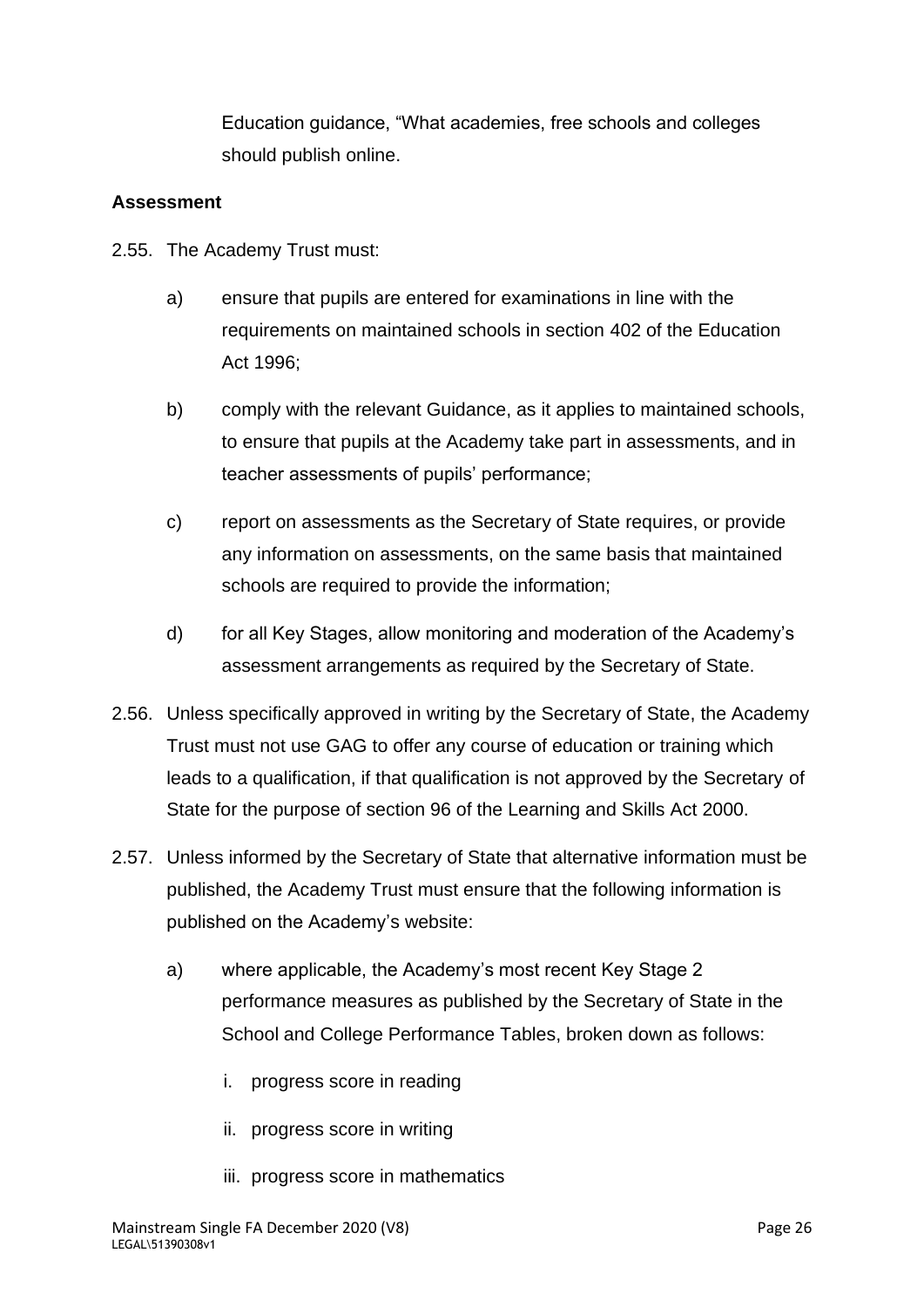- iv. percentage of pupils who achieved the expected standard in reading, writing and mathematics
- v. percentage of pupils who achieved at a higher standard in reading, writing and mathematics
- vi. average 'scaled score' in reading

vii. average 'scaled score' in mathematics

- b) where applicable, the Academy's most recent Key Stage 4 performance measures as published by the Secretary of State in the School and College Performance Tables, broken down as follows:
	- i. Progress 8 score
	- ii. percentage of pupils entering the English Baccalaureate (EBacc)
	- iii. English Baccalaureate (EBacc) Average Point Score (APS)
	- iv. Attainment 8 score
	- v. percentage of pupils achieving grade 5 or above in GCSE English and mathematics
	- vi. percentage of pupils staying in education or going into employment after Key Stage 4 (pupil destinations)
- c) where applicable, the Academy's most recent 16-18 performance measures, as published by the Secretary of State in the School and College Performance Tables, broken down as follows:
	- i. progress
	- ii. attainment
	- iii. English and mathematics progress
	- iv. retention
	- v. destinations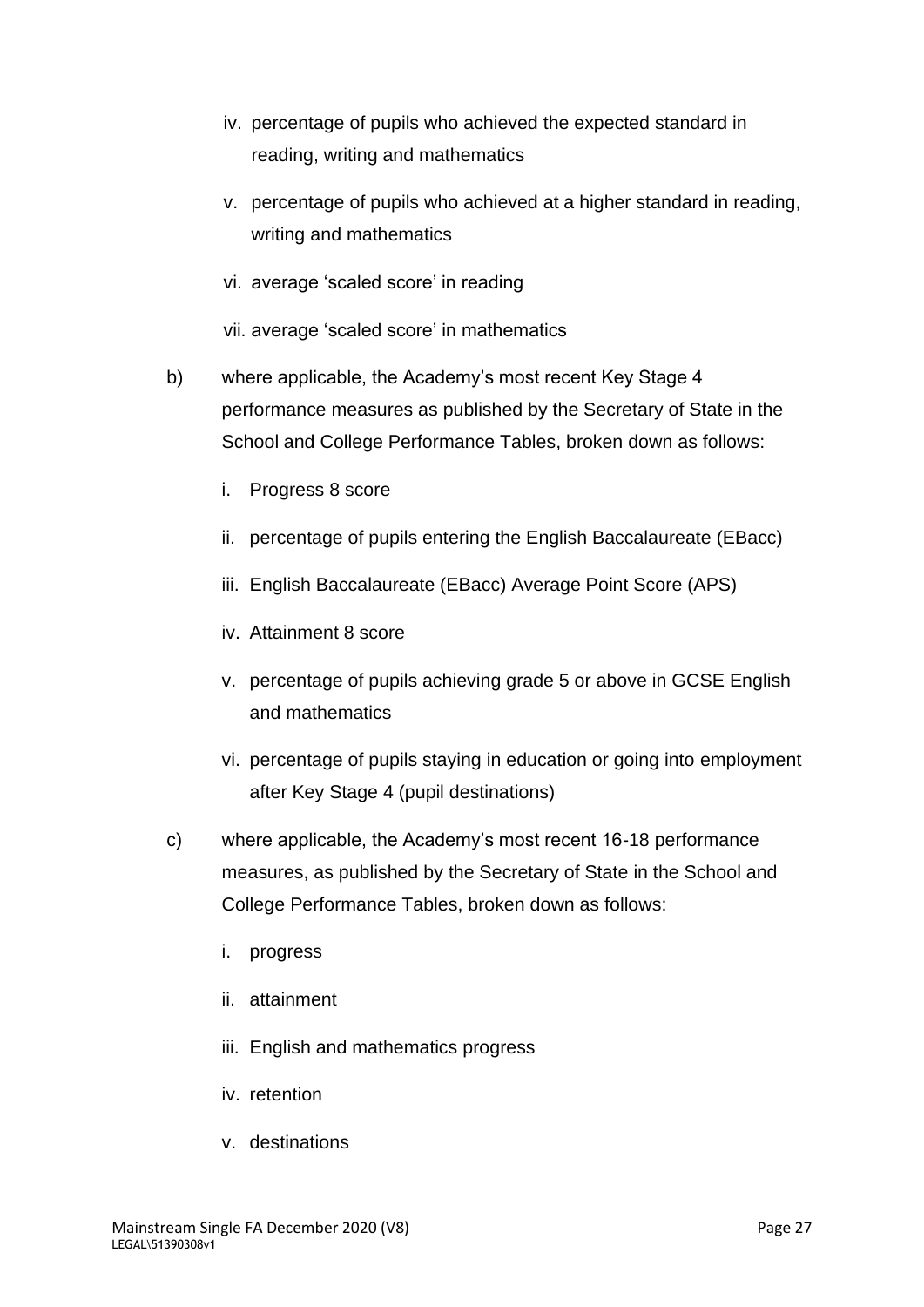- d) information about where and how Parents (including Parents of prospective pupils) can access the most recent report about the Academy published by the Chief Inspector; and
- e) information about where and how Parents (including Parents of prospective pupils) can access the School and College Performance Tables published by the Secretary of State.
- 2.58. The Secretary of State may direct the Academy to participate in international education surveys under the Education Act 1996, as if it were a maintained school.

### 3. **GRANT FUNDING**

### **Recurrent Expenditure grants**

- 3.1. The Secretary of State will pay grants towards Recurrent Expenditure and may pay grants towards Capital Expenditure for the Academy.
- 3.2. "**Recurrent Expenditure**" means any money spent on the establishment, conduct, administration and maintenance of the Academy which does not fall within Capital Expenditure.
- 3.3. In respect of Recurrent Expenditure, the Secretary of State will pay **General Annual Grant** ("**GAG**"), and may additionally pay **Earmarked Annual Grant** ("**EAG**"). These are two separate and distinct grants.
- 3.4. Except with the Secretary of State's consent, the Academy Trust must not make commitments to spending which have substantial implications for future grant. No decision by the Academy Trust will commit the Secretary of State to paying any particular amount of grant.

# **Capital Grant**

- 3.5. The Secretary of State may pay a grant ("**Capital Grant**") to the Academy Trust for the purpose of spending on items of Capital Expenditure.
- 3.6. "**Capital Expenditure**" means expenditure on:
	- a) acquiring land and buildings;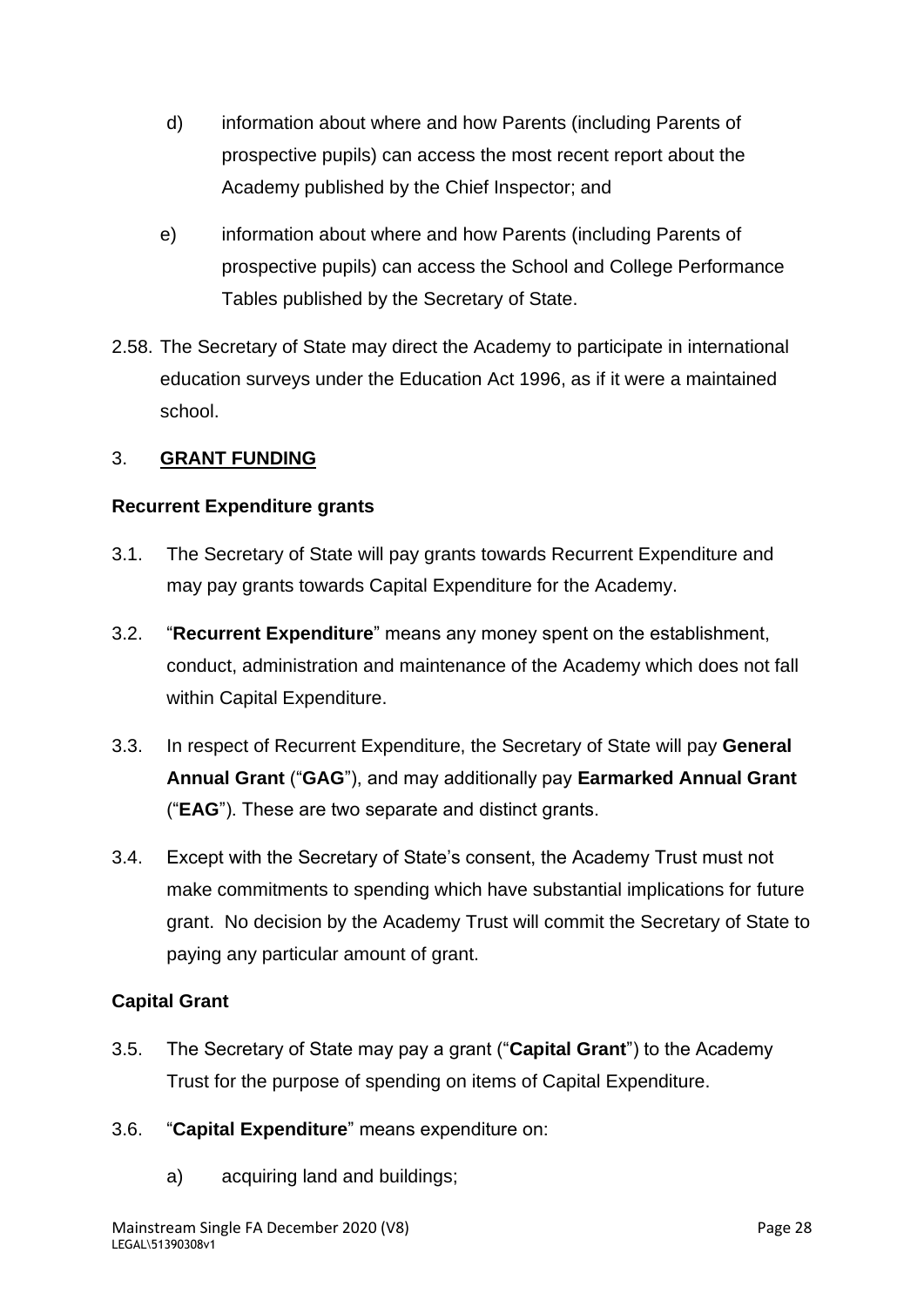- b) erecting, enlarging, improving or demolishing any building including any fixed plant, installation, wall, fence or other structure, or any playground or hard standing;
- c) installing electrical, mechanical or other services other than necessary repairs and maintenance due to normal wear and tear;
- d) buying vehicles;
- e) installing and equipping premises with furnishings and equipment, other than necessary repairs and maintenance due to normal wear and tear;
- f) installing and equipping premises with computers, networking for computers, operating software and ICT equipment, other than necessary updates or repairs and maintenance due to normal wear and tear;
- g) providing and equipping premises, including playing fields and other facilities for social activities and physical recreation other than necessary repairs and maintenance due to normal wear and tear;
- h) works of a permanent character other than the purchase or replacement of minor day-to-day items;
- i) any major repairs or replacements which are specified as capital expenditure in any grant letter relating to them;
- j) such other items (whether like or unlike any of the foregoing) of a substantial or enduring nature which the Secretary of State agrees are capital expenditure for the purposes of this Agreement;
- k) professional fees properly and reasonably incurred in connection with the provision of any of the above; and
- l) VAT and other taxes payable on any of the above.
- 3.7. Any Capital Grant funding that may be made available to the Academy Trust will be notified to it by the Secretary of State.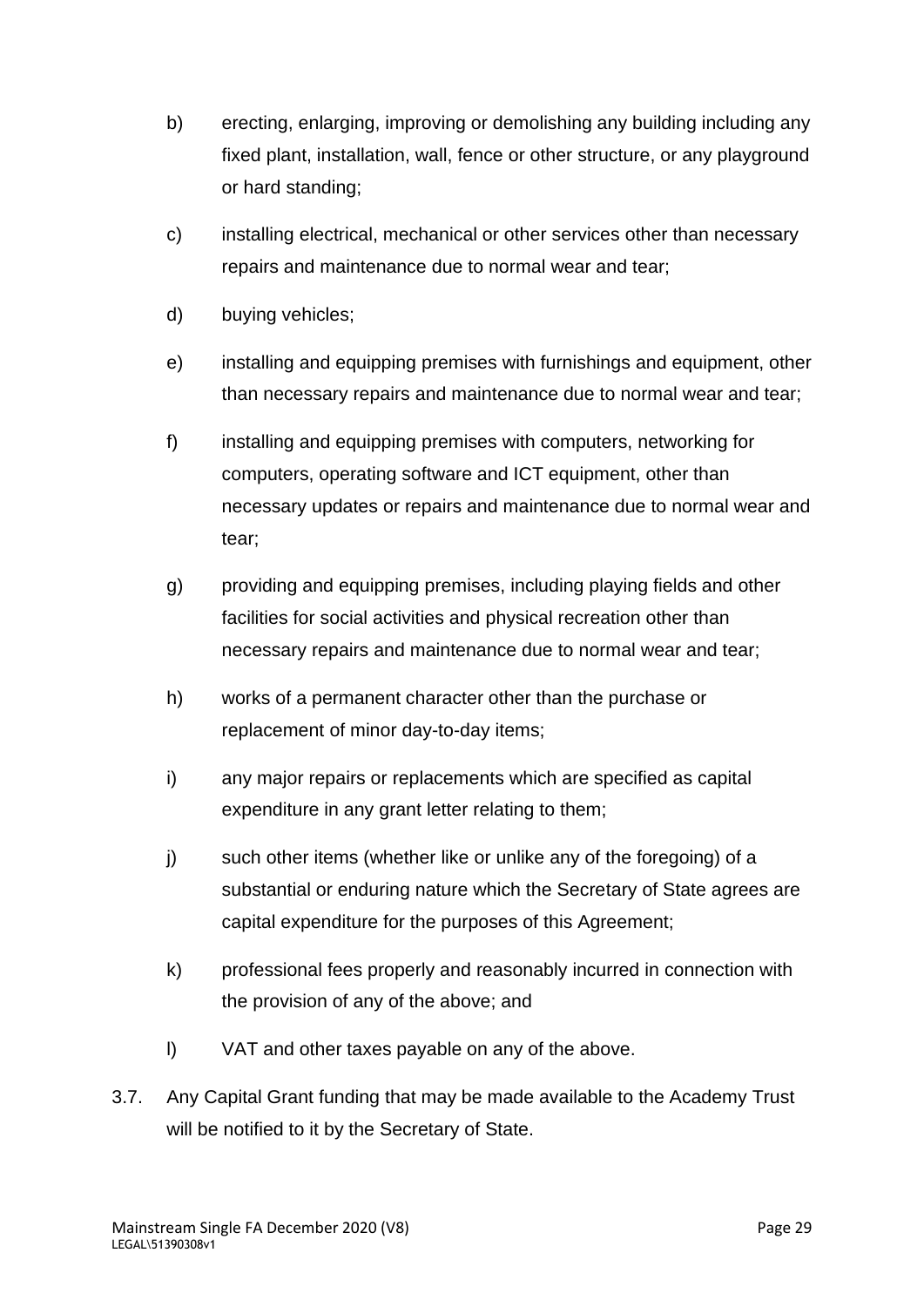- 3.8. The Academy Trust must spend Capital Grant only on items of Capital Expenditure approved by the Secretary of State and in accordance with conditions specified by the Secretary of State. Further, the Academy Trust must provide evidence that it has obtained all planning and other consents required for any proposed building and infrastructure development to be funded using Capital Grant.
- 3.9. In order to receive payments of Capital Grant, the Academy Trust must provide supporting invoices and certificates in the format specified by the Secretary of State.
- 3.10. The Academy Trust must provide an account of Capital Grant received, and associated spending on Capital Expenditure using Capital Grant, in the Academy Trust's financial statements and any other financial reports or returns that the Secretary of State may require.
- 3.11. If in its use of Capital Grant the Academy Trust does not comply with this Agreement or any of the conditions specified by the Secretary of State, or the project does not accord with the original specification or has not been completed, the Secretary of State may at his discretion not make any further payments of Capital Grant and require the Academy Trust to repay all or part of the Capital Grant.

# **General Annual Grant (GAG)**

- 3.12. The Secretary of State will pay GAG to the Academy Trust to cover the Academy's normal running costs or capital expenditure, including:
	- a) teachers' salaries and related costs (including pension contributions, full- and part-time Teaching Staff and payments in respect of seconded teachers);
	- b) non-teaching staff salaries and related costs (including pension contributions);
	- c) employees' expenses;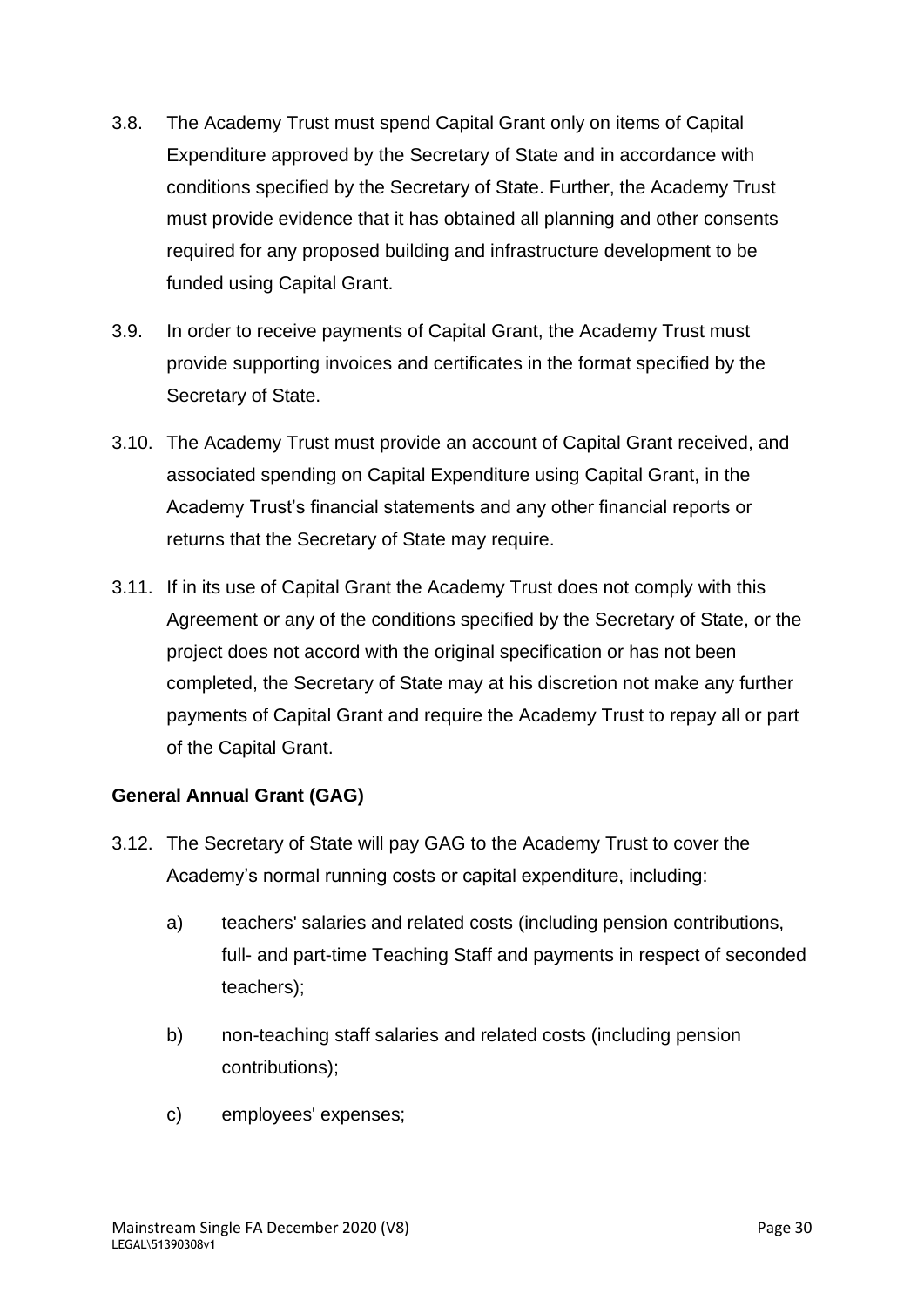- d) buying, maintaining, repairing and replacing teaching and learning materials and other educational equipment, including books and stationery;
- e) buying, maintaining, repairing and replacing other assets including ICT equipment and software, sports equipment and laboratory equipment and materials;
- f) examination fees;
- g) repairs, servicing and maintenance of buildings (including redecoration, heating, plumbing and lighting); maintenance of grounds (including boundary fences and walls); insurance; cleaning materials and contract cleaning; water and sewerage; fuel and light (including electricity and gas); rents; rates; purchase, maintenance, repairs and replacement of furniture and fittings;
- h) medical equipment and supplies;
- i) staff development (including in-service training);
- j) curriculum development;
- k) the costs of providing school meals for pupils (including the cost of providing free school lunches to pupils who are eligible to receive them), and any discretionary grants to pupils to meet the cost of pupil support, including support for pupils with SEN and disabilities;
- l) administration; and
- m) establishment expenses and other institutional costs.
- 3.13. GAG for each Academy Financial Year for the Academy will include:
	- a) funding equivalent to that which would be received by a maintained school with similar characteristics, determined by the Secretary of State and taking account of the number of pupils at the Academy;
	- b) funding to cover necessary functions which would be carried out by the relevant LA if the Academy were a maintained school;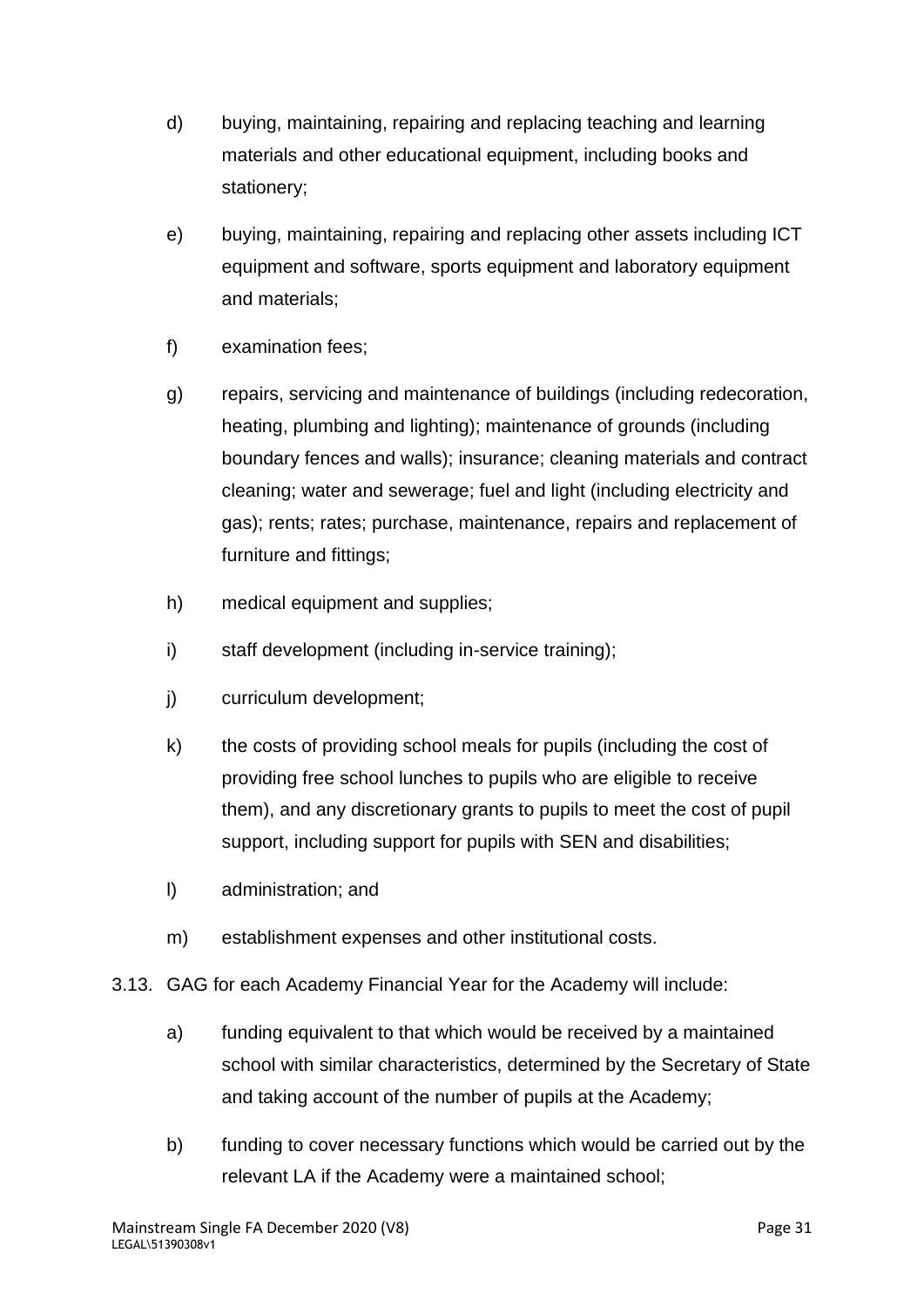- c) payment of any additional specific grants made available to maintained schools, where the Academy meets the criteria for those grants, and at the Secretary of State's discretion; and
- d) funding for any other costs to the Academy which the Secretary of State considers necessary.
- 3.14. The Academy Trust must use GAG only for maintaining, carrying on, managing and developing the Academy in accordance with this Agreement, except where the Secretary of State has given specific consent for the Academy Trust to use GAG for another charitable purpose.
- 3.15. In particular, the Academy Trust must not use GAG for:
	- a) education and training for adults who are not pupils of the Academy, other than staff professional development and governance training and development;
	- b) nursery provision for which Parents are charged a fee;
	- c) nursery provision to children outside the Academy's age range in clause 2.10;
	- d) Children's Centres; or
	- e) any additional cost of providing sport and leisure facilities for a purpose not permitted in clause 3.14.

# **Calculation of GAG**

- 3.16 3.19. Not used.
- 3.20. The Secretary of State will calculate GAG based on the pupil count at the Academy. In order to calculate GAG for the Academy Financial Year in which the Academy opens, the pupil count will be determined on the same basis as that used by the relevant LA for determining the budget of the maintained Predecessor School.
- 3.21. For Academy Financial Years after that referred to in clause 3.20, the basis of the pupil count for determining GAG will be: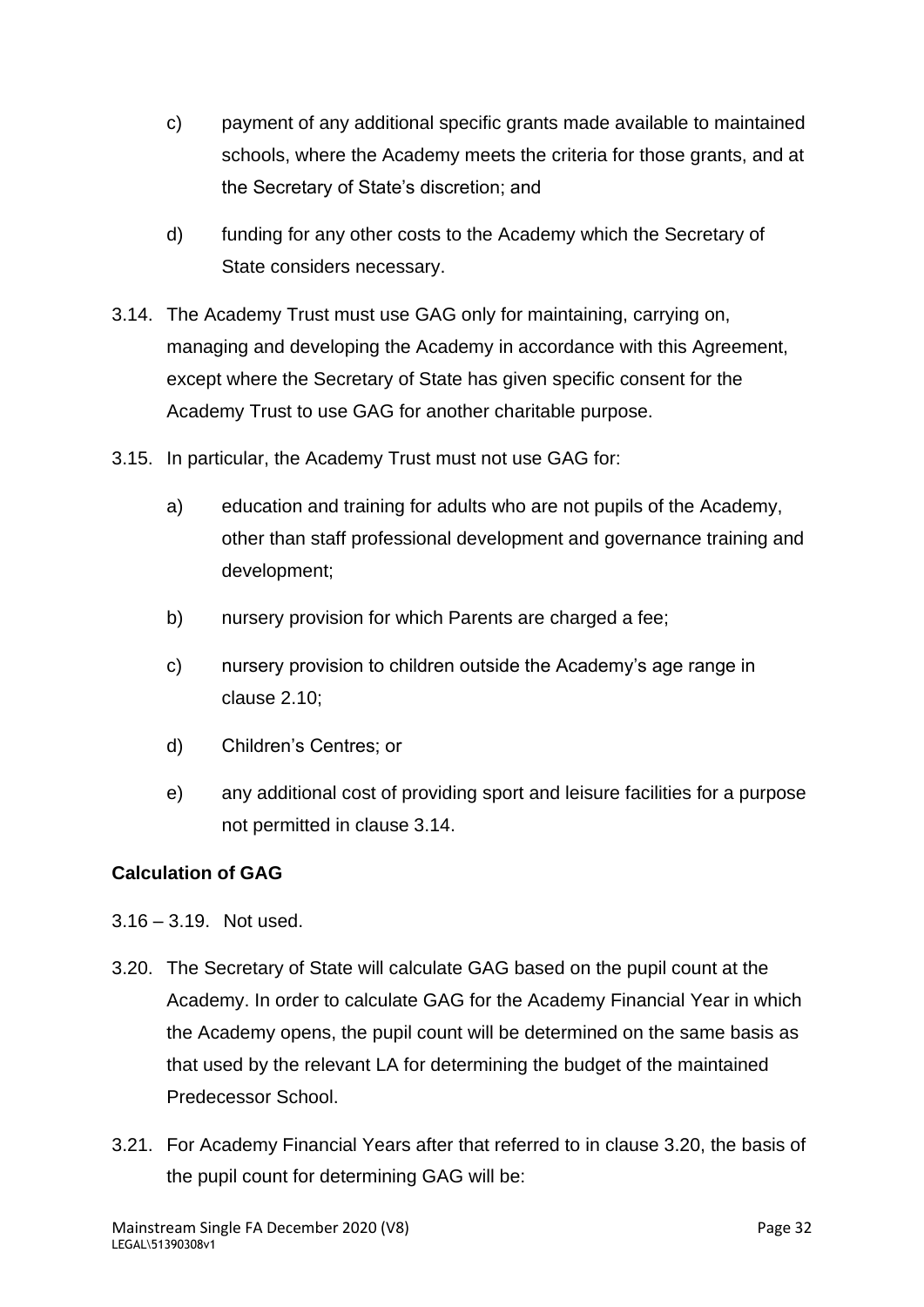- a) for pupils in Year 11 and below, the Schools Census which is used to fund maintained schools for the financial year overlapping with the Academy Financial Year in question; and
- b) for pupils in Year 12 and above, the formula which is in use at the time for maintained schools.
- 3.22. The Secretary of State may, at his discretion, adjust the basis of the pupil count to take account of any diseconomies of scale which may affect the Academy if it is operating below the planned capacity in clause 2.10. If such an adjustment is made in any Academy Financial Year, this will not change the basis of the pupil count for calculating the following Academy Financial Year's GAG. If the Secretary of State has indicated that additional grant may be payable in such circumstances, the Academy Trust will bid for this additional grant based on need and providing appropriate supporting evidence. The Secretary of State may accept or refuse the bid at his discretion.
- 3.23. Not used.
- 3.24. The Secretary of State recognises that if a Termination Notice or a Termination Warning Notice is served, the intake of new pupils during the notice period may decline and therefore payments based on the number of pupils attending the Academy may be insufficient to meet the Academy's needs. In these circumstances the Secretary of State may pay a larger GAG in the notice period, to enable the Academy to operate effectively.

# **Earmarked Annual Grant (EAG)**

- 3.25. The Secretary of State may pay EAG to the Academy Trust for specific purposes, agreed between the Secretary of State and the Academy Trust, and described in the relevant funding letter. The Academy Trust must spend EAG only in accordance with that letter.
- 3.26. Where the Academy Trust is seeking a specific EAG for any Academy Financial Year, it must send a letter to the Department for Education outlining its proposals and the reasons for the request.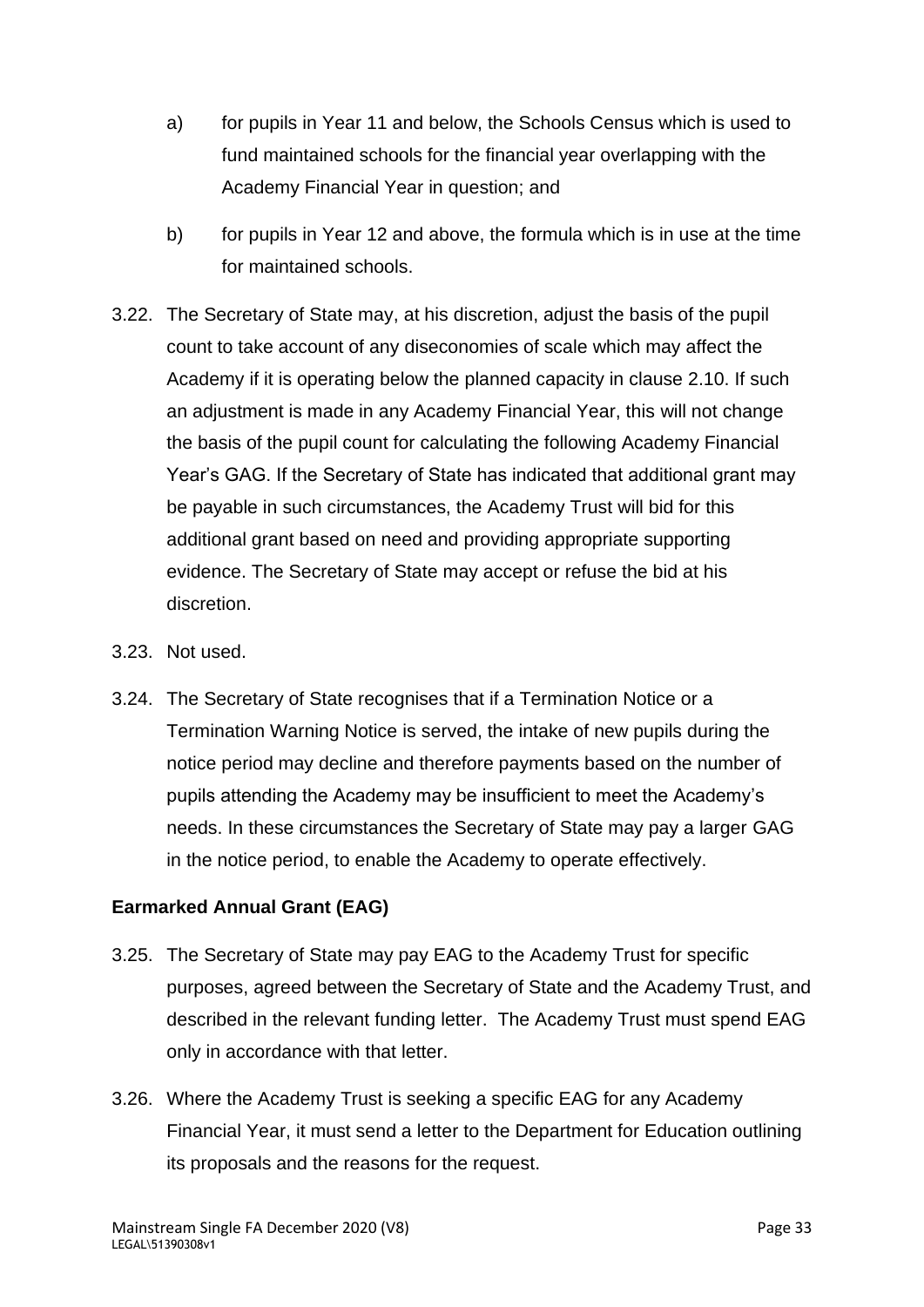# **Arrangements for paying GAG and EAG**

- 3.27. Before each Academy Financial Year, the Secretary of State will notify the Academy Trust of the GAG and EAG amounts which, subject to parliamentary approval, the Secretary of State plans for that Academy Financial Year and how they have been calculated.
- 3.28. The amount of GAG for an Academy Financial Year will be decided annually by the Secretary of State, and notified to the Academy Trust in a funding letter sent before the relevant Academy Financial Year begins (the "**Annual Letter of Funding**").
- 3.29. Amounts of EAG will be notified to the Academy Trust wherever possible in the Annual Letter of Funding or as soon as is practicable afterwards.
- 3.30. The Annual Letter of Funding will, as well as stating the grant amounts, set out how they have been calculated. It will not include grants which cannot be calculated in time because there is not enough information, or for other administrative reasons. Any such grants will be notified as soon as practicable.
- 3.31. The Secretary of State will pay GAG in monthly instalments on or before the first day of each month ("the relevant month"), to fund the salaries and other payroll costs of all monthly paid employees and all other costs payable during the relevant month. The detailed arrangements for payment will be set out in the Annual Letter of Funding, or an equivalent.
- 3.32. If GAG or EAG is miscalculated:
	- a) because of a mistake by the Secretary of State, which leads to an underpayment to the Academy Trust, the Secretary of State will correct the underpayment in the same or subsequent Academy Financial Years;
	- b) because the Academy Trust provided incorrect information, which leads to an underpayment to the Academy Trust, the Secretary of State may correct the underpayment in the same or subsequent Academy Financial Years;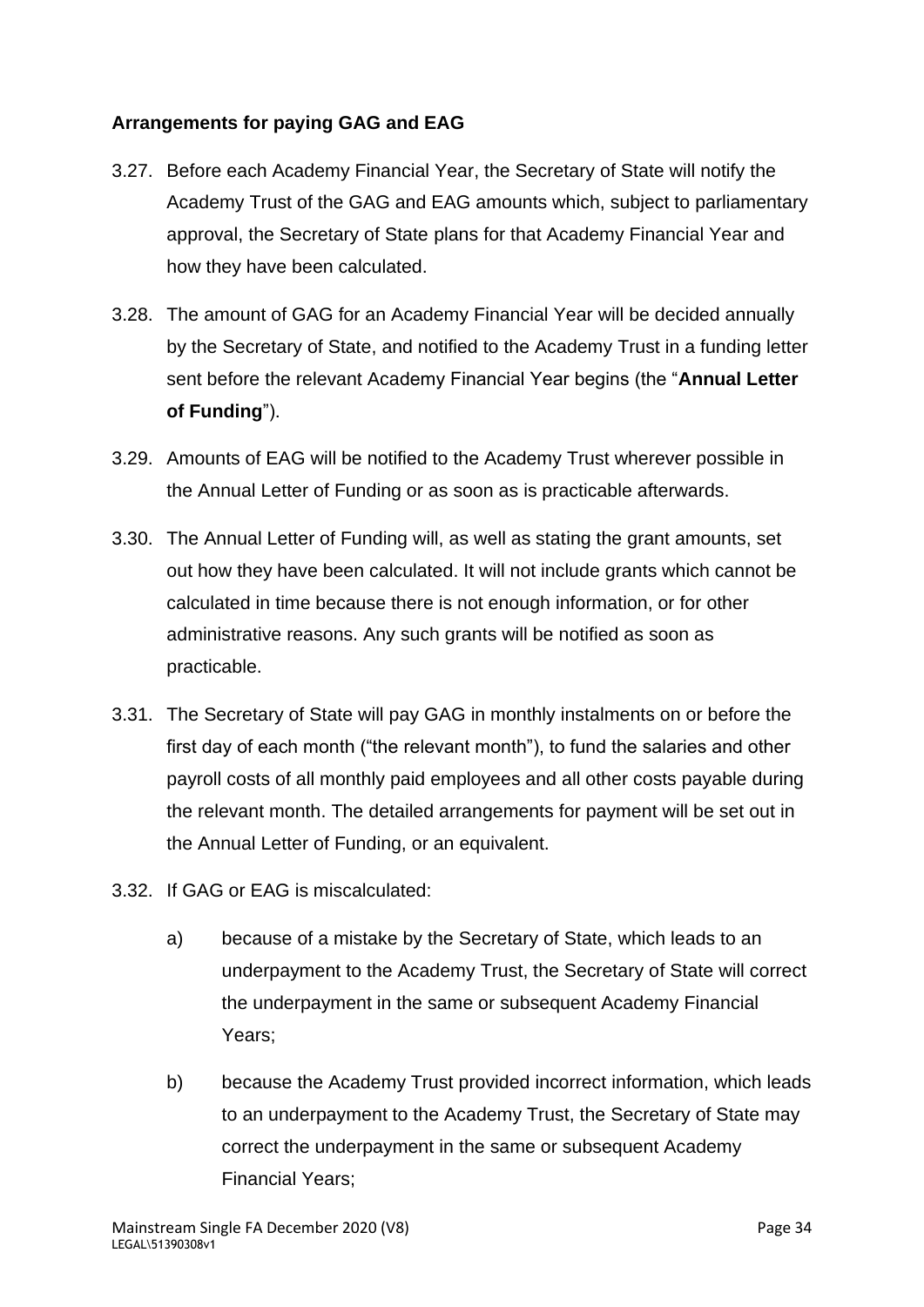c) for any reason which results in an overpayment to the Academy Trust, the Secretary of State may recover any overpaid grant in the same or subsequent Academy Financial Years, having considered all the relevant circumstances and taking into account any representations from the Academy Trust.

# **Other relevant funding**

- 3.33. Not used.
- 3.34. The Secretary of State may pay the Academy Trust's costs in connection with the transfer of employees from a Predecessor School under the Transfer of Undertakings (Protection of Employment) Regulations 2006. Such payment will be agreed on a case-by-case basis. The Academy Trust must not budget for such a payment unless the Secretary of State confirms in writing that it will be paid.
- 3.35. The Academy Trust may receive additional funding from a LA under an agreement with that LA for the provision of support for pupils with SEN who require high levels of such support. The Academy Trust must ensure that all support required under that agreement is provided for those pupils.

# 4. **FINANCIAL AND ACCOUNTING REQUIREMENTS**

#### **General**

- 4.1. In order for the Secretary of State to provide grant funding to the Academy Trust, the Academy Trust must be fulfilling the financial and reporting requirements in this Agreement.
- 4.2. In its conduct and operation, the Academy Trust must apply financial and other controls which meet the requirements of regularity, propriety and value for money.
- 4.3. The Academy Trust must appoint an accounting officer and must notify the Secretary of State of that appointment. The Academy Trust must assign to the accounting officer the responsibilities of the role set out in the Academies Financial Handbook and HM Treasury's publication 'Managing Public Money'.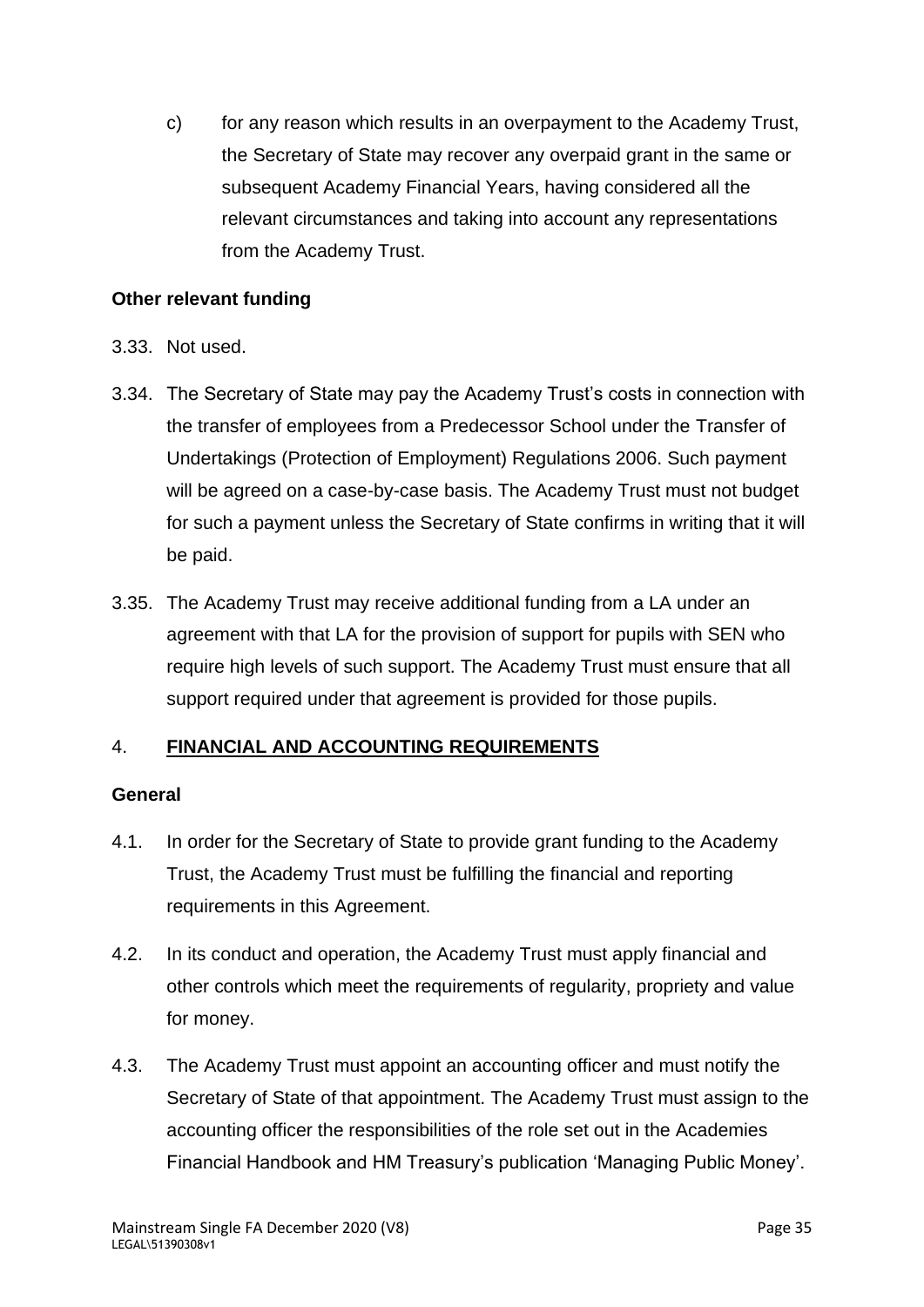- 4.4. The Academy Trust must abide by the obligations of, and have regard to the guidance for, charities and charity trustees issued by the Charity Commission and, in particular, the Charity Commission's guidance on 'Protecting Charities from Harm'. Any references in this document which require charity trustees to report to the Charity Commission should instead be interpreted as reporting to the body or person prescribed as the principal regulator under the Charities Act 2011.
- 4.5. Not used.
- 4.5A Not used.

### **Application of the Academies Financial Handbook**

- 4.6. In relation to the use of grant paid to the Academy Trust by the Secretary of State, the Academy Trust must follow the requirements of, and have regard to the guidance in, the Academies Financial Handbook.
- 4.7. The Academy Trust must have adequate insurance cover or opt into the Department for Education's arrangements as set out in the Academies Financial Handbook.
- 4.8. The Academy Trust must submit information about its finances to the Secretary of State in accordance with the Academies Financial Handbook, or as otherwise specified by the Secretary of State.

#### **Budgeting for funds**

- 4.9. The Academy Trust must balance its budget from each Academy Financial Year to the next. For the avoidance of doubt, this does not prevent the Academy Trust from:
	- a) subject to clause 4.14, carrying a surplus from one Academy Financial Year to the next; or
	- b) carrying forward from previous Academy Financial Years sufficient cumulative surpluses on grants from the Secretary of State to meet an in-year deficit on such grants in a subsequent financial year, in accordance with clauses 4.14-4.17; or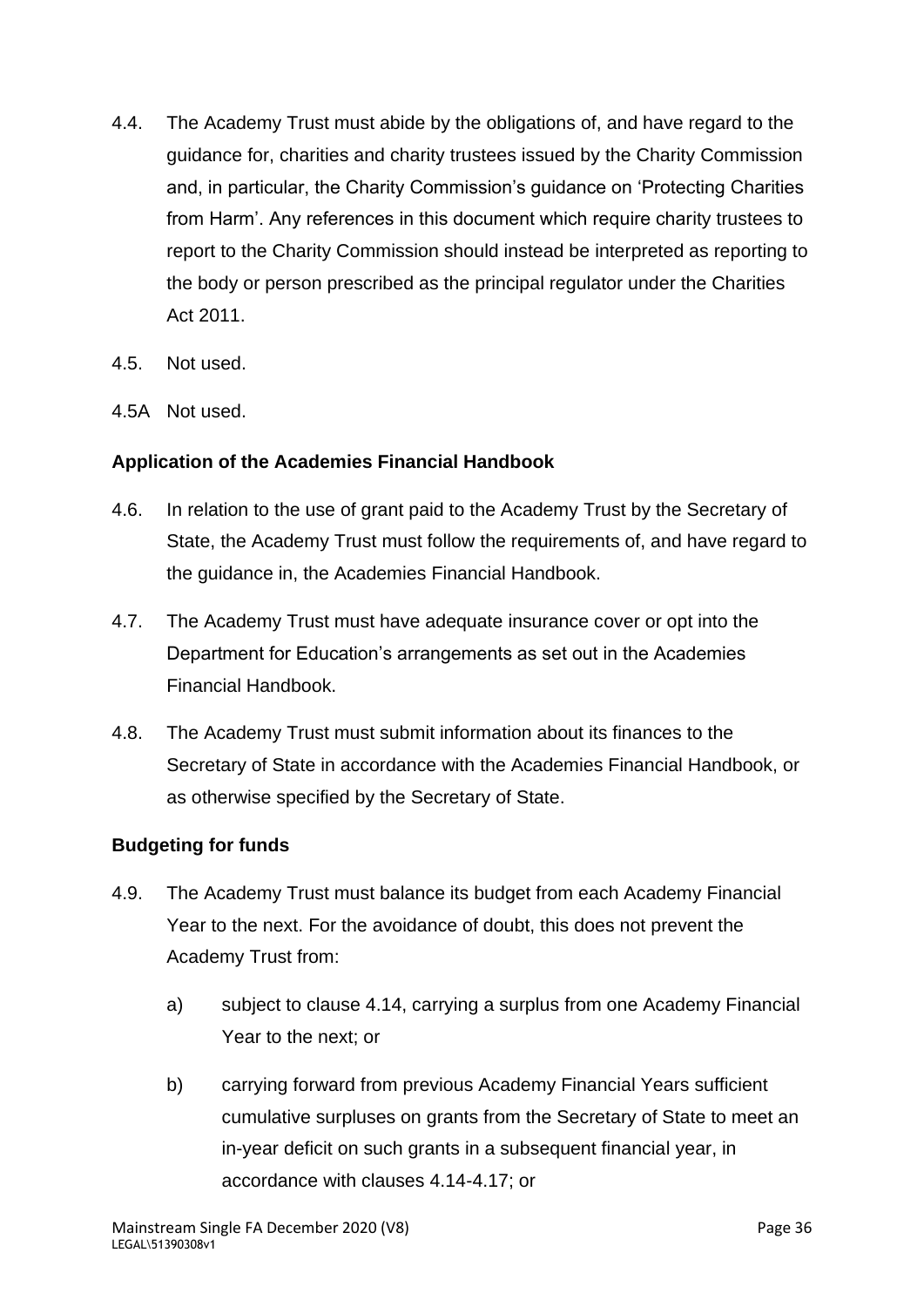- c) incurring an in-year deficit on funds from sources other than grants from the Secretary of State in any Academy Financial Year, provided it does not affect the Academy Trust's responsibility to ensure that the Academy balances its overall budget from each Academy Financial Year to the next.
- 4.10. The Academy Trust may spend or accumulate funds from private sources or public sources, other than grants from the Secretary of State. Any surplus from private or public sources other than grants from the Secretary of State must be separately identified in the Academy Trust's accounts.
- 4.11. For clarity, and in accordance with the intent of parity of funding with LA maintained schools, where the Predecessor School had a deficit balance and the Department for Education has settled this with the LA, that amount will be recovered from the Academy Trust over a period of up to 3 years (unless the Secretary of State in his discretion decides otherwise) after the Academy opened.
- 4.12. The Academy Trust's budget must be approved for each Academy Financial Year by the Board of Charity Trustees.
- 4.13. The approved budget must be submitted to the Secretary of State in a form, and by a date, to be notified by the Secretary of State.

# **Carrying forward of funds**

- 4.14. At the end of any Academy Financial Year the Academy Trust may carry forward unspent GAG from previous Academy Financial Years without limit (unless a limit is specified in the Academies Financial Handbook, or otherwise specified in writing by the Secretary of State, in which case that limit will apply).
- 4.15. The Academy Trust must use any GAG carried forward only for the purposes of GAG as set out in this Agreement, or otherwise as specified in the Academies Financial Handbook or in writing by the Secretary of State.
- 4.16. Not used.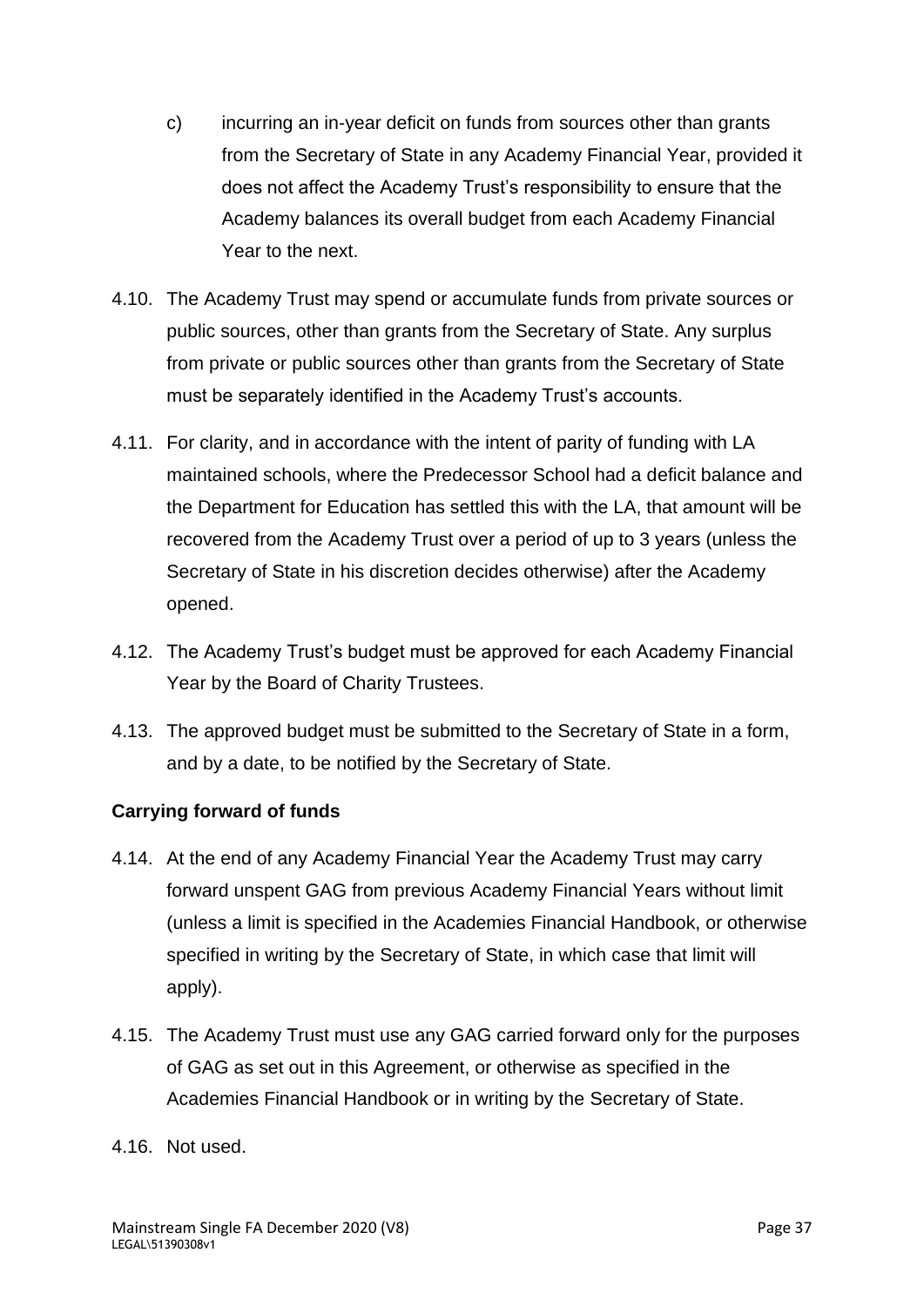- 4.17. Any additional grant made in accordance with clause 3.24, for a period after the Secretary of State has served a Termination Notice or a Termination Warning Notice, may be carried forward without limitation or deduction until the circumstances set out in clause 3.24 cease to apply, or the Academy closes.
- 4.18. Any unspent grant not allowed to be carried forward under clauses 4.14-4.17 may be taken into account in the payment of subsequent grant.

### **Annual accounts and audit**

- 4.19. The Academy Trust must prepare and file with Companies House the annual reports and accounts required by the Companies Act 2006.
- 4.20. In addition, the Academy Trust must prepare its annual reports and accounts for each Academy Financial Year:
	- a) in accordance with the Charity Commission's 'Accounting and Reporting by Charities: Statement of Recommended Practice', as if the Academy Trust were a registered charity; and
	- b) additionally as the Secretary of State directs.
- 4.21. The Academy Trust's accounts must be audited annually by independent auditors appointed in line with the Academies Financial Handbook.
- 4.22. The accounts must carry an audit report stating whether, in the auditors' opinion, the accounts show a true and fair view of the Academy Trust's affairs. The accounts must also be accompanied by such other audit reports, relating to the use of grants and other matters, as the Secretary of State directs.
- 4.23. The Academy Trust's annual report must include the names of all members of the Academy Trust who served during the year.
- 4.24. The Academy Trust's annual reports and accounts, and the auditor's reports, must be submitted to the Secretary of State by 31 December each Academy Financial Year, or as otherwise specified by the Secretary of State.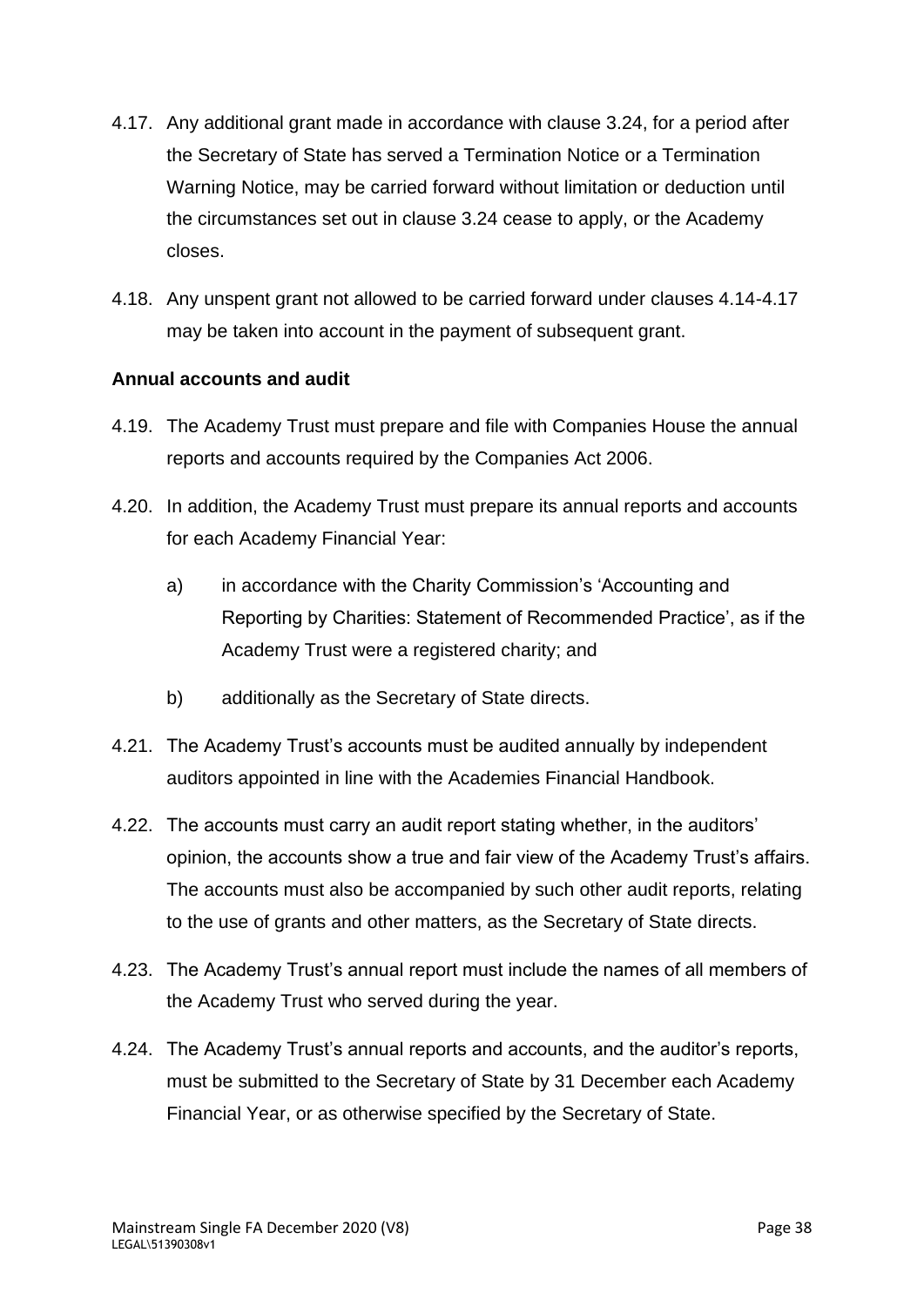4.25. The Academy Trust must publish on its website its annual reports and accounts, current memorandum of association, Articles and Funding Agreement and the names of its Charity Trustees and members. The Secretary of State may also publish the Academy Trust's annual reports and accounts, and the audit report, as he sees fit.

### **Keeping financial records**

4.26. The Academy Trust must keep proper accounting records. Statements of income and expenditure, statements of cash flow and balance sheets must be produced in such form and frequency as the Secretary of State directs.

#### **Access to financial records**

- 4.27. The books of accounts and all relevant records, files and reports of the Academy Trust, including those relating to financial controls, must be open at all reasonable times to officials of the Department for Education and the National Audit Office, and to their agents and contractors, for inspection or carrying out value for money assessments. The Academy Trust must give those officials and contractors reasonable assistance with their enquiries. For the purposes of this clause 'relevant' means in any way relevant to the provision and use of grants provided by the Secretary of State under this Agreement.
- 4.28. The Secretary of State may, at his expense, instruct auditors to report to him on the adequacy and effectiveness of the Academy Trust's accounting systems and internal controls to standards determined by the Secretary of State, and to make recommendations for improving the Academy Trust's financial management.

#### **Acquiring and disposing of Publicly Funded Assets**

- 4.29. In relation to Publicly Funded Assets, the Academy Trust must not, without the Secretary of State's consent:
	- a) acquire or dispose of freehold land;
	- b) take up or grant a lease of land;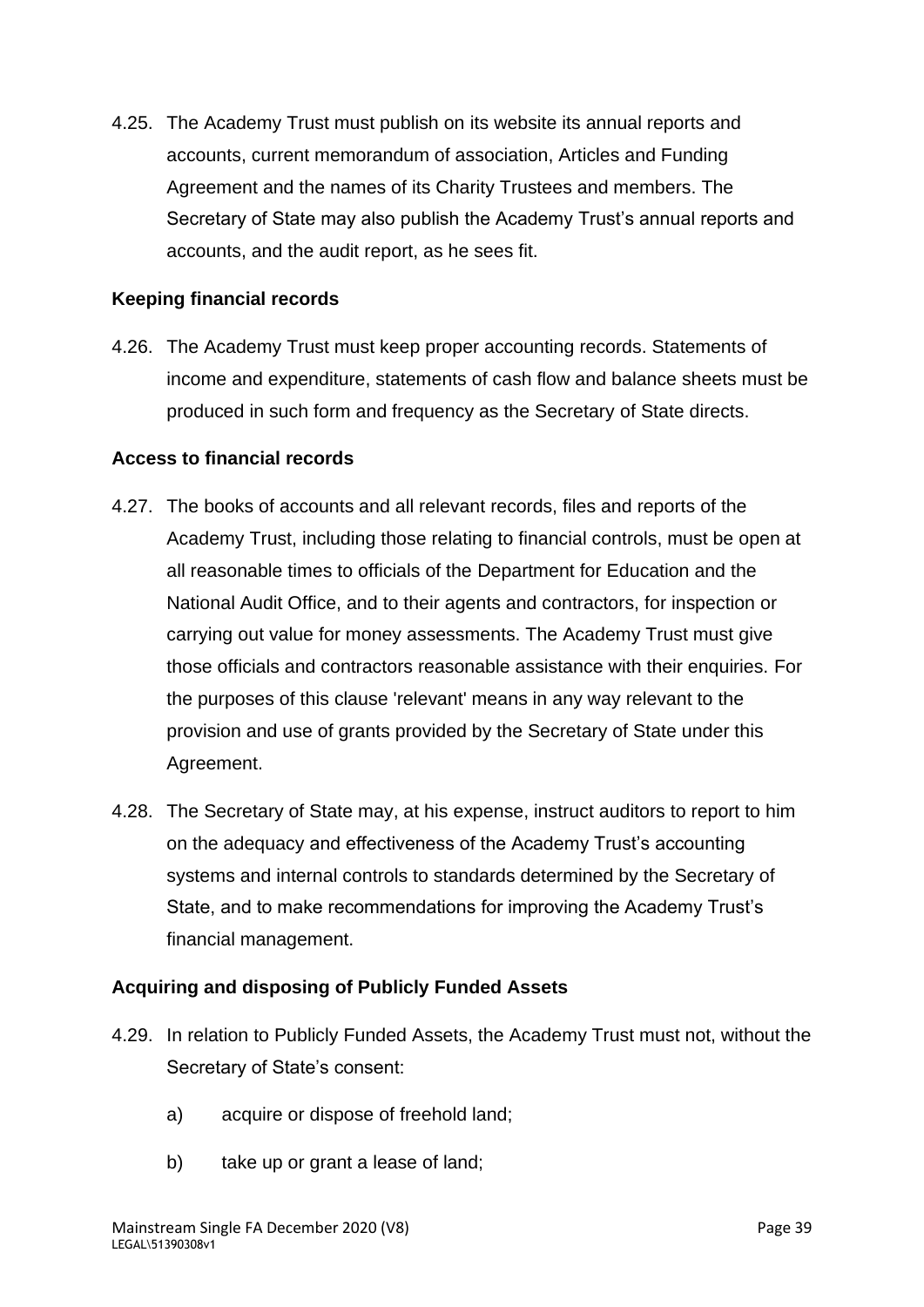c) dispose of any other class of capital asset,

except as expressly permitted in the Academies Financial Handbook, and subject to Part 3 of Schedule 1 to the Academies Act 2010.

4.30. The Academy Trust must give the Secretary of State 30 days' notice t of its intention to take any of the actions in clause  $4.29$  (a)  $-$  (c) regardless of whether the Secretary of State's consent is required.

### **Retaining proceeds from the disposal of capital assets**

- 4.31. Except as permitted in the Academies Financial Handbook, if the Academy Trust sells capital assets which were acquired or enhanced wholly or partly using payments made by or on behalf of HM Government, the Academy Trust must pay to the Secretary of State, at his request, an amount of the sale proceeds equivalent to the proportion of the original cost of the acquisition or enhancement which was met by or on behalf of HM Government.
- 4.32. If the Academy Trust sells a capital asset which was transferred to it for no or nominal consideration from a LA, the Predecessor School or the Predecessor School's foundation, the Academy Trust must, if required by the Secretary of State, pay all or part of the sale proceeds to the LA or to the Secretary of State, taking into account the amount of the proceeds to be reinvested by the Academy Trust.

#### **Transactions outside the usual planned range**

- 4.33. In relation to Publicly Funded Assets, the Academy Trust must not, without the Secretary of State's consent:
	- a) give any guarantees, indemnities or letters of comfort, except such as are given in normal contractual relations; or
	- b) write off any debts or liabilities owed to it; or
	- c) offer to make any special payments as defined in HM Treasury's publication 'Managing Public Money' (including ex gratia payments, staff severance payments and compensation payments)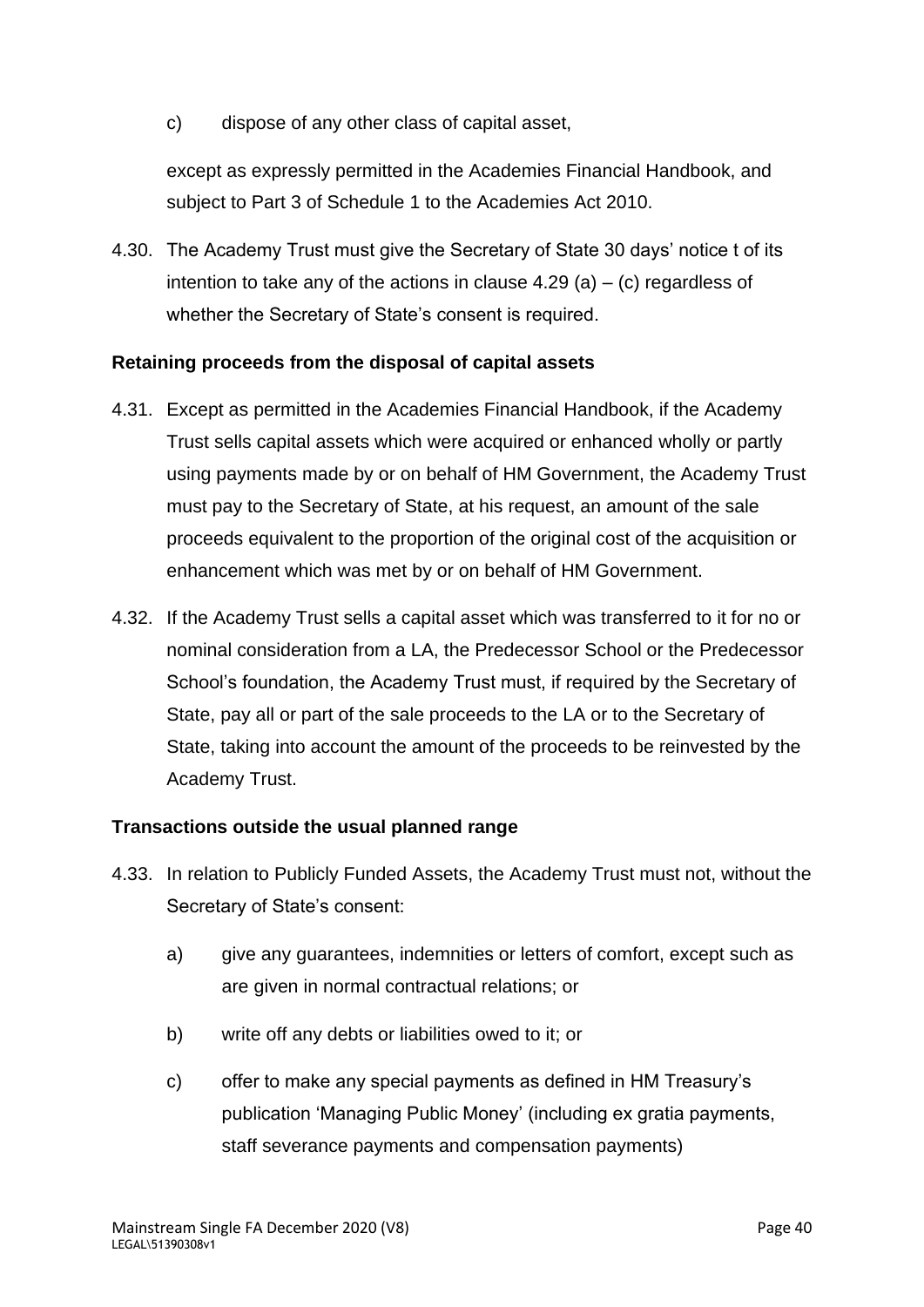if the value of those transactions would be above any threshold specified in the Academies Financial Handbook.

- 4.34. The Academy Trust must give the Secretary of State 30 days' notice (or such shorter period as the Secretary of State may agree) of its intention to take any of the actions in clause  $4.33$  (a) – (c) regardless of whether the Secretary of State's consent is required.
- 4.35. The Academy Trust must promptly notify the Secretary of State of any loss arising from suspected theft or fraud in line with the requirements in the Academies Financial Handbook, or otherwise specified by the Secretary of State.

# **Borrowing**

4.36. Except as permitted in the Academies Financial Handbook, the Academy Trust must not borrow against Publicly Funded Assets, or so as to put Publicly Funded Assets at risk, without the Secretary of State's consent.

### 5. **LAND CLAUSES**

"**Land**" means the land at Bosworth Road, Measham, Swadlincote, Derbyshire, DE12 7LG, being the land registered with title number LT448744 and demised by the Lease.

"**Lease**" means the lease, any subsequent variations to the lease or other occupational agreement between the Academy Trust and a third party (the "**Landlord**") under which the Academy Trust derives title to the Land.

"**Property Notice**" means any order, notice, proposal, demand or other requirement issued by any competent authority (including the Landlord) which materially affects the Academy Trust's ability to use the Land for the purposes of the Academy or any correspondence that affects the extent of the Land.

#### **Restrictions on Land transfer**

5.1. The Academy Trust must: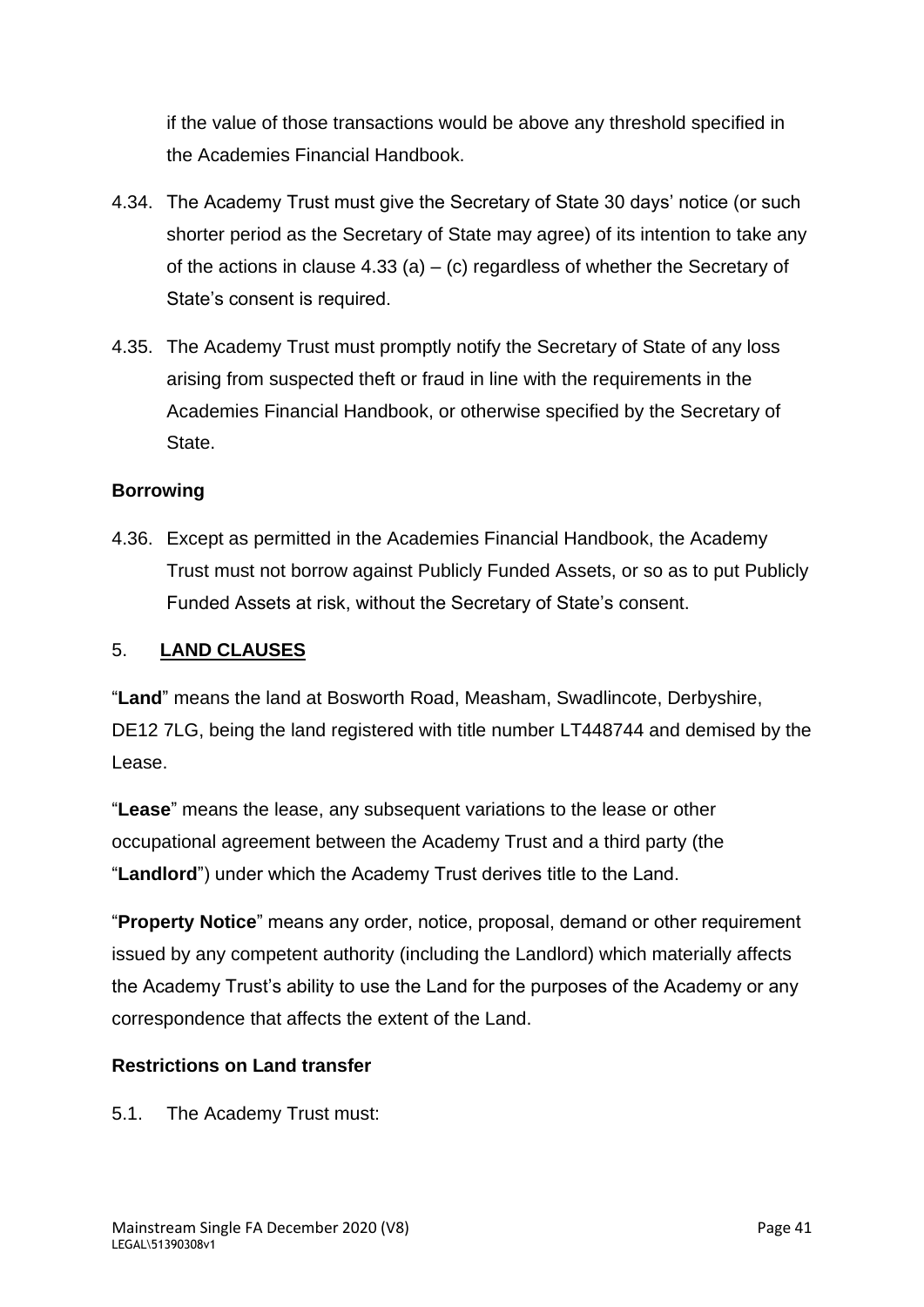a) within 28 days of the signing of this Agreement in circumstances where the Land is transferred to the Academy Trust prior to the date of this Agreement, or otherwise within 28 days of the transfer of the Land to the Academy Trust, apply to the Land Registry using Form RX1 for the following restriction (the "**Restriction**") to be entered in the proprietorship register for the Land:

*No disposition of the registered estate by the proprietor of the registered estate, or by the proprietor of any registered charge, not being a charge registered before the entry of this restriction, is to be registered without a written consent signed by the Secretary of State for Education, of Sanctuary Buildings, Great Smith Street, London SW1P 3BT;*

- b) take any further steps reasonably required to ensure that the Restriction is entered on the proprietorship register;
- c) promptly confirm to the Secretary of State when the Restriction has been registered;
- d) if it has not registered the Restriction, permit the Secretary of State to do so in its place; and
- e) not, without the Secretary of State's consent, apply to disapply, modify, cancel or remove the Restriction, whether by itself, a holding company, a subsidiary company, or a receiver, administrator or liquidator acting in the name of the Academy Trust.

# **Obligations of the Academy Trust**

- 5.2. The Academy Trust must keep the Land clean and tidy and make good any damage or deterioration to the Land. The Academy Trust must not do anything to lessen the value or marketability of the Land without the Secretary of State's consent.
- 5.3. The Academy Trust must comply with the Lease and promptly enforce its rights against the Landlord.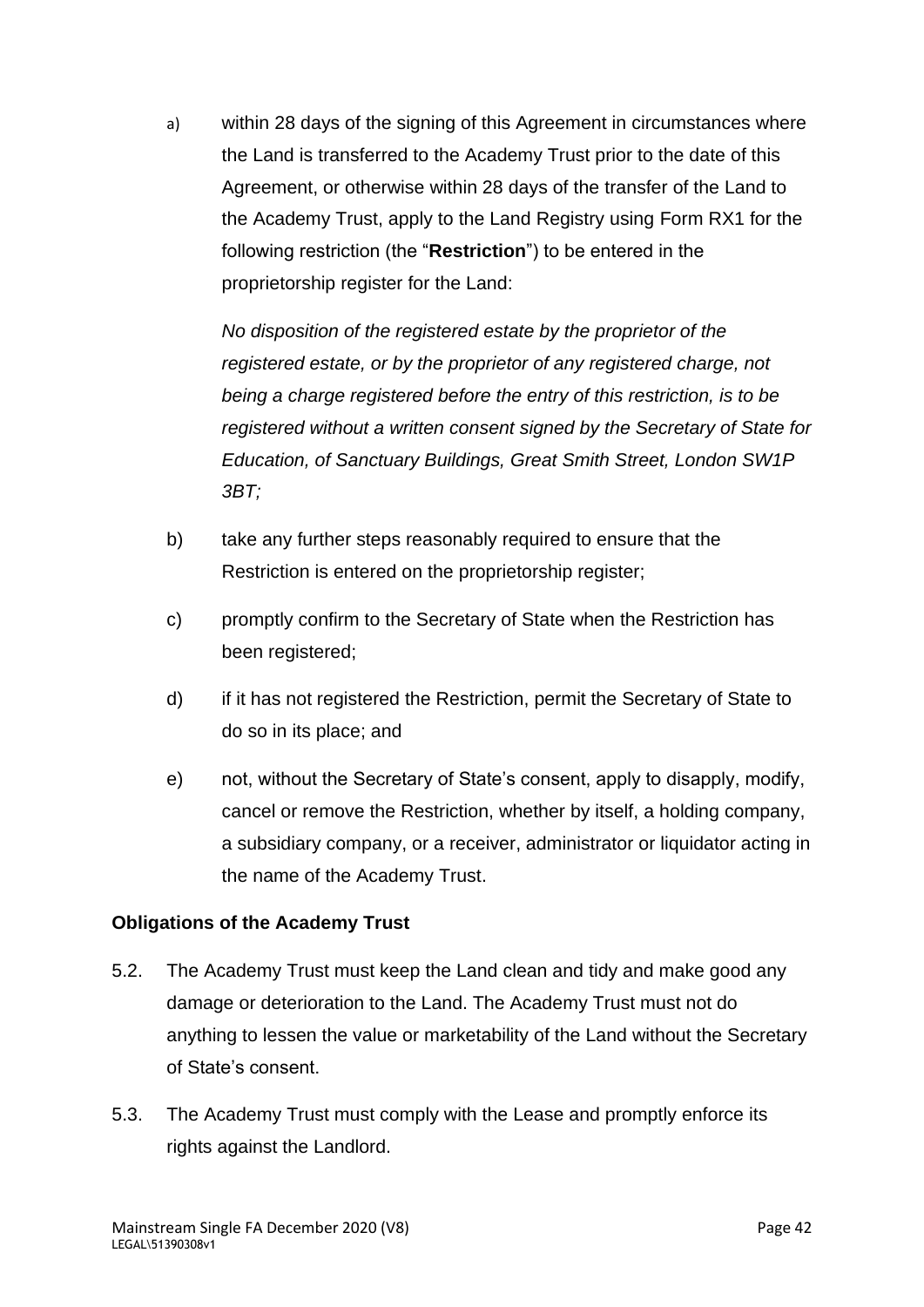- 5.4. The Academy Trust must not, without the Secretary of State's consent:
	- a) terminate, vary, surrender, renew, dispose of or agree any revised rent under the Lease;
	- b) grant any consent or licence; or
	- c) create or allow any encumbrance; or
	- d) part with or share possession or occupation; or
	- e) enter into any onerous or restrictive obligations,

in respect of all or part of the Land provided that the Academy Trust may grant a licence or share occupation of part of the Land with a proprietor or proposed proprietor of an academy or a body or individual providing services or facilities which are within the uses permitted by the Lease and where no relationship of landlord and tenant arises as a result of such occupation.

### **Option**

- 5.5. The Academy Trust grants and the Secretary of State accepts an option (the "**Option**") to acquire the Land at nil consideration. The Secretary of State may exercise the Option in writing
	- a) if this Funding Agreement is terminated for any reason;
	- b) at any time on or after the issue of a Termination Notice; or
	- c) if, under clause 5.11, the Academy Trust and the Secretary of State agree that part of the Land should be demised or subleased to another academy trust;
	- d) if, under clause 5.13, the Academy Trust cannot use all or part of the Land as the permanent site of the Academy.

5.5.A If the Option is exercised, completion will take place;

a) 28 days after the exercise date where a Termination Notice has not been issued; or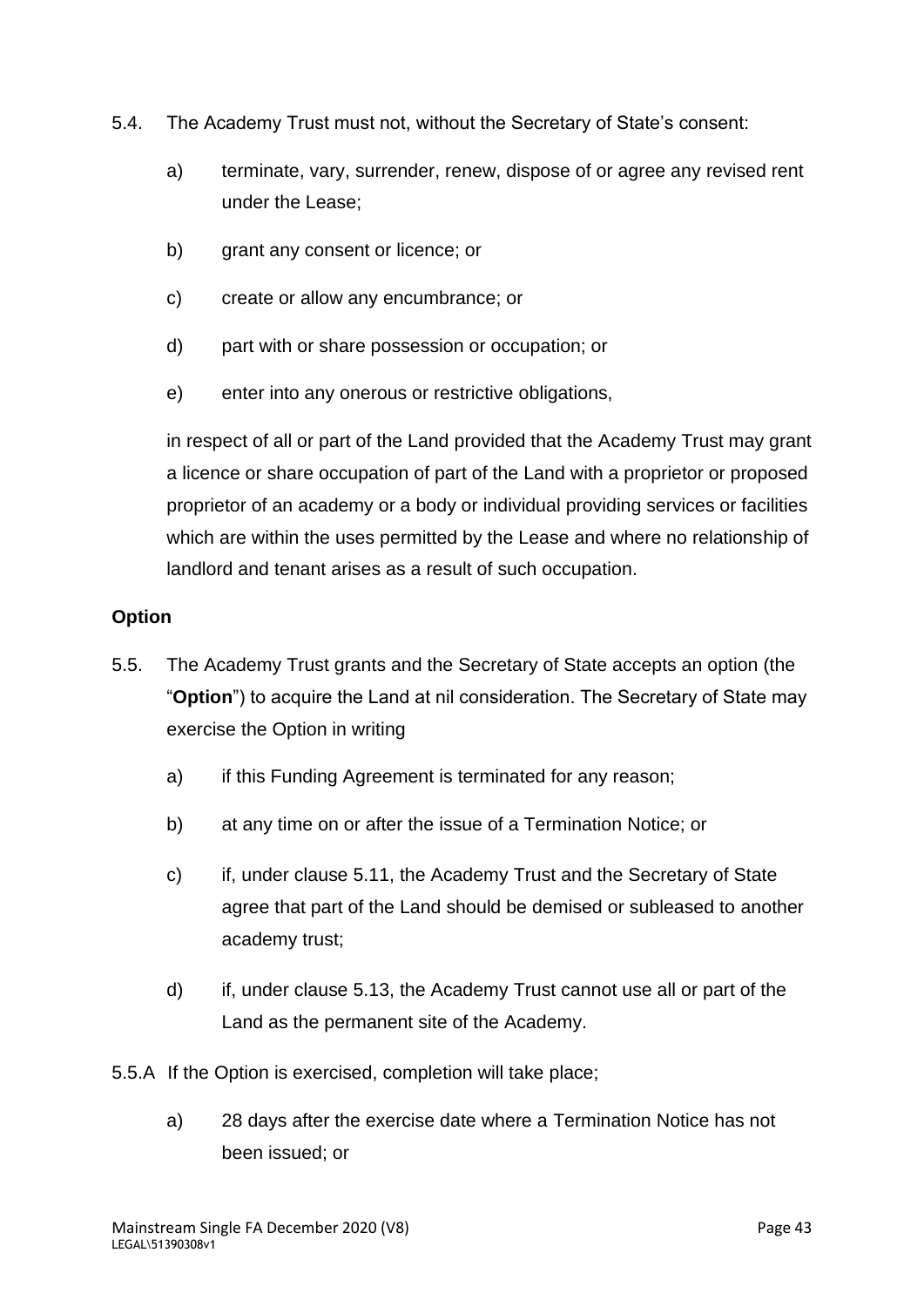b) where a Termination Notice has been issued, the date specified in the Termination Notice as to when this Agreement shall terminate;

and in either case in accordance with the Law Society's Standard Conditions of Sale for Commercial Property in force at that date.

# **Option notice**

- 5.6. The Academy Trust:
	- a) must, within 14 days after acquiring the Land or, if later, after signing this Agreement, apply to the Land Registry on Form AN1 (including a copy of this Agreement) for a notice of the Option (the "**Option Notice**") to be entered in the register, taking any further steps required to have the Option Notice registered and promptly confirming to the Secretary of State when this has been done;
	- b) if it has not registered the Option Notice, agrees that the Secretary of State may apply to register it using Form UN1;
	- c) must not, without the Secretary of State's consent, apply to disapply, modify or remove the Option Notice, whether by itself, a holding company, a subsidiary company, or a receiver, administrator or liquidator acting in the name of the Academy Trust, and
	- d) must, in the case of previously unregistered land, within 14 days after acquiring the Land or, if later, after signing this Agreement, apply to register a Class C(iv) land charge in the Land Charges Registry, and send the Secretary of State a copy of the relevant entry within 7 days after the registration has been completed. If the Secretary of State considers that the Academy Trust has not complied with this clause, he may apply to secure the registration.

# **Property notices**

- 5.7. If the Academy Trust receives a Property Notice, it must:
	- a) send a copy of it to the Secretary of State within 14 days, stating how the Academy Trust intends to respond to it;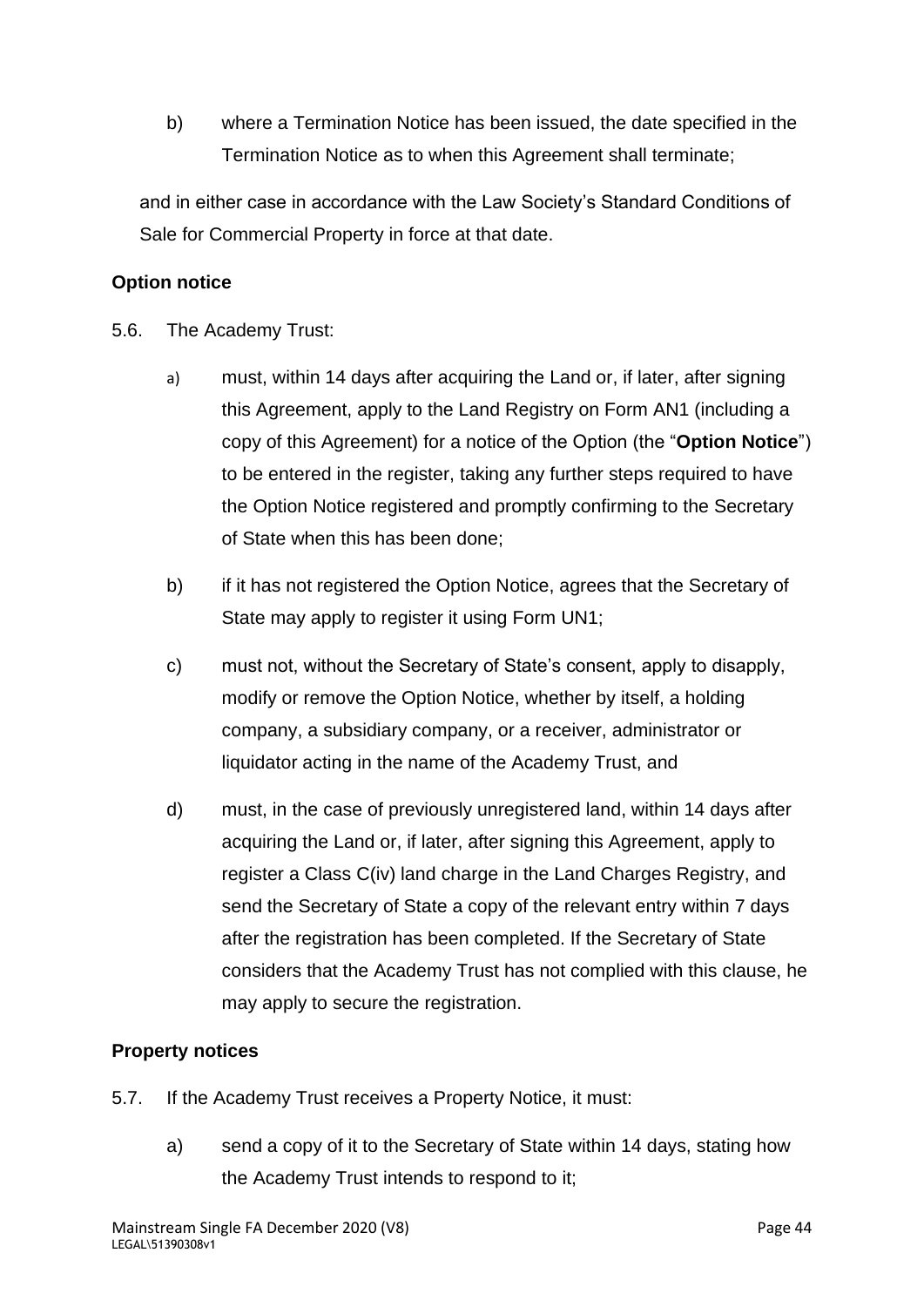- b) promptly give the Secretary of State all the information he asks for about it;
- c) allow the Secretary of State to take all necessary action, with or instead of the Academy Trust, to comply with it, and
- d) use its best endeavours to help the Secretary of State in connection with it.

### **Breach of Lease**

- 5.8. If the Academy Trust is, or if it is reasonably foreseeable that it will be, in material breach of the Lease, the Academy Trust must immediately give written notice to the Secretary of State stating what the breach is and what action the Academy Trust has taken or proposes to take to remedy it, including timescales where appropriate.
- 5.9. After notifying the Secretary of State under clause 5.8, the Academy Trust must:
	- a) promptly give the Secretary of State all the information he asks for about the breach;
	- b) allow the Secretary of State to take all necessary action, with or instead of the Academy Trust, to remedy or prevent the breach, and
	- c) use its best endeavours to help the Secretary of State to remedy or prevent the breach.

# **Sharing the Land**

- 5.10 Where:
	- a) the Secretary of State identifies basic or parental need for additional places in the area in which the Academy is situated; and
	- b) the Secretary of State then considers that not all the Land is needed for the operation of the Academy at planned capacity,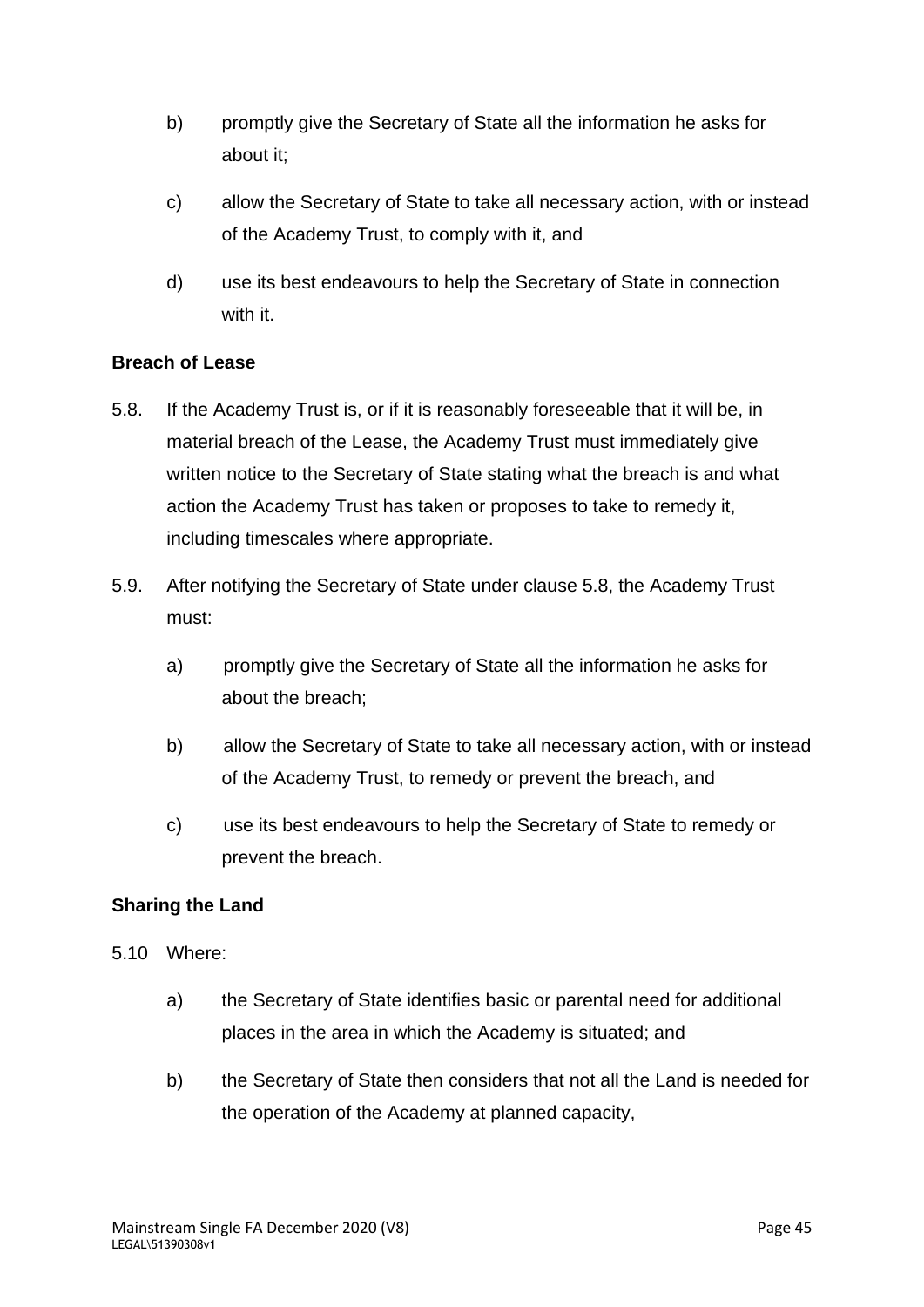the Secretary of State must consult with the Academy Trust to determine whether part of the Land could be demised or sublet to another academy trust, as the Secretary of State considers appropriate, for the purpose of that academy trust establishing and maintaining an educational institution on the Land.

- 5.11 To the extent the Academy Trust and the Secretary of State agree to part of the Land being demised or sublet in accordance with clause 5.10, the Academy Trust must use its best endeavours to procure either the approval of the Landlord or any necessary amendments to the Lease in order to enable it to share occupation of the Land with the incoming academy trust and to provide the incoming academy trust with security of occupancy over the Land occupied by it, and shall enter into any legal arrangements which the Secretary of State requires for this purpose. The Secretary of State shall meet the necessary and reasonable legal costs incurred by the Academy Trust in connection with entering into any such arrangements under this clause.
- 5.12 For the purposes of clause 5.10:
	- a) a **basic need** will arise when the forecast demand for pupil places in the area where the Academy is situated is greater than the existing capacity to provide them;
	- b) a **parental need** will arise when the Department for Education is actually aware of an additional demand for pupil places in the area where the Academy is situated, following representations from Parents in that area; and
	- c) **planned capacity** has the meaning given in clause 2.10.
- 5.13 If the Academy Trust cannot use all or part of the Land as the permanent site of the Academy but the Secretary of State agrees not to terminate this Agreement on that basis, the Secretary of State may notify the Academy Trust that he intends to exercise the Option to transfer the Land for nil consideration to himself or his nominee.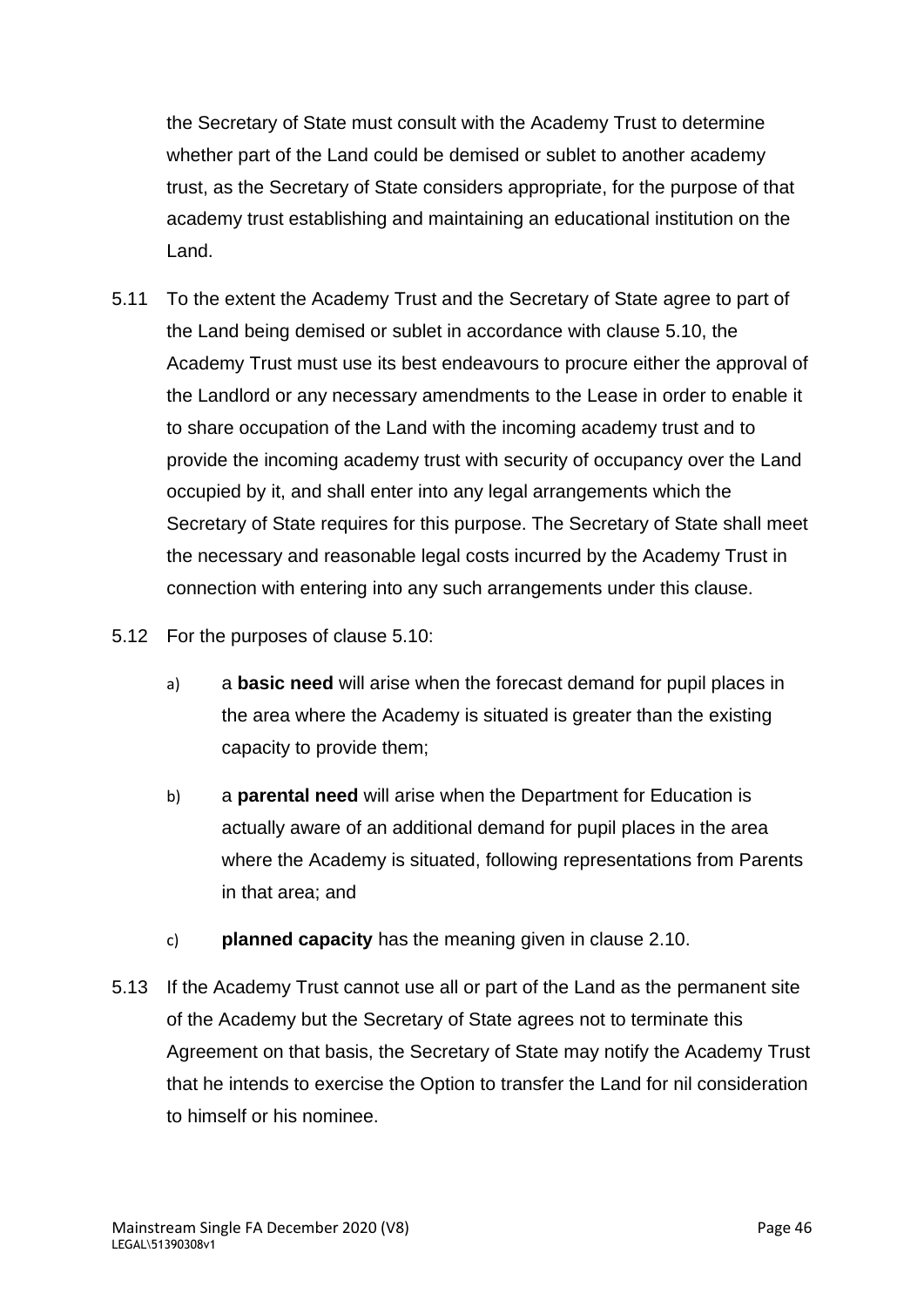5.14 On or following the issue of a Termination Notice, the Secretary of State may give notice that he intends to exercise his rights under clause 5.5. Any such notice is without prejudice to his right to exercise any other rights available to him.

The parties' rights and obligations in respect of the Land are set out in the Church Supplemental Agreement dated 30 November 2012 and made between (1) the Secretary of State; (2) the Academy Trust; (3) The Incumbent and Churchwardens of the Benefice of Measham; and (4) The Board of Education of the Diocese of Leicester. For the purposes of this clause, the Land has the meaning given in the Church Supplemental Agreement.

# 6. **COMPLAINTS**

- 6.1. If a complaint is made about matters arising wholly or partly before the Academy opened, and all or part of that complaint was investigated by the Local Government Ombudsman under Part III of the Local Government Act 1974 ("**Part III**"), or could have been investigated under Part III if the Predecessor School had remained a maintained school, the Academy Trust:
	- a) must abide by the provisions of Part III as if the Academy were a maintained school;
	- b) agrees that the Secretary of State will have the power to investigate the subject of the complaint as if it had taken place after the Academy opened; and
	- c) must act in accordance with any recommendation from the Secretary of State as if that recommendation had been made under Part III and the Academy were a maintained school.
- 6.2. If the Secretary of State could have given an order or a direction under sections 496 or 497 of the Education Act 1996 to the governing body of the Predecessor School relating to matters occurring within the 12 months immediately before the Academy opened, the Academy Trust: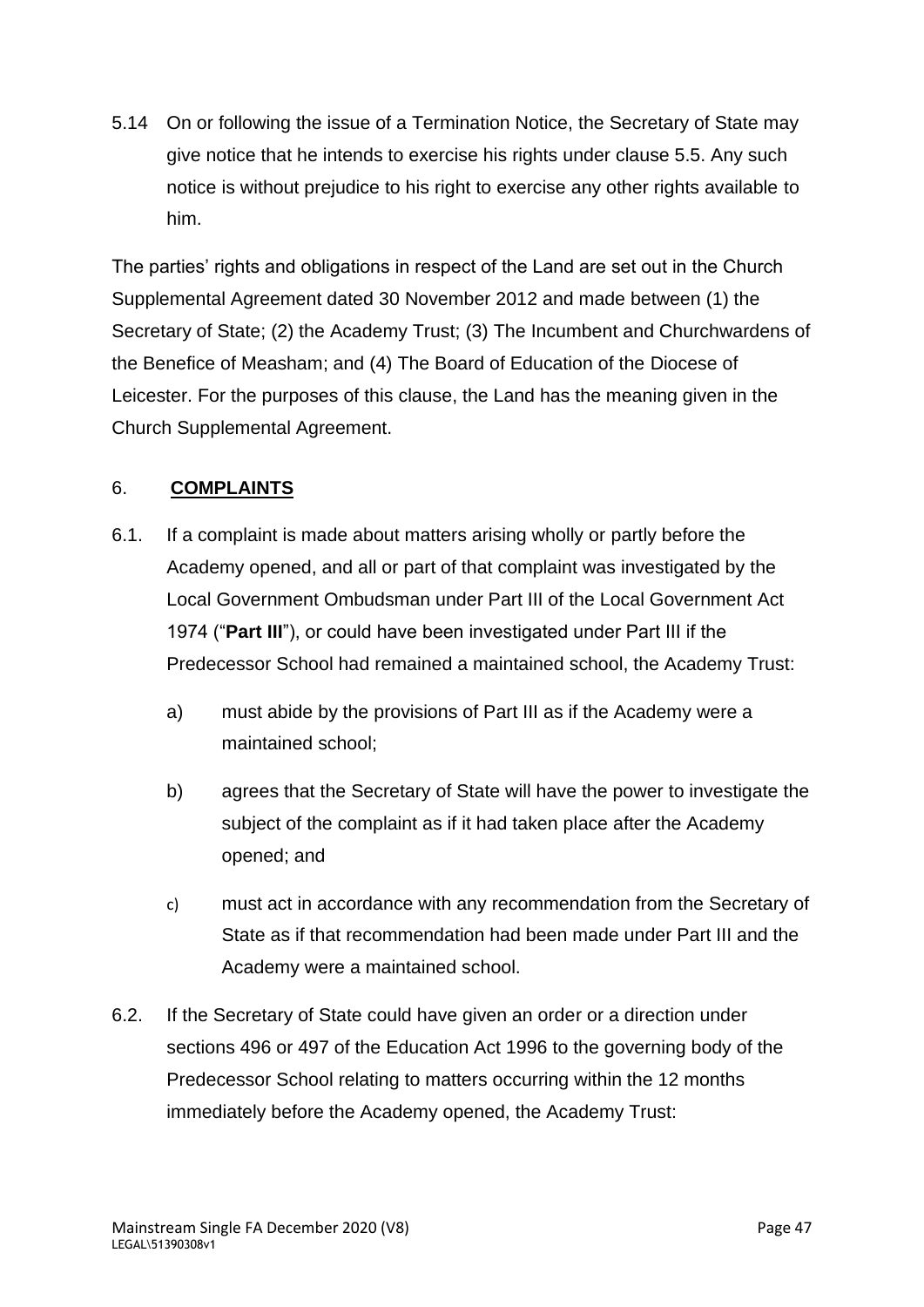- a) agrees that the Secretary of State may give orders or directions to the Academy Trust as though the Academy were a maintained school and sections 496 and 497 applied to the governing body of that maintained school; and
- b) must act in accordance with any such order or direction from the Secretary of State.
- 6.3. If a complaint made to the governing body of the Predecessor School has not been fully investigated when the Academy opens, the Academy Trust must continue to investigate that complaint in accordance with the complaints procedures established by that governing body.
- 6.4. If a complaint is made to the Academy Trust about matters arising wholly or partly during the 12 months before the Academy opened, the Academy Trust agrees to investigate that complaint as if the matter complained of had taken place after the Academy opened.

# **7. TERMINATION**

# **Termination by either party**

7.1. Either party may give at least seven Academy Financial Years' notice to terminate this Agreement. Such termination would take effect on 31 August of the relevant year.

# **Termination Warning Notice**

- 7.2. The Secretary of State may serve a Termination Warning Notice where he considers that:
	- a) the Academy Trust has breached the provisions of this Agreement; or
	- b) the standards of performance of pupils at the Academy are unacceptably low; or
	- c) there has been a serious breakdown in the way the Academy is managed or governed; or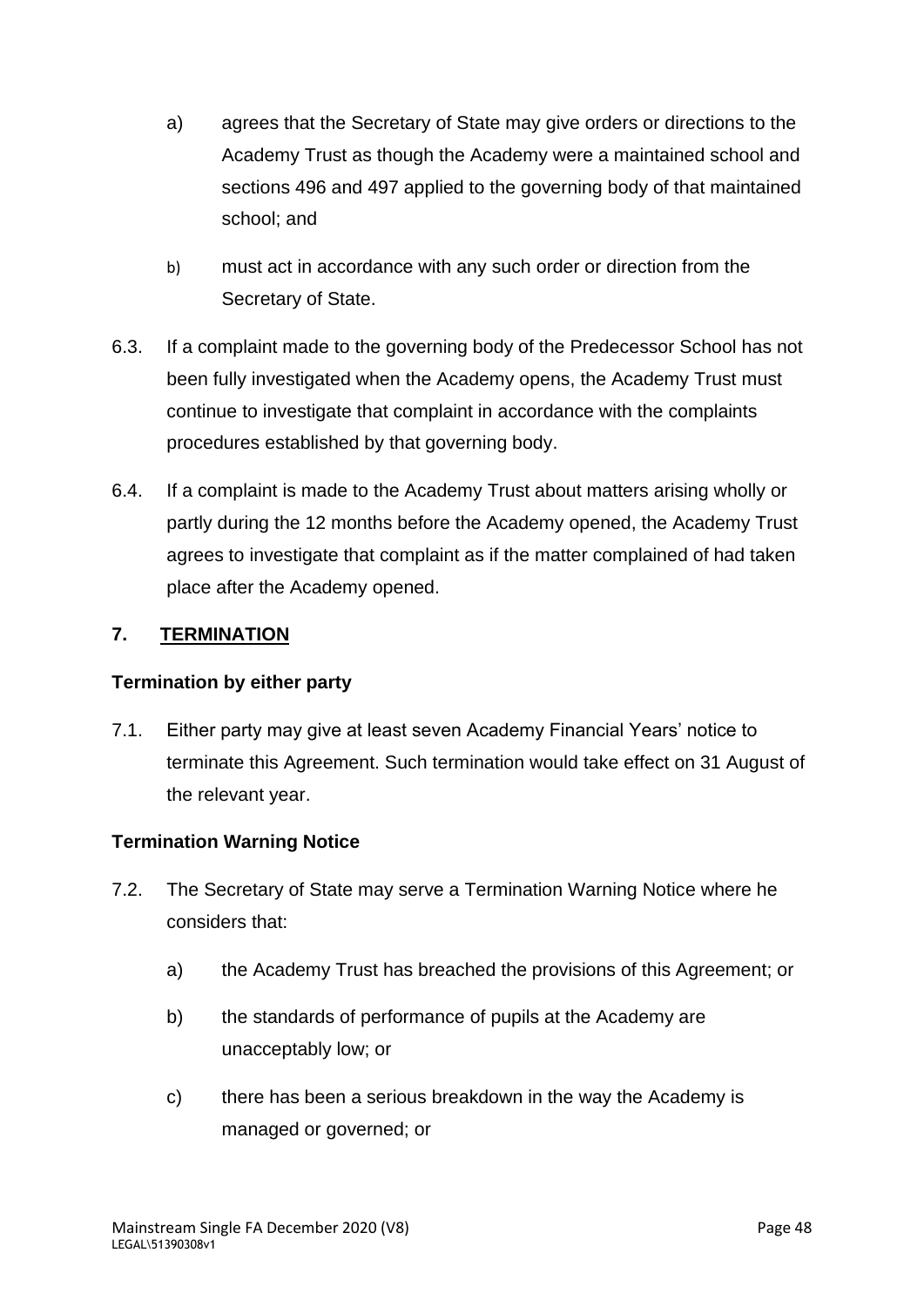- d) the safety of pupils or staff is threatened, including by a breakdown of discipline; or
- e) the Academy is Coasting provided he has notified the Academy Trust that it is Coasting.
- 7.3. A Termination Warning Notice served under clause 7.2 will specify:
	- a) the action the Academy Trust must take;
	- b) the date by which the action must be completed; and
	- c) the date by which the Academy Trust must make any representations, or confirm that it agrees to undertake the specified action.
- 7.4. The Secretary of State will consider any representations from the Academy Trust which he receives by the date specified in the Termination Warning Notice. The Secretary of State may amend the Termination Warning Notice to specify further action which the Academy Trust must take, and the date by which it must be completed.
- 7.5. If the Secretary of State considers that the Academy Trust has not responded to the Termination Warning Notice as specified under clause 7.3(c), or has not completed the action required in the Termination Warning Notice under clauses 7.3(a) and (b) (and any further action specified under clause 7.4) he may serve a Termination Notice.

# **Termination by the Secretary of State after inspection**

- 7.6. If the Chief Inspector gives notice to the Academy Trust that:
	- a) special measures are required to be taken in relation to the Academy; or
	- b) the Academy requires significant improvement,

the Secretary of State may serve a Termination Warning Notice, specifying the date by which the Academy Trust must make any representations.

7.6A Not used.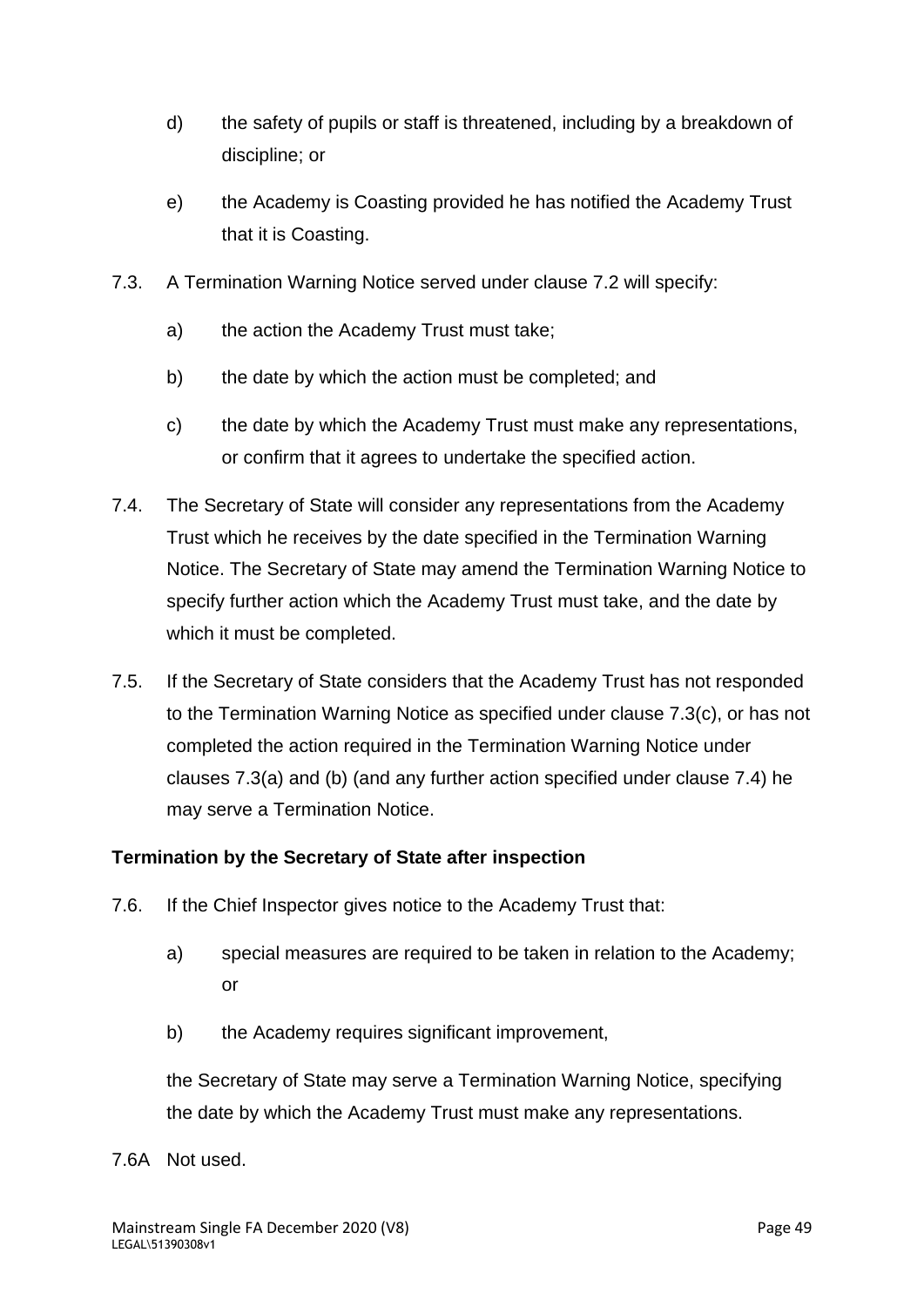#### 7.7. Not used.

#### 7.8. Not used.

#### **Termination by the Secretary of State**

- 7.9. If the Secretary of State has determined that the Academy will be removed from the Register of Independent Schools and no appeal against the determination is pending, he may serve a Termination Notice.
- 7.10. The Secretary of State may serve a Termination Notice if any of the following events occurs, or if he considers that there is a serious risk that any of them may occur:
	- a) the Academy Trust calls a formal or informal meeting of its creditors or enters into any formal or informal composition or arrangement with its creditors; or
	- b) the Academy Trust proposes a voluntary arrangement within section 1 of the Insolvency Act 1986; or
	- c) the Academy Trust cannot pay its debts within the meaning of section 123 of the Insolvency Act 1986 with, for the purposes of this clause, section 123 (1)(a) of this Act having an effect as if £10,000 were substituted for £750. The Academy Trust will not be considered unable to pay its debts for the purposes of this clause if it is contesting any such demand in good faith; or
	- d) the Academy Trust has a receiver and manager (except those appointed by the Charity Commission under the Charities Act 2011), administrator or administrative receiver appointed over all or part of its undertakings, assets or income; or
	- e) any distraint, execution or other process is levied or enforced on any of the Academy Trust's property and is not paid out, withdrawn or discharged within 15 Business Days; or
	- f) the Academy Trust has passed a resolution for its winding up; or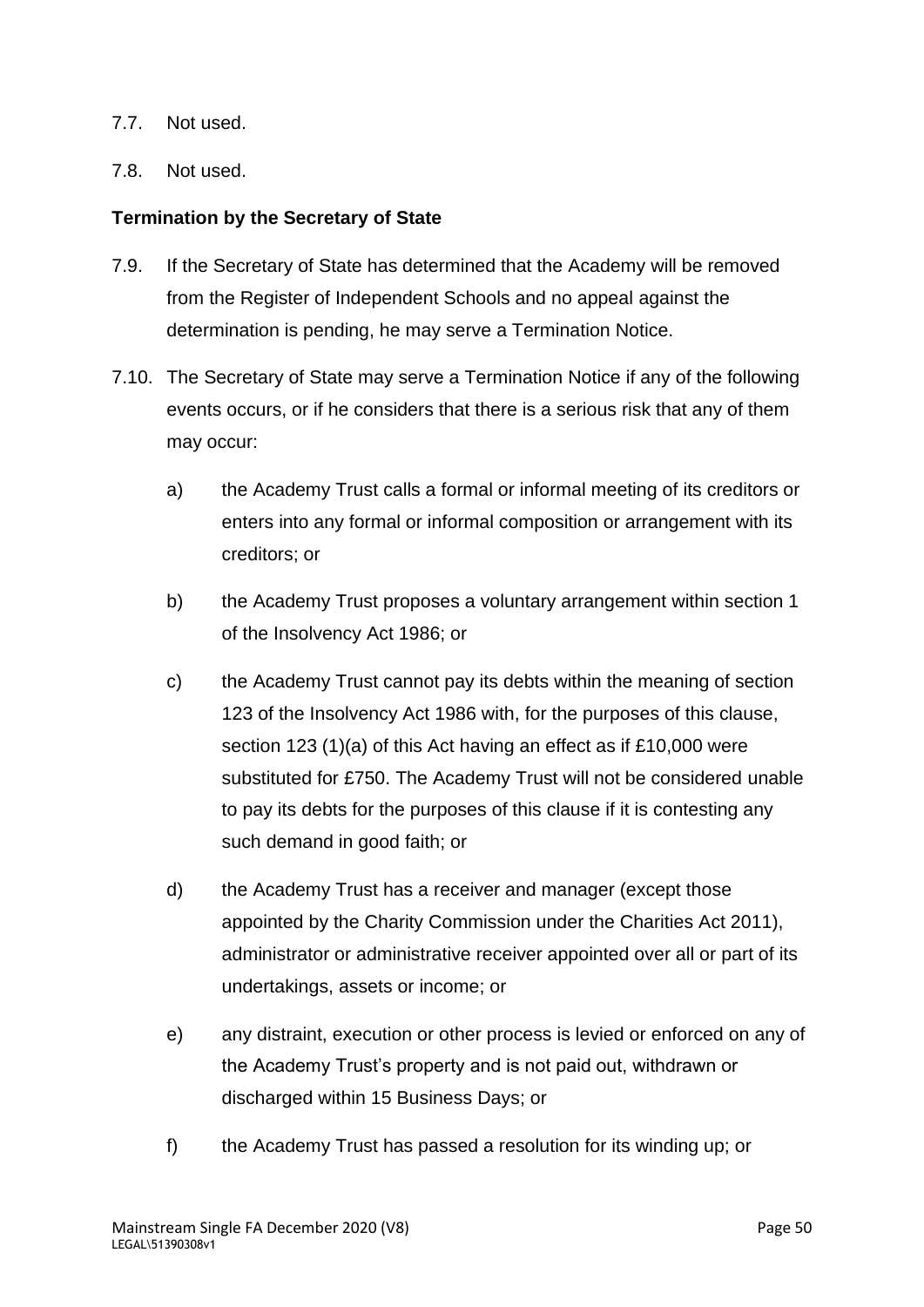- g) an order is made for the winding up or administration of the Academy Trust.
- 7.11. The Academy Trust must promptly notify the Secretary of State, with an explanation of the circumstances, after receiving any petition which may result in an order for its winding up or administration.
- 7.12. If
	- a) Any Charity Trustee or member of the Academy Trust refuses to consent to any checks required under this Agreement, or as otherwise requested by the Secretary of State; or
	- b) The Secretary of State determines that any Charity Trustee or member of the Academy Trust is unsuitable,

the Secretary of State may:

- i. direct the Academy Trust to ensure that the Charity Trustee or member resigns or is removed within 42 days, failing which the Secretary of State may serve a Termination Notice; or
- ii. serve a Termination Notice.
- 7.13. For the purposes of clause 7.12 a Charity Trustee or member of the Academy Trust will be "unsuitable" if that Charity Trustee or member:
	- a) has been convicted of an offence;
	- b) has been given a caution in respect of an offence;
	- c) is subject to a relevant finding in respect of an offence; or
	- d) has engaged in relevant conduct,

as a result of which, the Secretary of State considers that that Charity Trustee or member is unsuitable to take part in the management of the Academy.

7.14. For the purposes of clause 7.13: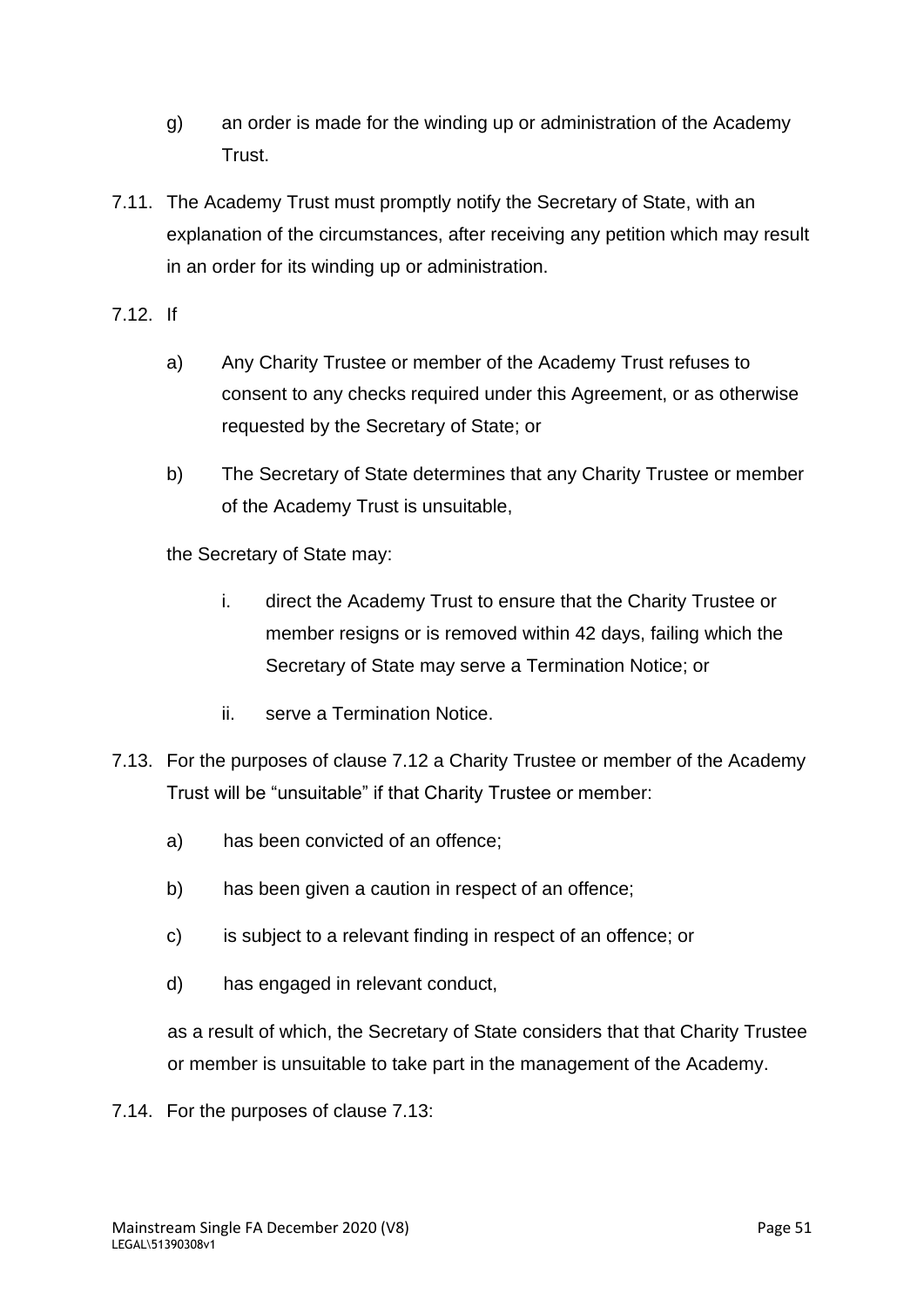- a) a Charity Trustee or member of the Academy Trust will be subject to a "relevant finding" in respect of an offence if:
	- i. that Charity Trustee or member has been found not guilty of the offence by reason of insanity;
	- ii. that Charity Trustee or member has been found to be under a disability and to have done the act charged against them in respect of the offence; or
	- iii. a court outside the United Kingdom has made a finding equivalent to that described in paragraphs (i) and (ii) above.
- b) "relevant conduct" is conduct by a Charity Trustee or member of the Academy Trust which is:
	- i. aimed at undermining the fundamental British values of democracy, the rule of law, individual liberty and mutual respect and tolerance of those with different faiths and beliefs; or
	- ii. found to be in breach of professional standards by a professional body; or
	- iii. so inappropriate that, in the opinion of the Secretary of State, it makes that Charity Trustee or member unsuitable to take part in the management of the Academy.
- 7.15. Not used.
- 7.16. Not used.
- 7.17. Not used.
- 7.18. Not used.
- 7.19. Not used.

# **Change of Control**

7.20. The Secretary of State may at any time, subject to clause 7.21, serve a Termination Notice if there is a change: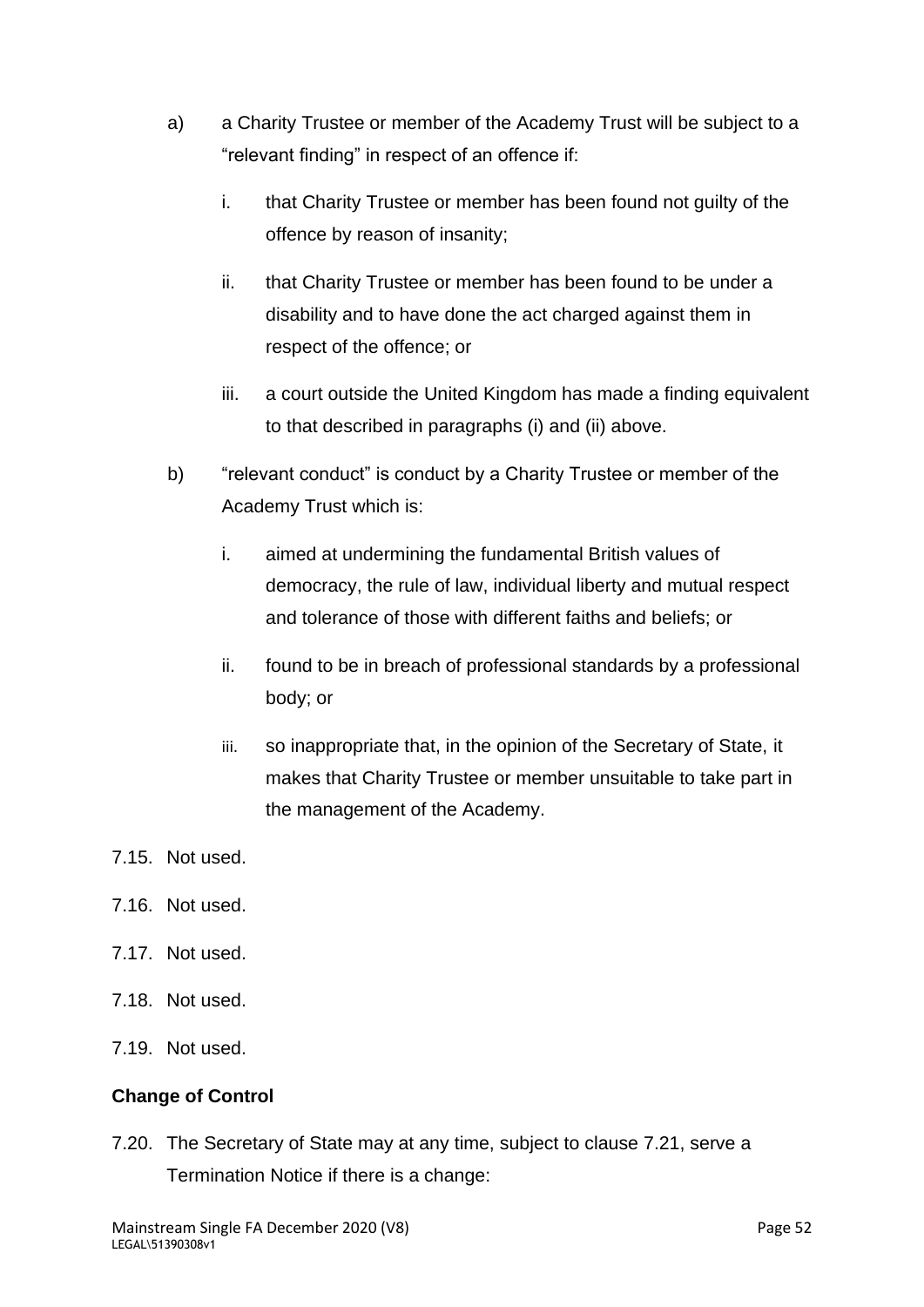- a) in the Control of the Academy Trust; or
- b) in the Control of a legal entity that Controls the Academy Trust.
- 7.21. Where a person ('P') is a member or director of a body corporate (as a corporation sole or otherwise) by virtue of an office, no change of Control arises merely by P's successor becoming a member or director in P's place.
- 7.22. The Academy Trust must promptly notify the Secretary of State if there is a proposed or actual change of Control of the Academy Trust, or of a legal entity that Controls the Academy Trust.
- 7.23. When notifying the Secretary of State under clause 7.22, the Academy Trust must seek his agreement that, if he is satisfied with the change of Control, he will not exercise his right to terminate this Agreement under clause 7.20.

### **Funding and admission during notice period**

- 7.24. If the Secretary of State serves a Termination Notice under clause 7.1, the Academy Trust may continue during the notice period to admit pupils to the Academy, and to receive GAG and EAG, in accordance with this Agreement.
- 7.25. If the Secretary of State serves a Termination Warning Notice or a Termination Notice otherwise than under clause 7.1, the Academy Trust may continue during the notice period to admit pupils to the Academy (unless the Secretary of State specifies otherwise), and to receive GAG and EAG, in accordance with this Agreement.

#### **Effect of Termination**

- 7.26. If this Agreement is terminated, the Academy will cease to be an Academy within the meaning of sections 1 and 1A of the Academies Act 2010.
- 7.27. Subject to clauses 7.28 and 7.29, if the Secretary of State terminates this Agreement under clause 7.1, he will indemnify the Academy Trust. If the Secretary of State terminates this Agreement otherwise than under clause 7.1, he may at his discretion indemnify or compensate the Academy Trust.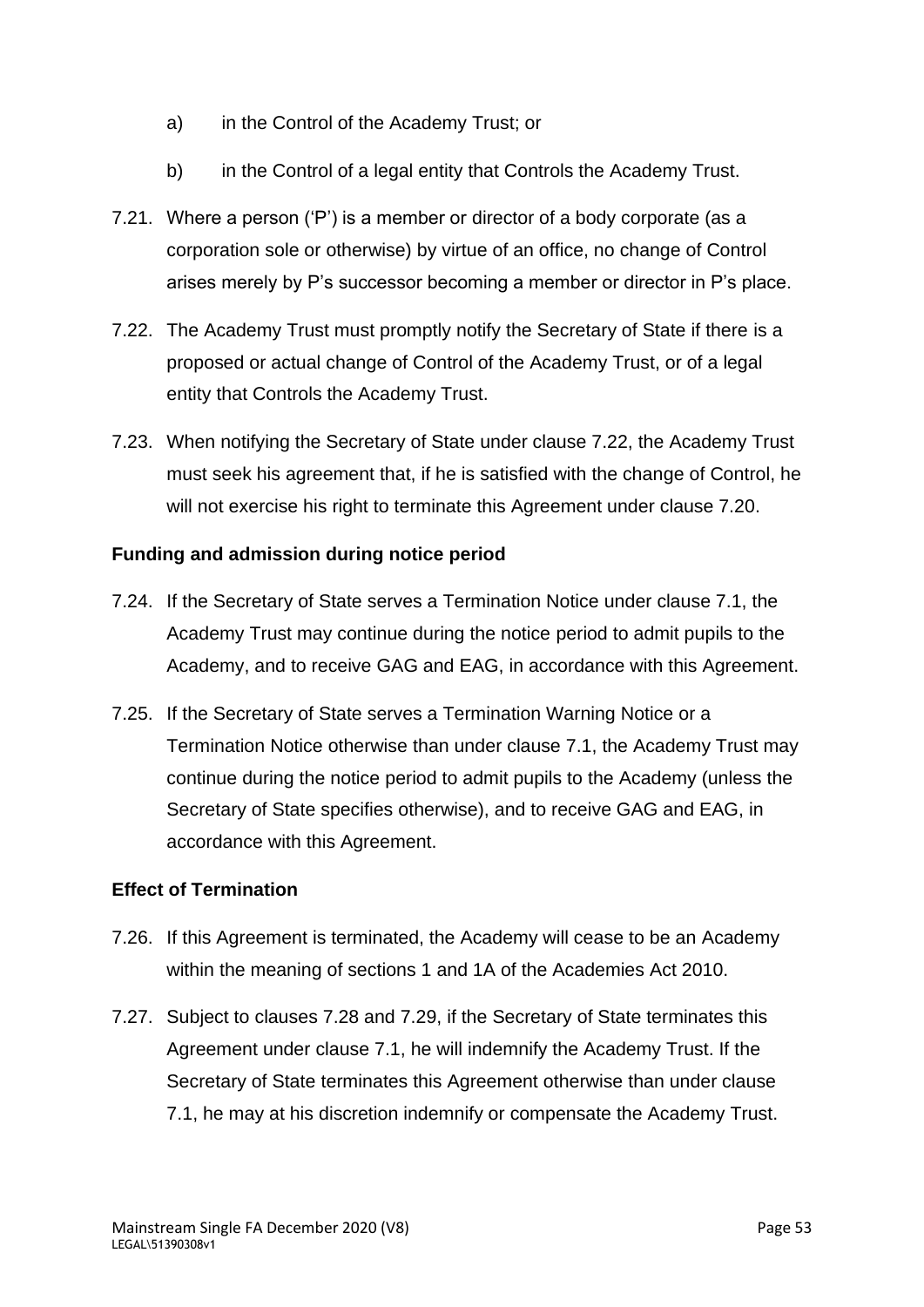- 7.28. The amount of any such indemnity or compensation will be determined by the Secretary of State, having regard to representations made to him by the Academy Trust, and will be paid as and when the Secretary of State considers appropriate.
- 7.29. The categories of expenditure incurred by the Academy Trust in consequence of termination, for which the Secretary of State may indemnify the Academy Trust under clauses 7.27, may include:
	- a) staff compensation and redundancy payments;
	- b) compensation payments in respect of broken contracts;
	- c) expenses of disposing of assets or adapting them for other purposes;
	- d) legal and other professional fees; and
	- e) dissolution expenses.
- 7.30. If this Agreement is terminated, and the Academy Trust owns capital assets which have been partly or wholly funded by HM Government, the Academy Trust must, as soon as possible after the termination date:
	- a) transfer a proportion of those capital assets, equal to the proportion of the original financial contribution made by HM Government, to a nominee of the Secretary of State to use for educational purposes; or
	- b) if the Secretary of State directs that a transfer under clause 7.30(a) is not required, pay to the Secretary of State at the termination date (or, by agreement with the Secretary of State, at the date of their subsequent disposal) a sum equivalent to the proportion of the original financial contribution made by HM Government.
- 7.31. The Secretary of State may:
	- a) waive all or part of the repayment due under sub-clause 7.30(b) if the Academy Trust obtains his permission to invest the sale proceeds for its charitable purposes; or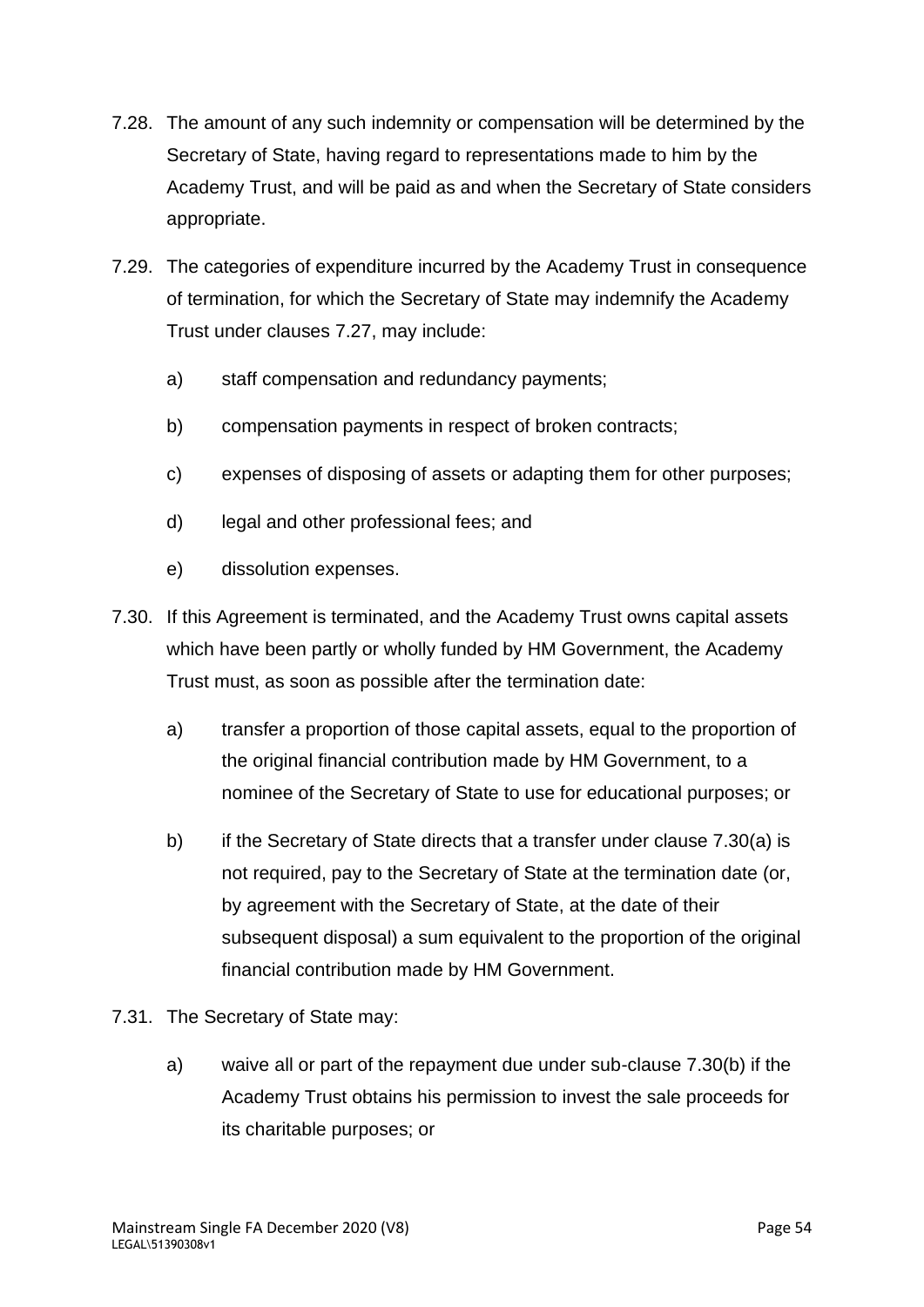b) direct the Academy Trust to pay all or part of the sale proceeds to the relevant LA.

# **8. OTHER CONTRACTUAL ARRANGEMENTS**

### **Information**

- 8.1. The Academy Trust must promptly provide to the Secretary of State any information that he requests about the Academy Trust or the Academy, which he regards as necessary to fulfil his role and responsibilities.
- 8.2. The Secretary of State will give the Academy Trust any information it reasonably requires of him for the running of the Academy.

# **Access by the Secretary of State's Officers**

- 8.3. The Academy Trust must allow Department for Education officials to enter the Academy at any reasonable time. All records, files and reports relating to the running of the Academy must be available to them at any reasonable time. Two Department for Education officials may attend and speak at any meetings of the Board of Charity Trustees or any other meetings of Charity Trustees of the Academy Trust, but will withdraw from any discussion of the Academy's or the Academy Trust's relationship with the Secretary of State or any discussion of bids for funding to the Secretary of State.
- 8.4. The following documents must be provided to the Secretary of State or any person nominated by the Secretary of State on request:
	- a) the agenda for every meeting of the Board of Charity Trustees or any committee to which it delegates any of its functions;
	- b) the draft minutes of every such meeting, if they have been approved by the chairman of that meeting;
	- c) the signed minutes of every such meeting; and
	- d) any report, document or other paper considered at any such meeting.
- 8.5. The Academy Trust may exclude from items provided under clause 8.4 any content relating to: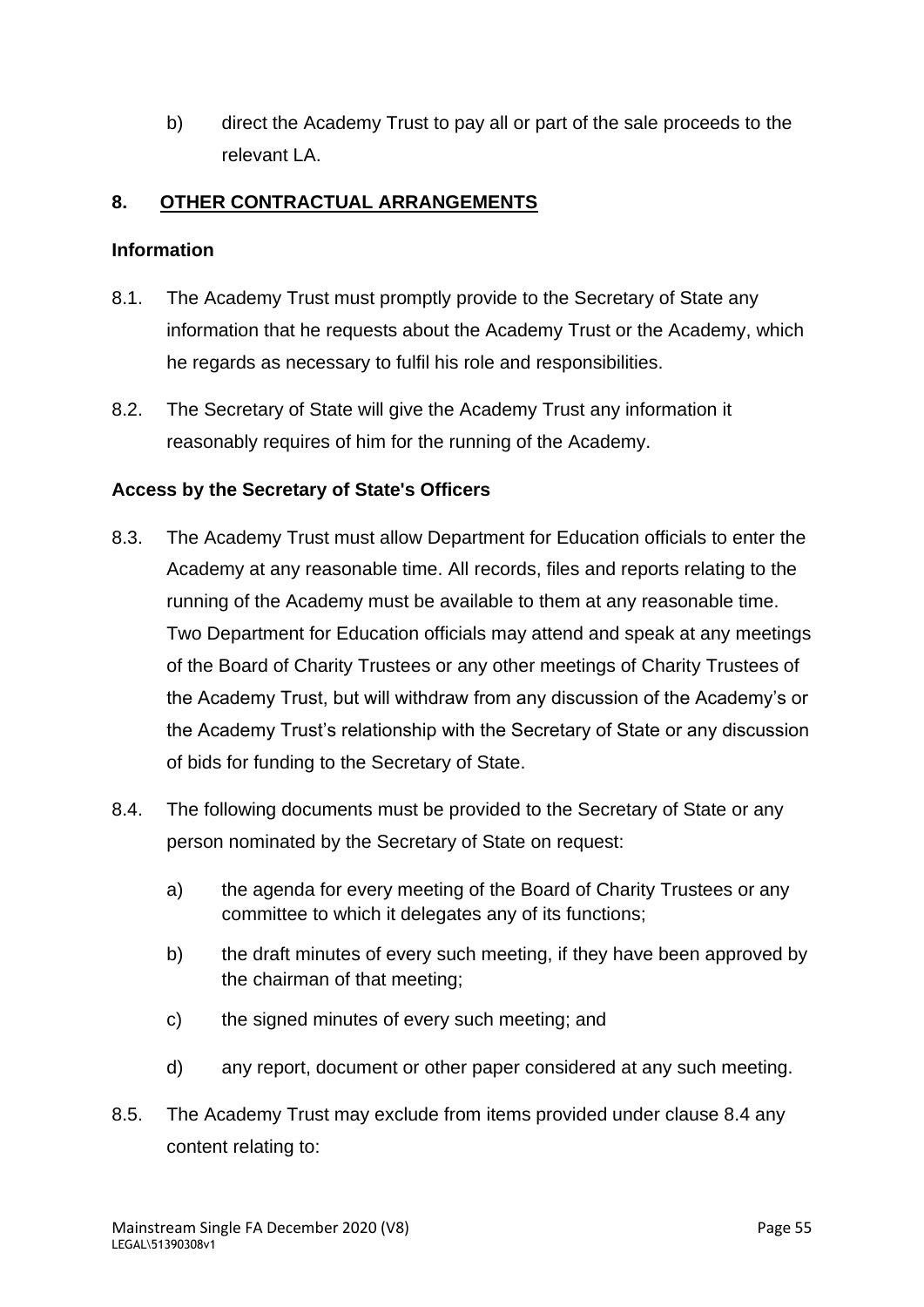- a) a named teacher or other person employed, or proposed to be employed, at the Academy;
- b) a named pupil at, or candidate for admission to, the Academy; and
- c) any matter which, the Academy Trust reasonably believes should remain confidential.

# **Information Sharing with Local Authorities – Statutory Responsibilities**

- 8.5.1. The Academy Trust must provide:
	- a) the name, address and date of birth of the pupil or student;
	- b) the name and address of a parent of the pupil or student;
	- c) information in the institution's possession about the pupil or student (except if the pupil or student concerned (in the case of a pupil or student who has attained the age of 16) or a parent of the pupil or student concerned (in the case of a pupil or student who has not attained the age of 16) has instructed the Academy Trust not to provide information of that kind);

upon request under section 14 of the Education and Skills Act 2008 from a LA (for the purpose of enabling or assisting it to exercise its functions under Part 1 of that Act); or

upon request under section 72 of that Act from a body providing services under sections 68 or 70(1)(b) of the Act (for the purposes of providing such services).

# **Notices**

- 8.6. A notice or communication to a party in connection with this Agreement:
	- a) must be in writing (excluding email, except where agreed in advance) and in English;
	- b) must be delivered by hand or sent by pre-paid first-class post or other next Business Day delivery service;
	- c) will be deemed to have been received:
		- i. if delivered by hand, at the time when a delivery receipt is signed or when the notice is left at the address in paragraph (d), or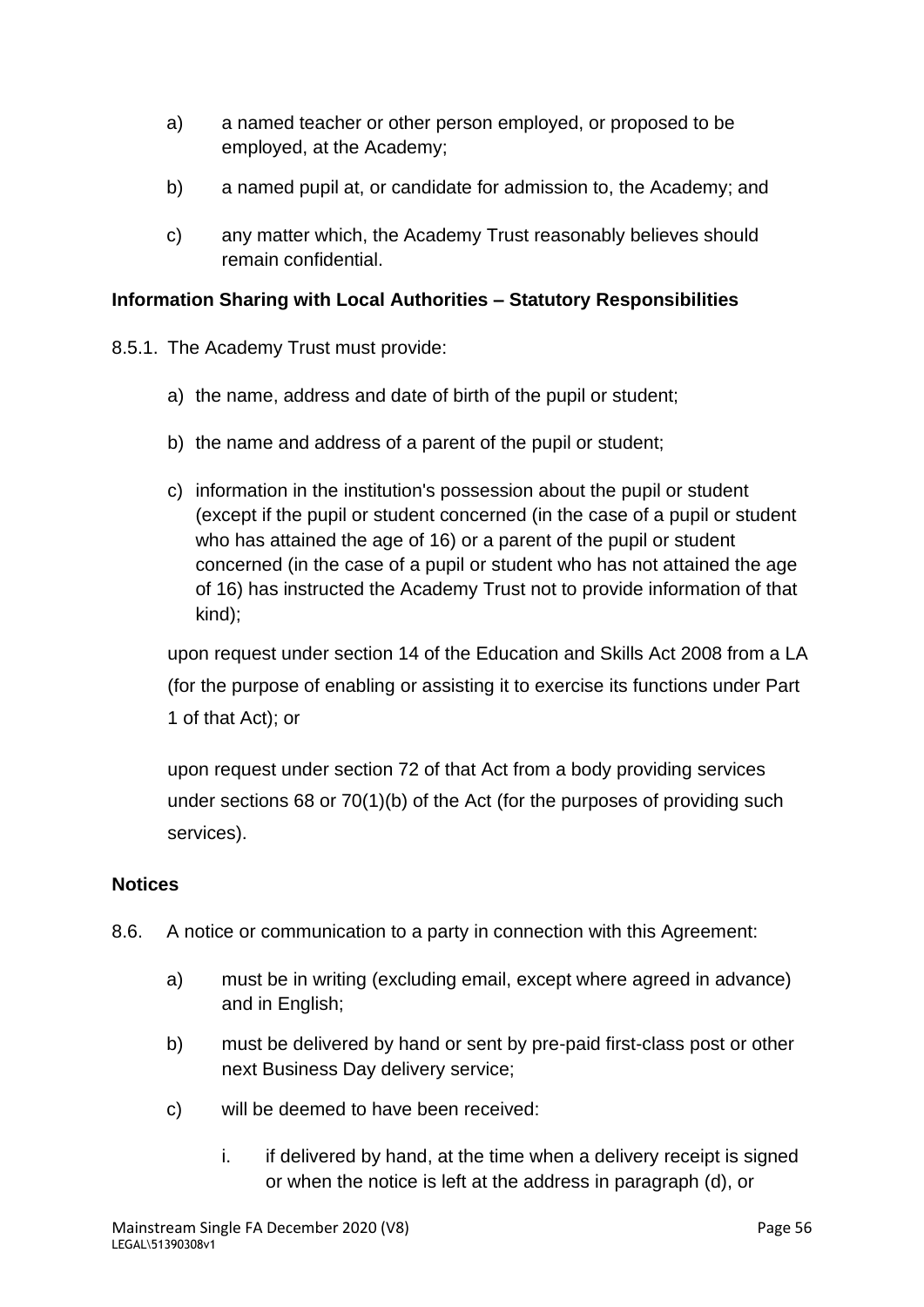- ii. if posted, at 9.00 am on the second Business Day after posting; and
- d) must be sent to the party for the attention of the contact and at the address listed as follows (or to a different contact or address previously notified to the sending party, the change taking effect five Business Days after deemed receipt of the notice):

| Name of party        | <b>Position of contact</b> | <b>Address</b>                 |
|----------------------|----------------------------|--------------------------------|
| Secretary of State   | <b>Head of Academies</b>   | Department for                 |
|                      | <b>Division</b>            | <b>Education, Sanctuary</b>    |
|                      |                            | <b>Buildings, Great Smith</b>  |
|                      |                            | Street, London SW1P            |
|                      |                            | 3BT                            |
| <b>Academy Trust</b> | Chair of Board of Charity  | Measham Church of              |
|                      | <b>Trustees</b>            | <b>England Primary School,</b> |
|                      |                            | Bosworth Road,                 |
|                      |                            | Measham, Swadlincote,          |
|                      |                            | <b>DE127LG</b>                 |

# **General provisions**

- 8.7. The Academy Trust cannot assign this Agreement.
- 8.8. Failure to exercise, or a delay in exercising, any right or remedy of the Secretary of State under this Agreement (including the right to terminate it), or a single or partial exercise of such a right or remedy, is not a waiver of, and does not prevent or restrict any initial or further exercise of, that or any other right or remedy.
- 8.9. Termination of this Agreement will not affect the accrued rights, remedies, obligations or liabilities of the parties to this Agreement existing at termination.
- 8.10. This Agreement may be executed in any number of counterparts, each of which when executed and delivered will constitute a duplicate original, but all of which will together constitute the same agreement.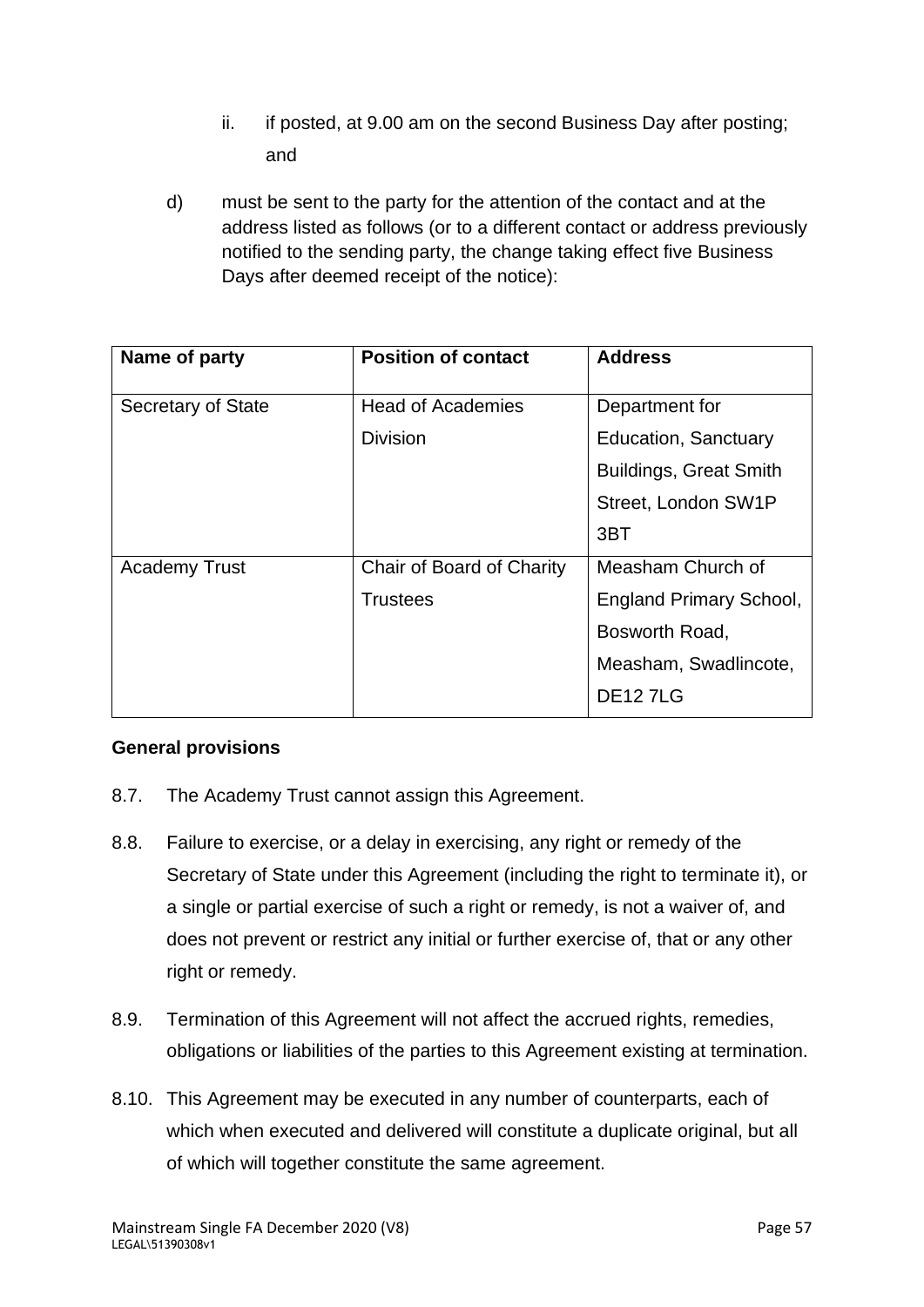- 8.11. This Agreement and any dispute or claim arising out of or in connection with it or its subject matter or formation (including non-contractual disputes or claims) will be governed by and construed in accordance with the law of England and Wales, and submitted to the exclusive jurisdiction of the courts of England and Wales.
- 8.12. The Secretary of State agrees that this Agreement shall be interpreted in a way which is compatible with the provisions of clauses 20-20F and 23A-G (if used) of the Church Supplemental Agreement dated 30 November 2012 and made between (1) the Secretary of State; (2) the Academy Trust; (3) The Incumbent and Churchwardens of the Benefice of Measham; and (4) The Board of Education of the Diocese of Leicester.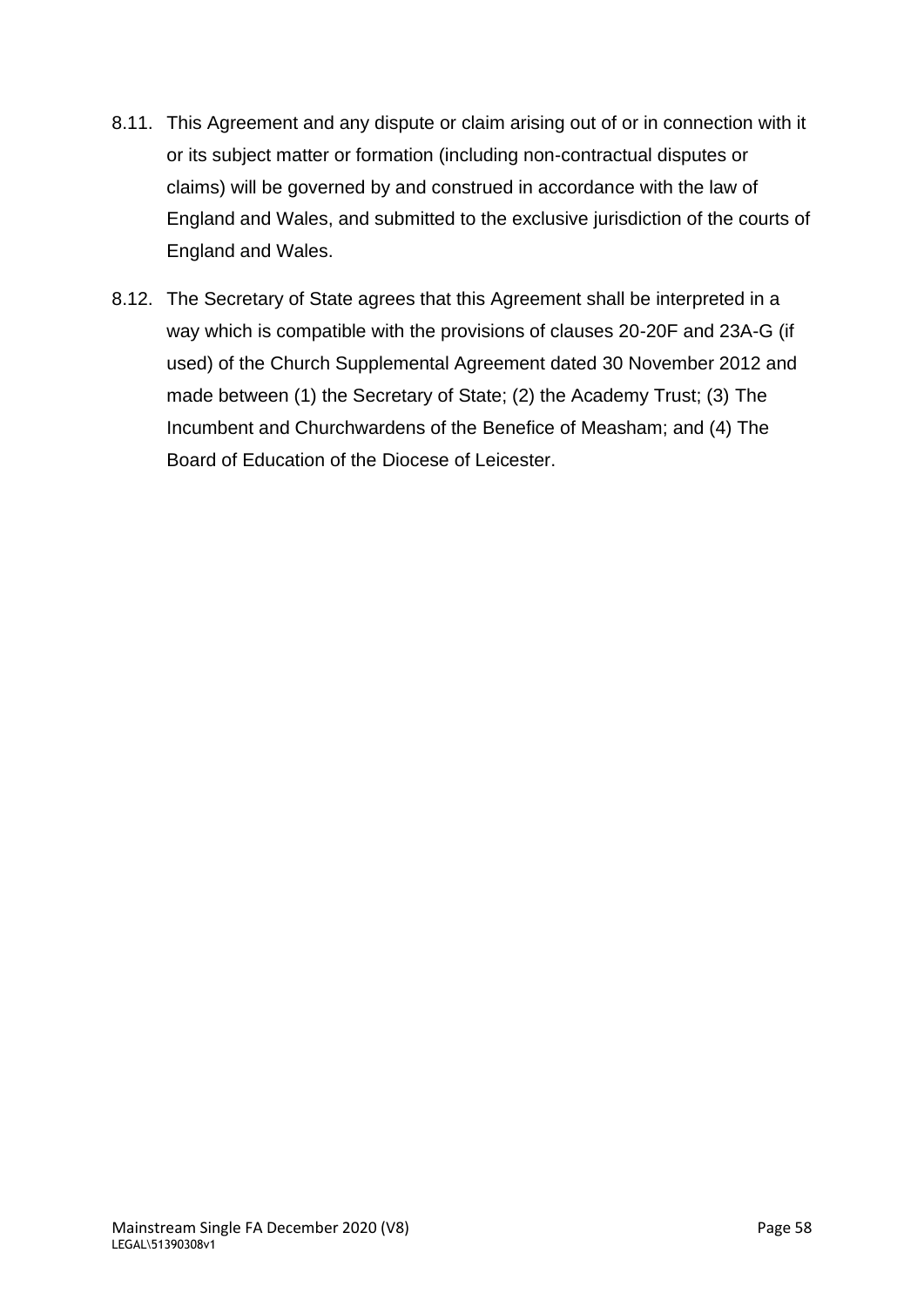This Agreement was executed as a Deed on

Executed on behalf of the **Academy Trust** by:

……………………………

and ………………………..

**Director**

**Director**

The Corporate Seal of

### **THE SECRETARY OF STATE FOR EDUCATION**

affixed to this deed is authenticated by:

……………………………

**Duly Authorised**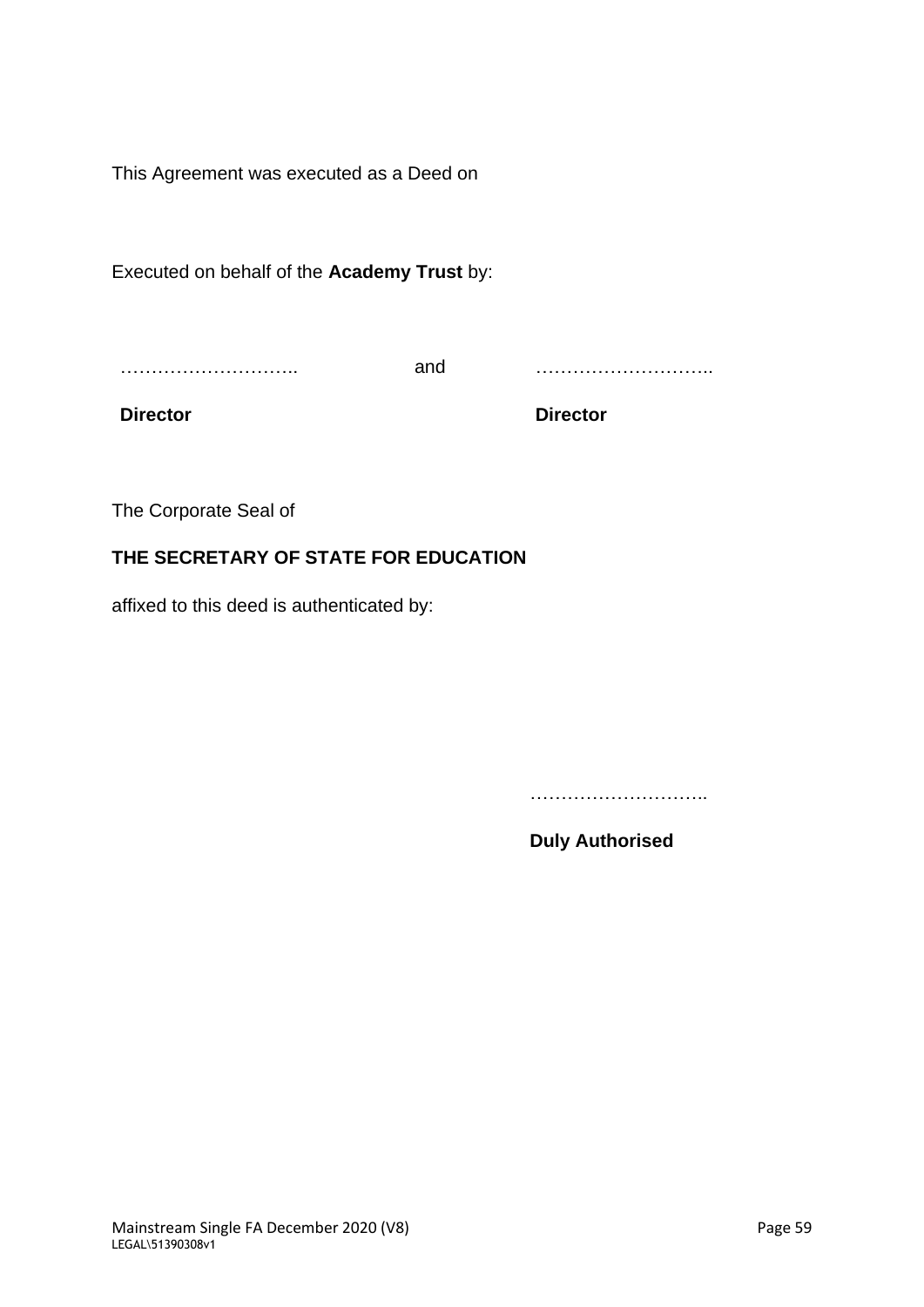## **ANNEXES**

#### **Annex A**

# **ADMISSION OF CHILDREN AND YOUNG PEOPLE WITH EDUCATION, HEALTH AND CARE PLANS**

"**EHC plan**" means an Education, Health and Care plan made under section 37 of the Children and Families Act 2014.

The Children and Families Act 2014 imposes duties directly on Academies in respect of pupils with SEN, including the admission of pupils with EHC plans. If an Academy Trust considers that a LA should not have named the Academy in an EHC plan, it may ask the Secretary of State to determine whether the LA has acted unreasonably, and to make an order directing the LA to reconsider. The Academy Trust must admit the pupil if such a determination is pending. The Secretary of State's determination as to whether the LA acted unreasonably will be final, subject to any right of appeal which a parent of the pupil or the pupil (if over compulsory school age) may have to the First-tier Tribunal (Special Educational Needs and Disability) or the Upper Tribunal Administrative Appeals Chamber.